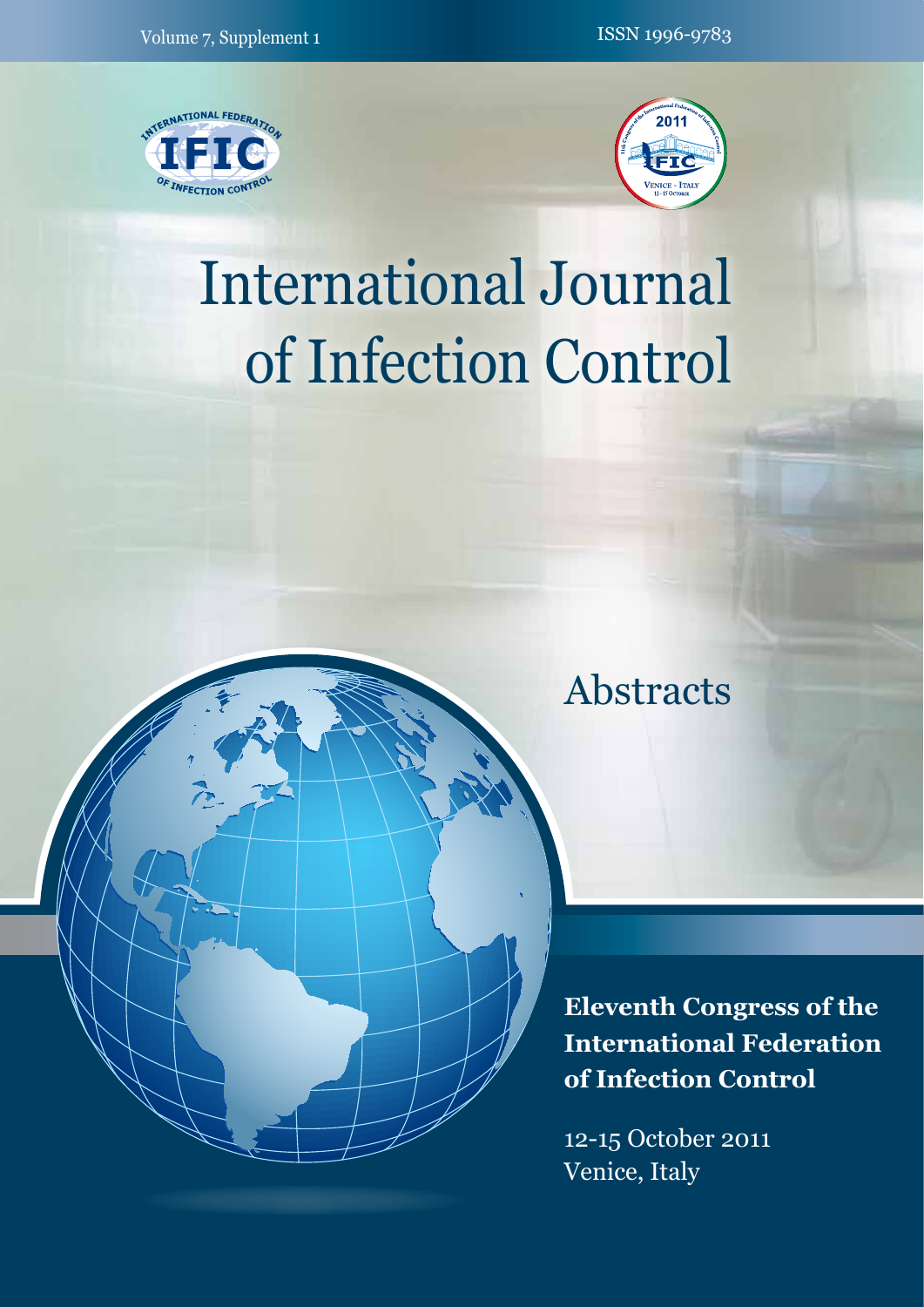# Eleventh Congress of the International Federation of Infection Control (IFIC)

ABSTRACTS

www.ific2011.com

October 12–15, 2011 NH Laguna Hotel Venice, Italy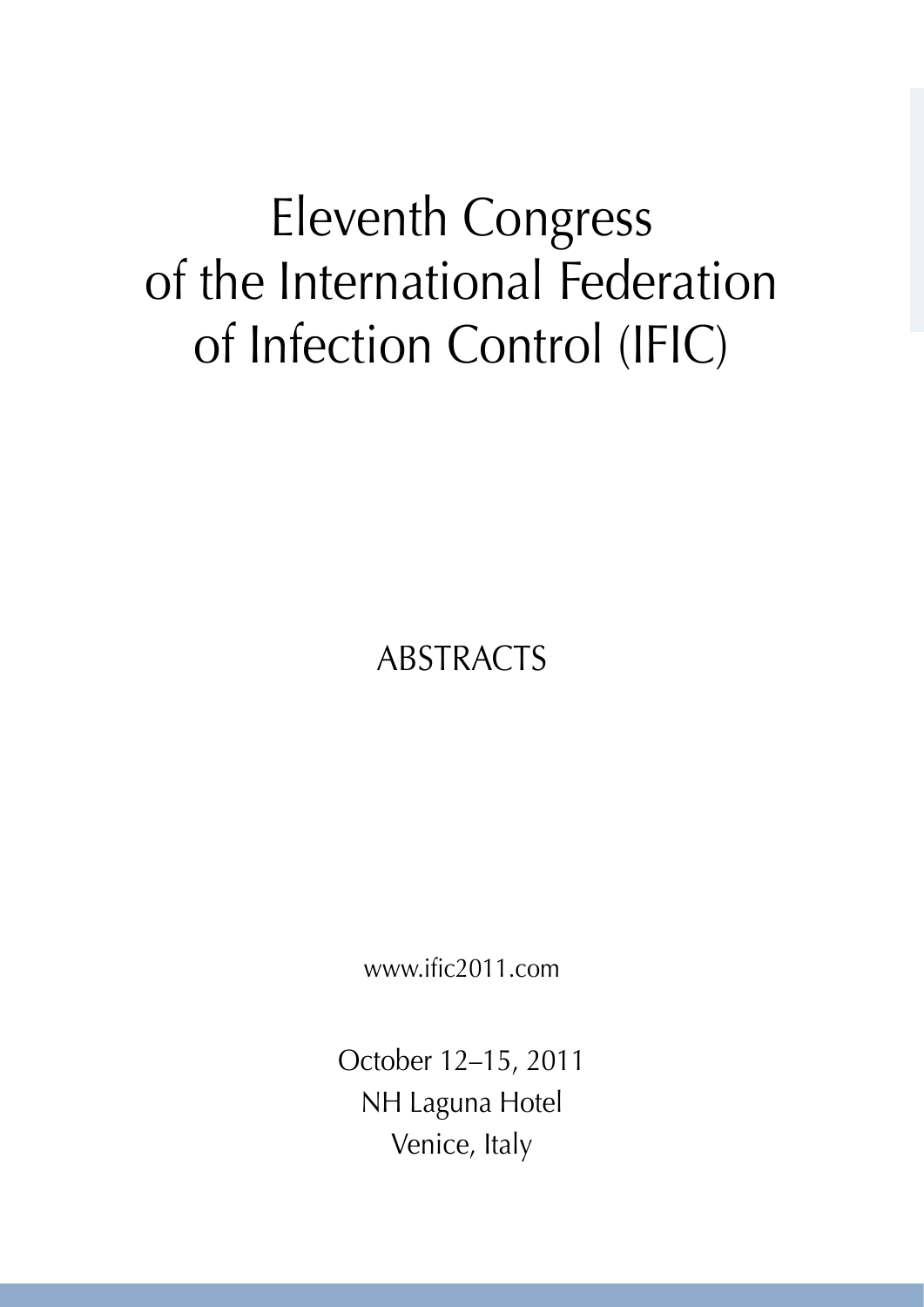



# Oral Presentations

#### **THURSDAY**

**A paradigm for sustained reduction in blodd culture contamination in a resource limited setting**  $O1$ 

#### **Purnima Parthasarathy, Jijo John**

*Apollo Hospital, Bangalore, India*

#### *Background*

Blood culture contamination is a common problem resulting in prolonged hospitalization, increased health care costs, irrational antibiotic use and resistance. The CLSI/ASM benchmark for the maximum acceptable contaminated blood culture is 3%. The potential skin contaminant rates at a tertiary center in India were found to be upto 8%.

#### *Objective*

To decrease the potential blood culture contamination rate in the hospital facility to less than 3%.

#### *Methods*

The Infection control team led by an Infectious disease specialist investigated blood culture contamination through interviews and direct observation during collection. A series of interventions were instituted in September 2010: 1. A complete aseptic protocol was developed. 2. A 'kit' containing materials necessary for the blood culture was customized. 3. Extensive educational campaigns were conducted. 4. Skin decontamination with Chlorhexidine in 70% alcohol was instituted. 5. Regular feedback of contamination rates were provided to the staff. The outcome measure was monthly contamination rates of blood cultures as isolated in the microbiology department. Results: 83 (6.99%) of 1186 samples in the pre intervention period (June to August 2010) were identified as potential contaminants, while only 80 (2.42 %) of 3298 samples, between September 2010 and April 2011 were positive. The rates were sustained below the CLSI benchmark, for 8 consecutive months using the same protocol.

#### *Conclusion*

Blood culture contamination rates can be reduced even in a resource- limited health care setting to meet CLSI benchmark. Implementation of a structured protocol with continuous education, results in significant sustained reduction in blood culture contamination rates.

**Optimizing patient safety in the pediatric bone marrow transplant program: improving infection control practices during bone marrow harvest procedures**

Eva Thomas<sup>1,2</sup>, L. Holmes1, R. Richardson<sup>1</sup>, J. Ford<sup>1,2</sup>, **G. Al-Rawahi1,2**

*1 BC Children's Hospital 2 University of British Columbia, Vancouver, British Columbia, Canada*

#### *Background*

Bone marrow (BM), intended for transplantation, is extracted aseptically with a needle and syringe from the donor's posterior iliac crests. As the harvested amount may be >1L in volume, processing and sterility-checks of the product can be challenging. We documented 4/7 culture-positive products (*S. pyogenes, S. saccharolyticus, Propionibacterium* sp and *S. caprae*) in 2010. A common contamination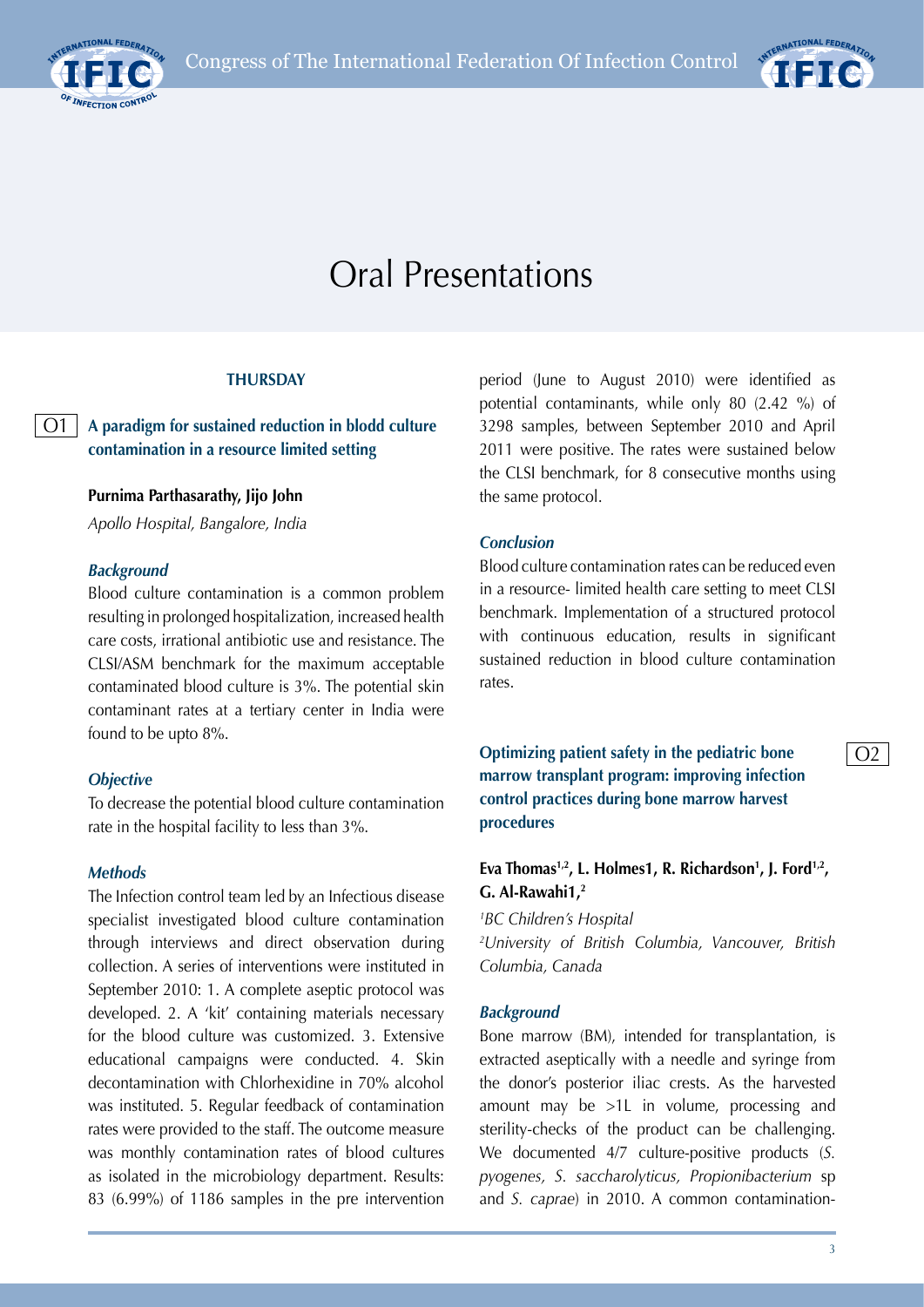INTERNATIONAL FEDERATION OF INFECTION CONTROL

source was deemed unlikely (different organisms). An in-depth Infection Control Review of the entire BMharvesting process was undertaken to identify and eliminate possible risks of contamination.

#### *Methods*

The Infection Control Coordinator audited the entire harvesting protocol from the Operating Room (OR) to the final processing steps in the cellular therapy (CT) laboratory. Audit points included: Hand hygiene (HH), hub-cleaning, OR procedures (masks, surgical hand scrubs, harvest technique, transfer bags), storage temperatures, aseptic preparations and handling of BM products in laminar flow bio-safety cabinets. Results: User friendly standard operating procedures were created including a checklist to orient new staff and to remind staff who performed this task infrequently. Strict, frequent HH protocols were implemented, and cleaning and disinfecting processes were improved. A CT technologist implemented strategies to decrease distractions during product processing. The new protocols were approved by the CT staff and infection control. Since implementation, 3/3 harvests have shown no bacterial or fungal contamination.

#### *Conclusion*

An open, trusting relationship between infection control, OR and CT staff made it possible to improve our BM harvesting protocol at each step of the way, thereby decreasing contamination risks and increasing patient safety.

#### **A new model for hand hygiene campaign: experience from Egypt** O3

Hadia Bassin<sup>1</sup>, M. Tala<sup>2</sup>, E. Kamel<sup>1</sup>, D. Abdo<sup>1</sup>, **I. Hweidy1 , M. Saad1**

*1 Ain Shams University, Cairo, Egypt 2 American Medical Research Center*

#### *Introduction*

HAI occur in about 10% of hospitalized patients and cause significant morbidity and mortality. The most common mode of transmission of pathogens in the hospitals is via hands of health care workers.

#### *Aims*

University Hospitals and the Naval Medical Research Unit in Egypt collaborated to introduce a pilot study that uses a new model for hand hygiene campaigns. Our objectives were to raise knowledge, increase attitude and increase the level of practice.

#### *Interventions*

international ideas were adapted to the Egyptian setting. Entertainment for education using printed and audio visual materials locally prepared using our HCW pictures and videos during work, contests events with prizes , Arabic short story telling sessions for the housekeepers and observation sessions include opportunities, steps and timing of hand hygiene.

#### *Results*

The compliance to hand hygiene was 29% done incorrectly and only 5% done correctly, 61% were after removal of gloves, the least was contact with the surroundings. There were multi-causes of inappropriate hand hygiene (56.7%), not all surface of the hands cleaned in 18.8% ,followed by inadequate drying of hands 14.5%. The mean knowledge scores of doctors (39.1%) were less than nurses (42%). There was a significant increase in the compliance of health care workers in the reassessment phase.

#### *Conclusions*

Implementation of Hand Hygiene monitoring and audits is mandatory, Entertainment for education, locally prepared poster with workers pictures, contests and telling stories using local language especially with low level educated house keepers make the participants more enthusiastic. Observation of detailed steps of hand hygiene may help to analyse the cause of incompliance.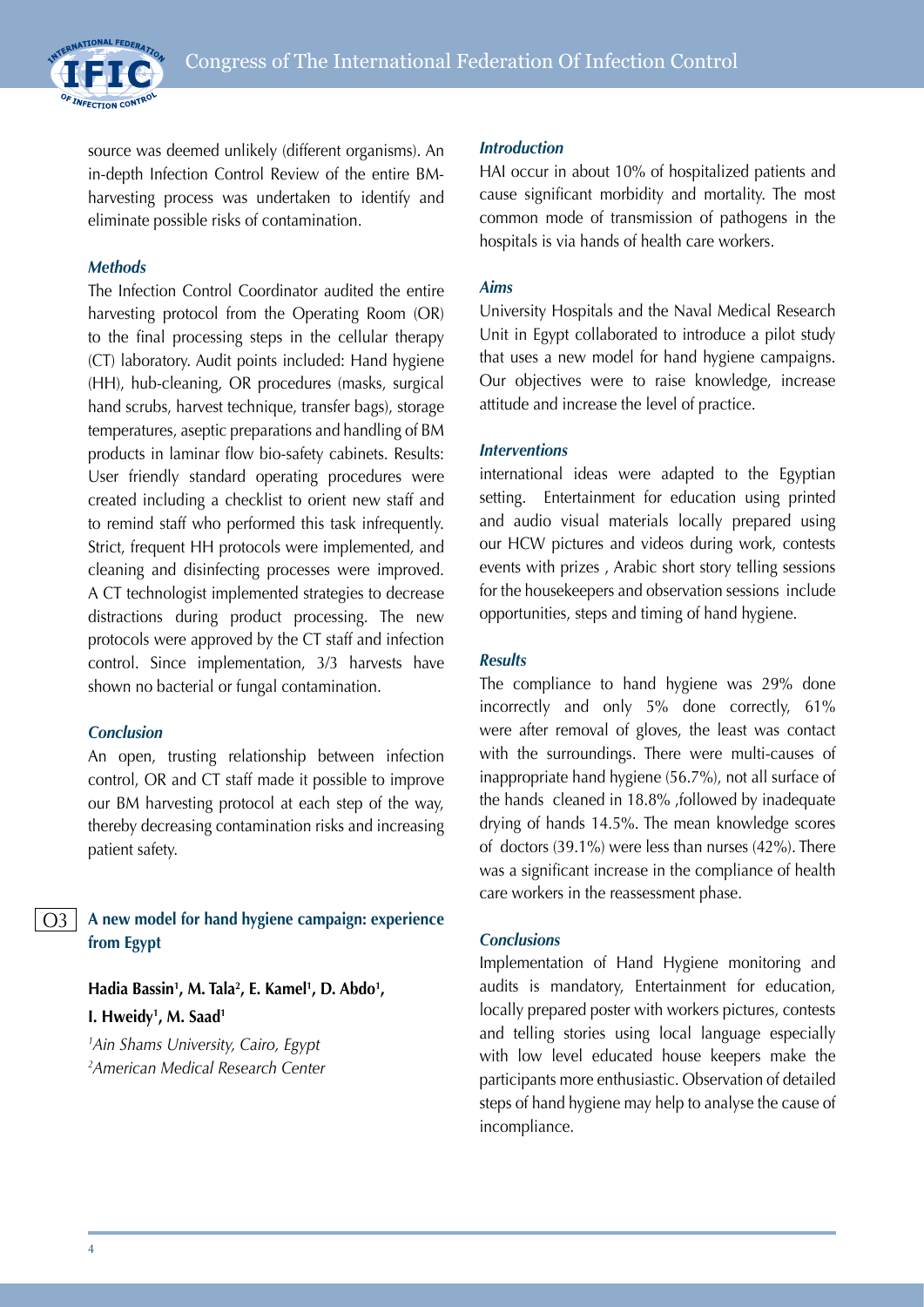

O5

#### $O<sub>4</sub>$

#### **Microbial contanimation of dental student scrubs**

#### **Charles John Palenik, Ashley Merryman**

*Indiana University School of Dentistry, Indianapolis, Indiana, USA*

#### *Introduction*

Microorganisms can remain viable on clinical attire for extended periods. Our dental students purchase their own scrubs and are responsible for laundering them. They routinely wear the scrubs to and from school. Students wear disposable isolation gowns clinically with their scrubs underneath. The aim of this study was to measure microbial contamination present on scrubs exposed leg sections after use in the clinic.

#### *Methods*

Rodac plates containing mannitol salt and enhanced trypticase soy agar sampled eight sites from knee to cuff on 20 cotton scrub pants worn clinically for at least four hours. Colonies then underwent subculturing onto media selective for yeast, enteric rods, oral streptococci, and MRSA. After laundering by the students, sampling of the same pants occurred. Twenty professionally laundered scrub pants (ironed and returned in shrink-wrap plastic) underwent sampling.

#### *Results*

Every Rodac plate had microbial contamination with the highest levels being near/around the cuffs. Yeasts, enteric rods, oral streptococci were commonly present as were staphylococcal species. MRSA was present on six scrubs. Student laundering usually employed coldwater temperatures, no bleach, and mechanical drying. There was an average reduction of 81.5% in colony counts with elimination of yeasts, oral streptococci, and MRSA. Commercially laundered scrubs had minimal microbial contamination with staphylococci and gram-positive rods present.

#### *Conclusions*

Contamination by a variety of microorganisms occured on exposed scrubs leg areas. Student laundering did reduce levels of contamination even without the use of warm or hot water or bleach. Professionally laundered scrubs had less than 5% the level of contamination than did the student laundered scrubs.

#### **Aosta Regional Hospital: glycerinated alcohol use, 2007-2010**

## Roberto Novati<sup>1</sup>, Giancarlo Vigo<sup>2</sup>, Marisa Mastaglia<sup>1</sup>, **Maria Grazia Canta1 , Rita Ippolito1 , Chiara Galotto1**

1 *Medical Direction, Aosta Regional Hospital, Italy 2 Hospital Pharmacy, Aosta Regional Hospital, Italy*

#### *Background*

Glycerinated alcohol use is a good indicator of hand hygiene in health care settings; aim of our study was to check its use in years 2007-2010, during and just after Hospital implementation of WHO campaign: clean care is safer care.

#### *Results*

Alcohol use increased more than 20 folds during the follow-up period: from 45,8 liters nel 2007 up to 919,4 liters in 2010, yet very differently among wards. In particular, higher slopes were seen in high-users, compared to low-users wards: 7/11 (63.6%), vs. 4/11 (36,6%). In 2010 we also analyzed the ratio between admissions days (by ward) over alcohol use, thus standardizing use by ward activity. As expected the proposed index was better in the critical area (mean 5,31 days to use 100ml of product), followed by the surgical area (mean16,32, range 6,4-29,2) and by the medical area (mean 21,4, range 7,9-50). Finally, a inverse relation between the proposed index and hand hygiene adherence (also taken in 2010) was shown.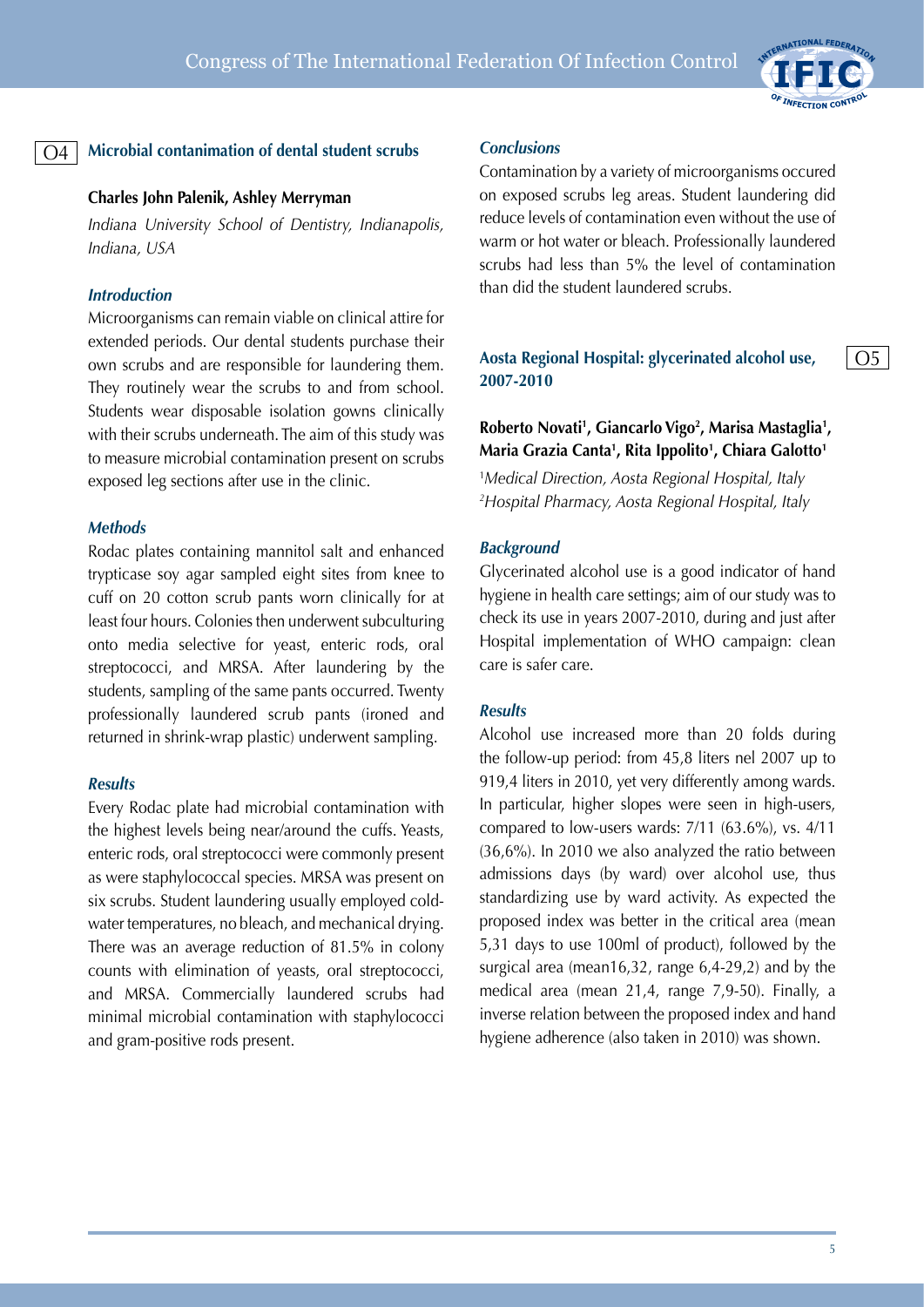

#### *Conclusions*

1- Increase in glycerinated alcohol use in our Hospital is quite patchy among wards. This allows to target interventions tailored to specific wards/settings. 2- Check of alcohol use may be a good proxy indicator of the quality of hand hygiene assessment inside Hospitals and devoids comparison to hospital acquired infections prevalence and multi-drug resistant germs circulation. 3- Finally, we stress that in-Hospital surveillance results should be splitted and reasoned at least at the department level.

#### **Comparison of procedures for controlling hot water**  *Legionella pneumophila* **contamination in health structures** O6

### **Paola Borella1 , Marchesi Isabella1 , Marchegiano Patrizia2 , Bargellini Annalisa1 , Ferranti Greta1 , Cencetti Stefano2**

*1 Department of Public Health Sciences, University of Modena and Reggioa Emilia, Italy 2 University Hospital of Modena, Italy*

In a big hospital of northern Italy colonized by *L. pneumophila*, the effectiveness of various procedures in controlling contamination and preventing case onset was evaluated. Application of superheating showed the lest capability in reducing Legionella and is not suitable for large buildings as flushing with water >60°C at each outlet cannot reliably be maintained. In emerging situations, shock hyperchlorination is preferable as a more effective germ reduction method although requires higher manpower and pipes corrosion cannot be excluded. Point-of-care filters achieve the goal of 100% negative samples, and are adopted where transplant, oncological and other high risk patients are hospitalized. Also electric boilers installed on cold water line in high risk patient rooms guarantee absence of contamination, provided that temperature is maintained above 58°C. Continuous treatment with chlorine dioxide is highly efficient in reducing germ concentration, but does not eradicate Legionella from the system, and at least 0.3 ppm at outlets are requested for the goal of *L. pneumophila*  concentration below 100 cfu/L. More satisfactory

6

results were obtained by injecting monochloramine, as control of contamination was evident just within the first month of application. Monochloramine level associated with germ below the detection limit approximate 3 ppm, but 2 ppm were sufficient for reducing legionellae below 100 cfu/L. Application of different procedures according to patient risk appear to be the best strategy and no cases of nosocomial Legionnaires' disease were detected in the hospital during the observation period.

## **Efficacy of performance improvement collaborative: case study involving CLABSI prevention bundle...is a checklist sufficient?**

O7

#### **Russell Olmsted**

*St. Joseph Mercy Health System (SJMHS), Ann Arbor, Michigan, USA*

A December 10, 2007 article in The New Yorker magazine by Dr. Atul Gawande, a noted author and surgeon from Boston, MA, U.S., highlighted the work of a large performance improvement collaborative led by Dr. Peter Pronovost that was aimed at prevention of health care-associated infections (HAIs) in intensive care units in hospitals in the State of Michigan, U.S. This article asked how a simple checklist was able to achieve a 66% reduction in the incidence of central line associated bloodstream infections (CLABSIs) over the course of 18 months? The goals for this session will include an overview of the checklist, use of a collaborative framework for improving patient safety and the importance of scientific evidence as a foundation for this activity. While tools such as checklists are helpful, optimal prevention of HAIs involves engaging direct care providers to take prevention strategies directly to the patient's bedside and make it part of their daily care. The CLABSI prevention "bundle" that Dr. Pronovost's and his colleagues used involved simultaneous use of a combination of interventions such as hand hygiene, skin antisepsis, aseptic technique and high level of awareness of the presence of an invasive device. The foundation for the bundles however is really about engaging personnel and building an effective patient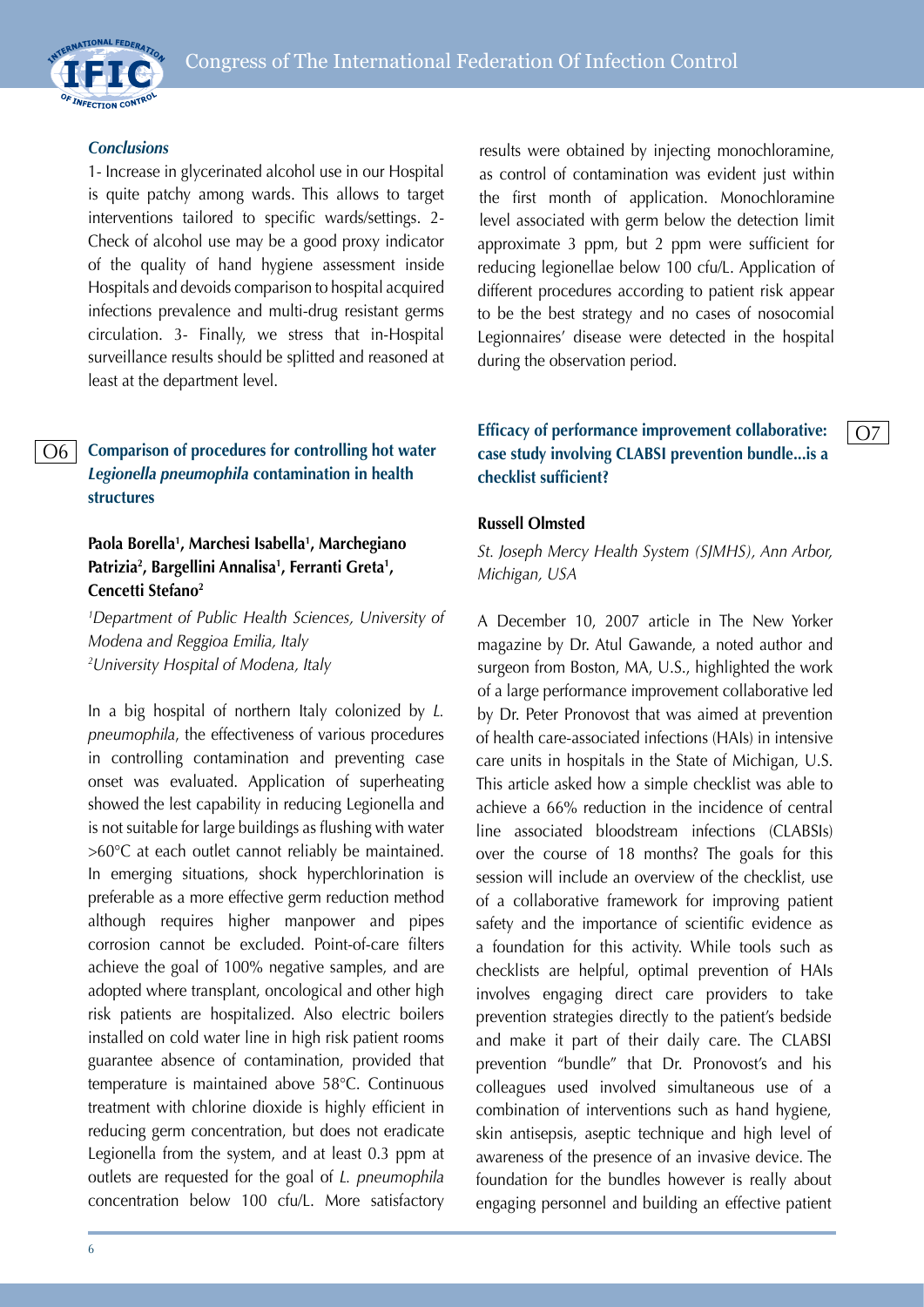

care team. This session will include an example of a conceptual model for HAI prevention that draws on this teamwork concept and developing a high level of culture of safety to ensure a safe journey of the patient during their care. Is the checklist merely a topical, popular sound-bite? Perhaps and we'll also highlight limitations of the "checklist" that have been realized subsequent to use of these bundles. Please attend this session to learn more but importantly we'll learn much more by your willingness to share your insights on whether the collaborative model can be applied broadly across a range of countries for a variety of challenges we all face.

#### **The role of professional organizations in supporting infection preventionists with prevention bundles and beyond** O8

#### **Katrina Crist**

*Association for Professionals in Infection Control, Washington DC, USA*

Nonprofit professional organizations play a unique role in supporting and advancing a particular field. They do not exist alone; they have a complex, interdependent relationship with other nonprofit organizations, corporate industry and government. This presentation explores the dynamics of these relationships and highlights specific areas of support to infection preventionists in relation to prevention bundles aimed at stopping central line-associated bloodstream infection, catheter-associated UTI, ventilator-associated pneumonia and more.

## **Application of device-associated infection prevention bundles: managing expectations when facility-specific resources are limited**

#### **Nizam Damani**

O9

*Craigavon Area Hospital, Portadown, Northern Ireland, UK*

It has now been recognized that a substantial reduction in Healthcare Associated Infections (HAI) can only be achieved through using various multi-modal infection

control interventions using the best practices. In 2006, Institute of Health Improvement in the USA started a 100,000 Lives Campaign (now 5 million Lives Campaign) using a 'Care Bundle' approach.

A 'Bundle' is defined as a group of best practices which will individually improve care, but when applied together result in substantially reduction in healthcare associated infections. For successful outcome, it is essential that each patient receives *all* the elements of the 'Care Bundle' to reduce healthcare associated infections.

The 'bundle approach' to reduce device-associated infections has been successfully implemented mainly in developed countries. This presentation will give you an overview of the concepts of the 'Care Bundle' approach, and will discuss and highlight the issues relating to the bundle implementation both in high and low resources settings and discuss a way forward on how to implement device-associated bundles in countries especially in limited resource countries.

#### **Low endemic countries: what is being done right?**

#### **Egil Lingaas**

*University Hospital, Oslo, Norway*

According to the European Centre of Disease Control, the prevalence of methicillin resitance among invasive isolates of *Staphylococcus aureus* is grouped in 6 categories; < 1%, 1 - <5%, 5 - <10%, 10 - <25%, 25  $-$  <50% and  $\geq$  50%. Low endemicity is not defined, but for the purpose of this presentation countries with an MRSA prevalence of less than 5 % are regarded as low endemic countries. In 2009 this included Iceland, Netherlands and Norway with less than 1 % and Denmark, Estonia, Finland, and Sweden in the 1 - > 5 % category. According to the European Surveillance of Antibiotic Consumption, these countries are also among those with the lowest human consumption of antimicrobial agents measured as Defined Daily Dosages per 1000 inhabitants per day (DID). With the exception of Iceland, all the other 5 countries reported antibiotic consumption in ambulatory care which

 $|O10$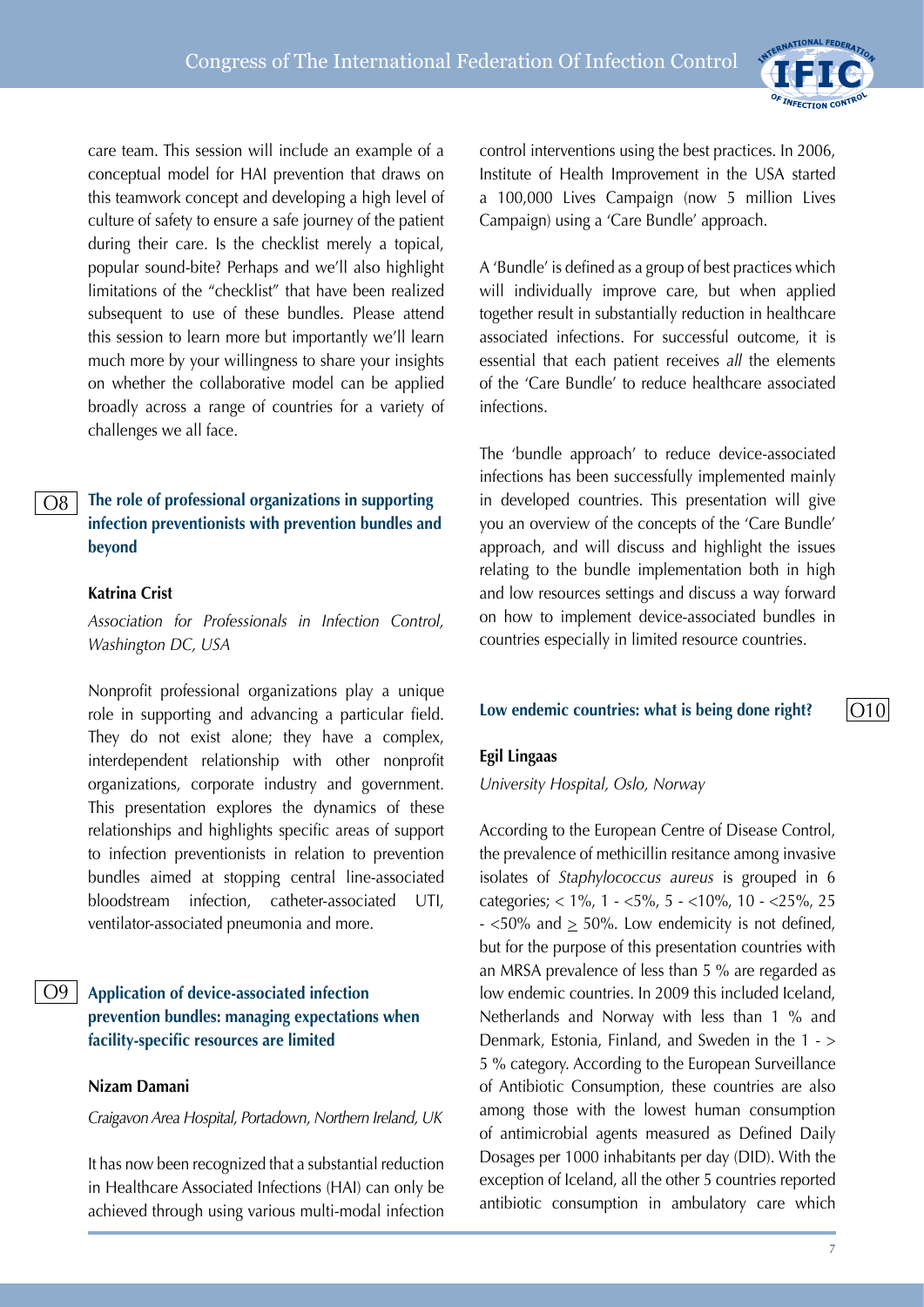

was lower than the median of 20.56 DID among 31 European countries.

Most of these countries for many years also have been practicing pre-emptive isolation and screening for MRSA of selected patient groups at hospital admission, especially patients previously hospitalised abroad. This policy has been named the "search and destroy" policy.

The search and destroy policy has also been applied for patients and healthcare workers after exposure to patients in whom MRSA was unexpectedly detected in clinical samples. In Norway, health personnel are required by law to be screened for MRSA after working abroad, before starting work in domestic healthcare.

#### **Getting lower: what has been effective?** O11

#### **Judith Richards**

*Norfolk and Norwich University Hospital, Norwich, UK*

In the late 1990's the United Kingdom was considered to be the "dirty man of Europe", as the rates of MRSA colonisation, infections and deaths continued to rise. Government initiatives included the introduction of mandatory reporting of all blood stream infections (BSIs), and deaths due to MRSA, as well as a programme of targeted reductions, with the aim of achieving a 50% reduction across the whole of England in 5 years. Reviewing the interventions that have been advocated across the globe, 4 key elements are identified as essential: the prevention of antibiotic resistance by careful antimicrobial stewardship measures; the use of surveillance measures to detect, isolate and decolonize carriers; careful hand and environmetal hygiene and appropiate treatment of infected cases. Although good evidence is emerging for most of these measures, not all of them are applicable to all settings, and some are still the subject of debates. Careful root cause analysis to identify areas of high infection rates within individual hospital settings, followed by the introduction of targeted measures specific to those units are identified as producing the fastest, most cost effective results. The original targets have now been achieved. The cost effectiveness of further mandatory measures, against arguments of "irreducible minimums" need to be explored.

#### **High endemic regions: what can be the game changer?**

 $|O12$ 

#### **Michael Borg**

*Mater Dei Hospital, Msida, Malta*

The European region shows a distinct geographical pattern of MRSA epidemiology. The countries in the North of Europe have consistently shown low MRSA prevalence. This then increases as one moves down the countries of the European region and reaches its highest level in the countries of the Mediterranean. Indeed data from the EARSS and now EARS-NET network show that Portugal, Spain, Italy, Greece, Malta, Croatia and Cyprus all have MRSA bacteraemia proportions in access of 25% and are the highest within the region.

Several studies have been undertaken to identify the cause of this particular epidemiological picture. Several conclusions have been put forward which point towards constitution of infection control teams, compliance with infection prevention policies as well as levels of antibiotic consumption as being the key drivers. Nevertheless, despite pan European efforts and increased emphasis on healthcare infection prevention and control, spearheaded by the European commission, there has been little significant improvement in MRSA levels in Mediterranean countries over the past decade. What are the bottlenecks towards replicating the success of countries such as the UK and Ireland which have made massive improvements in the past few years? Do we need to start thinking beyond the obvious infection prevention that we normally focus upon?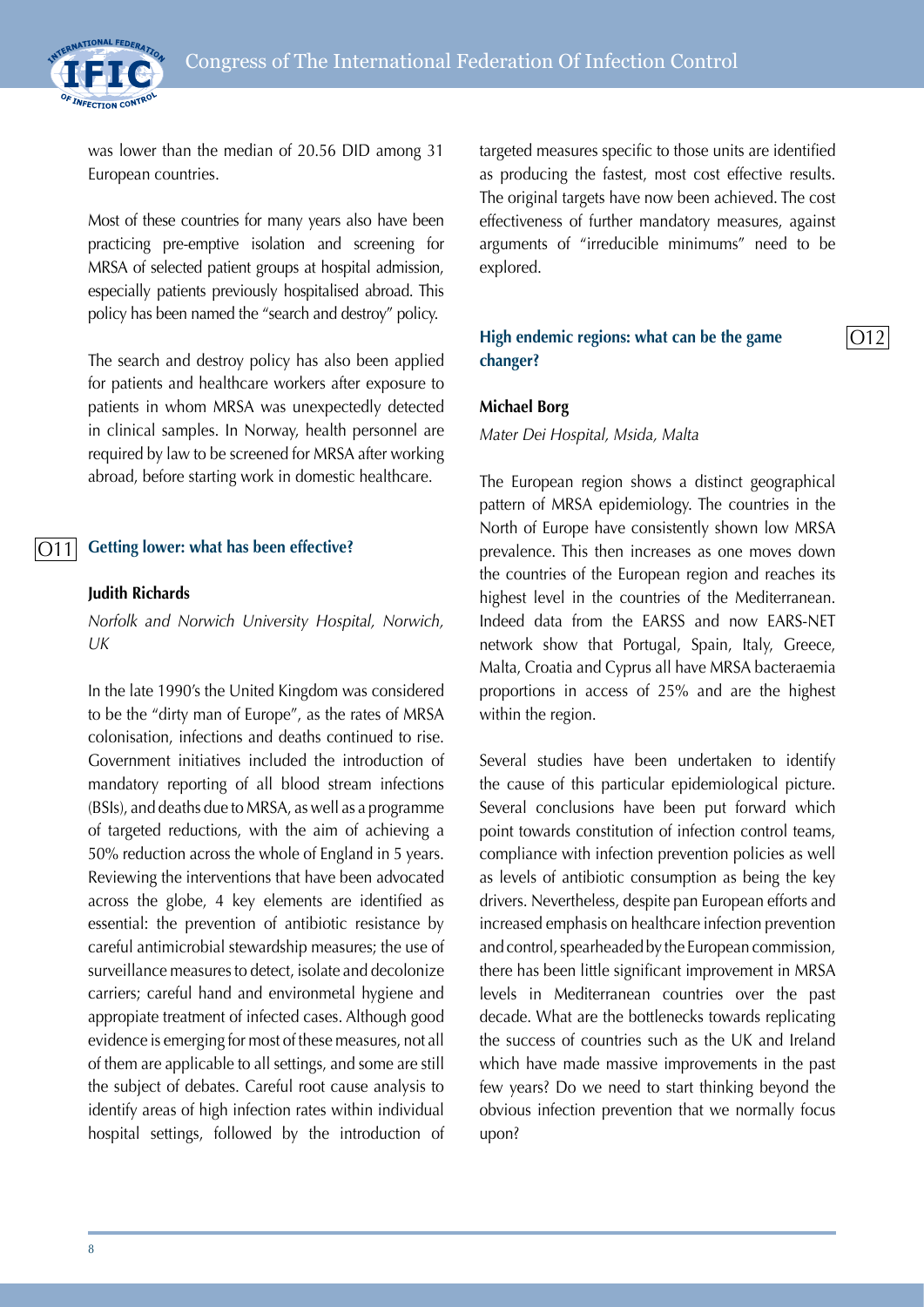

## **Structures of hospital hygiene and infection control**  O13 O14**in Europe – an overview**

#### **Rose Gallagher**

*Royal College of Nursing, London, UK*

A review of national structures and strategies for infection prevention and control (IPC) was undertaken at a meeting of the European Network for Infection Control and Patient Safety ('the European network') in advance of the publication of the European Recommendation for Patient Safety and Infection Control in June 2009.

16 countries within 'the network' responded to the survey focusing on the structure of IPC at local level (specialist and support staff) and regulatory and statutory frameworks supporting IPC at the national level. Standards for the notification of infectious disease, mandatory surveillance and levels of media interest were also included.

The results showed that whilst specialist infection control /hospital hygiene staff were in place in all respondent counties, the ratio of dedicated staff to inpatient beds and use of link staff varied. Notification of infectious diseases to state institutions occurred in all countries but reporting of MRSA (used as an example of a high profile HCAI) and local surveillance varied. This small survey highlighted interesting variations and approaches to IPC across 16 countries. Whilst it is impossible to identify specific approaches that produce demonstrable reductions in HCAI's it is clear that with free movement of healthcare staff and patients across European borders, patient and staff expectations of 'quality and safe care' will vary considerably. This may impact on both knowledge and standards of care by staff and the level to which HCAI's are viewed by the media and patient advocacy groups and future expression at the political policy level.

#### **The new national law in Germany and its implications**

#### **Walter Popp**

*University Hospital Essen, Germany*

In last years, in Germany media more and more reported about nosocomial infections and hospital hygiene. Also politicians got active and a new national law about hospital hygiene passed parliament in midth of 2011. The main contents of this law are:

- A commission on national level will be established caring for antibiotics usage and giving recommendations.
- The recommendations of this commission as well as the elder commission for hospital hygiene get mandatory for all hospitals.
- The recommendations of both commissions have to be updated according to new knowledge regularly.
- The main responsibilty for hospital hygiene is with the directors of hospitals.
- Data about nosocomial infections, multiresistant bacteria and antibiotic usage have to be analysed and conclusions have to be drawn as well as necessary changes in behaviour of staff.
- All German states have to make regulations on hospital hygiene on basis of the national law.
- A fulltime hygiene doctor is necessary for all hospitals with more than 400 beds and a fulltime hygiene nurse for around 150-200 beds.
- Link nurses and doctors have to be established.
- On national level, hygiene indicators have to be defined to make hospitals comparable for patients.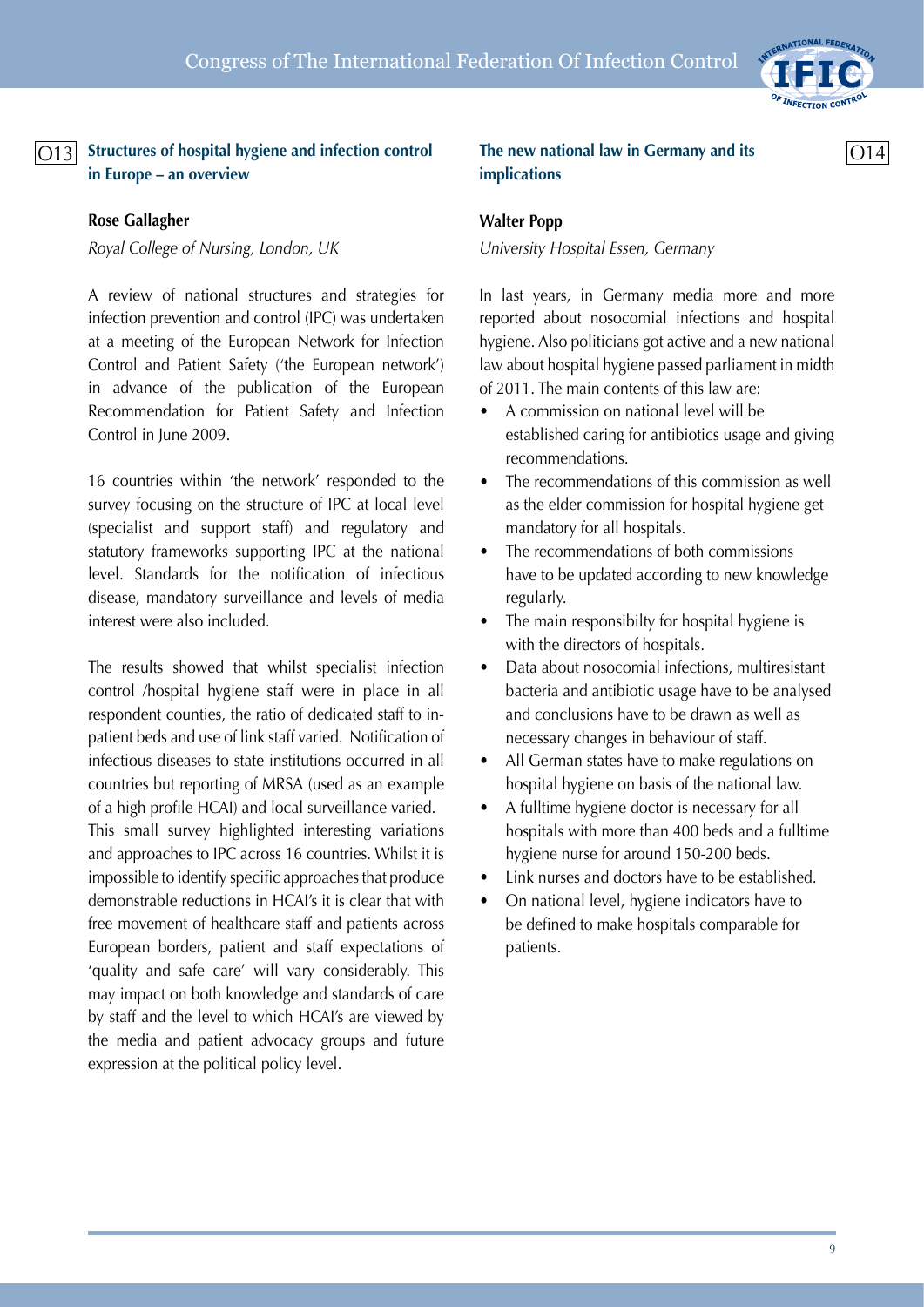

 $\overline{O15}$ 

### **Cleaning and disinfection in hospitals in Europe – an overview**

## Leif Percival Anderson<sup>1</sup>, Dorris Laugesen<sup>2</sup>, Annette **Block2**

*1 University Hospital, Copenhagen, Denmark 2 Danish Society for Infection Control Nurses and EUNETIPS*

Cleaning and disinfection has become one of the major issues in preventing spread of pathogenic microorganisms in hospitals and thereby prevention of nosocomial infections.

The aim of this study was to clarify how cleaning and disinfection was organized and controlled in hospitals in Europe. This was done by a questionnaire which also included how cleaning and disinfection was done in practice.

The questionnaire was send to all European countries represented in the EUNETIPS network and included four major sections: 1) Standards/Guidelines, 2) Cleaning, 3) Disinfection and 4) control of cleaning and disinfection.

Fourteen countries answered the questionnaire. Nine of fourteen countries had national standards or guidelines for cleaning and disinfection but only one country had national standards or guidelines for IT equipment. Eight countries had risk assessment and plans included in their guidelines.

Eleven countries used cloth, mops or both for cleaning. These countries used cotton, synthetic- or microfibers. Eleven countries used water and soap for cleaning.

Eight countries used disinfection before operation in operating theaters, eleven countries disinfected rooms during and after isolation for infection diseases but only three countries disinfected the rooms before protecting isolation. Eleven countries disinfected equipment after use for patients. Twelve countries used cloth with disinfectants for disinfection. The most common used disinfectants were alcohols (13 countries) and

oxidants (11 countries). Less than half of the countries had procedures for disinfection in special situations (*C. difficile*, MRSA etc.).

Internal audit or self-control was most commonly used (11 countries) for control of cleaning and disinfection. This control was done visually and only five countries used additional methods (germ count or protein measurements). Eleven countries had a follow up on the results.

In conclusion the policy and practice for cleaning and disinfection in Europe is rather uniform and European standards may be preferable or at least a European educational program on cleaning and disinfection.

## **Education and training of infection control professionals in Europe: do we need to start thinking outside the box?**

O16

#### **Silvio Brusaferro**

*University of Udine, Italy*

Many differences exist throughout Europe in the way health care is organized; they include healthcare professionals education and training in pre graduation courses and along their professional career.

The state of the art of training Infection Control/Hospital Hygiene Practitioners (IC/HHP) shows that there are many critical "boxes" (i.e. national differences in training healthcare professionals, different investments in human resources in HAI prevention and control, different IC/HHP practitioners national training systems, different approaches to patient safety) that should be opened and interlinked, at least partially, to guarantee a safer care throughout Europe.

We know there are many training initiatives in many Countries differing by length and contents but a more complex and coordinated action is needed to increase the number of delivered programs, to standardise them, to check their quality and their outcomes included the evaluation if they will be employed in this field.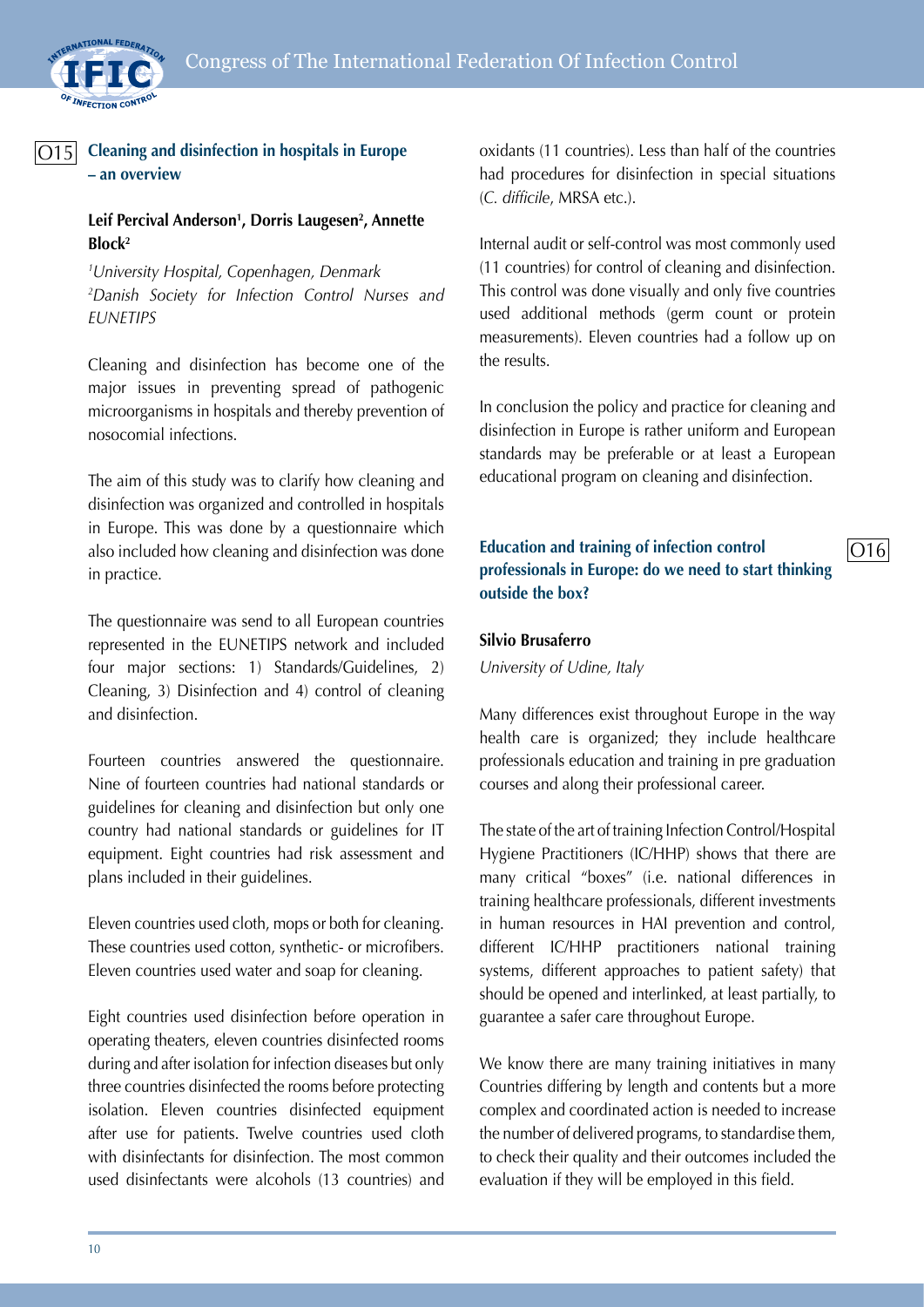

But training IC/HHP is not enough. To change the scenario in the future we need to embed the training on quality, patient safety and HAI prevention and control in the medical, nursing and other health professional schools as well as in continuous professional education programs as emphasised by WHO, ECDC and, last September, by the Expert conference on education in quality care and patient safety held in Krakow.

#### **Motion: Mandatory reporting and targets for infection reduction are effective** O17

#### **Pro:** *Martin Kiernan*

*Southport and Ormskirk Hospital NHS Trust, UK* **Con:** *Thomas Haustein Geneva University Hospitals, Switzerland*

Mandatory reporting and targets for infection reduction have been much talked about and introduced in several countries in recent years. A number of success stories have been cited. Is there convincing evidence for a direct effect of these measures? Are there any serious risks are associated with public reporting and performance management based on specific indicators? A better understanding of these issues is required before the introduction of mandatory reporting and targets on a wider European and global scale. The two speakers will debate these and other arguments in favour and against the subject.

#### **Achieving an effective HCAI audit and feedback cycle for infection prevention and control**  $|O18|$

#### **Carol Goldman1 , Donna Moralejo2 , Donna Wiens3**

 *Consultant, Toronto, Ontario, Canada Memorial University School of Nursing, St. John's, Newfoundland, Canada St. Paul's Hospital, Saskatoon, Canada*

Infection Control Professionals are increasingly using auditing as a tool for identifying concerns or monitoring practice in order to improve patient care and/or healthcare worker safety. The audit process involves a systematic approach to developing the audit tools, collecting and analyzing data, and developing recommendations. In this workshop, we will review key aspects of the audit and feedback cycle, including:

- Choosing what to audit
- Developing/choosing audit criteria and tools
- Characteristics of a "good" audit tool
- Data collection methods (document reviews, staff interviews, observational tours)
- Analyzing and interpreting results

## *Reporting findings and recommendations* **Closing the loop: follow up activities**

The key concepts will be presented by the speakers, and then illustrated through a series of short exercises. Working in small groups, the workshop participants will have the opportunity to practice and discuss appraisal of criteria, application of selected audit criteria to a particular scenario, and interpretation of results.

Understanding the entire cycle will promote more effective audits and use of their results, thereby improving healthcare practice and patient care.

#### **Some real experiences with copper alloys in the healthcare setting**

#### **Shaheen Mehtar**

*Tygerberg Hospital and Faculty of Health Sciences, Stellenbosch University, Cape Town, South Africa*

The antimicrobial activity of copper has been known and harnessed through the ages. Today, modern medicine coupled the extensive use and abuse of antimicrobial agents has resulted in formidable healthcare associated (HA) pathogens. The main route of transmission in healthcare associated infection (HAI) is recognised as being from hands of healthcare workers or patients. Touch surfaces in the healthcare environment become readily colonised with environmental and HA pathogens. In vitro studies with copper and its alloys have shown remarkable microbicidal activity against common pathogens. Further studies have shown that copper alloy touch

 $|O19$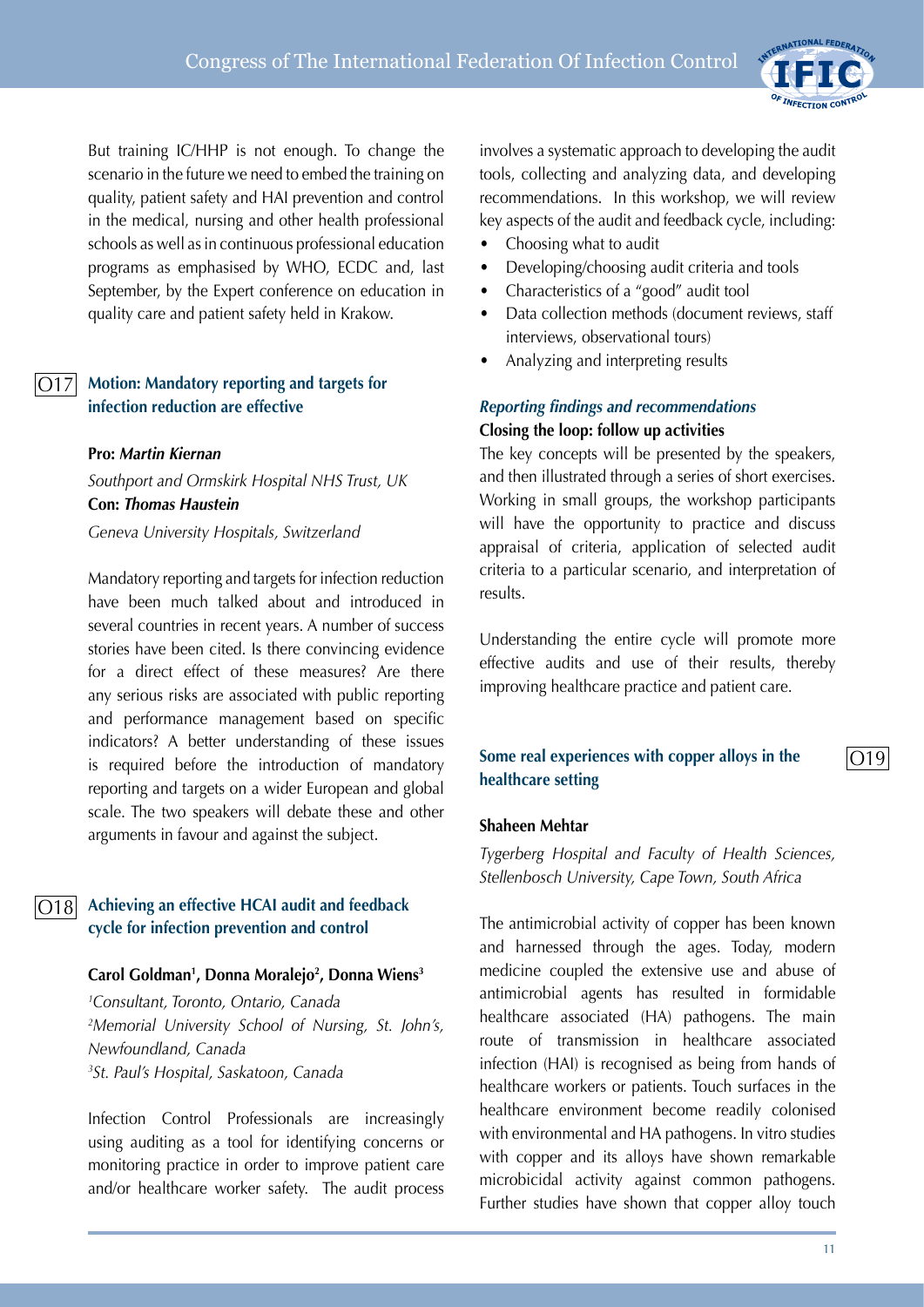

surfaces reduce transmission and thus infection by statistically significant proportions compared with stainless steel or melamine surfaces. Our study proved just this in a busy community day hospital where two similar consulting rooms were compared- one with copper alloy touch surfaces (study) and the other without (control). The reduction in the total counts as well as gram positive microbes was statistically significant. How can this remarkable effect be used in the healthcare setting to reduce HAI transmission? The possibility of its use in ventilation systems, surgical instruments and other medical devices should be considered. In areas where water supplies are erratic, healthcare facilities is a further option. The suppression of growth effect of copper alloys on *Mycobacterium tuberculosis* has been reported. Studies in this respect, particularly for low income countries are warranted.

#### **Can there be a link between relatively small-scale intervention with copper and rates of HCAIs?** O20

#### **Tom Elliott**

*University Hospitals Birmingham NHS Foundation Trust, UK*

Clinical trials have shown consistent and continuous reduction in contamination levels on copper surfaces to levels below proposed standards. Moreover, the link between this type of relatively small scale intervention and HCAIs has been reported in a recent three centre clinical trial.

#### **Practical aspects of deploying copper** O21

#### **Mark Tur**

*Copper Development Association, UK*

Evidence from clinical trials has led to adoption of copper touch surfaces in hospitals and other care settings. These interventions can be simple and costeffective.

**Prevention of healthcare associated bloodstream infections**

 $O22$ 

 $|O23$ 

#### **Michael Borg1 , Cheryl Etches2**

*1 Mater Dei Hospital, Msida, Malta 2 Royal Wolverhampton Hospitals NHS Trust, UK*

This workshop will review aimed at prevention and control of bacteraemia, especially those cause by MRSA. The workshop will present preliminary data from the Implement project – an EU funded study. This project has undertaken a comprehensive survey of European hospitals to identify infection control practices and activities and in so doing attempt to correlate and identify indicators of good practice related to control of MRSA bacteraemia. The workshop will facilitate interactive discussion amongst participants on best practices in surveillance, high impact interventions such as bundles, antibiotic management, hand hygiene, environmental cleaning etc. Successful interventions from hospitals which have drastically reduced their MRSA levels will also be presented as possible templates for other institutions to adapt.

#### **Global networking in infection prevention and control**

#### **Sergey Eremin**

*World Health Organization, Geneva, Switzerland*

The workshop, which is a good networking opportunity in itself, is intended to exchange ideas about present and future of global networking in infection prevention and control (IPC) in healthcare. Three examples of IPC networks will be presented and discussed.

The Global Infection Prevention and Control Network (GIPCN) was launched to assist the World Health Organization in providing technical IPC support to Member States through broad dissemination of WHO IPC policies and guidance documents and to contribute to WHO efforts to respond to communicable disease crisis, outbreaks or epidemics that originate in or are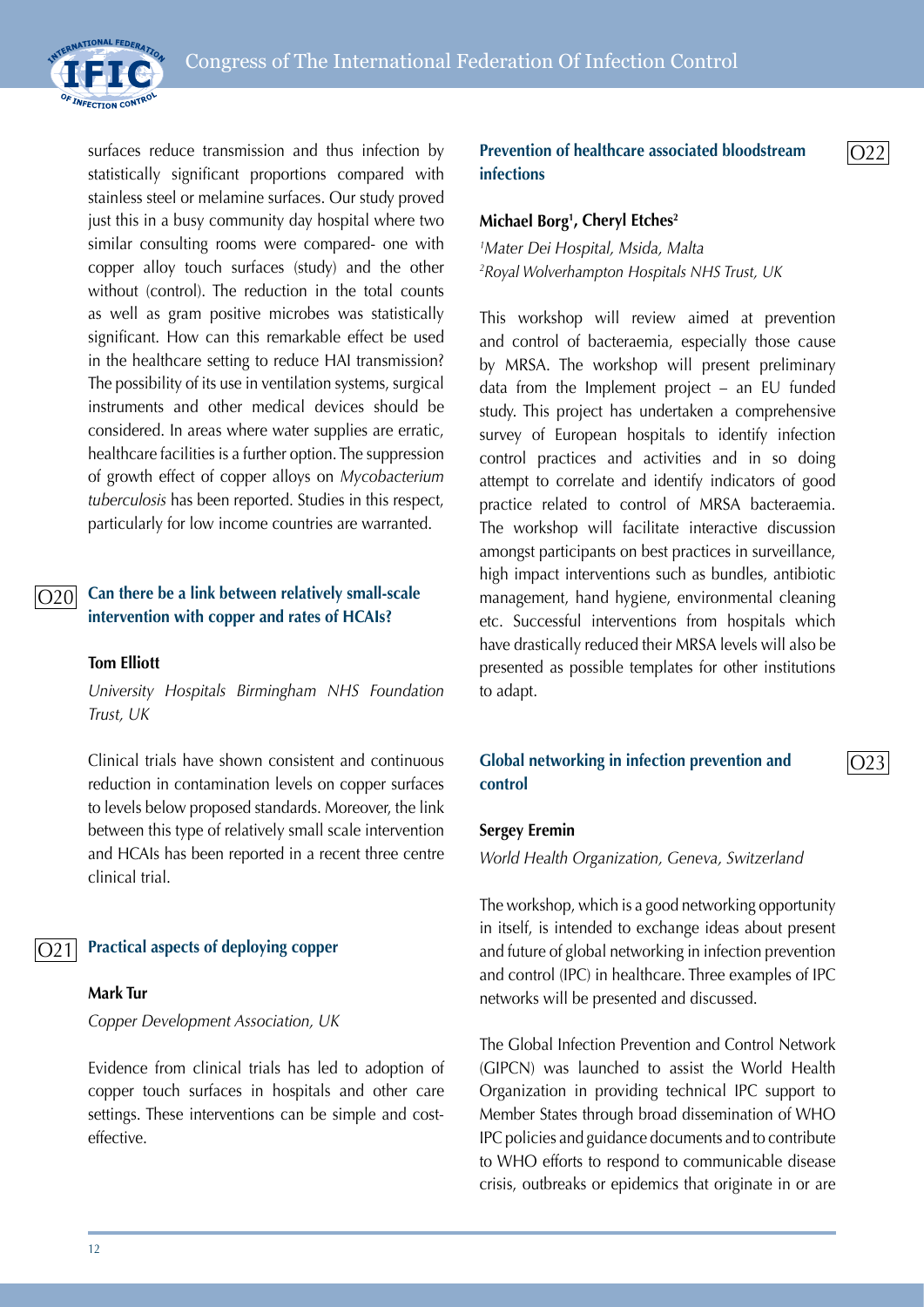

amplified by the provision of care in HC setting. The Safe Injection Global Network (SIGN) is a voluntary coalition of stakeholders aiming to achieve safe and appropriate use of injections throughout the world. And the Baltic Antibiotic collaborative Network (BARN) provides a common platform for existing and new initiatives and networks active around the Baltic Sea to facilitate interaction and cooperation aiming to counteract the negative effects of antibiotic resistance.

#### **Old and new emerging waterborne opportunistic pathogens: epidemiological facts** O24

#### **Philippe Hartemann**

*University Hospital, Nancy, France*

Abstract not available

#### **Strategies for monitoring and control microbial risks in healthcare**  $\overline{O25}$

#### **Martin Exner**

*University of Bonn, Germany*

Abstract not available

#### **Integration of the new concepts in the strategies in developing countries** O26

#### **Thouraya Annabi Attia**

*Ministry of Public Health, Tunisia*

Actually living an epidemic transition period, Tunisia is also in political transition. An important reform has started in the health care orientation by implementing stronger social insurance with a less governmental intervention in the management of the system and an orientation towards "offshore medicine". An upgrading program for hospitals was carried out based mainly on "financial" criteria but with no new conception regarding quality and safety of healthcare. Considering that the existing legislative framework needs to be updated (mandatory system), we worked on building

some voluntary preventive systems on Hospital Hygiene (HH). We started in 2005 by building a "HH strategy" using a participative method and based on consensus around right definition of the concepts (decision makers and health care personnel have to be convinced by objectives of the HH and the central place of Nosocomial infection).

That pointed out the main lacks of the actual system as a whole, but especially concerning water. In national regulations there is no "hospital water" notion, the only mandatory indicators are made for drinking water or swimming water control. Lots of efforts are done using a referential document on water quality in healthcare, based on an ongoing program of IFOWAHB (International Forum on Hygiene in Buildings). This program targets new organization based on water safety plan and surveillance of water quality and Nosocomial infections. Such project needs some prerequisites like training and lab capacities enhancing. The legal framework has to be upgraded and a formal water quality typology implemented. On this, we are trying to work together with three countries of Maghreb using a regional expert panel.

#### **Safe childbirth**

## $\overline{O27}$

#### **Mary Catlin**

*Seattle, Washington, USA*

The mission of the Safe Childbirth Special Interest Group (SIG) is to link members and their societies with information and with others working to make childbirth safer for mothers and children.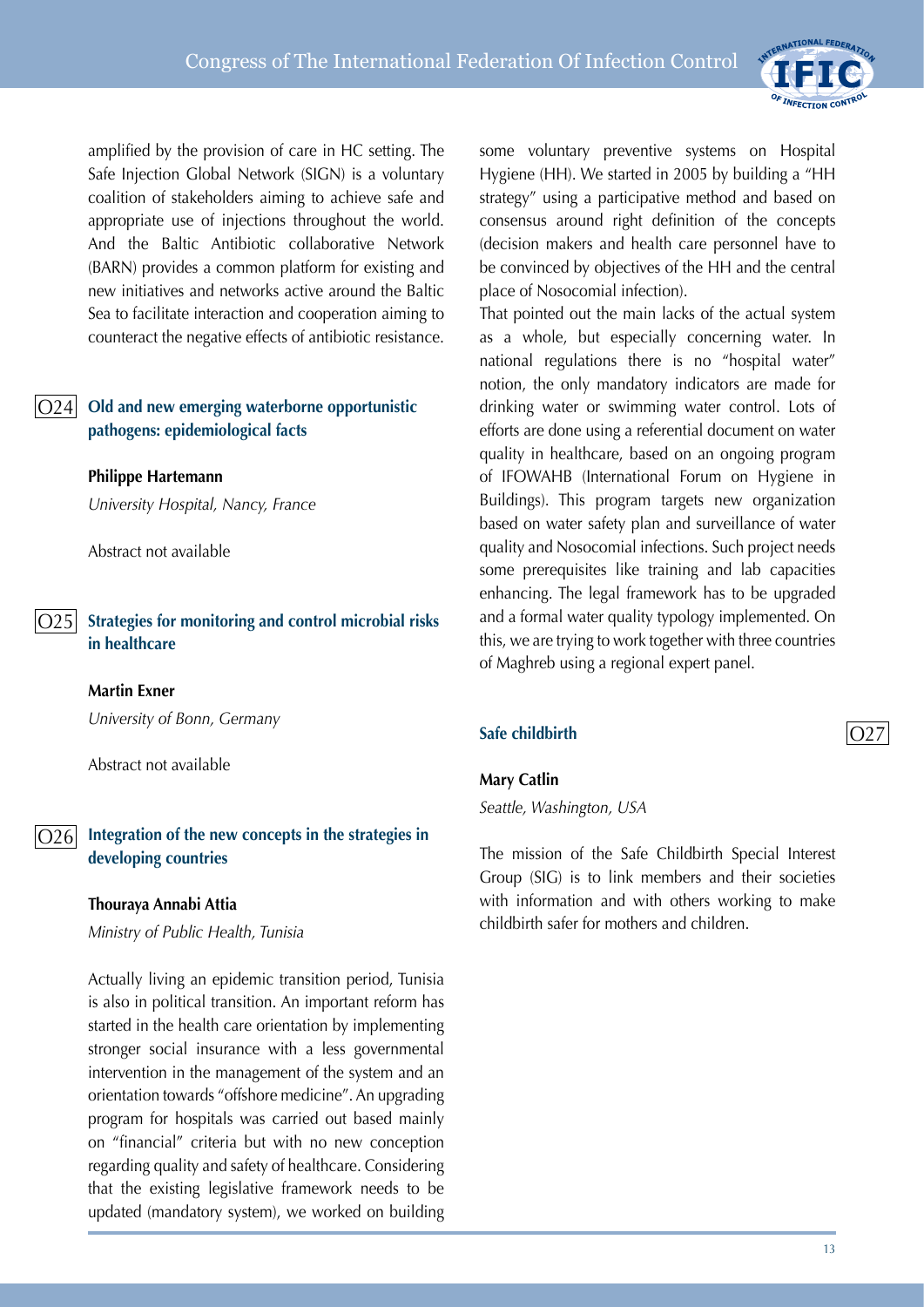

#### **FRIDAY**

#### **Home hygiene - the next infection prevention challenge**  $|O28|$

#### **Sally Bloomfield**

*London School of Hygiene and Tropical Medicine, UK*

A range of recent events have raised awareness that home and everyday life hygiene is a key part of public health strategy to reduce infectious disease. Governments, under pressure to fund healthcare, are looking at prevention as a means to reduce health spending. Increased homecare is one approach, but gains are likely to be undermined by inadequate infection control at home. Prevention through hygiene is also now recognised as a strategy to reduce antibiotic prescribing and the spread of resistant strains in the community. At present no single authority takes responsibility for promoting good hygiene in the home is becoming the weak link in the chain. If hygiene promotion and practice in home and everyday life settings is to be successful, an effective and sustainable code of hygiene practice that deal with all areas of human activity including home and everyday life settings is required, which can be used to break the chain of infection transmission in these settings. 'Targeted hygiene' is a risk-based approach developed by the IFH and is the first comprehensive code of practice, based upon scientific data, to address the needs of the home and related community settings. Targeted hygiene also provides a framework for developing sustainable codes of hygiene practice. In this session we will outline these issues in more detail and discuss how we might address the need is for a more integrated infection control strategy considering home, hospital and community transmission.

**Hand-washing behavior: survey analysis and insiders view**  $\overline{O29}$ 

**Sergejs Kuznecovs, Galina Kuznecova, Ivans Kuznecovs** *Preventive Medicine Institute, Riga, Latvia*

#### *Objectives*

Health care-associated infection in hospitals is a major cause of morbidity and mortality, and effective hand hygiene is the best ways to prevent it.

The aim of the present study is to check the reality in hand-washing behaviour among doctors, nurses and medical students and to show what should be changed in health care workers education to increase hand hygiene.

#### *Methods*

A questionnaire-based survey was carried out anonymously in comparison to method of insiders view among 254 nurses, 242 physicians and 100 medical students in Latvia to identify and quantify factors that affect the hand washing behaviour. Groups were asked to answer in free form with regard to failing or neglecting to wash their hands when they should have done so. The questionnaire included details of the situations in which physicians and nurses neglected to wash their hands were classified into the five categories described in Japan study in 2002.

#### *Results*

128 nurses (50,3%), 180 physicians (74,3%) and 83% of students neglected to wash their hands when they should have done so. Among them "was too busy" were 102 (79,6%) nurses, 115 (63,8%) physicians and 76% of students, "forgot" 9 (7%) nurses, 24 (13%) physicians and 4% of students, "do not recognize the necessity" 2 (1,5%) nurses and 1 (0,05%) physicians, 1% of students; "did not find facility for washing hands" 3(1,6%) nurses 8 (4,4%) physicians and 2% of students; "use gloves instead of washing hands"11 (8,5 %) nurses and 32 ( 17,7% ) physicians. The category "was to busy" analyzed by insiders view method. The results: 64% do not recognize the necessity. Presented results show hand-washing neglecting due to the lack of attention to hygiene among doctors of internal medicine specialities working with medical students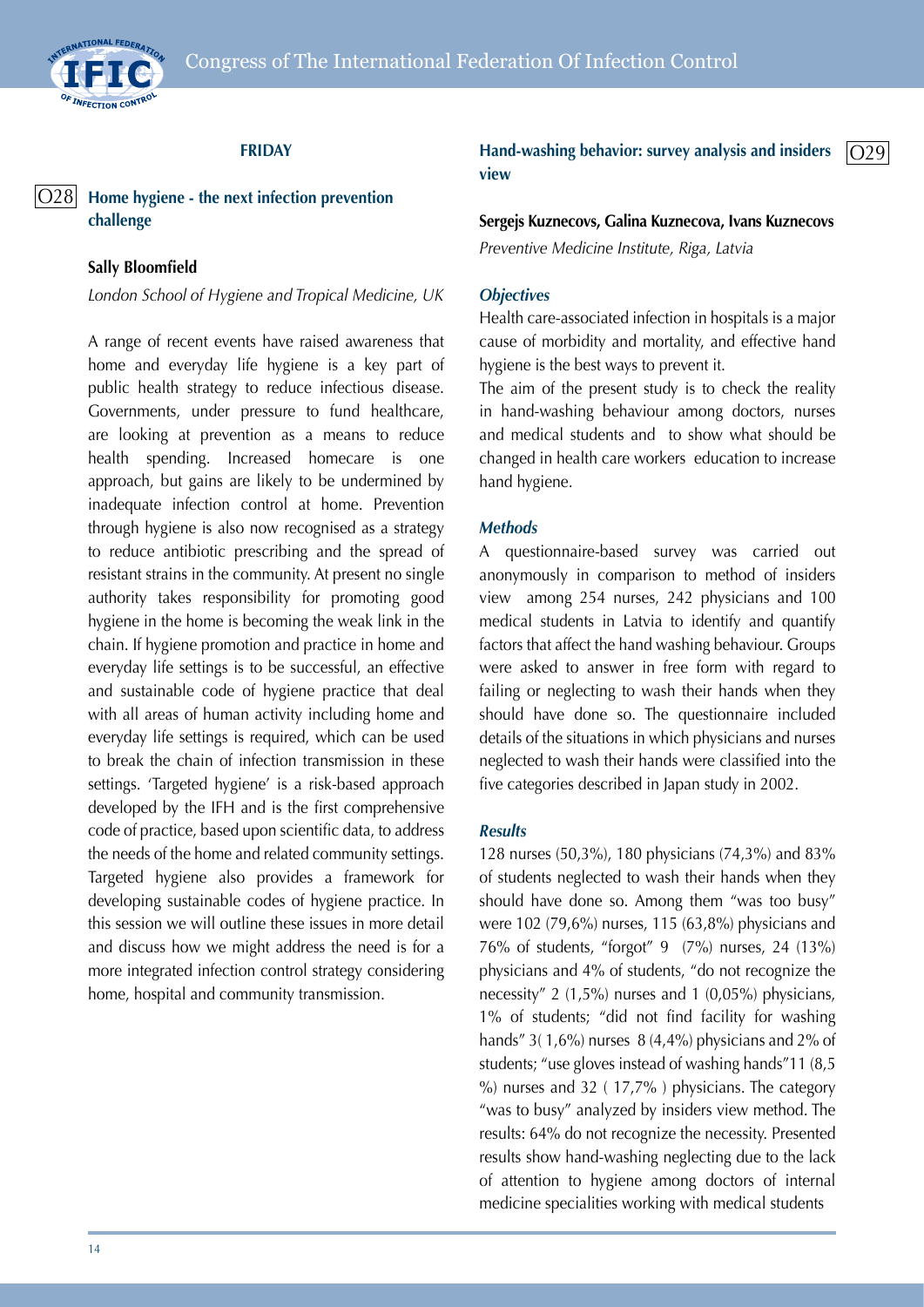

 $\overline{O31}$ 

#### *Conclusions*

The questionnaire-based surveys for hand-washing in hospitals could be supplemented by insiders views. To improve hand hygiene educational and psychological factors must be considered: including motivation, recognition and behaviour, knowledge in clinical microbiology and infectious diseases. Hospitals need to develop and implement innovative educational programmes for students and motivational courses tailored to physicians working with students.

#### **Assessment of tuberculosis infection control practices at Infectious Diseases Hospital, IDH, Kano, Nigeria** O30

#### **Yusuf Mohammed1 , Mukhtar Dauda2 , Oyeyi, T .I.2**

*1 Center for Integrated Health Programs, Kano, Kaduna State, Nigeria 2 Bayero University, Kano, Kaduna State, Nigeria*

#### *Aims*

To asses TB infection control practices of health care workers working at the TB wards of the hospital.

#### *Methods*

Hospital staffs working in the 6 TB wards of the hospital were interviewed using a designed questioner for TB infection control practices. The focus of the question were on 3 ways in which the risk of TB infection can be reduced these includes work practice or administrative control measures, environmental control measures and the use of protective wears (respirators). Observation were also done in all the TB wards of the hospital.

#### *Results*

A total of 80 health care workers were interviewed. Only 43 %( 34) of the health care workers reported to have had infection control training and, 95% (76) were always involved in giving health education to patients on cough etiquette and hygiene There was no documented TB infection control policy and standard operating procedures in the 6 wards, but all the wards were using the Nigerian national guidelines for TB infection control. 67% (4) of the wards had poor environmental control measures. Surgical mask were not available for the TB patients and suspect, and no N95 respirators were available for the health care workers.

#### *Conclusion*

TB infection control in TB health centers appears to be inadequate and there is need for strengthening and intensification of infection control measures in these health facilities that will includes administrative and good environmental measures and the use of N95 respirators and mask for health care workers and TB patients/suspects respectively. TB infection control should also not be viewed as an isolated intervention; rather it is part of general infection prevention and control (IPC)

### **Prevention of catheter associated bloodstream infections: the road to safer patient care**

#### **Ermira Tartari Bonnici**

*Mater Dei Hospital, Msida, Malta*

#### *Introduction*

Intravenous catheterisation is the most common procedure in hospitalized patients yet the procedure is not without risks. Between 2.3% and 67% of patients develop thrombophlebitis, which in turn is a major predisposing factor for bloodstream infections, especially caused by *Staphylococcus aureus*. However a care bundle of simple preventative measures can reduce these complications.

#### *Interventions*

This interventional study was conducted in three medical wards in Mater Dei Hospital, Malta - a tertiary care facility with 825 beds - and undertaken between October 2010 and February 2011. The insertion of a peripheral vascular cannula (PVC) upon hospital admission is common practice in our hospital, which is characterised by high bed occupancy in excess of 95% and low nurse to patient ratios. No standard documentation or policy of routine site assessment was in place at the start of the study.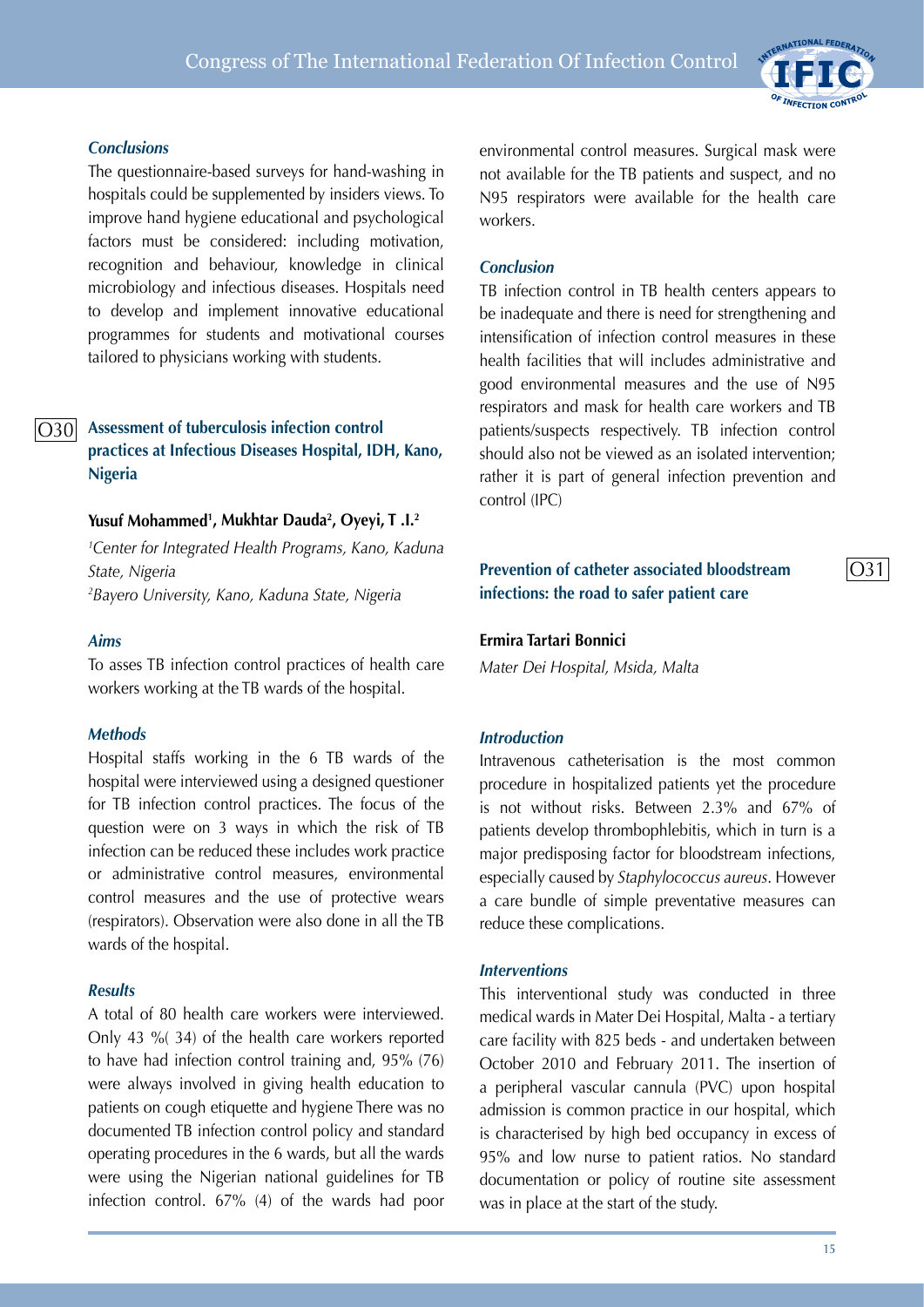

In the pre-intervention phase a total of 132 peripheral cannulae were assessed visually by a trained infection control nurse, using the Visual Infusion Phlebitis (VIP) scale to determine the degree of associated erythema, swelling or vein occlusion. No patient was audited on more than one occasion unless a new catheter had been inserted in a different peripheral site. Data collected included length of insertion, VIP score and dressing quality. Dates of insertion and removal were determined from the medical notes and by questioning of nursing/medical staff and patients. On examination of the catheter insertion site, phlebitis was diagnosed when two or more of the following signs were present: erythema, swelling, tenderness or pain, warmth, or cord induration at the catheter trajectory. Catheters were left in place unless a complication was identified. Following the pre-intervention baseline assessment, a policy of daily PVC assessment was introduced and educational sessions were organized for ward staff; these included training on VIP score assessment. A new form was introduced containing details of insertion, removal and daily VIP scores together with routine scheduled replacement of PVC after 72 hrs, unless contraindicated. Phlebitis was defined as a VIP score >1. In the post-intervention phase, 153 peripheral cannulas were audited by the same individual.

#### **Air conditioning units as potential source for contaminating operation theater environment – need to educate healthcare establishments**  $|O32|$

#### **Kelkay Uday1 , S. Kulkarni2**

*1 National Institute of Ophtalmology, Pune, India 2 Mimer Medical College, Talegaon, India*

## *Introduction*

Five cases of post cataract endophthalmitis were reported from an ophthalmic hospital. Twelve patients were operated for cataract in the same operation theater in the same week. Thus a cluster of infection was identified for further study. Clinical picture in all affected patients was suggestive of fungal endophthalmitis. The operation theater is located in an area near Pune which is having high humidity nearly all round the year. The theater had a window type air conditioner. Air conditioning unit

may act as potential source for growth and dispersal of fungi in operating room's environment resulting in postoperative infections. Several operating rooms could be facing this problem of fungi contaminating the operating environment and resulting in some cases of post operative infections which may or may not be reported as fungal infections usually present as delayed infections as compared to bacterial infections.

#### *Methods*

On evaluation of operation-theater complex, fungal spores were demonstrable from environment and surfaces. Air conditioner's filters were grossly contaminated. *Aspergillus* and *Mucor* Spp. were isolated. Phenotypically similar fungi (*Aspergillus* Spp. from two and Mucor Spp. from one) were isolated from three of the patients – anterior chamber fluid evaluation. Twenty five hospitals from Pune were inducted into a study consisting of evaluating the environment of operation theaters for fungal contamination. The environment and filters of the air conditioning devices in operating rooms of hospitals in study group were evaluated once in three months for two years.

## *Results*

The vision of three patients followed in the study improved significantly after vitrectomy and anti-fungal therapy. In the follow up study it was demonstrated that the incidence of fungal contamination of the filters in the twenty-five hospitals studied varied from 5% to 26% depending upon the season and humidity. The rate was more after the monsoon months during these months the humidity is high and the temperature is also high. The results of this study were used to educate the hospitals about need for routine cleaning and disinfection of gadgets like air conditioners.

## *Conclusion*

Postoperative fungal infections are difficult to manage. The Air conditioners and dehumidifiers used in operation theaters should be meticulously disinfected and frequently monitored to minimize the chances of proliferation and dispersal of potentially pathogenic fungi.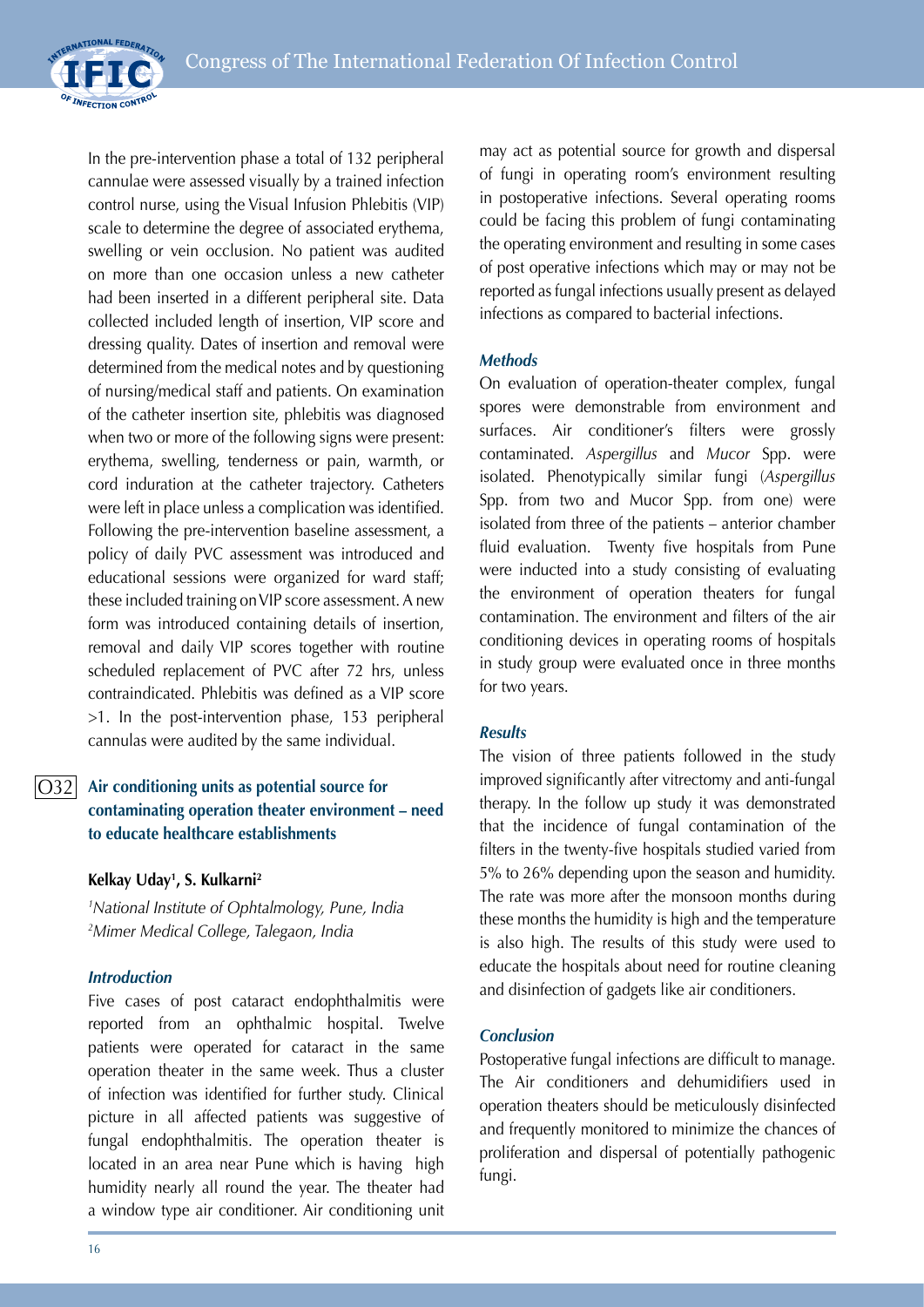

 $\bigcap$ 34

#### **Reduction in diseases from clostridium difficile in hospitals: impact of a multimodal strategy**  $|O33|$

## **Piergiorgio Bertucci1 , Girardi Alessandro1 , Bruno Rosella2 , Boux Michaela3 , Musca Rosa3 , Giuntoli Maria Caterina4**

*1 Ospedale Civico Chivasso ASL TO4 Piemonte, Italy 2 Microbiologia Ospedale Civico Chivasso ASL TO4 Permonte, Italy*

*3 DS Ospedale Civico Chivasso ASL TO4 Piemonte, Italy 4 Collaboratrice DS Ospedale Civico Chivasso ASL TO4 Piemonte, Italy*

#### *Introduction*

Clostridium difficile is an important pathogen in hospital wards, it provokes disease also with serious connotations and its cost, from the point of view of the patient's health, is very high. Because of its ways of transmission it is also a marker of the degree of adherence of the environmental hygiene and isolation procedures.

#### *Aims*

- 1. Reduction of the diseases from CD, reduction in the times of hospitalization and connected costs;
- 2. Evaluate the degree of use of the procedures of isolation;
- 3. Standardize the use of ATB therapy.

#### *Methodology*

From the analysis of the Microbiology Control , already operating since 1999, in the last few years an increase of CD isolation has been seen. Since 2007, The CIO operative team has planned a series of interventions, training audit for all the staff, with a spread of a specific protocol. During the last 18 months the use of isolation measures has been carefully evaluated in wards.

Results of monitoring: 2007: case prevalence percentage 5.7 ‰; 2008: 4.7‰; 2009: 8.85‰; 2010: 4.5‰. The first months of 2011, show a decrease in the impact, too.

#### *Conclusions*

The staff participation of operators in the meetings was of 90%. The decrease in the prevalence percentage corresponds to the periods following the staff meetings, so it is supposed that such meetings should be repeated at regular intervals. Such a need comes from the staff turnover and from the structural lacks of those wards which make more difficult the optimal adherence of isolation measures.

### **Infection control in a medical ICU with 50 beds in resource-limiting settings: significant reduction of nosocomial infection rates**

#### **Zhiyong Zong, Dan Pu**

*West China Hospital of Sichuan University, Chengdu, China*

Infection control in ICU is challenging, particularly in resource-limiting settings. West China Hospital is an extremely large university hospital with 4,400 beds and serves as the referral center in western China, an underdeveloped region. There are a few ICU in our hospital including a 50-bed medical ICU. This ICU is crowded, has a low nurse-bed ratio and is associated with high prevalence of nosocomial infections such as VAP and CRBSI, making infection control extremely difficult. To strengthen infection control, an infection control practitioner worked in ICU as a full-time staff there and an infectious diseases physician worked in ICU two hours daily for antimicrobial stewardship since September 2010. Measures including comprehensive education, strengthened hand hygiene, prevention bundles adapted from American guidelines and regular feedback were implemented but the ward setting and nurse-bed ration remain the same. Infections were monitored on the daily basis and rates including those of VAP, CRBSI and CAUTI were calculated monthly. Compared to rates before intervention, the overall nosocomial infection rates have dropped 26% and 38%, calculated based on infected cases and events, respectively. The rates calculated based on cases and events per 1000 ICU-stay days have dropped 53% and 58%, respectively. Significant reductions were also seen in VAP and CAUTI rates (drop of 68% and 70%, respectively) but not present in CRBSI. Our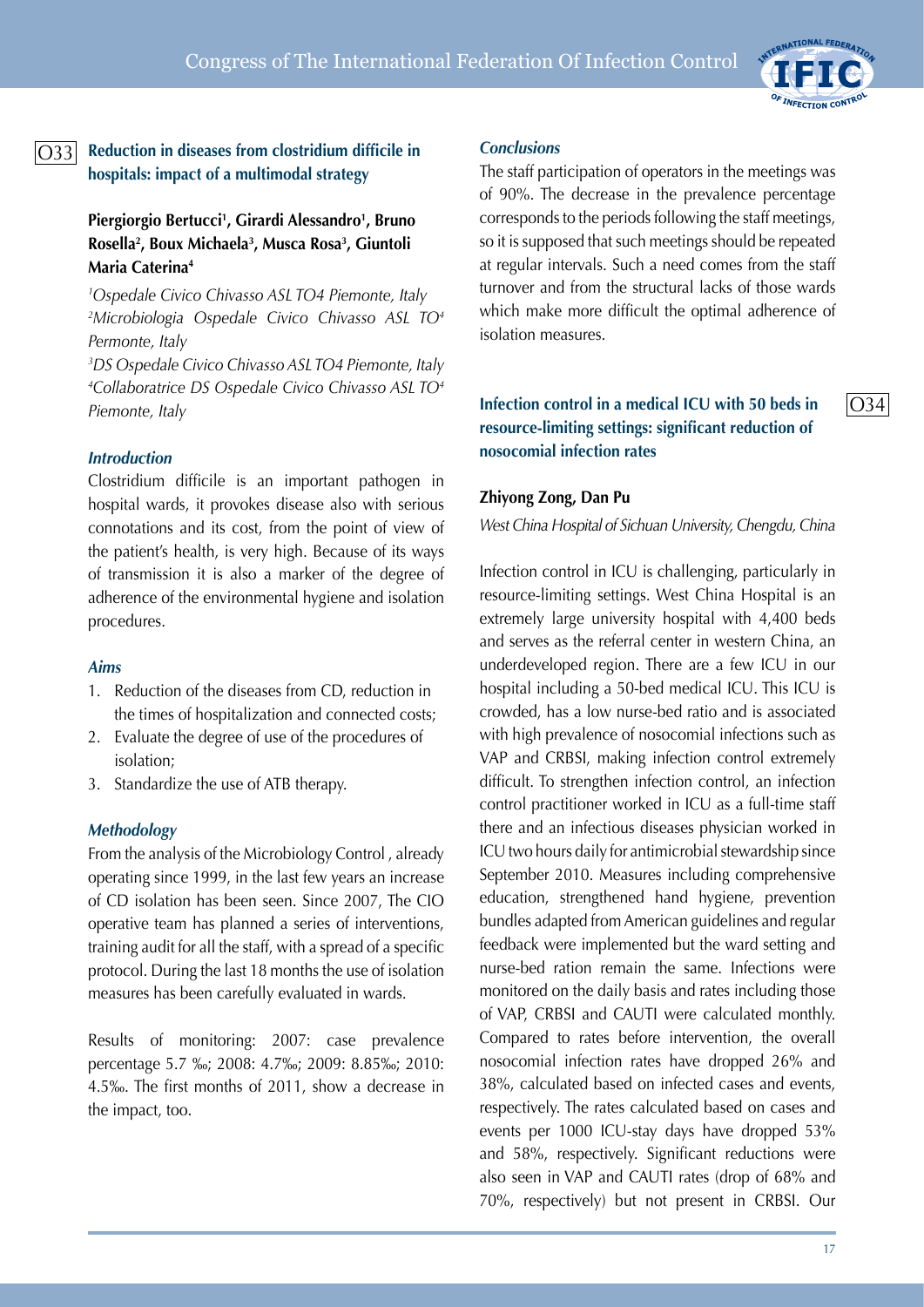

study demonstrated that in a resource-limiting setting, the implementation of common measures could significantly minimize nosocomial infection, although further redution might require changes in ward settings and improvement of nurse-bed ratio.

## $|O35|$

**A legal framework for the prevention and control of infection**

#### **Carole Fry**

*Department of Health, London, UK*

#### *Background*

An assessment of the impact of introducing of a statutory Code of Practice on the prevention and control of infection to the National Health Service (NHS) in England and mandatory surveillance of Meticillin resistant *Staphylococcus aureus* (MRSA) bacteraemias and *Clostridium difficile* infections (CDI) combined with Government infection reduction targets.

#### *Objectives*

(1) Has the introduction of the Code of Practice improved the infection prevention and control of infection in England?

(2) Has mandatory surveillance and Government infection reduction targets reduced the incidence of MRSA bacteraemias and CDI?

#### *Methods*

NHS organisations have to declare whether they are fully compliant with the 10 criteria in the Code of Practice for the prevention and control of HCAI which expects these organisations to have systems in place for the prevention and control of infection, which includes:

- leadership,
- management arrangements,
- design and maintenance of the environment and devices,
- application of evidence based protocols,
- education and training
- information and communication.

These data are sent to the Care Quality Commission (CQC) who adjudicates whether the NHS organisation can be fully registered or registered with conditions. The CQC have the power to inspect NHS organisations and can suspend registration or issue financial penalties.

All acute hospitals are required to submit data on MRSA bacteraemias and CDI monthly to the Health Protection Agency (HPA), who publish these data on behalf of the Department of Health. MRSA bacteraemias and CDI are both the subject of national Government infection reduction targets.

#### **Results**

CQC published an overview of 2010/11 of NHS performance and recorded that 83% of NHS organisations were compliant with the Code and that there were minor concerns with 13% of organisations. Since the introduction of the 50% infection reduction target for MRSA bacteraemias, there has been a decrease in excess of 82% of the cases of this infection reported to the HPA. Data for previous years shows that these infections mainly affect the elderly, men (65% patients), those with predisposing morbidities and those undergoing medical procedures. Since the introduction of an infection reduction target in 2007/8, there has been a 62% reduction in the cases of CDI reported for all patients aged two years or over.

#### *Conclusions*

The introduction of Government initiatives has had a positive impact on patient safety in respect to HCAI. A reduction in the incidence of MRSA bacteraemias and CDI has been seen. There has been continuous improvement in compliance to the Code of Practice on HCAI by the NHS across most sectors.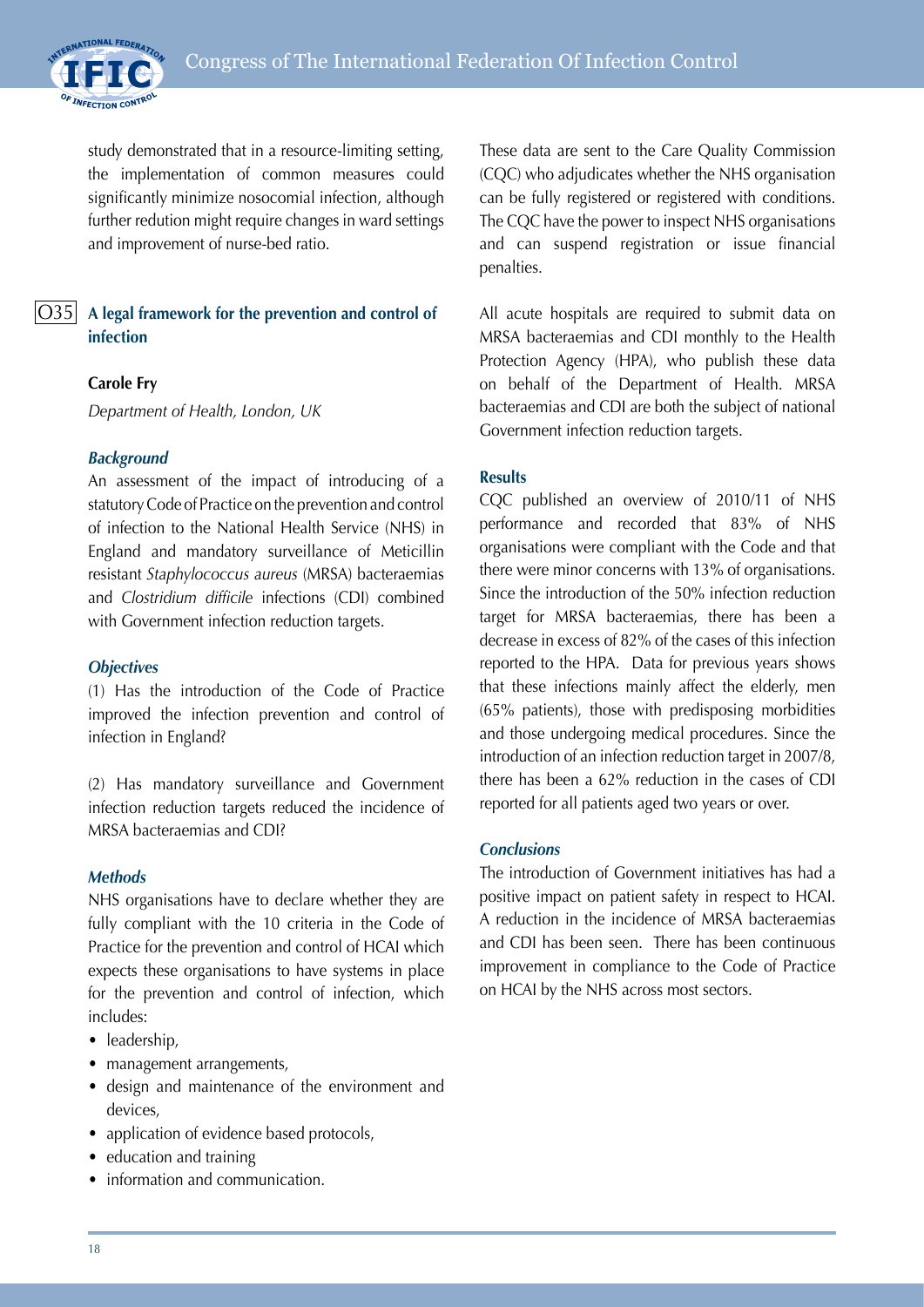

 $|O37$ 

O38

## $|O36|$

**Universal MRSA screening – does the burden caused to healthcare institutions benefit the patient?**

#### **Gary French**

*St. Thomas Hospital, London, UK*

Screening identifies patients who are asymptomatically colonised by MRSA. These patients are (1) at risk of transferring MRSA to others and (2) at risk of developing endogenous MRSA infection of their own surgical wounds, vascular catheter sites or other lesions. Isolation of colinised patients, topical decontamination and the use of specific anti-MRSA surgical antibiotic prophylaxis theoretically can reduce the risk of transmission and endogenous MRSA infection.

Screening of patients (and sometimes staff) can be done on wards during outbreaks or at patient admission. Because of the delay in getting screening results and implementing decontamination, for elective surgical patients, screening is best done in pre-admission clinics.

Screening is costly and is not 100% specific or sensitive. Methods to improve yields or increase speed of results incur additional costs. As carriage rates at admission fall, positive predictive values of screening tests also fall. There is limited information on admission carriage rates and the clinical effectiveness of MRSA screening programmes.

There is therefore considerable debate on the costeffectiveness of MRSA admission screening and whether this should be universal or targeted at those patients at high risk of carriage and/or at high risk of serious consequences of MRSA infection. Targeted strategies are becoming compromised by the emergence of CA-MRSA in patients without traditional risk factors for MRSA carriage.

In England, universal MRSA screening of all patients at hospital admission is now mandatory. This presentation will review the evidence for the cost effectiveness of different MRSA screening strategies.

## **Clostridium difficile infection – a whole system approach to reducing infection rates?**

#### **Tim Boswell**

*Nottingham University Hospital, UK*

Abstract not available

## **A sustainable approach to infection prevention in long term care facilities**

#### **Maria Luisa Moro**

*Regional Health and Social Agency in Emilia-Romagna, Bologna, Italy*

Healthcare associated infections in the elderly population are an important public health problem worldwide and of increasing interest to politicians, patients and to the general public. Long Term Care Facilities (LTCF) residents have a risk of developing health care-associated infections (HCAI) that approaches that seen in acute care hospital patients and the infections are increasingly caused by antimicrobial resistant microorganisms. Furthermore, there are many challenges to the implementation of effective infection and surveillance control programs in LTCFs, also due to the scarcity of resources, such as personnel, expertise, and diagnostic and supportive services, and no or poor coordination of medical care.

Recent European-wide projects (ie IPSE Project and HALT Project) have illustrated the status of HAI prevention, control, and surveillance programs in European LTCFs, highlighting a significant variability in residents and organization type across Europe, the lack of perception of the relevance of HAIs, and a widespread scarcity of infection control resources.

To improve LTCFs residents safety, basic interventions which may be carried in each long-term care setting and type of facility, should be identified: these include basic infrastructure for infection control, relying on available resources; carrying out surveillance, using simple and cheap methods; focusing on cost-effective interventions with the aim of reducing the risk of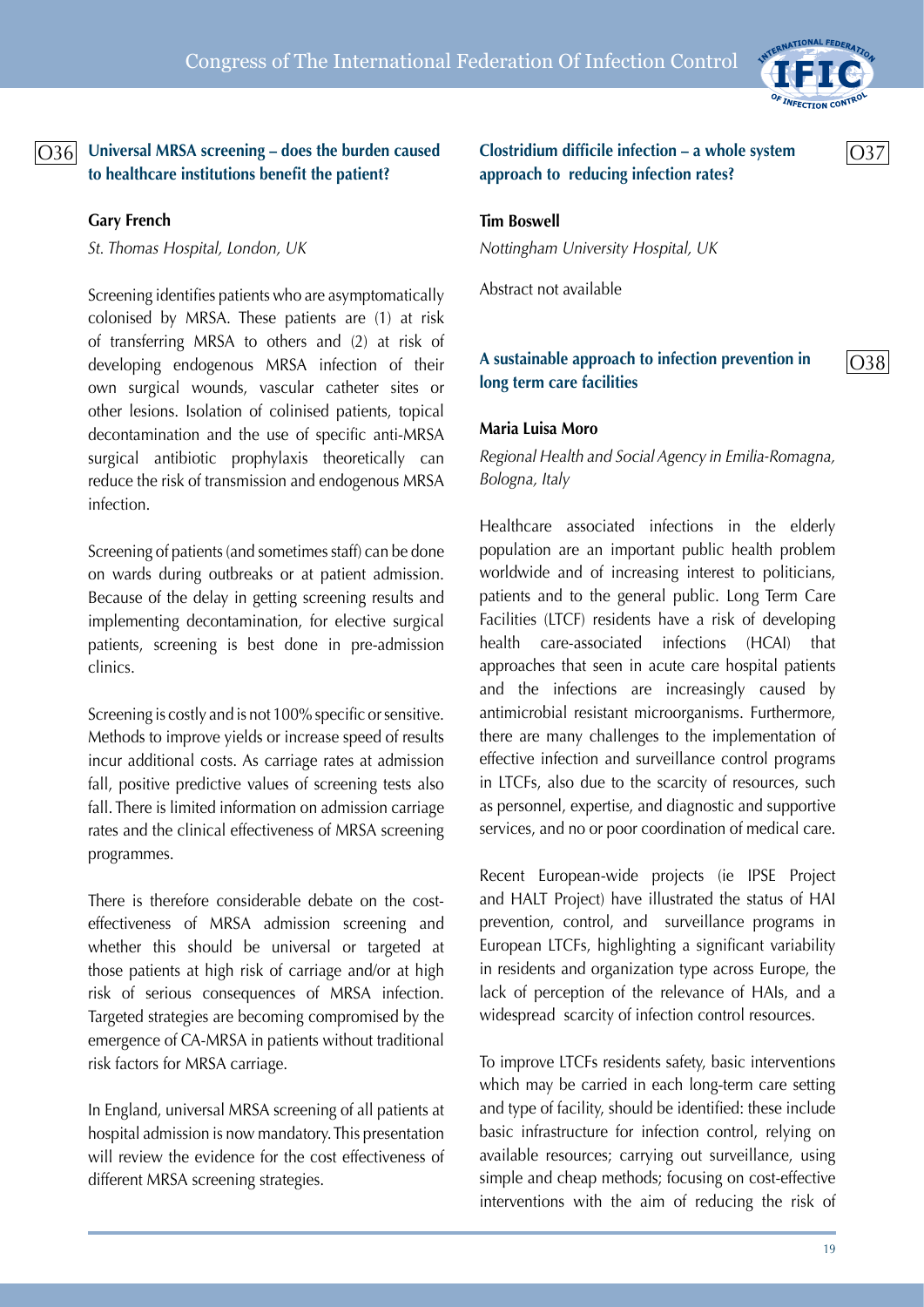

antimicrobial resistance spread and cross-infections. The presentation will focus on the these interventions, providing a framework for sustainable infection prevention in LTCFs.

 $|O39|$ 

#### **What is sustainable in hospital hygiene?**

**Gaetano Privitera** *University of Pisa, Italy*

Abstract not available

#### **Tackling multi drug resistant organisms: sustainable approaches in developed countries** O40

#### **Evelina Tacconelli**

*Catholic University of the Sacred Heart, Rome, Italy*

Nosocomial infections caused by antibiotic-resistant bacteria are associated with high morbidity and mortality worldwide. Most prevention strategies focus on cross-transmission, but the endemic state inside the hospital is also maintained through the influx of patients colonised or infected with antibioticresistant bacteria, balanced by the efflux of colonised patients following discharge. Epidemiological research has demonstrated that eradication can be achieved by preventing the influx of resistant bacteria. The presence of a central venous catheter and a history of methicillin-resistant *Staphylococcus aureus* (MRSA) infection or colonisation are significantly associated with methicillin-resistant staphylococcal bacteraemia at admission. Previous antibiotic therapy and admission from long-term care facilities or nursing homes are associated with bacteraemia caused by methicillin-resistant coagulase negative staphylocci, while skin ulcer and cellulites are independent risk factors for MRSA bacteraemia. A scoring system using point values was developed and validated to identify patients positive for vancomycin-resistant enterococci at admission. Six variables were identified: age > 60 years (2 points); hospitalisation in the previous year (3); use of two or more antibiotics during the previous 30 days (3); transfer from another hospital or

20

long-term care facility (3); a requirement for chronic haemodialysis (2); and a previous history of MRSA infection (4). With a point score cut-off of  $\pm$  10, the specificity of this prediction rule is 98%. Knowledge of variables identifying patients at high risk for being colonised or infected with antibiotic-resistant bacteria may assist clinicians in targeting preventive measures and streamlining the use of vancomycin. Current studies are analysing risk factors for harbouring multiresistant Gram-negative bacteria at hospital admission

#### **Healthcare associated outbreaks of viral hepatitis**

#### **Barbara Soule**

*Joint Commission International, Oak Brook, Illinois, USA*

This presentation will review several significant outbreaks of hepatitis and explore trends in causative factors and prevention strategies. The presentation will summarize the most effective interventions and lessons learned from the outbreaks.

#### **Prion diseases: current and future challenges**

#### **William A. Rutala**

*University of North Carolina (UNC) Health Care System and UNC School of Medicine, Chapel Hill, North Carolina, USA*

Prion diseases such as Creutzfeldt-Jakob disease (CJD) represent a unique infection control problem as prions exhibit an unusual resistance to conventional chemical and physical decontamination methods. Iatrogenic CJD has been described in humans in three circumstances: after patients received hormone therapy (e.g., human growth hormone); after patients received an implant of contaminated grafts from humans (e.g., cornea, dura mater); and after use of contaminated medical equipment on patients undergoing intracranial placement of contaminated EEG electrodes (2 cases) and neurosurgical procedures (4 suspected cases). This presentation will review the precautions needed to prevent transmission via prioncontaminated surgical instruments.

 $\bigcap$ 42

O41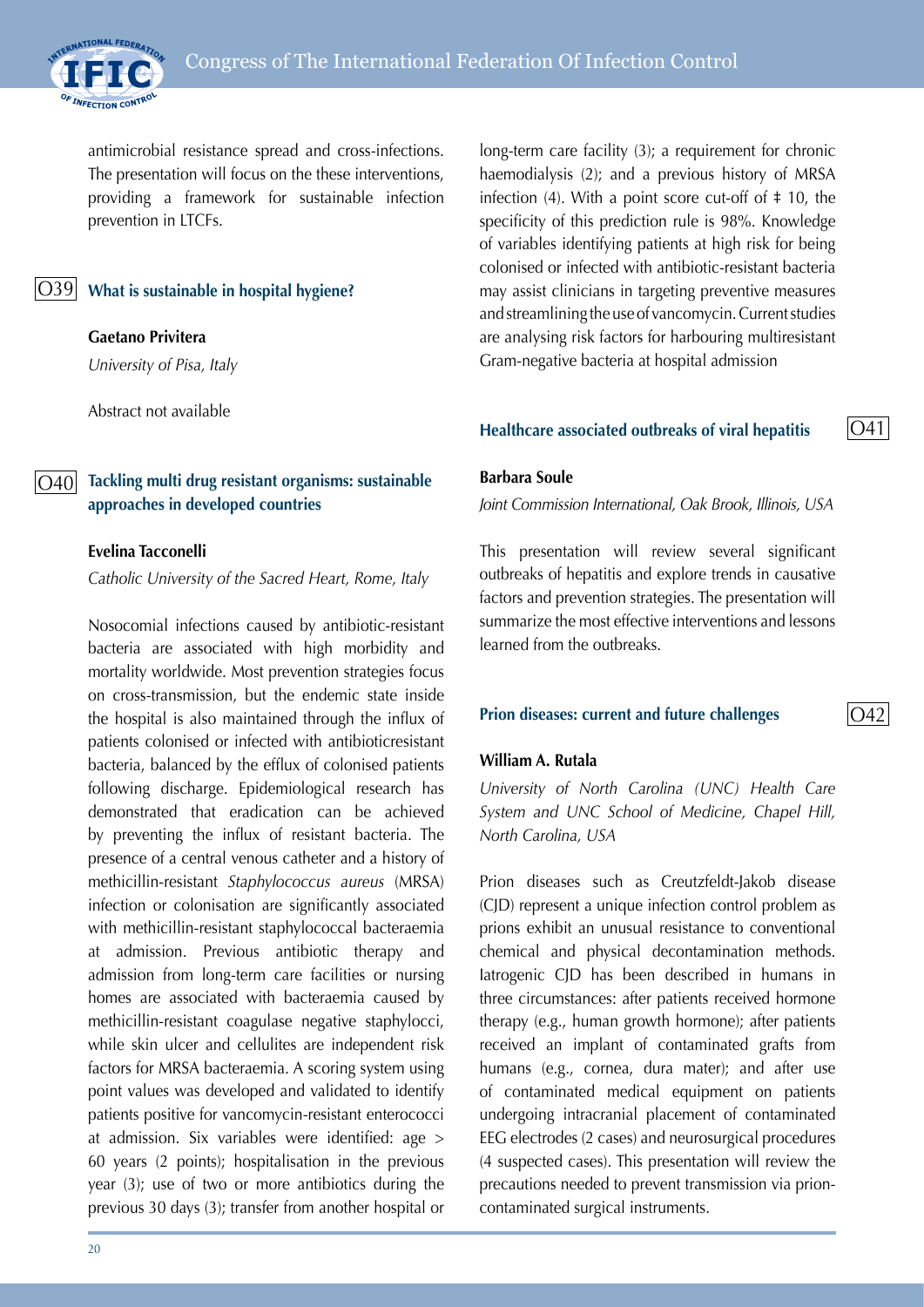

 $|O43$ 

The high resistance of prions to standard sterilization methods warrants special procedures in the reprocessing of surgical instruments. Special prion reprocessing is necessary when reprocessing critical or semicritical instruments/devices that have contact with high-risk tissue (i.e., brain, spinal cord, eye) from high-risk patients (e.g., known or suspected CJD). After the device is clean, it should be sterilized by either autoclaving (i.e., steam sterilization) or using a combination of sodium hydroxide and autoclaving, using one of the four options below:

- Option 1 autoclave at 134 °C for  $\geq$ 18 minutes in a prevacuum sterilizer; or
- Option 2 autoclave at  $132^{\circ}$ C for 1 hour in a gravity displacement sterilizer; or
- Option 3 immerse in 1N NaOH [1N NaOH is a solution of 40 g NaOH in 1 liter of water] for 1 hour; remove and rinse in water, then transfer to an open pan and autoclave [121 $\degree$ C gravity displacement or 134 $\degree$ C porous or prevacuum sterilizer] for 1 hour; or
- Option 4 immerse instruments in 1N NaOH for 1 hour and heat in a gravity displacement sterilizer at 121°C for 30 minutes.

It is essential with any sterilization process, and especially prion-contaminated devices, that the instrument is fully accessible to the sterilant (e.g., steam). Prion-contaminated medical/surgical devices that are impossible to clean or fully expose to steam and other sterilants should be discarded. Flash sterilization should not be used for reprocessing. Always discard single-use devices. There are no antimicrobial products registered by the EPA specifically for inactivation of prions on environmental surfaces and no sterilization processes cleared by the FDA for sterilization of reusable surgical instruments.

To minimize the possibility of use of neurosurgical instruments that have been potentially contaminated during procedures performed on patients in whom CJD is later diagnosed, health care facilities should consider using the sterilization guidelines outlined above for surgical instruments used during brain biopsy done on patients in whom a specific lesion has not been

demonstrated (e.g., by magnetic resonance imaging or computerized tomography scans). Alternatively, neurosurgical instruments used in such patients could be disposable or instruments quarantined until the pathology of the brain biopsy is reviewed and CJD excluded. If disposable instruments are used they should be of the same quality as reusable devices.

Over the past ten years many researchers have searched for a method that inactivates prions on medical/surgical instruments yet can be applied to all instrument reprocessing so special prion reprocessing would not be necessary. When this goal is achieved, the need for special prion reprocessing may be eliminated. Until that time, these guidelines should be followed.

## **Effective capacity for Viral Haemhorragic Fever: what is cost effective**

#### **Giuseppe Ippolito**

*National Institute for Infectious Diseases 'L. Spallanzani' Rome, Italy*

Despite hopes to the contrary, infectious diseases continue to claim the attention of public health authorities. In recent years, several factors, including changes in the environment, increased movements of goods and persons, and other phenomena concerning vectors and hosts, seem to promote and accelerate changes in the presentation of old infectious diseases and the development of new ones. Some emerging and re-emerging diseases represent a real challenge because of their epidemic potential: these Highly Infectious Diseases (HIDs, e.g. Viral Hemorrhagic Fevers and SARS) are transmissible from person to person, are life-threatening, present a serious hazard in the health-care setting and the community, and requires specific control measures.

In the preparedness plans for the control of HIDs, a main role is played by bio-containment clinical facilities: indeed, High-Level Isolation Units (HLIUs) for referral of HIDs are very important, since HIDs, for the adequate protection of health-care workers, other patients, and the whole community, require levels of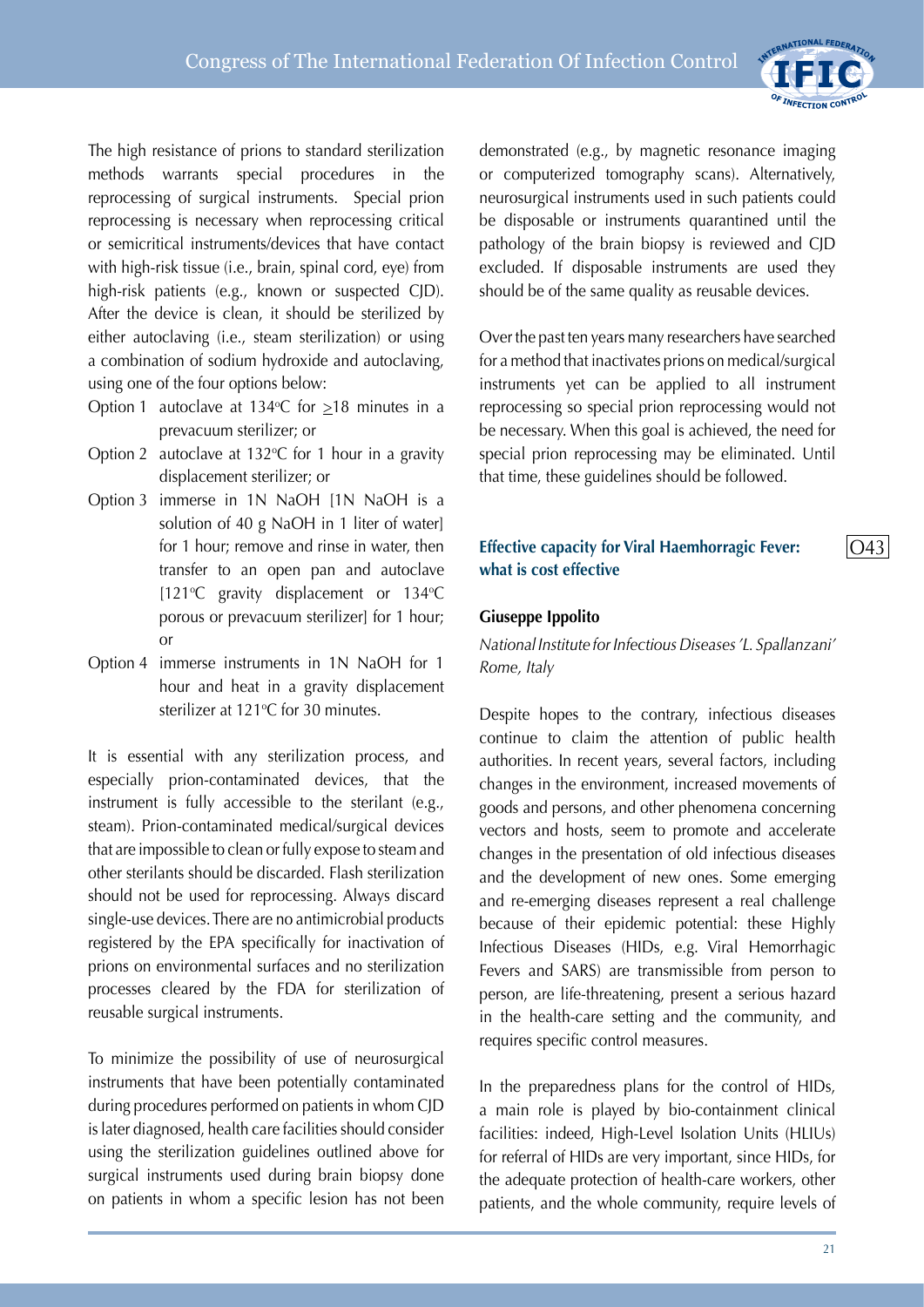

infection control and clinical expertise that cannot easily be provided in common hospital settings.

HLIUs are health-care facilities specifically designed to provide safe, secure, high-quality, and appropriate care, with optimal infection containment and infection prevention and control procedures, for a single patient or a small number of patients who have, or who may have, a HIDs. These facilities, according to a survey conducted by EuroNHID project in 2008-2010, are present in most European countries, and are usually equipped with dedicated entrance/exit pathways, and one or more single rooms with anteroom, negative pressure, HEPA filtration of exhausted air, doors and windows sealed. Ideally, these units should have direct access to an autoclave and to a BSL 3/4 area.

These units are clearly expensive, both for their construction and for the maintenance, and an exact assessment of their cost-effectiveness is difficult. For this reason, most of experts agree about the need for a day-to-day use - for example, for isolating patients with multi-drug-resistant tuberculosis or other patients requiring isolation. In addition, another possible use is represented by the use of these units as sites for specifically designed simulations, in order to train people in how to manage HIDs. In such ways the HLIUs could have dual functionality, and all the specific procedures could be continually exercised.

#### **Guidelines: how to modify risk factors for healthcare-associated infections (HAIs)** O44

#### **William A. Rutala**

*University of North Carolina (UNC) Health Care System and UNC School of Medicine, Chapel Hill, North Carolina, USA*

HAIs are the most common complication affecting hospitalized patients. Between 5 to 10% of patients admitted to acute care hospitals acquire one or more infections (e.g., pneumonia, bacteremia, surgical site infection, urinary tract infection), and the risks have steadily increased during recent decades. These adverse events affect approximately 2 million patients deaths, and add an estimated \$4.5 to \$5.7 billion per year to the cost of patient care. Infection control is therefore a critical part of patient safety as HAIs are the fifth leading cause of death in the United States. This presentation will examine national guidelines that discuss reducing HAIs (Centers for Disease Control and Prevention as well as The Society of Healthcare Epidemiology of America) and identify strategies for reducing risk factors for HAIs. These strategies include: a bundle for central line-associated bloodstream infections (hand hygiene, maximal barrier precautions, chlorhexidine skin antisepsis, optimal catheter care site selection, and daily review for line necessity); a ventilator-associated pneumonia bundle (elevation of the head of the bed to between 30°-45°, daily sedation vacation, peptic ulcer disease prophylaxis, and deep venous thrombosis); a bundle for urinary tract infection (avoid unnecessary catheters, insert urinary catheters using aseptic technique, maintain urinary catheters based on recommended guidelines, review urinary catheter necessity daily and remove promptly when not needed) and surgical site infection prevention measures (chlorhexidinealcohol for surgical site antisepsis). Additionally, this presentation will also examine the challenges in the prevention and management of healthcareassociated infections. These include: the growing frequency of antimicrobial-resistant pathogens; the lack of compliance with infection prevention measures (e.g., hand hygiene, endoscopes); limited infection prevention resources; implementation of infection prevention bundles demonstrated to reduce HAIs; public reporting of HAIs; Centers for Medicaid and Medicare Services non-reimbursement for HAIs; health insurance reimbursement tied to quality goals; state and federal laws legislating care issues (e.g., influenza immunization for staff, MRSA screening of patients and staff); and a greater emphasis on infection prevention by accreditation groups such as The Joint Commission. In addition, there is the changing population of hospital patients (e.g., increased severity of illness; increased numbers of immunocompromised patients; shorter duration of hospitalization; more and larger intensive care units; and larger step-down units) and the need to implement new guidelines.

each year in the United States, result in some 99,000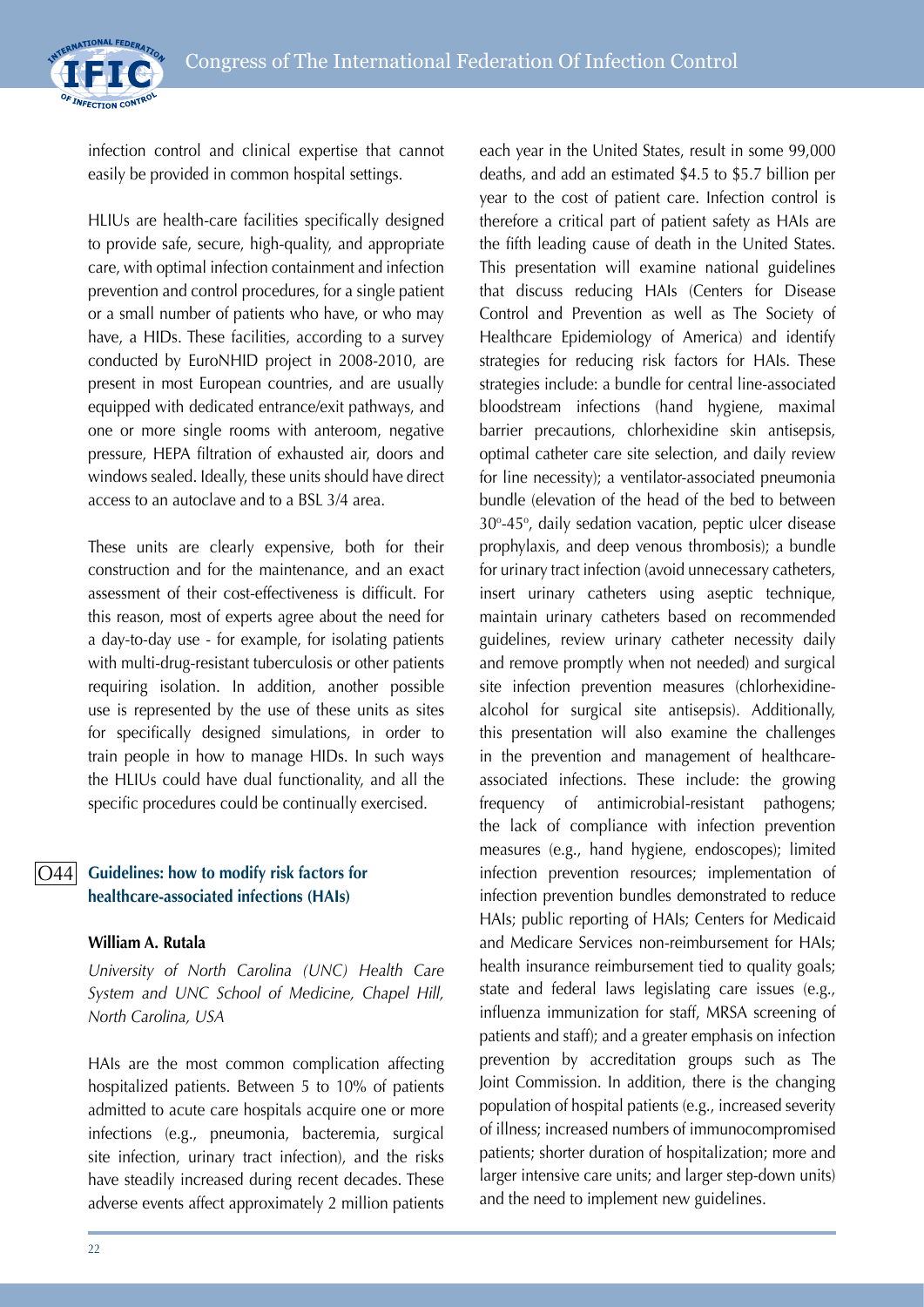

#### **Motion: 100% hand hygiene compliance is achievable and necessary** O45

#### **Pro: Cheryl Etches**

*Royal Wolverhampton Hospitals NHS Trust, UK* **Con: Stephen Barrett** *Southend University Hospital, Westcliff-on-Sea, UK*

It is widely accepted that hand hygiene is one of the key interventions required for a successful infection prevention and control programme. As a result an increased emphasis on better hand hygiene in healthcare facilities has been evident over the past decade, spurred by a global WHO campaign. Several countries and/or hospitals have adopted a zero tolerance policy to hand hygiene transgressions with healthcare workers even liable to disciplinary action or dismissal for persistent non-compliance. Is this an approach which should be more widely adopted? Is 100% hand hygiene the panacea to solving our infection control problems? Is there evidence that such an approach improves healthcare infection incidence? Above all, are goals of 100% hand hygiene compliance realistic? The two speakers will debate these and other arguments in favour and against the subject.

#### **Professional development and competency in infection prevention** O46

#### **Tracey Cooper1 , Carole Fry2 , Paul Weaving3**

 *Southampton University Hospitals NHS Trust, UK* Department of Health, London, UK The Royal Marsden NHS Foundation Trust, London, UK

This interactive workshop will provide participants with:

- Overview of competency and competence frameworks that exist,
- An insight into national and governmental perspectives on the importance of competency frameworks for infection prevention,
- Examples and insights into use of competency frameworks for the development of academic courses and other curriculum,
- Practical examples of use of a competency framework for team and personal professional development,
- Facilitated time to review and begin to use the Infection Prevention Society competency framework for personal development.

#### **How to read and critically assess an infection control paper**

#### **Nizam Damani**

*Craigavon Area Hospital, Portadown, Northern Ireland, UK*

This workshop will focus on correct evaluation and critical assessment of infection control publications. Participants will be given a paper on infection control and have 20 minutes (in groups) to read it, assess its contents and provide their comments. This will be followed by a presentation on how to read medical papers. Handout and clear guidance will be provided.

#### **Ventilation- challenges in varied geographical and economical climes**

#### **Shaheen Mehtar**

#### *Stellenbosch University, Cape Town, South Africa*

Ventilation, controlled or natural, is an essential part of healthcare facility design. In countries with severe or extreme climatic conditions, controlled ventilation is essential to ensure that healthcare facilities can function throughout the year. The cost of running and maintaining a controlled environment is usually high

O47

INTERNATIONAL FEDERATIO

 $\bigcap$ 48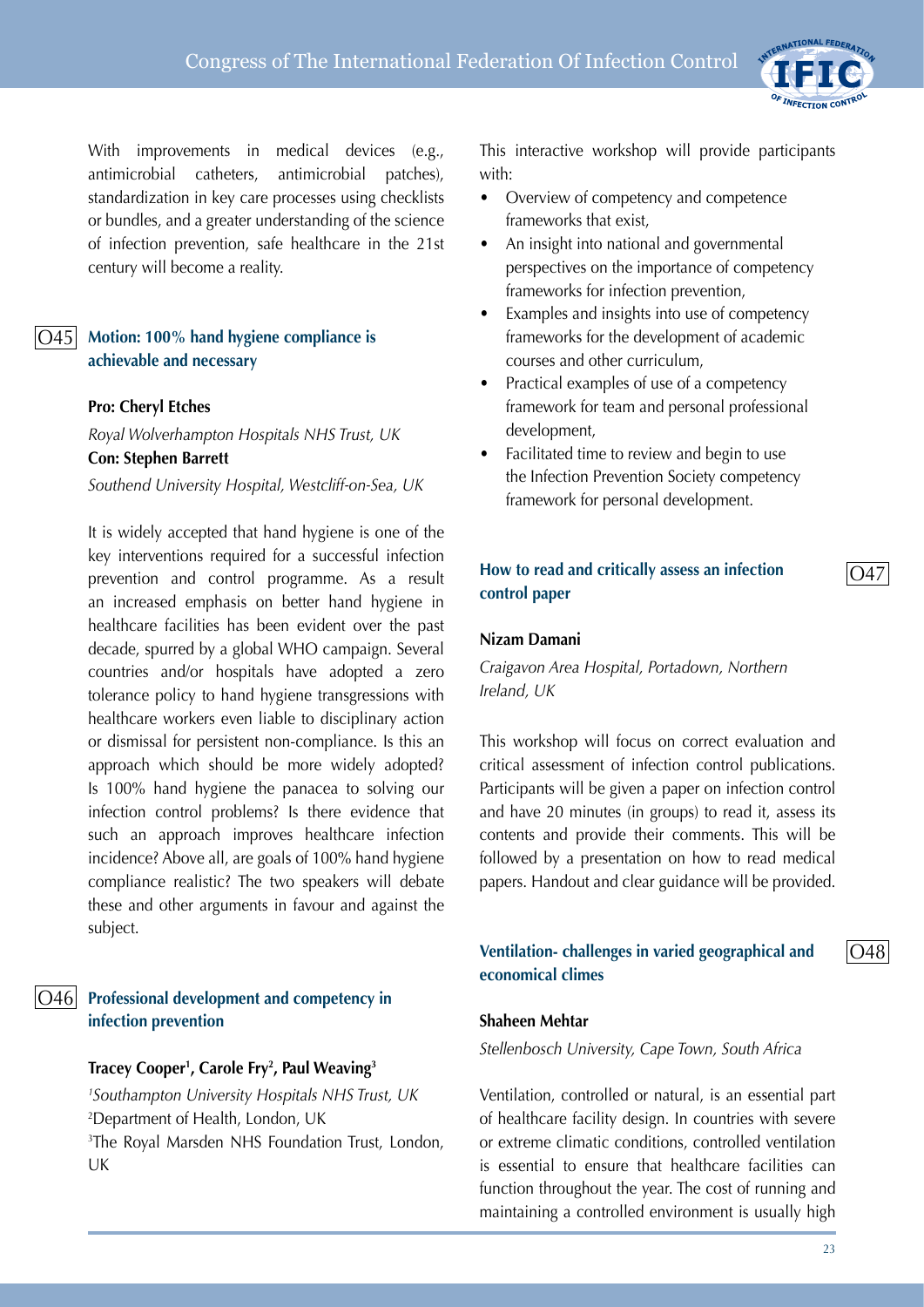

and requires skilled engineering and maintenance staff to ensure consistency and to keep up with the demand. However, in moderate climes or low to middle income countries, the effective use of natural ventilation not only reduces the cost of building but also of maintenance- a skill which is often lacking.

New buildings should be designed with clear indications of how best to use both controlled or natural ventilation. Specific indications for ventilation should be clearly defined such as specialised areas (operating theatres, isolation facilities) rather than extensively throughout the facility. In LMI countries, natural ventilation could be applied effectively in most situations with supplemented assistance in specific areas. The appropriate use of ventilation will be dictated by the disease profile of the region and predictions of healthcare associated and communicable disease burden in the future.

#### **Safe needles and occupational health** O49

#### **Ian Lindsley**

*European Biosafety Network, London, UK*

Update on the background, objectives and activities of the European Biosafety Network and the genesis and key features of the European Directive on Sharps Injuries and the current state of play with regard to technical implementation and legal transposition of the directive. The practical steps which occupational health and infection control professionals will need to take to comply with the provisions of the new directive which comes into force in 2013.

## **Applying a hand hygiene improvement model** O50

#### **Benedetta Allegranzi1 , Claire Kilpatrick2**

*1 World Health Organization, Geneva, Switzerland 2 Health Protection Scotland/World Health Organisation World Health Organization, Glasgow, Scotland, UK*

To translate recommendations on hand hygiene best practices in healthcare into practice and facilitate and support their implementation, the World Health Organization developed the Multimodal Hand Hygiene Improvement Strategy, accompanied by an Implementation Toolkit including 32 tools. Their testing and subsequent use in a broad range of healthcare settings showed significant impact on hand hygiene infrastructure, knowledge, practices and other indicators. An additional tool for assessment of the level of progress of healthcare facilities in hand hygiene implementation was recently developed and validated. This tool, called WHO Hand Hygiene Self-Assessment Framework, allows to obtain a situation analysis of hand hygiene promotion and practices within an individual healthcare facility, according to a set of indicators.

The Workshop entitled "Applying a hand hygiene improvement model" will allow participants to:

- understand the key elements of the WHO Multimodal Hand Hygiene Improvement Strategy through examples of real-life implementation in a range of healthcare facilities worldwide
- learn how to complete the WHO Hand Hygiene Self-Assessment Framework
- understand how to interpret the results of this self-assessment in order to identify achievements as well as areas for further improvement.

## **Navigating the maze of antibiotic stewardship in hospitals**

## $|O51$

#### **Nizam Damani**

*Craigavon Area Hospital, Portadown, Northern Ireland, UK*

It has been estimated that about 30 % of all hospitalised inpatients at any given time receive antibiotics and between 30-50% of prescribing is considered inappropriate. Implementations of effective antimicrobial stewardship programmes in healthcare setting are crucial. In addition to the cost saving, they are essential not only to reduce antimicrobial resistance, but also side effects associated with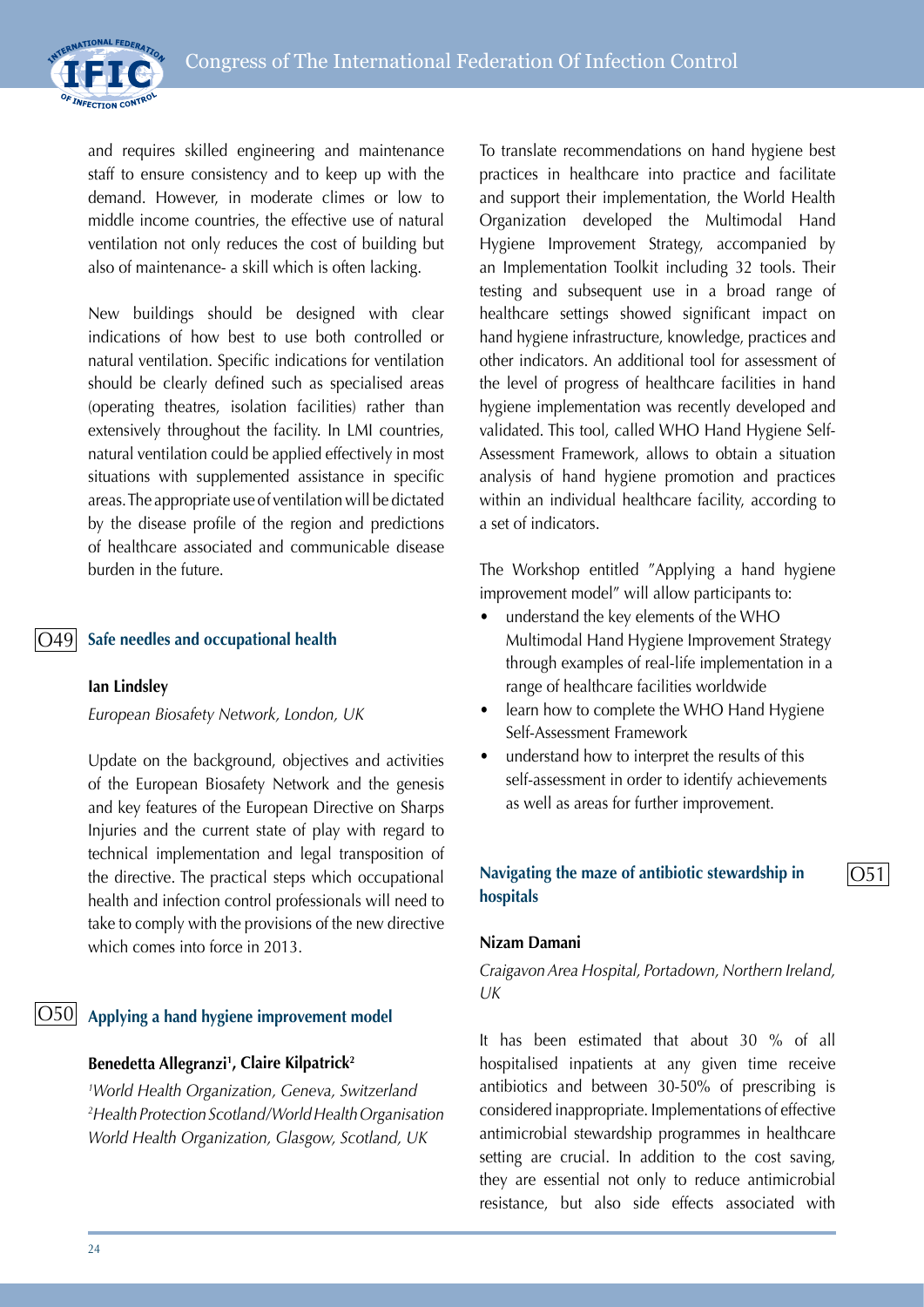

O53

antibiotic prescribing. Effective implementation of antimicrobial stewardship programmes has also reduced incidence of *C. difficile* associated diarrhoea. For successful implementation, it is essential that a collaborative approach should be adopted and healthcare facilities should develop guidelines based on local antibiotic resistance patterns.

The strategy which has been successfully adapted includes (1) Development of hospital guidelines (2) Restricted reporting by the microbiology laboratory (3) Formulary restriction & preauthorization (4) Prospective audit with intervention & feedback of data to clinicians and, (5) antibiotic wards rounds by a multi-disciplinary team which includes clinicians, antibiotic pharmacist and a microbiologist.

The aim of this interactive workshop is to discuss the issues and share experience on how to implement antimicrobial stewardship successfully in your hospital.

#### *References*

Infectious Diseases Society of America and the Society for Healthcare Epidemiology of America Guidelines for Developing an Institutional Program to Enhance Antimicrobial Stewardship. *Clinical Infectious Diseases* 2007; **44**: 159–177.

McCorry A, Damani NN *et al*. Reducing the use of 'high-risk' antibiotics through implementation of an antibiotic stewardship programme. *British Journal of Clinical Pharmacy* 2010; **2**: 341-344.

#### **Infection prevention in the home and in everyday life settings – inaugural meeting** O52

#### **Sally Bloomfield**

*London School of Hygiene and Tropical Medicine, UK*

IFIC has accepted an application from the International Scientific Forum on Home Hygiene (IFH) to form a new Special Interest Group on "Infection prevention in home and everyday life settings". This reflects a growing awareness that preventing infection in healthcare settings cannot be properly addressed without also addressing hygiene and infection prevention in the community i.e without closing the circle. The mission of the group is to provide IFIC members with resources through which they can obtain information and exchange knowledge and views on infection prevention in home and everyday life settings. So, come and register your interest and give us your views, including what activities you would like the SIG to undertake in support of your work as an infection control specialist.

#### **FRIDAY**

#### **Clinical waste management – after collection… the real challenge**

#### **Edward Krisiunas**

*Waste Not Want Not International, Burlington, Connecticut, USA*

The management of heatlhcare waste in limited resource settings continues to be a challange. A lack of adequate supplies appears to be a recurring theme. Healthcare workers have been creative in their attempts to address these issues at the point of generation. However, the system seems to fall apart after collection of the waste. Typically leaving the heatlhcare facility by the backdoor, these waste streams see a number of treatment and/or disposal methods. There are a multitude of challenges - geography/ available space/ proximity to other dwellings/construction/operation. and most important: sustainability. A number of techniques are being utilized in several countries to address these challenges. This presentation will discuss these practices in more detail and how to implement them.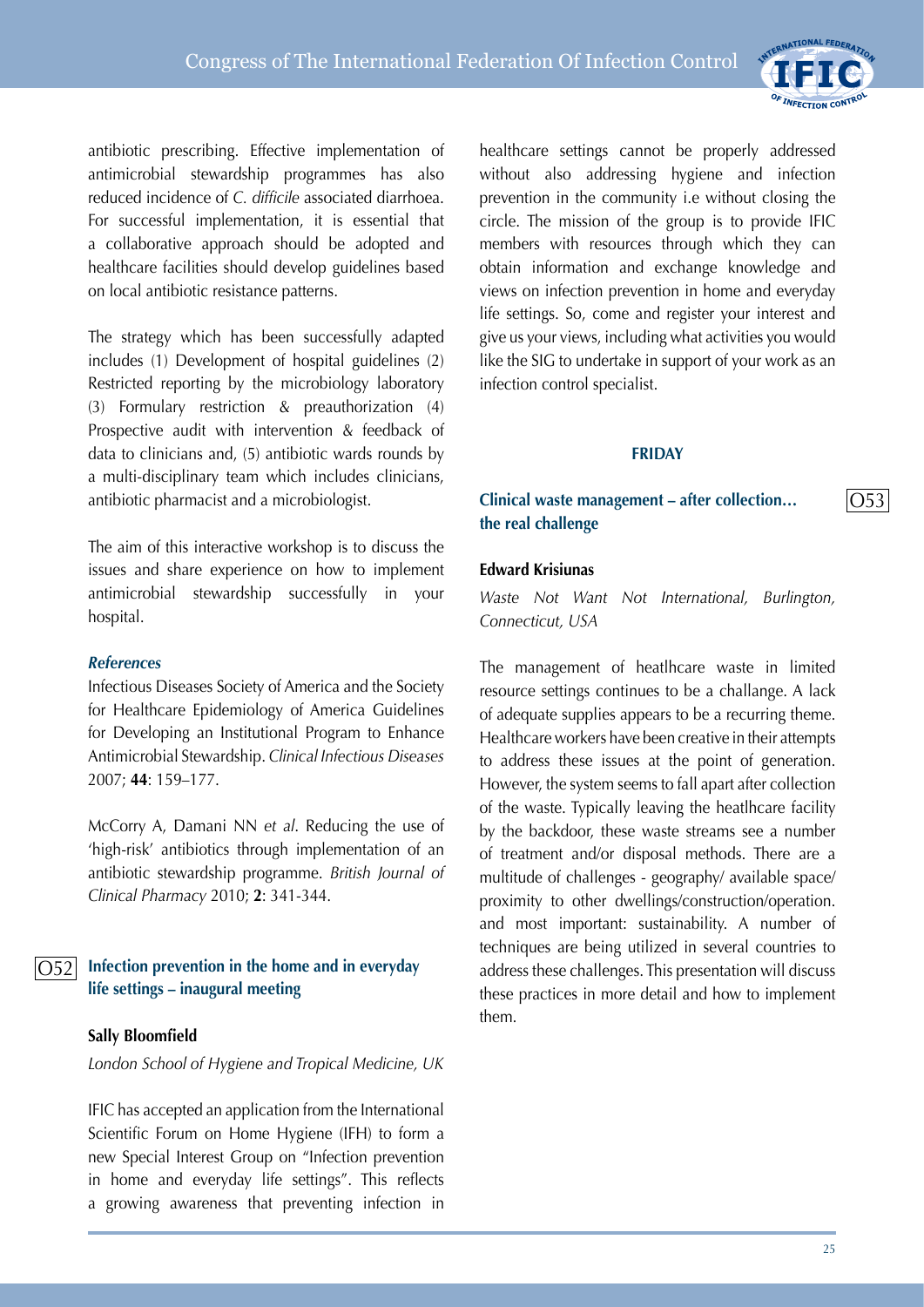

#### **The WHO glove use pyramid: knowledge gaps among Belgian nurses**  $|O54|$

#### **David DeWandel1 , Dirk Vogelaers2 , Stijn Blot2**

*1 University College Ghent/Ghent University, Belgium 2 Ghent University/Ghent University Hospital, Belgium*

#### *Introduction*

Appropriate glove use is a cornerstone in effective hand hygiene programs. Nurses' knowledge regarding appropriate glove use has only rarely been studied in Belgium.

#### *Methods*

We developed a questionnaire based on the WHO glove use pyramid. The pyramid was used as campaign material for the most recent national hand hygiene campaign. The final questionnaire contained 36 glove use indications with four response alternatives: "no gloves indicated", "non-sterile gloves indicated", "sterile gloves indicated" and "I do not know". Demographic data such as sex, age, years of nursing experience and type of ward where respondents worked, were also collected. The questionnaire was completed during class by nurses following a Bachelorafter-Bachelor's course in the spring of 2009.

#### *Results*

The questionnaire was filled out by exactly 100 nurses (response 100%). Maximum score was 94%, minimum 22%. The median total knowledge score (scoreTOT) was 81% (IQR 75-86). Some of the most striking gaps in knowledge were; - 18% do not wear gloves when performing a venal puncture - 37% wear gloves when providing basic hygienic care and 18% wear no gloves when performing genital care (as a part of hygienic care) - 29% will manipulate vascular catheters without gloves, 24% use sterile gloves - 58% prepare cytostatics with non-sterile gloves The median scoreTOT for all acute care wards was 81% (IQR 78- 85), respondents providing chronic or extramural care scored 75% (IQR 71-83). This difference was statistically significant (Mann whitney U test P<0.001).

#### *Conclusion*

We identified several knowledge gaps concerning appropriate glove use in Belgian healthcare workers. Nurses working in acute care wards scored significantly higher compared to nurses working in other wards.

#### **Nurses' compliance with Standard Precautions: a systematic literature review**

O55

### **Efstathiou Georgios, Papastavrou E., Raftopoulos V., Merkouris V.**

*Department of Nursing, Cyprus University of Technology, Nicosia, Cyprus*

#### *Introduction*

Standard Precautions is a set of guidelines aiming to protect health care professionals from being occupationally exposed to pathogens. Literature supports that nurses are often victims of such exposure (e.g. due to needlestick injuries or exposure to airborn pathogens etc). Such exposure may lead to the acquisition of a disease, sometimes lethal. It can be argued that this exposure is due to poor compliance nurses show in following Standard Precautions.

#### *Aim*

To investigate the level of nurses' compliance with Standard Precautions.

#### *Method*

Systematic literature review using MEDLINE, CINAHL and EMBASE for retrieving relevant articles, performed between September and October 2010. No publishing time limit was set. Key words used were: nurse, health care professionals, occupational exposure, Standard, Universal, precautions, compliance, behaviour, adherence, pathogens. The same search strategy was used for the three databases, and the guidelines of the Centre for Reviews and Dissemination (CRD) for undertaking systematic reviews were followed. A previously tested and published checklist was used for appraising the quality status of the final articles. A number of 20 articles were finally used.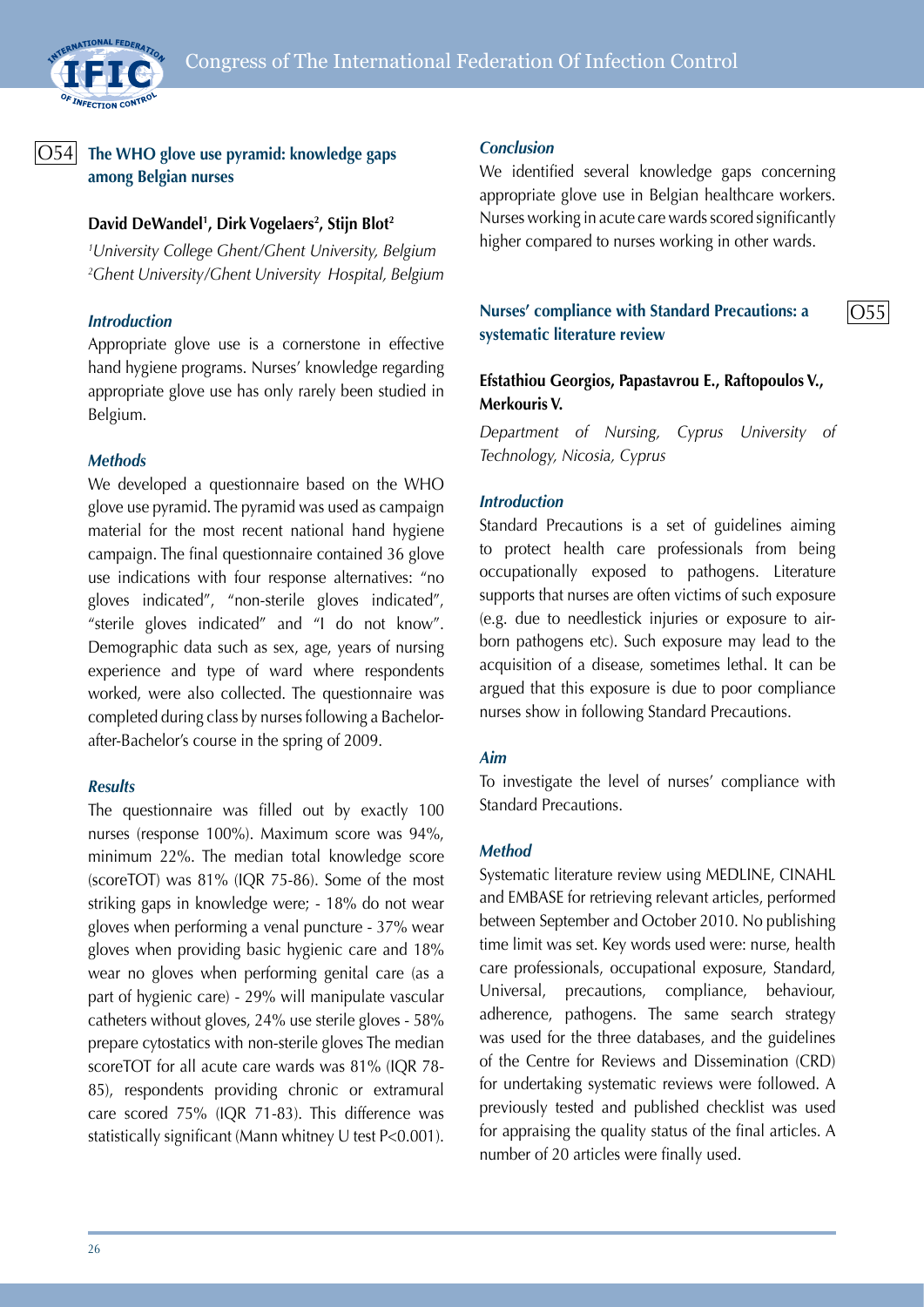

O57

#### *Results*

There is considerable evidence which confirms that nurses' compliance with Standard Precautions is suboptimal, a fact that leaves them unprotected against pathogens.

#### *Conclusion*

Efforts should focus on persuading nurses to comply with Standard Precautions, in order to eliminate occupational exposure to pathogens. Further studies should focus on the factors that influence nurses' compliance with Standard Precautions.

#### **Infection prevention as an entry point for improving quality and safety – lessons from WHO's African Partnerships for Patient Safety** O56

#### **Julie Storr**

*WHO African Partnerships for Patient Safety, UK*

Infection prevention and control is a central part of the patient safety and quality improvement agenda. WHO African Partnerships for Patient Safety is targeting action at the hospital level to improve 12 interrelated patient safety improvement areas. One of these (APPS Action Area 5) addresses health care-associated infection (HAI) with hand hygiene at the centre. Hand hygiene improvement provides a tangible entry point for the prevention of HAI, which in turn contributes to enhanced patient safety. Patient safety is integral to high quality health systems which ultimately improves population health.

Because the model is predicated on the development of strong, sustainable and mutually beneficial partnerships there is an increasing body of learning emerging from the programme, particularly as it expands to 11 countries of the WHO Region of Africa. The session will provide the audience with the chance to learn more about the emerging benefits of partnership working from an infection prevention perspective and what this can offer infection prevention and control practitioners everywhere. It will also familiarise

people with the APPS improvement resources and invite delegates to consider how they might support the programme including establishing there own partnerships across continents.

## **Hand hygiene in the Netherlands: who is responsible?**

#### **Gertie van Knippenberg-Gordebeke**

*KNIP Consultancy Infection Prevention, Venlo-Boekend, The Netherlands*

Handhygiene in Dutch hospitals was controlled by the head nurses. Since 1967 the Health council advises handhygiene in the Netherlands to prevent nosocomial infections, (updated 1990). In contrast with the advice the practice was not any longer controlled because leaders promoted: it was every healthcare worker's (HCW's) own responsibility. Handhygiene is always discussed at annual conferences of the Dutch Association of infection prevention in healthcare (VHIG), and consultant's infection prevention introduced handalcohol in hospitals 15 years ago. Alas at conferences for HCW's including physicians, handhygiene is seldom mentioned. Holland was one of the 1st countries who signed the WHO pledge for handhygiene, unfortunately nobody felt responsible to take any action. In 2008 a survey for handhygiene compliance was conducted by the Erasmus university of which the results showed a compliance  $\langle 20\% \rangle$ . 4 Volunteers from the VHIG and the Dutch Society for Medical Microbiology (NVMM) started in 2009 a working party: ''Take 5''. There goal is a national campaign handhygiene for all healthcare settings, supported by the ministry of health. The inspectorate of health supported the idea from the beginning and placed the theme on the agenda of the Patientsafety conference 2010. This year VHIG and NVMM recognized ''Take 5'' officially and decided to use the WHO's self-assessment as a tool to progress hand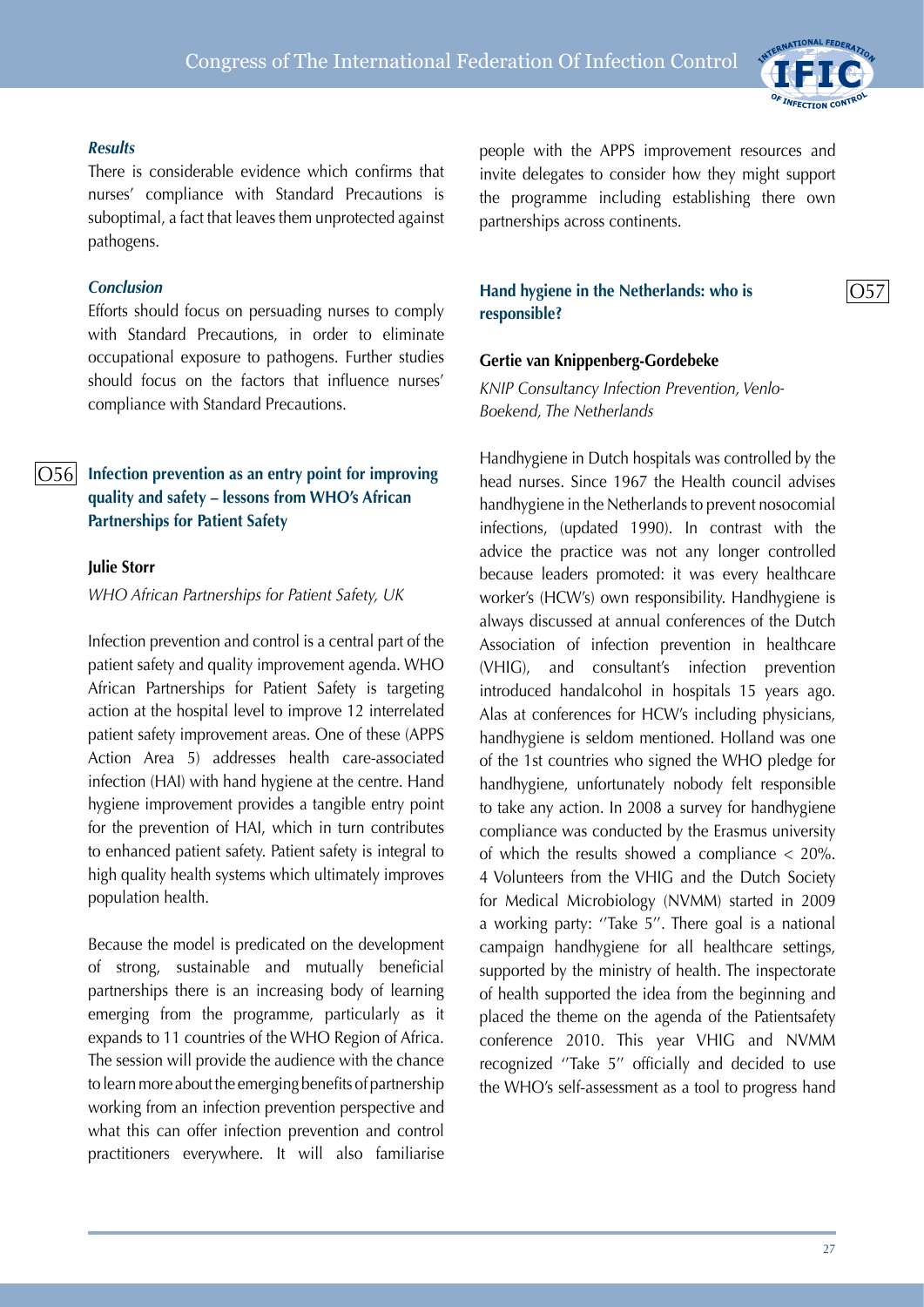

hygiene promotion in the Netherlands. Members ''Take 5'' will anonymously evaluate the total national data. These results will be presented to the ministry of health with hopefully action as result

#### O58

## **National Guard Initiative to improve hand hygiene**

#### **Hanan Balkhy1 , Nagwa Khamis2**

*1 King Saud bin Abdulaziz University for Health Sciences, Riyadh, Saudi Arabia 2 Ain Shams University Specialized Hospital, Cairo,* 

*Egypt*

The leadership of the National Guard Health Affairs at King Abdulaziz Medical City in Riyadh, has made compliance with Hand Hygiene (HH) a priority in all 4 hospitals and primary health care clinics throughout the Kingdom. Further, being a WHO Collaborating Center for infection control and headquarters for the GCC for infection control, it has prioritized HH to be adopted by all healthcare facilities in the region. We became aware of the global initiative announced after 2004 when the "World Alliance for Patient Safety" endorsed the first patient safety goal "First do no Harm". In 2005 we initiated our campaign, "Clean Start is a Good Start" accompanied by our initial attempts for system change with alcohol hand rub and launching a wide spectrum educational campaign. In 2007 the WHO announced three Global Patient Safety Challenges; the first of which was "Clean Care is Safer Care". Our organization had joined the global initiative and presented the region as one of first 7 hospitals globally and one of 2 hospitals from Kingdom of Saudi Arabia to partner the WHO on Clean Care is Safer Care. National Guard Health Affairs had further supported this global initiative through participating as pilot site for the assessment of many WHO HH tools, translation of HH documents and motivation of neighboring countries to join the initiative. In this presentation I will highlight the activities taken by our organization to support the Global Initiative for improving Hand Hygiene in the attempt to provide a safer environment for our patients.

**Reforming the activity of Special Interest Group of hand hygiene**  $|O59$ 

#### **Nagwa Khamis**

*Ain Shams University Specialized Hospital, Cairo, Egypt*

The Special Interest Group of Hand Hygiene (SIG-HH) started with 38 members after IFIC Budapest congress, 2007. Their number was much pronounced according to the IFIC Chile conference to be 106 members, 2008. They consist of microbiologists, epidemiologists, infection prevention nurses and consultants. By IFIC Vilnius 2009, the members became 115 from around the world. On starting the group activity, we were guided by WHO tools aiming at promoting hand hygiene among active participants of SIG-HH, using a reference tool, in a way to embed this measure, in steps.

We conducted three studies over 2008, 2009 and 2010.

- 1 2008: a survey using the WHO "First Level Evaluation Survey" form.
- 2 2009: We followed by preparing a small survey, inspired from the 5 moments of the WHO.
- 3 2010: We prepared a survey concentrating upon two moments "moment 1 and 4" which, unfortunately, was not achieved as planned.

A complete makeover was done recently to continue the SIG-HH activity. We will be focusing upon the different experiences of the group members and we will show them in our presentation. Three cases will be illustrated from Chile, Pakistan and Egypt, showing efforts to improve hand hygiene in hospitals. Experts from Netherlands, Tunisia, Kingdom of Saudi Arabia and Egypt will add anther four local national studies, in the business session.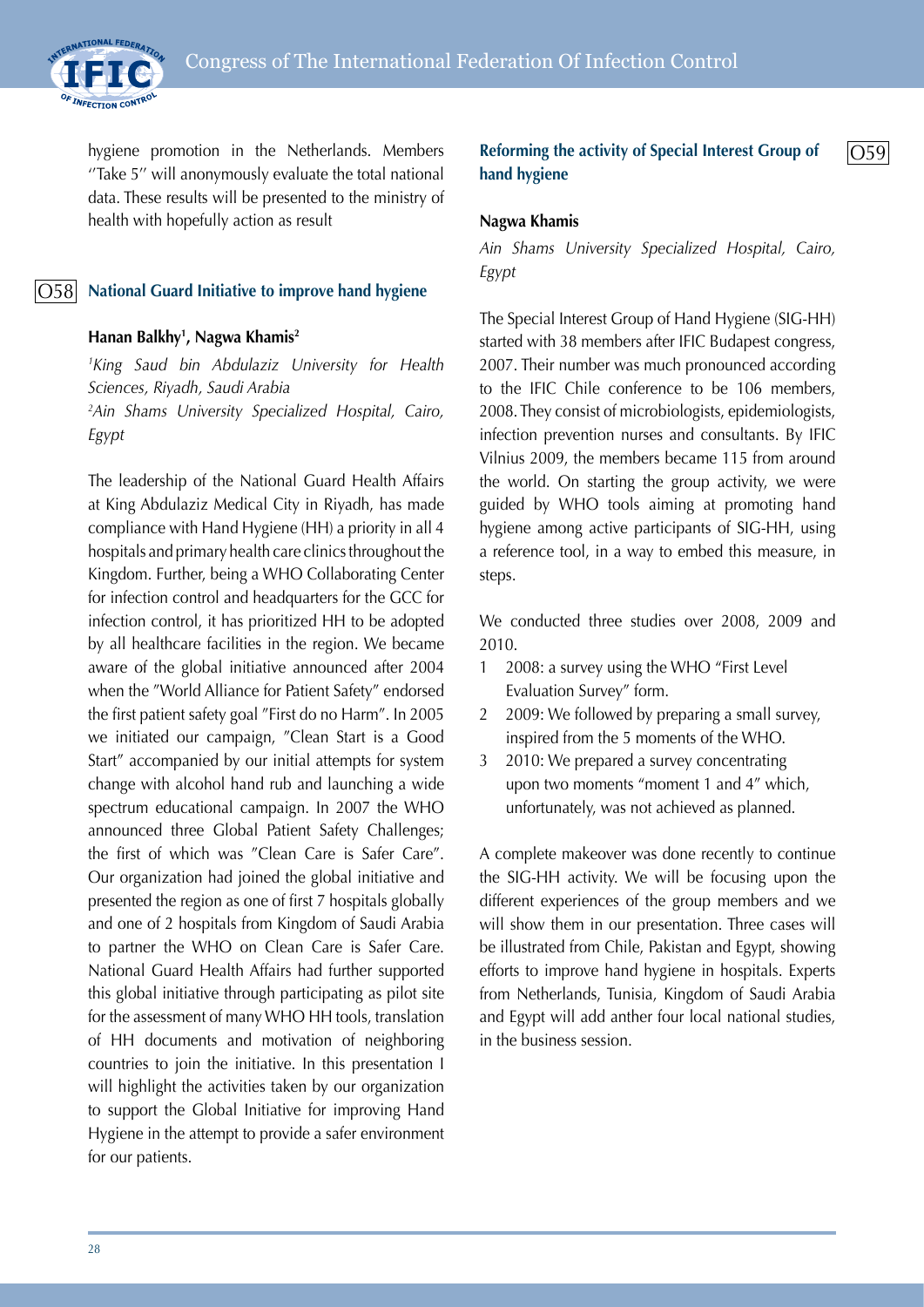

O62

**An outline of Norwegian legislation on infection**  O60**prevention and control – applications to developing countries**

#### **Geir Stangeland**

*County Governor's Office in Vest-Agder, Kristiansand, Norway*

Norwegian legislation provides norms and regulations for infection control in all areas of health care. This forms the basis for sound practice on infection control issues.

From this we wish to show how:

- Very much can be done with small means economically and personnel-wise
- Health care personnel need more education on simple matters concerning infection control and antibiotic use.
- It is evident that there is a great need for guidelines and regulations
- Legislation compels health care providers to comply with minimal needs and ensuring infection control
- Can you learn from Norway?

#### **Evidence-based protocols in infection control – a challenge for infection control nurses?** O61

#### **Anne Dalheim**

*Haukeland University Hospital, Bergen, Norway*

Evidence-based practice requires that professional decisions are based on systematically gathered evidence drawn from research, clinical experience and on the patients' desires and needs in a specific situation. The national authorities of Norway have decided that the health service is to be evidencebased. The benefit is that an evidence-based health service will be better able to meet the challenges concerning patient safety improvement and the quality of services. The Norwegian Electronic Health Library provides free access for health professionals to guidelines, systematic reviews and major scientific journals. Infection control nurses in Norwegian hospitals have delegated responsibility for ensuring that the infection control program is in accordance to statutory requirements and is based on best available knowledge. Despite the available tools, nurses do not know how these can be used properly.

#### **Antibiotic policy and handling of patients with resistant bacteria in a country with low prevalence of antibiotic resistance**

#### **Egil Lingaas**

*University Hospital, Oslo, Norway*

The prevalence of antibiotic resistance among clinically significant bacteria in Norway is among the lowest in the world. There are several factors potentially contributing to the favourable situation. Overall use of antimicrobial agents per capita has always been low compared to most other countries. Also, the proportion of broad spectrum drugs prescribed is smaller. Historically, this was due to the influence of a few strong opinion leaders and consensus in the medical community. Up to the middle of the 1990ies, the Norwegian Medicines Agency practiced a restrictive policy regarding licensing new antimicrobial agents. However, this policy had to be abandoned with the Agreement on the European Economic Area, which entered into force on 1 January 1994. The first national plan for hospital infection control was launched in 1992, also including policies for the prevention of antibiotic resistance. In 1996 many elements of this action plan were enforced by law, including the requirement for healthcare workers who had been working abroad to be screened for MRSA before starting work in Norwegian healthcare. In 2000 and 2004, the Government launched national plans for the prevention of antibiotic resistance and hospital acquired infections respectively. In 2007 these plans were merged into a new national strategy for the prevention of healthcare associated infections and antibiotic resistance for the period 2008 – 2012. As a result of these plans, a national reference centre for the use of antibiotics in primary health care was established in 2006 and a similar centre for hospitals in 2010.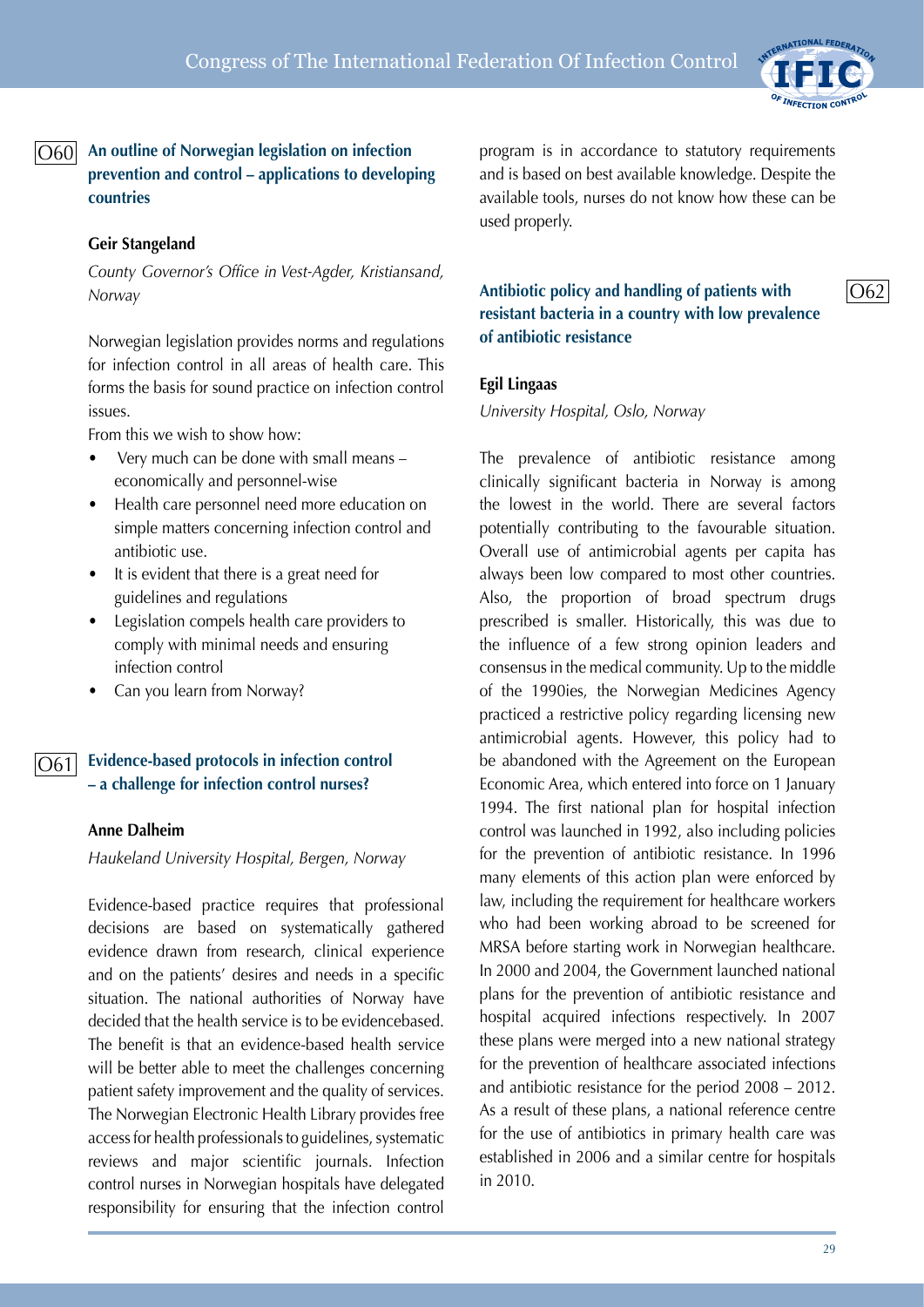#### $\vert$ O63 $\vert$

## **Re-use of single use devices**

#### **Walter Popp**

*University Hospital Essen, Germany*

Some common basics are presented about reprocessing of multiple-use and single-use devices. Sometimes single-use devices seem to be multiple-use in reality and multiple-use devices should better be seen as single-use ones. Also automated reprocessing does not automatically mean better reprocessing, it depends on structures and well trained staff necessary. Therefore, if resources are scarce, reprocessing of single-use devices is possible. If single-use devices are reprocessed in low resource countries, a decision for each product should be made regarding a risk analysis, decision making, perhaps pilot tests, written procedure, documentation of decision making. The decision making should also include transport problems and a cost analysis. Some sort of validation should be aimed for, at least bioindicators. Reprocessing should be done preferably of instruments without holes and channels, e.g. ablation catheters.

#### O64

## **Cost-effectiveness of source isolation**

#### **Stephen Barrett**

*Southend University Hospital, Westcliff-on-Sea, UK*

Abstract not available

**Infection control in developing countries – challenges and solutions** O65

#### **Pola Brenner**

*University of Valparaiso, Chile*

There are 144 "Developing countries" (73% of total). Levels of development may vary widely within them and so Infection control programs. In some countries, risk of health care associated infections (HCAI) and antimicrobial resistance is likely to be several times higher. Common problems are insufficient resources and basic implementation, big expenses in ineffective and unsafe practices, no consciousness of authorities, lack of information and national regulations, difficult access to knowledge, no networks and insufficient training. Experiences of countries show similar problems. Exist a correlation within processes and results and HCAI problems are more related to education, consciousness and attitudes than resources. People are not conscious of the risks and don't press for having preventive policies. Challenges are create consciousness, improve training, encourage national approach, count with guidelines in all languages, better surveillance, improve evidence based practices, avoid unsafe and ineffective practices and evaluate compliance. Effective agents of change are Networks and Infection Control Societies who have demonstrated to be one of the most important sources of training and support

**Estimates of the global endemic burden of healthcare-associate: how should our perspective change?**

O66

#### **Benedetta Allegranzi**

*World Health Organization, Geneva, Switzerland*

#### *Background*

Healthcare-associated infection (HAI) is the most frequent consequence of unsafe patient care worldwide. However, the global burden remains unknown and data are limited or non existent in many countries, in particular in low-/middle-income countries (LMIC).

#### *Methods*

Systematic literature reviews on endemic HAI epidemiology and impact in both high-income (HIC) and LMIC between 1995 and 2010 were conducted with the objective to capture available information and show it in an aggregated way. A broad range of electronic databases were searched (Medline, Cochrane, the WHO regional databases, Embase) with no language restriction. Based on the selected studies, descriptive statistics and data pooling with metaanalytical techniques were performed.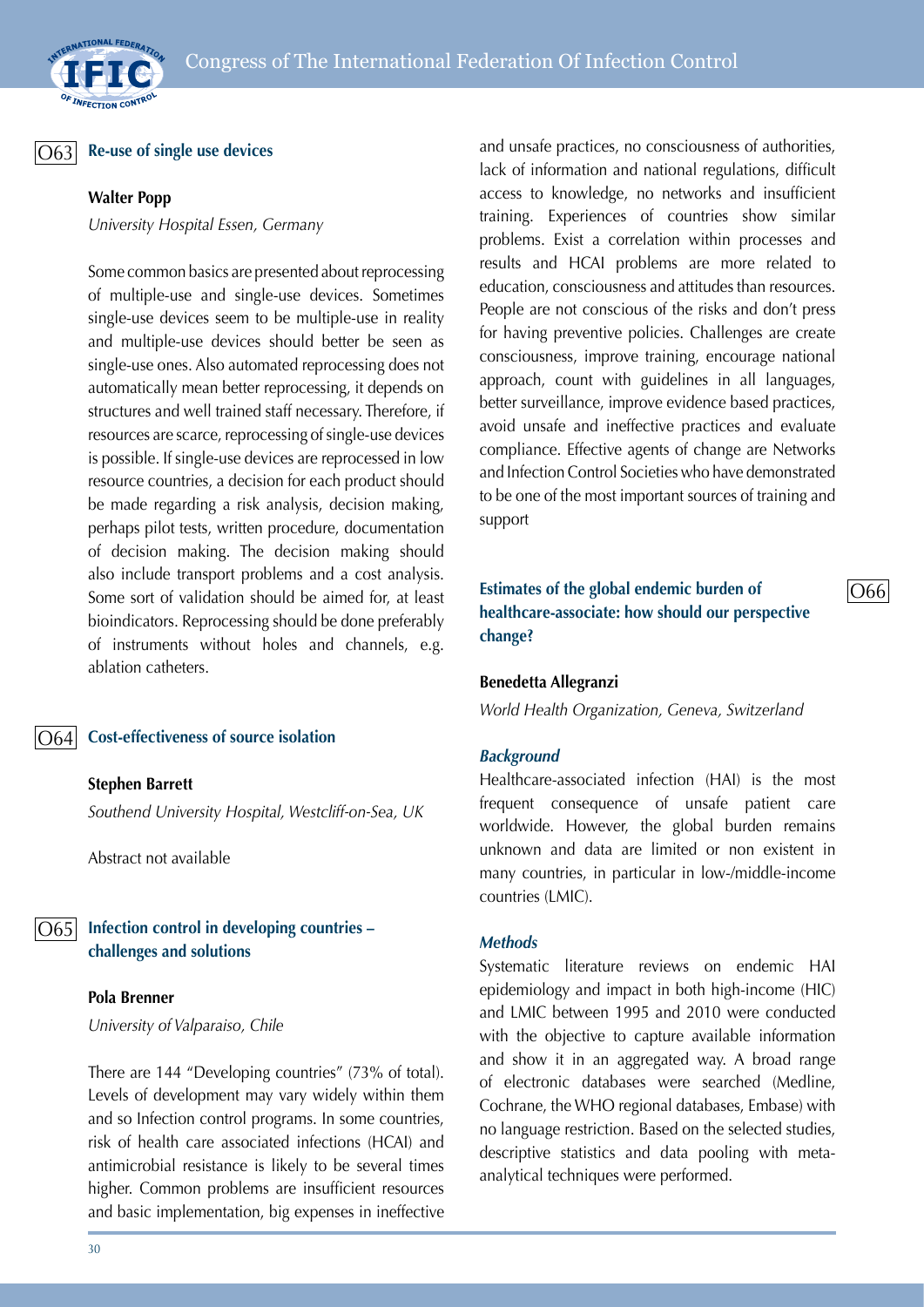

| Surveillance network, study period, country      | Number of<br><b>ICUs</b> | $CR-BSI*$ | $CR$ -UTI $*$ | VAP* |
|--------------------------------------------------|--------------------------|-----------|---------------|------|
| Adult ICUs                                       |                          |           |               |      |
| INICC, 2002-2007, 18 developing countries        | 60                       | 8.9       | 6.6           | 19.8 |
| Argentina, 1998-2004 (current systematic review) | 15                       | 25.8      | 18.5          | 49.5 |
| Brazil, 2003-2005 (current systematic review)    | 6                        |           |               | 22.7 |
| India, 2004-2007 (current systematic review)     | 13                       | 5.6       | 6.3           | 20.9 |
| Turkey, 1999-2005 (current systematic review)    | 14                       | 13.6      | 11.0          | 21.2 |
| Current systematic review (1995-2008)            | 244                      | 12.2      | 10.6          | 25.1 |

\* Overall (pooled mean) infection episodes/1000 device-days

#### *Results*

Estimates were available on the number of patients affected by HAI, and attributable deaths and costs in Europe and in the United States, indicating a huge burden. Only very scanty information was available from LMIC, in particular at the national level, and reported HAI rates were higher than in HIC. Pooled HAI prevalence in mixed patient populations was 7.6% in HIC and 10.1% in LMIC, but the latter was significantly higher in high- than in low-quality studies (15.5% vs 8.5%, respectively). Surgical site infection was found to be the most surveyed and most frequent type of infection in LMIC with incidence rates ranging from 1.2 to 23.6 per 100 surgical procedures. Pooled cumulative incidence density was 17.0 and 42.7 episodes per 1000 patient-days in adult high-risk patients in HIC and LMIC, respectively. Among adult ICU patients in HIC, pooled cumulative incidence densities of catheter-related bloodstream infections, urinary catheter-related urinary tract infections, and ventilator-associated pneumonia were 3.5 per 1000 central line (CL)-days, 4.1 per 1000 urinary catheterdays, and 7.9 per 1000 ventilator-days, respectively; in LMIC; they were 12.2 per 1000 CL-days, 8.8 per 1000 urinary catheter-days, and 23.9 per 1000 ventilator days, respectively. Quality was low in 53.6% of studies in LMIC.

## **Conclusions**

Although HAI global estimates are not yet available, by integrating data from published studies, there is clear evidence that hundreds of millions of patients are affected every year worldwide, with the burden of disease at least 2-3 times higher in LMIC. These findings and the related scattered global picture provide strong evidence for the need to improve surveillance and infection control practices.

## **The impact of the WHO hand hygiene improvement strategy in a network of 41 Italian intensive care units**

#### **Maria Luisa Moro1 , Guido Bertolini2**

*1 Regional Health and Social Agency in Emilia-Romagna, Bologna, Italy 2 Institute of Pharmacological Research 'Mario Negri', Milano, Italy*

To evaluate the impact of the WHO multimodal hand-hygiene intervention, a before-after study was conducted in 41 Italian Intensive Care Units (ICU's). The impact on structure wards and organization (34 ICUs), hand hygiene (HH) compliance (41 ICUs), knowledge (28 ICUs) and perceptions (37 ICUs), as well as on infection rates (a sub-sample of 25 ICUs, participating to the Italian National Surveillance Network program GiViTI) were evaluated. The availability of handrub dispensers, and of posters

 $\overline{O67}$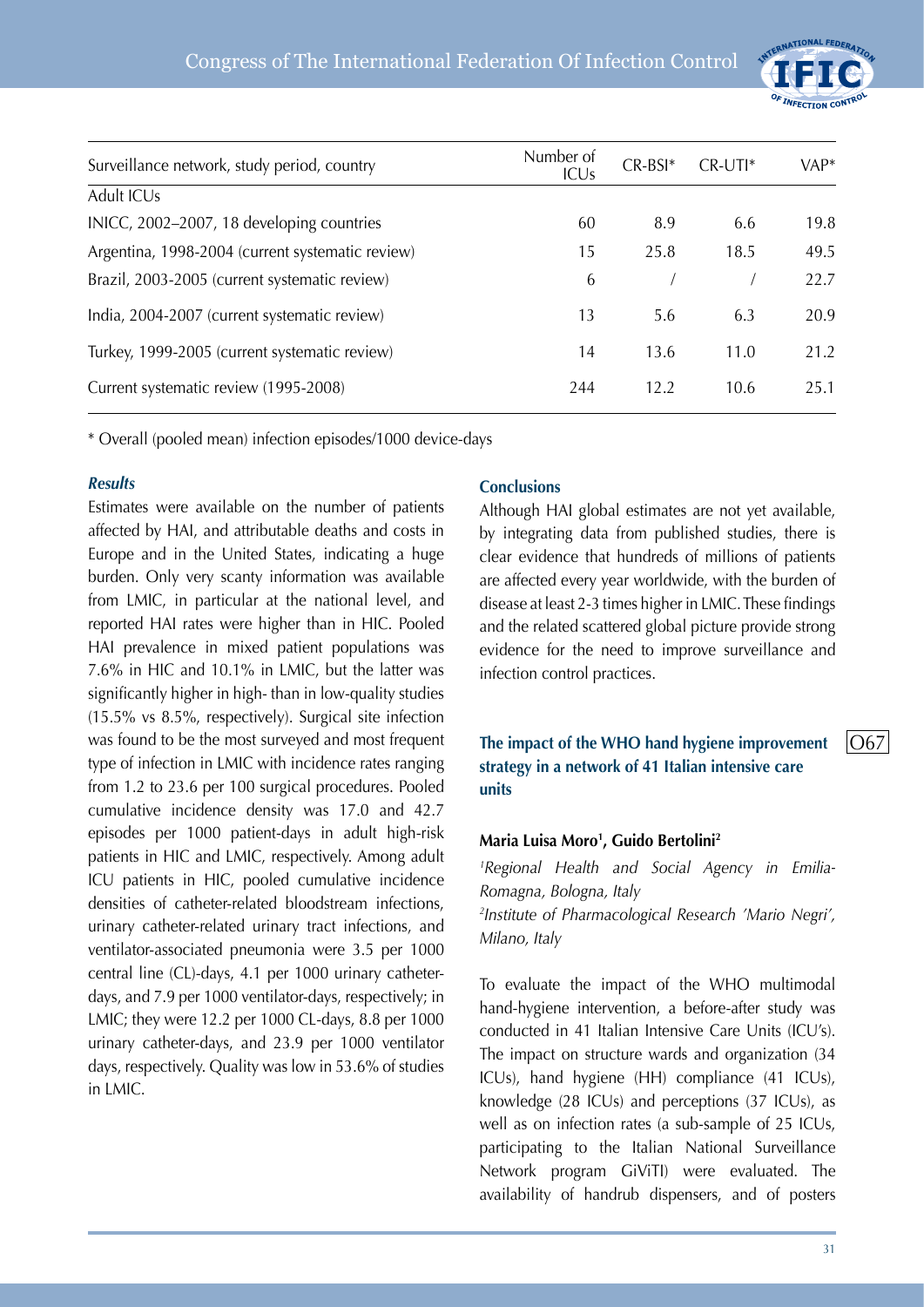

near the sink and at the point of care significantly improved after the intervention, as well as carrying out periodical audits on HH compliance and education on HH. HH opportunities were 9977 at baseline and 9363 at follow-up; compliance increased from 55.2% to 68.6%, respectively (p<.001). Improvement was observed for all HH indications and across all main professional categories.Overall, the ORs of HH compliance after the intervention was 1.91 (95% CI 1.69-2.16), when adjusted for known determinants of compliance (opportunities/hour, professional category, HH indication). HH knowledge significantly improved after the intervention (the percent of global number of corrected answers was 0.54 before and 0.75 after, p <0.001), as well as the perception of the efficacy of specific actions to increase permanently HH in the institution and of the importance attached by colleagues and the patient to optimal HH. Significant improvements of ABHR availability, HH practices and knowledge among HCWs in the ICUs were observed, thus proving the feasibility and effectiveness of the WHO HH improvement strategy on a large scale and in high workload conditions.

## **Raising the bar and keeping the profile of hand hygiene alive at all levels, year on year; results from the first years of a global hand hygiene campaign**

## **Claire Kilpatrick**

*Health Protection Scotland/World Health Organisation World Health Organization, Glasgow, Scotland, UK*

Running a campaign is challenging, yet 'what gets talked about gets done'. Since launch in 2009, WHO SAVE LIVES: Clean Your Hands (SL:CYHs) has aimed to engage all healthcare facilities (HCFs). The strategy is multimodal and reflects the approach used by other social marketing initiatives. Evaluation was performed, to inform future strategies and provide lessons learned. Electronic communications were primarily used to promote engagement. In 2010, two new tools were issued in support of the campaign: the Moment 1 tool and Hand Hygiene Self-Assessment Framework (HHSAF). Web site access and tool downloads

were analysed using WHO web statistics with Urchin software (Google Inc.). Reviews of SL:CYHs registrations and local activities submitted to WHO between 2009-2011 took place.

From April-June 2010 the Moment 1 tool was downloaded 7 693 times. The HHSAF was downloaded 27 526 times, between 5 May 2010 to end Feb 2011. The rate of SL:CYHs registrations evolved; those countries still with no registrations feature in all regions and appear to be those which are smaller, with less internet penetration. Local activities vary; education and promotional materials are most popular.

Despite reflecting two different periods, other than the 'how to handwash' poster, the HHSAF is the most popular download. The Moment 1 global survey in 2010 improved WHO's understanding of HCFs' move from 'commitment to action'; issue of the HHSAF also facilitated engagement of HCFs. An apparent relationship between calls for action and local activities appears to exist, as well as between the issue of tools and commitment.

## $\overline{\rm O68}$  Raising the bar and keeping the profile of hand **Multi-drug resistant healthcare-associated** infections  $\overline{\rm O69}$ **arising in the community**

#### **Gary French**

*St. Thomas Hospital, London, UK*

Healthcare-associated bacterial infections (HCAIs) are characteristically multidrug resistant (MDR). Antibiotic (antimicrobial) usage is concentrated in hospitals and tends to select for antibiotic resistance; on the other hand, MDR pathogens are more likely to survive and spread in the hospital environment. HCAIs have usually been caused by opportunistic pathogens that are inherently multi-resistant but poorly virulent. For these reasons, HCAIs have tended to occur in compromised, hopsitalised patients with a history of prior antibiotic therapy, and outbreaks have usually been caused by cross-infection with single strains.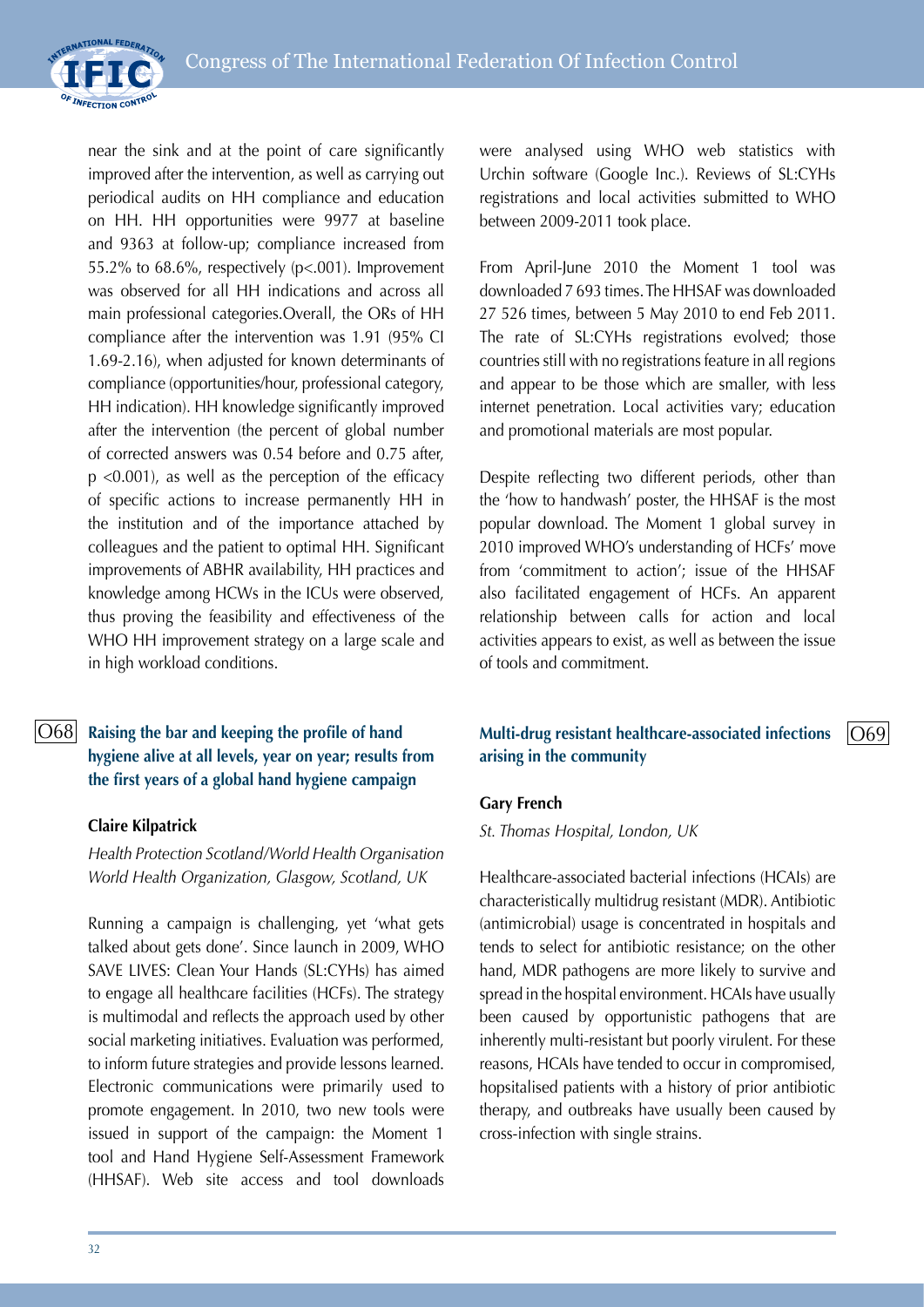

This picture has now changed dramatically, with the emergence of community infections caused by diverse strains of more virulent MDR pathogens in patients with no or limited previous healthcare contact. Asymptomatic colonisation with these MDR organisms may spread widely in the community, locally, nationally and internationally. Infected patients may then be admitted to hospital or other healthcare facilities and cause nosocomial spread to other patients. This results in multiple strain outbreaks of HCAIs with virulent MDR pathogens affecting less compromised patients and sometimes staff.

Examples are glycopetide-resistant enterococci, community-associated MRSA and MDR coliforms, including *E. coli.* Traditional methods of infection prevention and control are not designed to deal with this new epidemiology and new approaches in the hospital, community and hospital-community interface are needed. There is also an urgent international need for prudent antibiotic usage to reduce the antibiotic pressure that encourages the emergence of multi-drug resistance.

#### **The year in infection control COPS COPS COPS COPS COPS COPS COPS COPS COPS COPS COPS COPS COPS COPS COPS COPS COPS COPS COPS COPS COPS COPS COPS COPS COPS COPS COPS**

#### **Judith Richards**

*Norfolk and Norwich University Hospital, Norwich, UK*

A year in Infection Prevention and Control does not stand still. Old foes re-emerge in different guises, reminding us of the need to remain vigilant. Infection control preventionists and practitioners all over the world need to remain alert to the continuous threats of multiresistant organisms, pandemic influenza, and the emergence of new threats presenting as heath care or community based outbreaks . It is through international networking, mutual support and enhanced communications that some of these threats can be addressed.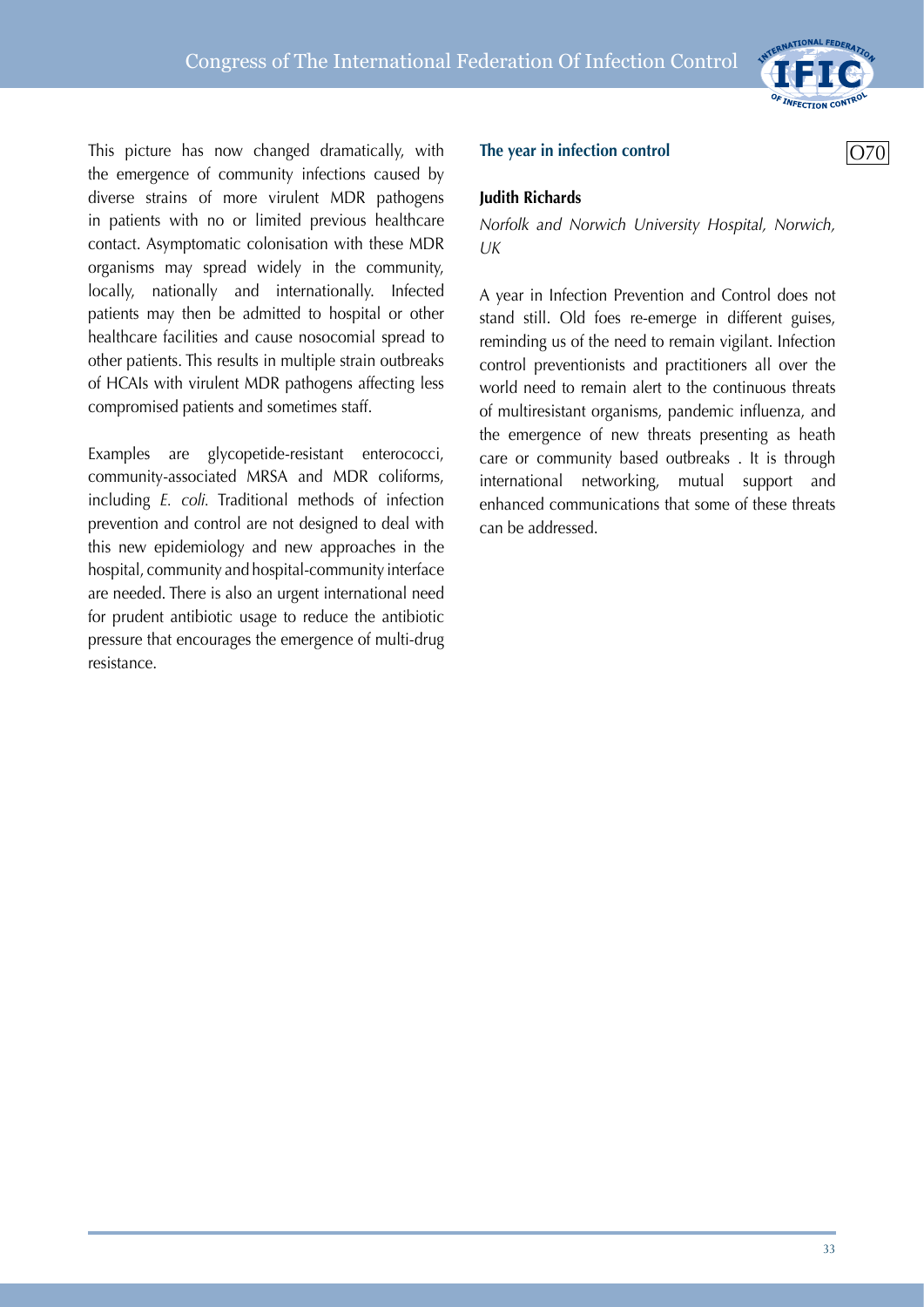



P2

## Poster Presentations

## **Antimicrobial efficacy of 2% chlorhexidine gluconate alone and in combination with 70% 2-propanol against nosocomial methicillin-resistant**  *Staphylococcus aureus* **isolates**

#### **Ahmet Akin, Müjde Eryilmaz, Nurten Altanlar**

P1

*Ankara University, Faculty of Pharmacy, Department of Pharmaceutical Microbiology, Ankara, Turkey*

Nosocomial infections are caused by different range of pathogens. These are more resistant to common antimicrobial agents. Infections due to methicillinresistant *Staphylococcus aureus* (MRSA) have been associated with excess morbidity, mortality and with increased costs. The emergence of multidrugresistant organisms underscores the importance of using antiseptic agents as a strategy for infection prevention. The Centers for Disease Control and Prevention recommends that 2% chlorhexidine-based preparations be used to cleanse the site of insertion of vascular catheters. In order to reduce the risk of microbial colonization and subsequent sepsis of vascular catheters, the skin insertion site should be disinfected for 30 s with an antimicrobial solution. The aim of this study was to compare the efficacy of 2% (w/v) chlorhexidine gluconate (2% CHG) with 2% CHG in 70% (v/v) 2-propanol (70% 2-P) against 15 MRSA isolates, by the quantitative suspension test, at contact time of 30 s. In this study MRSA were randomly selected among nosocomial isolates, obtained from clinical specimens sent to Ankara University, School of Medicine, Ibn-i Sina Hospital, Central Microbiology Laboratory. All the isolates were susceptible to 2% CHG in 70% 2-P. However, 3 isolates were resistant to 2% CHG. Our study has demonstrated that 2% CHG in 70% 2-P provided a significantly better antimicrobial

activity than 2% CHG at contact time of 30 s. These results suggest that enhanced skin antisepsis may be achieved with 2% CHG in 70% 2-P compared with the 2% CHG.

**Antimicrobial efficacy of 10% povidone iodine alone and in combination with 70% 2-propanol against nosocomial** *Enterococcus faecalis* **isolates**

#### **Nurten Altanlar, Müjde Eryilmaz, Ahmet Akin**

*Ankara University, Faculty of Pharmacy, Department of Pharmaceutical Microbiology, Ankara, Turkey*

Alcohol provides rapid bactericidal activity via protein denaturation, dehydration, interference with metabolism and cell wall/cell membrane disruption, whereas povidone iodine provides a more prolonged bactericidal effect via attacking groups within nucleotides, fatty acids and thiol groups within proteins. In order to reduce the risk of microbial colonization and subsequent sepsis of vascular catheters, the skin insertion site should be disinfected for 30 s with an antimicrobial solution. The aim of this study was to compare the efficacy of  $10\%$  (w/v) povidone iodine (10% PVP-I) with 10% PVP-I in 70% (v/v) 2-propanol (70% 2-P) against 15 *Enterococcus faecalis* isolates, by the quantitative suspension test, at contact time of 30 s. The *E. faecalis* included in the study were randomly selected among nosocomial isolates, obtained from blood samples sent to Ankara University, School of Medicine, Ibn-i Sina Hospital, Central Microbiology Laboratory. All the isolates used in our study were susceptible to 10% PVP-I in 70% 2-P. However, 3 isolates were resistant to 10% PVP-I. Our study has demonstrated that 10% PVP-I in 70% 2-P provided a significantly better antimicrobial activity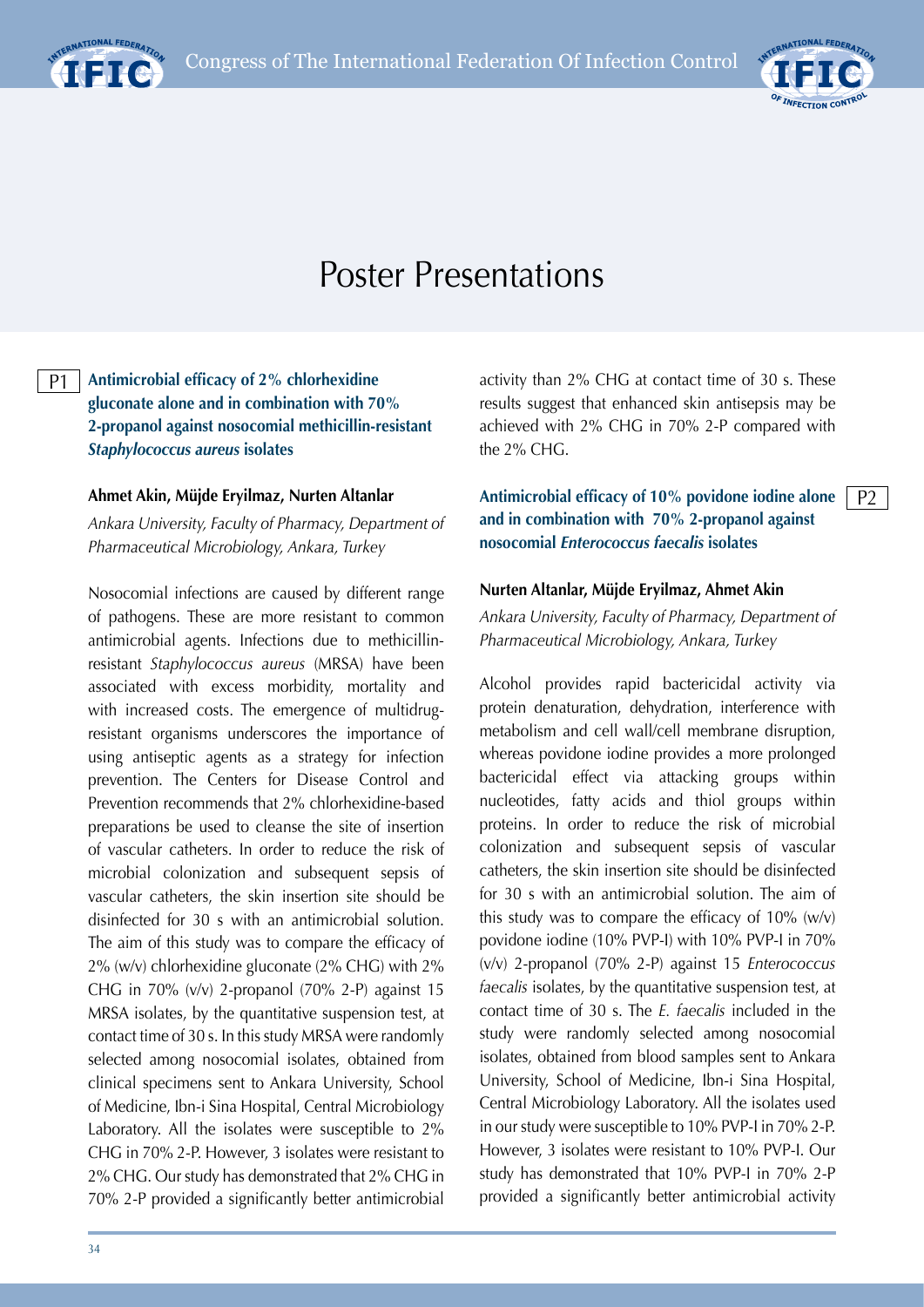

than 10% PVP-I at contact time of 30 s. As a result, the combination is more effective than 10% PVP-I alone.

#### **Molecular analysis of drug-resistant Mycobacterium tuberculosis clinical isolates from Poland**  P3

#### **Augustynowicz-Kopec Ewa, Zwolska Zofia**

*Department of Microbiology, National Tuberculosis and Lung Diseases Research Institute, Warsaw, Poland*

Drug-resistant tuberculosis, and particularly multidrug-resistant tuberculosis (MDR-TB) and extensive drug resistant TB (XDR-TB) as an increasing health problem and a serious challenge to TB control programmes. Information about susceptibility patterns of *Mycobacterium tuberculosis* isolates against antituberculosis drugs is important aspect of tuberculosis control, and surveillance and analysis of local rates of TB drug resistance is helpful in the detection and monitoring of the extent of MDR and XDR strains, indicating the quality of TB control in the country.

In 1994, The World Health Organization (WHO) and the International Union Against Tuberculosis and Lung Disease (IUATLD) launched a global project on antituberculosis drug resistance surveillance. From 1994 through 2007, the global project has collected data from areas representing almost 50 % of the world's TB cases. A survey found that multi-drug tuberculosis has become established worldwide. WHO estimated that 50 million people were infected with drug-resistant strains of *M. tuberculosis*.

The classification of drug resistance as primary or acquired is used as an indicator of the efficiency of national tuberculosis programmes and in the adjustment and development of these programmes. The rate of primary drug resistance is interpreted as an epidemiological indicator for long-term surveillance of the quality of tuberculosis treatment in the community. The rate of acquired drug resistance reflects the efficacy of management of individual patients Since 1999, WHO developed DOTS-Plus strategy which can help how to manage MDR-TB using second line drugs

in low- and middle-income countries within DOTS strategy.

Poland joined the global project and in 1997 carried out its first simultaneous survey on primary and acquired drug resistance in tuberculosis patients exactly, according WHO/IUATLD recommendations and protocols. Until now 4 surveys have been performed.

Drug resistance in tuberculosis patients have been monitored in Poland for a long time. From the first report of primary resistance published in 1962 up to the last survey of 2005 decreasing frequency in rate of primary resistance can be observed . In period of recent 50 years the mean frequency of resistant was on the similar level with very low rate of RMP resistance to *M. tuberculosis.*

#### *Materials and methods*

A total of 48 clinical isolates of *M. tuberculosis* representing 48 non-related, adult patients with resistant pulmonary tuberculosis in central Poland (Mazovian Voivodeship) in 2004 were analysed by spoligotyping and IS*6110*-Mtb1/Mtb2 PCR .

#### *Results*

Among strains tested, 26 distinct spoligotypes were identified. Unique spoligotype patterns were observed in 19 (39.6%) isolates and the remaining 29 (60.4%) isolates were grouped within 7 clusters, made up of 2-8 isolates. When compared with an international database SpolDB4, 13 (27.1%) of the 19 unique profiles shared already described spoligotypes, whereas the rest 6 (12.5%) did not match any existing spoligotype and were defined as orphans. Interestingly, two members of the Beijing family were identified. Two clusters, comprising 2 and 4 isolates, respectively, were identical both with spoligotyping and IS*6110*- Mtb1/Mtb2 analysis.

#### *Conclusions*

A total of 12 isolates were clustered by spoligotyping in combination with IS*6110*-Mtb1/Mtb2 PCR.. Spoligotyping was shown to be useful as a prescreening genotyping method to be followed by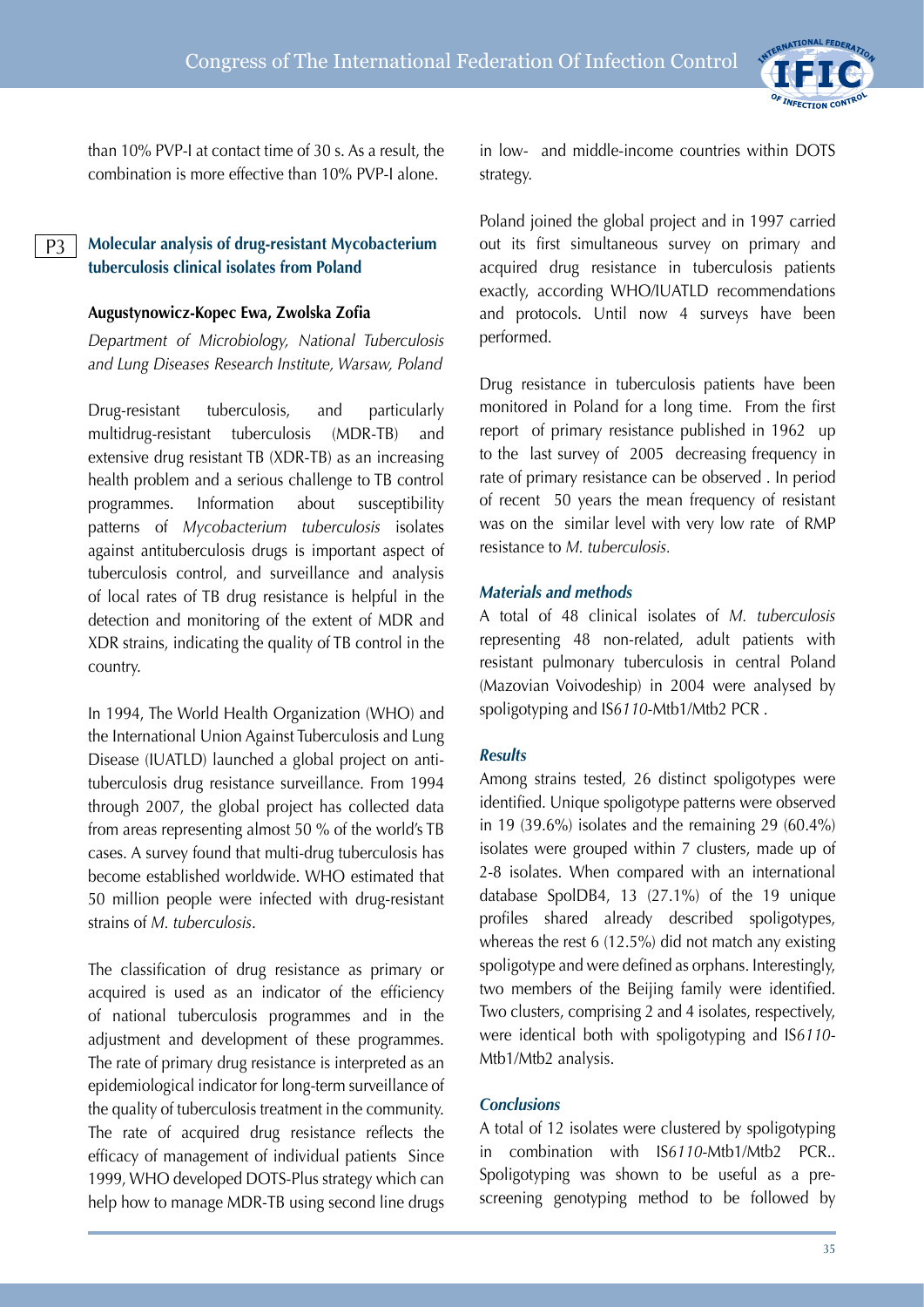

another technique of greater discriminatory power, such as IS*6110*-Mtb1/Mtb2 PCR.

#### *References*

- Ameni G, Desta F, Firdessa R. Molecular typing of *Mycobacterium bovis*  isolated from tuberculosis lesions of cattle in north eastern Ethiopia. *Vet Rec* 2010; **167(4)**: 138-141.
- Anti-tuberculosis drug resistance in the Word. Raport no. 4. The WHO/ IUATLD on Anti-tuberculosis drug resistance surveillance. WHO/HTM/ TB/2008.394
- Augustynowicz-Kopec E, Jagielski T, Kozinska M, i wsp. Molecular analysis of drug-resistant *Mycobacterium tuberculosis* isolates collected in central Poland. *Clin Microbiol Infect* 2008, **14:** 605-607.
- Augustynowicz-Kopec E, Jagielski T, Zwolska Z. Genetic diversity of isoniazid-resistant *Mycobacterium tuberculosis* isolates collected in Poland and Assessed by spoligotyping. *J Clin Microb* 2008; **46(12):** 4041-4044.
- Cosivi O, Grange JM, Daborn CJ i wsp. Zoonotic tuberculosis due to *Mycobacterium bovis* in developing countries. *Emerg Onfect Dis* 1998; **4:** 59-70.
- Espinal MA, Kim SJ, Suarez PG i wsp. Standard short-course chemotherapy for drug resistant tuberculosis; treatment outcomes In 6 countries. *JAMA* 2000; **283:** 2537-2545.
- Iseman MD, Madsen LA. Drug-resistant tuberculosis. *Clin Chest Med*  1989; **10:** 341-353.

#### **Reducing MDRO in your hospital: implementation of isolation precautions bundle that may be the recipe for success** P4

#### **Hala Badawi, Manal El Said**

*Theodor Bilharz Research, Imbada, Egypt*

#### *Background*

Reducing healthcare associated Multidrug-Resistant Organisms infection (HAI-MDRO) requires an organized process. In early 2009, our HAI-MDRO rate was steadily increasing.

#### *Objectives*

To reduce HAI-MDRO by 50% through implementing the MDRO isolation bundle.

#### *Methods*

TBRI hospital is a 300 beds tertiary care hospital with annual 4,500 inpatient admissions &1500 surgeries. A surveillance study was done for MDRO (MRSA and ESBL) infection rates in two years; 2009 &2010. The MDRO isolation bundle was implemented during 2010 to be followed up & evaluated consequently. The key components of such bundle include:

#### *Standard precautions*

- 1. A special store was established to maintain resources availability.
- 2. Transmission-based precautions: Identify patients colonized with MRSA or ESBL & place them on contact isolation. For respiratory infections: Airborn isolation precautions with dedication of isolation room in each hospital department together with the use of the economically environmental containment unit to keep negative pressure environment
- 3. Microbiology follow up: The % MDRO-positive rate combined with HAI-MDRO infection rate are important measures together with adoption of antimicrobial stewardship.
- 4. Notification system: Design, publish & distribute simple signs & simple notification sheets. Conducted daily supervision of infection control team rounds for surveillance of MDRO isolation bundle compliance.
- 5. A comprehensive education program for nursing & medical staffs besides visitors.
- 6. The team conducted a cost-benefit analysis to help in evaluating the bundle implementation economically.

#### *Results*

The overall infection rate was 5.7% in 2009 to be 2.35% in 2010. MRSA infection rate could be lowered from 0.1% to 0.04% of total patient admission & from 8.7% to 0.77% of total isolates in first and second years respectively. ESBL infection rate could be lowered from 0.94% to 0.65% of total patient admission and from 24.7% to 13.7% of total isolates in first and second years respectively. The compliance rate increased from 54% in 2009 to 70% in 2010. Hand hygiene compliance increased from 55% in 2009 to 75% in 2010.

#### *Conclusion*

By the end of 2010, we reached our goal of reducing HAI-MDRO by nearly 50%. Increased isolation has a profound organizational impact that is easily overlooked. The MDRO isolation bundle was effective in controlling MDRO in our hospital and may be the recipe for success in your hospital.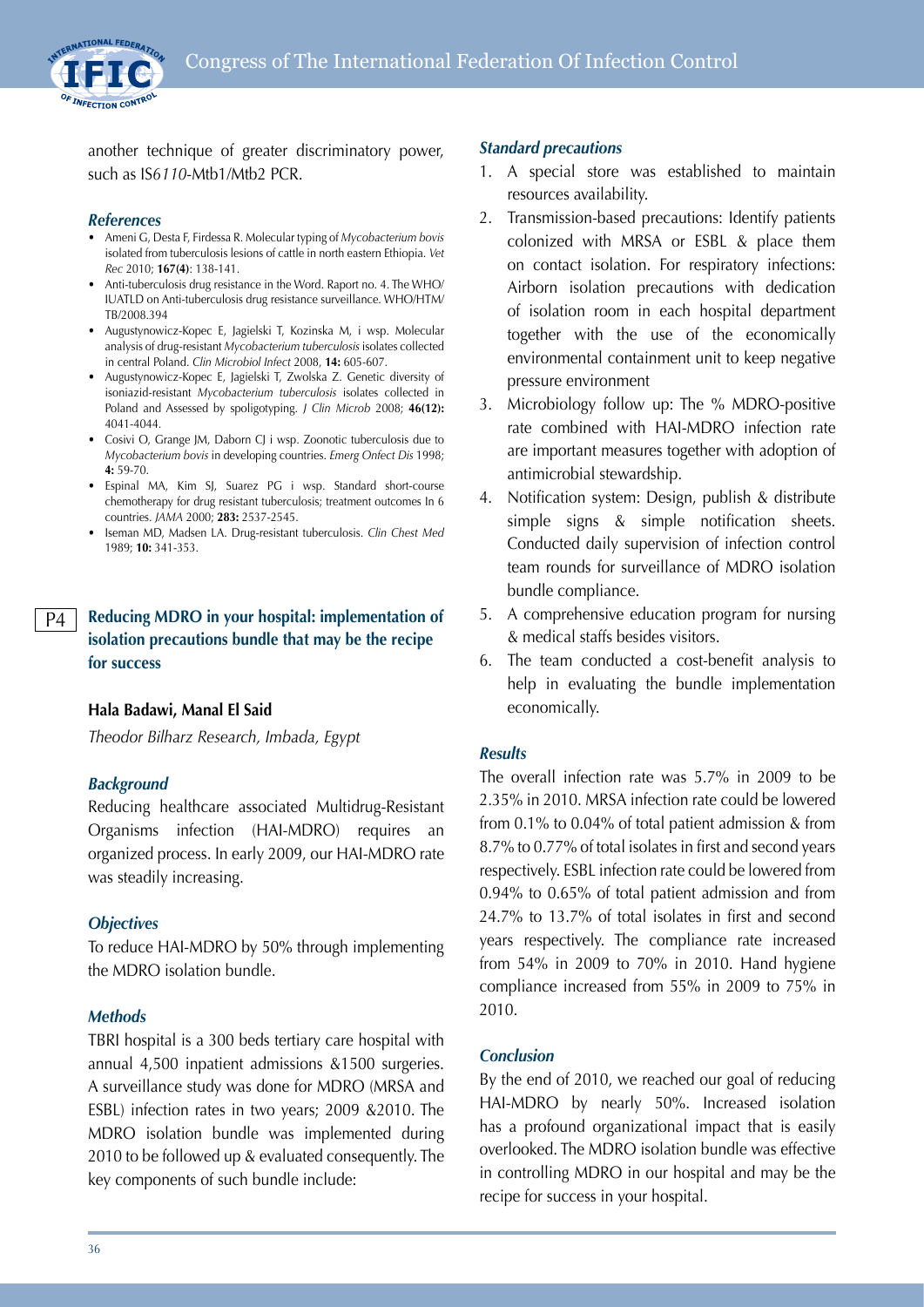

# **Antimicrobial consumption in four different adult intensive care units in a Saudi tertiary care hospital**

#### **Balkhy Hanan, Aiman El-Saed, Fouad F. Jabri,**

#### **Joseph Tannous**

P5

*King Abdulaziz Medical City (KAMC), Riyadh, Saudi Arabia*

#### *Background*

Surveillance of antimicrobial consumption is a necessary step to develop and monitor policies to limit antimicrobial overuse/misuse and to decrease the risk of bacterial resistance. In Saudi Arabia, such surveillance data are lacking.

#### *Methods*

We conducted a prospective surveillance study in four different adult intensive care units (ICUs) at King Abdulaziz Medical City, from May through December 2010. We estimated the consumption of ten commonly prescribed antimicrobials from five classes (aminoglycosides, carbapenems, cephalosporins, extended-spectrum penicillin, and fluoroquinolones). The consumption was estimated as Defined Daily Dose (DDD) per 100 bed-days/admission.

#### *Results*

Considering all 10 antimicrobials, a total 6876 DDDs were consumed in four ICUs during 8 months duration. The consumption per 100 bed-days and 100 admissions was highest for meropenem (33.2, 335.0), followed by piperacillin-tazobactam (16.0, 161.1), ciprofloxacin (6.7, 67.1), moxifloxacin (3.8, 38.6), imipenem (1.8, 18.1), ceftazidime (1.3, 12.7), gentamicin (0.9, 9.2), cefipime (0.9, 8.8), amikacin (0.6, 5.8), and cefotaxime (0.3, 3.4). Overall antimicrobial consumption per 100 bed-days was highest in medical-surgical ICU (84.8) followed by neurological (75.7), burn (50.9) and cardiovascular (13.9) ICUs. Since burn ICU had the longest length of study, it had the highest consumption per admission. There was wide monthly variation (~60%) of overall antimicrobial consumption with a generally increasing trend of meropenem and piperacillin-tazobactam.

#### *Conclusions*

We are reporting high consumption of certain antimicrobials such as Meropenem and Piperacillintazobactam in a Saudi tertiary care hospital. Concurrent monitoring of antimicrobial resistance and identifying patient and physician characteristics associated with these antimicrobial consumption may help their legitimate use.

#### **Hand cleaning: Mission impossible?**

# P6

# **Barberis Serena, Claudio Farina, Caterina Tridico, Gabriele M. Perotti (on behalf of Nosocimial Infection Committee)**

*Azienda Ospedaliera Ospedale San Carlo Borromeo, Milano, Italy*

Hand hygiene is widely recognized as the single most important health care-associated infections control practice. Throughout the world, efforts to enforce this issue include education, application control, and surveillance. San Carlo Borromeo Hospital in Milan, Italy, a public 700 acute beds facility, has complied with WHO 'Clean Care is Safer Care' campaign since its release in 2005. An update of the hospital's hand hygiene protocol was widely distributed and application was checked randomly as part of the 'hygiene rounds'. Through strict collaboration with Microbiology, sentinel germ surveillance was improved and appropriate antibiotic prescription was supported. Educational visuals were attached in every bathroom, in all nursing points, in every patient's room. Constant monitoring of the protocol's application was performed by the infection control nursing team. When WHO's new work 'SAVE LIVES: Clean Your Hands' was released in 2009, San Carlo Borromeo Hospital was facing an increasing number of CD infections in addition to the first critical cases of multiresistant *Acinetobacter* and *Klebsiella*. Needing to intensify efforts, specific education sessions were organized in 9 services during the afternoon nursing shift switch, where a Chief Medical Officer and the Microbiologist reviewed critical issues regarding hand hygiene and glove use with meds, nurses and helping staff. Services represented each clinical department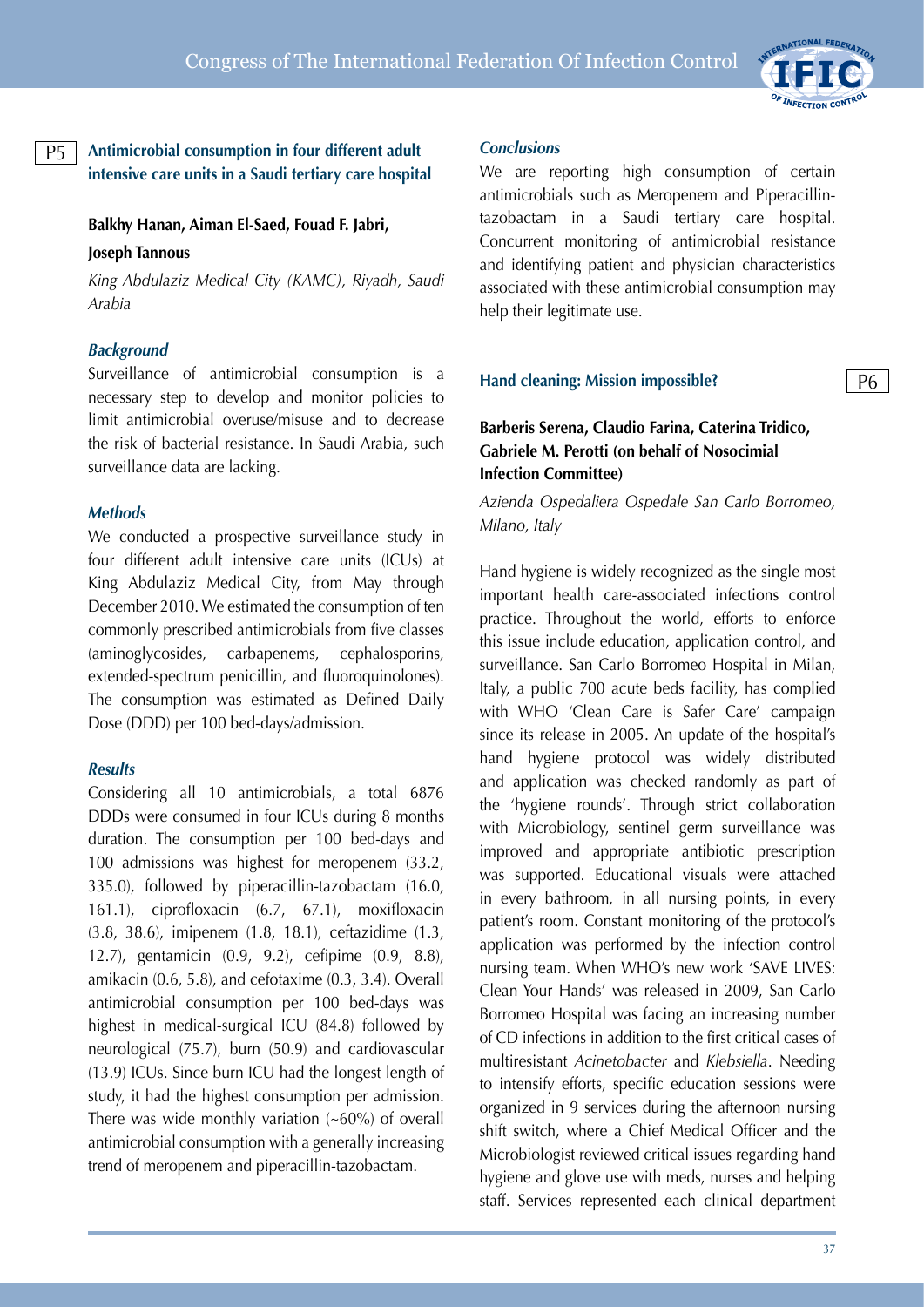

(medical, surgical, mother-child, diagnostic) and also radiology technicians and rehab therapists. As positive enforcement, acknowledgements for efforts and compliance were published in the Hospital's newsletter, together with a creativity contest where all workers, students and volunteers are invited to submit drawings, comics, slogans to emphasize hand hygiene.

#### **E-learning in Standard precautions – a way to prevent healthcare associated infections** P7

#### **Bergman Fanny, Wiklund S.**

*Department of Infection Control and Hospital Hygiene, Stockholms County Council, Stockholm, Sweden*

#### *Background*

An early finding of a single infectious patients are important. However, one can not be complacent with the identification of individual vectors, and assume that other patients are "harmless". Many times infections are spread from patients with contagious diseases that we haven´t discovered yet. For this reason it is essential that at all healthcare staff always use a safe way to work, in Sweden called Standard precautions. E-learning is a method of using computers for education. E-learning methods takes advantage of new technologies to improve learning accessibility and efficiency.

#### *Aim*

To prevent healthcare associated infections by using an e-learning programme in Standard precautions for healthcare professionals.

#### *Methods*

An e-learning programme in Standard precautions have been produced by the Department of Infection Control, Stockholm, Sweden. The programme is freely available at www.vardhygien.nu and takes about 15 minutes to complete. It has a modern interface, with a combination of text, audio, still images, videos and animations. The programme is divided into sections and each section has a box; introduction, conditions, hand hygiene, gloves, protective clothing and splash protection, respiratoratory protection masks, training and a knowledge test. After completion of the knowledge test a personal diploma can bee printed out. Results: The e-learning programme has attracted considerable interest both nationally and internationally. The first five months, 15 000 people visited the education and they came from from 11 countries and 155 cities.

#### *Conclusion*

In efforts to prevent healthcare associated infections is the e-training in Standard precautions a powerful, fast and accessible education option.

## **Infection Control Program in a tertiary care cancer center in a developing country**

P8

#### **Biswas Sanjay Kumar, Rohini Kelkar**

*Tata Memorial Centre, Mumbai, India*

#### *Introduction*

Health care associated infections (HCAI's) constitute an important public health problem in developing countries. In many hospitals, infection control procedures are limited due to lack of financial resources, poor infrastructure, over-crowding, inadequate hygiene, deficient laboratory services, poor management, insufficient technology and a shortage of trained staff.

#### *Methods*

Infection Control Program (ICP) began in Tata Memorial Hospital in 1988 with an outbreak of meningitis. Hospital Infection Control Committee (HICC) was formed in the same year. The areas of focus of HICC was to standardize the practices of sterilization and disinfection, asepsis and antisepsis, hand hygiene, standard precautions, operating room practices and environmental hygiene and sanitation. HICC also started surveillance for HCA infections. This was also achieved by reviewing hand washing procedures in ICU and Operating Room and introducing chlorhexidine based handwash and handrubs in the hospital. Infection awareness programs were designed and surgical attires were streamlined for the doctors. A proper biomedical waste management program was also designed. Policies for antibiotics, disinfectant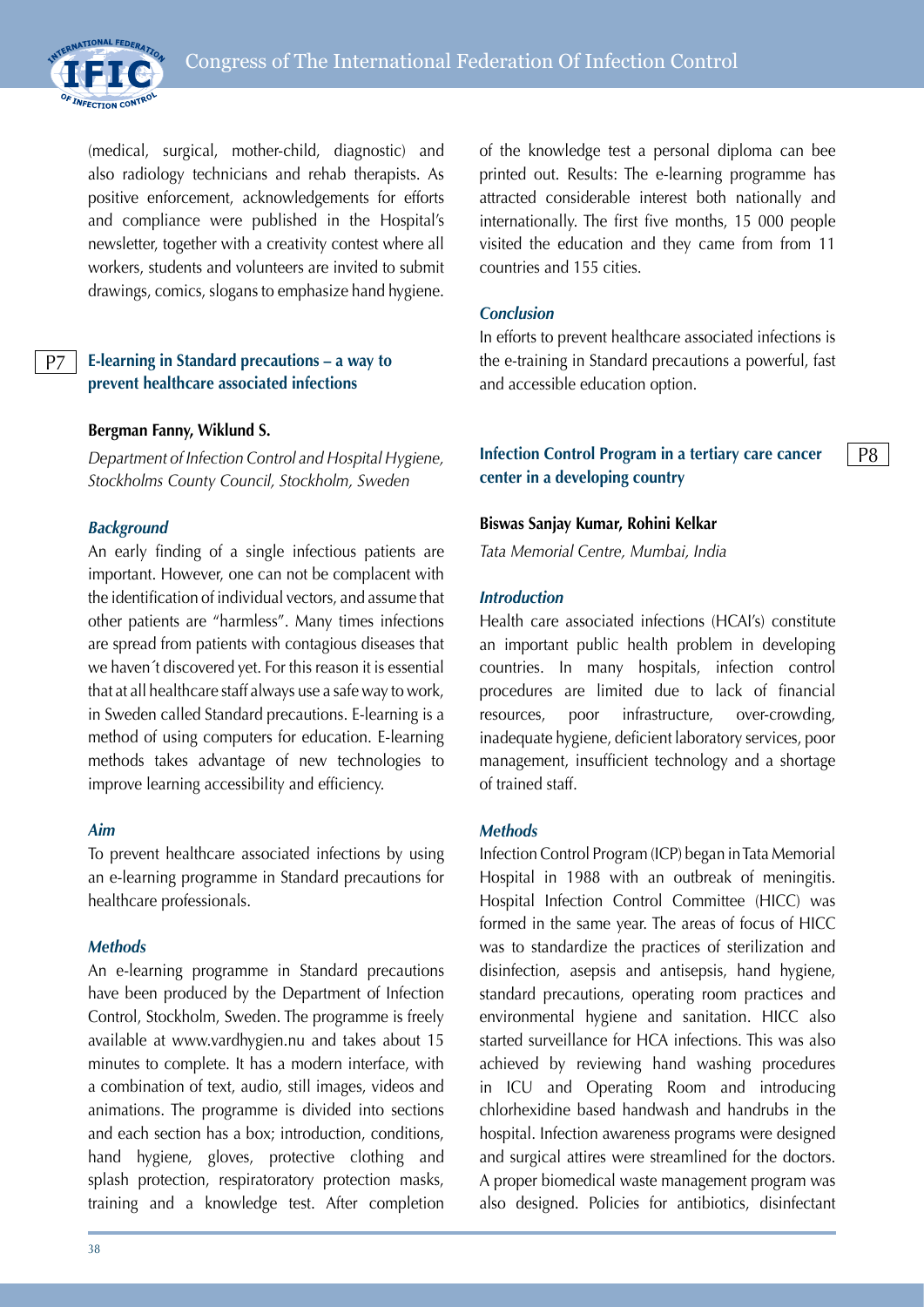

P10

and antiseptic usage, housekeeping, CSSD and reuse of instruments were also planned. Hospital Safety manual was written.

#### *Conclusion*

HCAI's represent a threat to patient safety and quality healthcare. Through focusing on infection control, countries with limited resources can improve the quality of healthcare in the future.

#### **Catheter-related bacteriemia caused by agrobacterium radibacter in a hemodyalisis patient** P9

#### **Bitti Angela**

*ASL Sassari P.O.Ozieri, Ozieri, Italy*

*Agrobacterium* is a group of phytopathogenetic organisms widely distribuited in soil now recognized as rare human pathogens affecting immunocompromised hosts. We report the case of a catheter related bacteriemia due to *Agrobacterium radiobacter* in a 83 years old diabetic patient with a tunneled cuffed hemodialysis catheter. During routine controls for dialysis session we found an increased rate of VES (92 mmhg) and PCR (2.1 mg/dL) while leucocytes were in the range of normality (6000/cellule; rate neutrophils/ linfocytes 45-50%). There wasn't any clinical evidence of inflammation despite of haematochemical analysis results. Blood sample were taken to perform haemoculture for detection of aerobic and anaerobic germs. After 10 days of incubation all samples were negative. The patient got worst, with after hemodialysis fever and very tired, and underwent to further blood collections for haemocultures from the venous and arterial access catheters. The aerobic culture was positive and, after all the routine steps, we isolated *Rhizobium Radiobacter.* The isolation was also confirmed collecting blood for haemocolture from peripheral vessels. Subcultures on blood agar and chocolate agar shown colonies appared nonpigmented, convex, oxidase positive and covered by a viscous layer; germal production of a biofilm explains the high bacterial adherence to catheter walls and, therefore, its persistence in site. Lock therapy with gentamicine infusion and a sistemic treatment with ciprofloxacina (250mg x 2 per 7gg) had positive effect:

negative haemocoltures, regular haematochemical parameters and preservation of catheter in loco.

# **Hand hygiene in students of medical school during training activities: knowledge, behaviour and prevalence of bacterial contamination**

# **Borella Paola, Marchesi Isabella, Bargellini Annalisa, Ferri Paola, Aggazzotti Gabriella1 , Cencetti Stefano2**

*1 Dept. Public Health Sciences, University of Modena and Reggio Emilia 2 University Hospital of Modena*

The aim of the study was to evaluate knowledge, attitude and on-field practices concerning hand hygiene of undergraduate students attending the university hospital of Modena. The prevalence of bacterial contamination of their hands at entry to ward and at exit was also evaluated. Swab samples were analysed for total bacteria count at 37°C, *Staphylococcus aureus*, *Pseudomonas aeruginosa* and enterococci. At the end of the morning activity, participant students filled a questionnaire on personal data, activities, opportunities, opinion and compliance of hand hygiene. Higher total counts were measured at entrance compared to exit in both medical and nursing students, but the last group exhibited a stronger reduction due to higher compliance with hand-hygiene practices. Alcohol gel was the preferred procedure, and showed also a higher efficacy in reducing hand contamination. Contacts with stethoscopes and case history were those associated with higher levels of total bacterial counts as no hand hygiene followed those activities. No pathogen was recovered with the exception of two samples colonised by *Staphylococcus aureus*. Knowledge on hand hygiene was in general good, but should be implemented for students becoming doctors.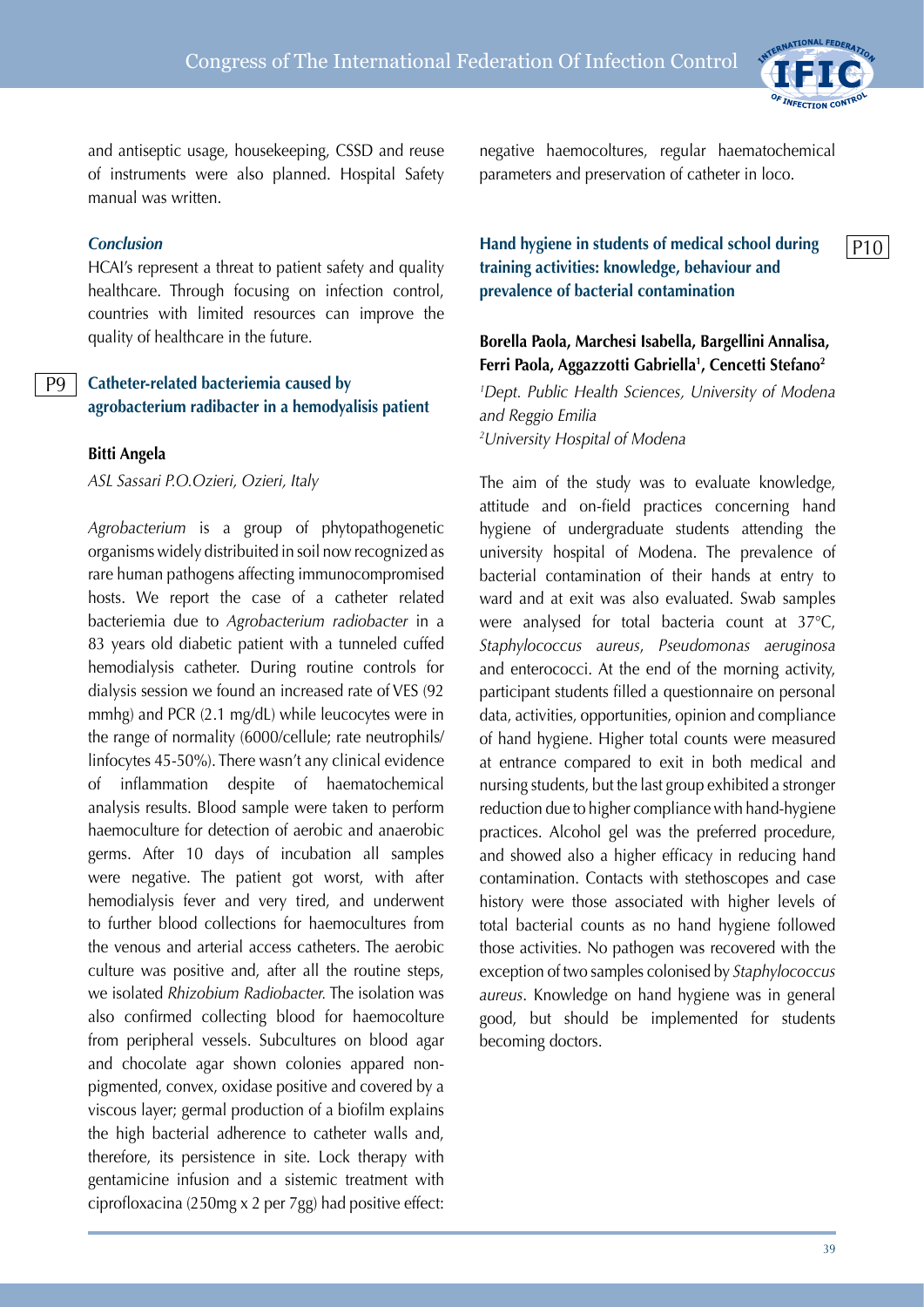

# <u>P11 |</u> Audit of adherence to MRSA screening protocol Legionella control in Vicenza hospital <u>P12</u>

**Oliver Boughton, Hannah May-Miller, Juen Holl Cheng, Ramyya Sivanathan, Edward Hare, Shaheen Akhtar, Katija Ali, Jennifer Turner**

*St George's Hospital, London, England*

#### *Introduction and Aims*

MRSA (Meticillin Resistant *Staphylococcus aureus*) is a major cause of morbidity and mortality. The authors undertook an audit in October 2008 assessing adherence to MRSA screening protocol in Mayday Healthcare NHS Trust on the Care of the Elderly wards. The audit was presented to the department and actions were implemented to improve practice. A re-audit was then performed in October 2009.

#### *Method*

Data was obtained in retrospect from patient notes and electronic records of all inpatients on the Elderly Care wards in Mayday Hospital during October 2008 and October 2009. 114 and 124 patients were included in the audit and re-audit respectively.

#### *Results*

The first standard assessed was: "All patients >65 years old admitted through A&E should be screened for MRSA colonisation on admission". Compliance with this standard was 46.4% in 2008, compared with 86.3% in 2009. The second standard assessed was: "All MRSA negative patients at risk of MRSA infection (invasive devices, open wounds, new-onset sepsis, critical care) should be re-screened for MRSA weekly". Compliance with this standard was 10.7% in 2008, compared with 47.4% in 2009.

#### *Discussion and recommendations*

There has been a marked improvement in the number of patients receiving an MRSA screen on admission. However, re-screening protocol of MRSA-negative patients remains poor. The authors recommend:

- 1. All nursing staff should be granted authorisation to complete the electronic MRSA screening forms
- 2. MRSA protocol should be clearly published on the wards
- 3. A MRSA screening checklist should be incorporated into the patient drug charts

#### **Legionella control in Vicenza hospital**

P13

#### **Brodesco Davide, Dalla Barba Livio**

*ULSS n° 6, Vicenza, Italy*

To reduce the risk of Legionella, in the Vicenza hospital is present a monitoring system of water samples and we use a surveillance system based on laboratory data. The Vicenza hospital is composed of several connected buildings, each building has its own water system and these systems are checked regularly for presence of Legionella in hot water. The cultures are performed by a laboratory outside the hospital. In 2008 we saw a significant increase on one of the five buildings of the hospital. Since then, we installed a system with chlorine dioxide. Although this system of Legionella control, the values were still high. So we have performed a remediation of the water with phosphoric acid and peracetic acid, but after two weeks the values tended to increase. It was therefore formed a multidisciplinary working group involving all stakeholders. This allowed us to identify some of the water problems like closed valves. Increasing the values of chlorine dioxide to get 0.30 ppm in the circulation also decreased the values of Legionella. Collaboration of all stakeholders is essential to control Legionella.

# **An in-use evaluation of the Meiko bedpan washer disinfector**

# **Elizabeth Bryce, Shela Browning, Alison Lamsdale, Sydney Scharf, Leslie Forrester**

*Vancouver Coastal Health, Vancouver, Canada*

#### *Introduction*

A review of measures to curtail *Clostridium difficile* identified the need to purchase new bedpan decontaminators (BPDs). The Meiko (Offenburg, Germany) BPD system was selected for a clinical trial based upon key design features that facilitated operator use.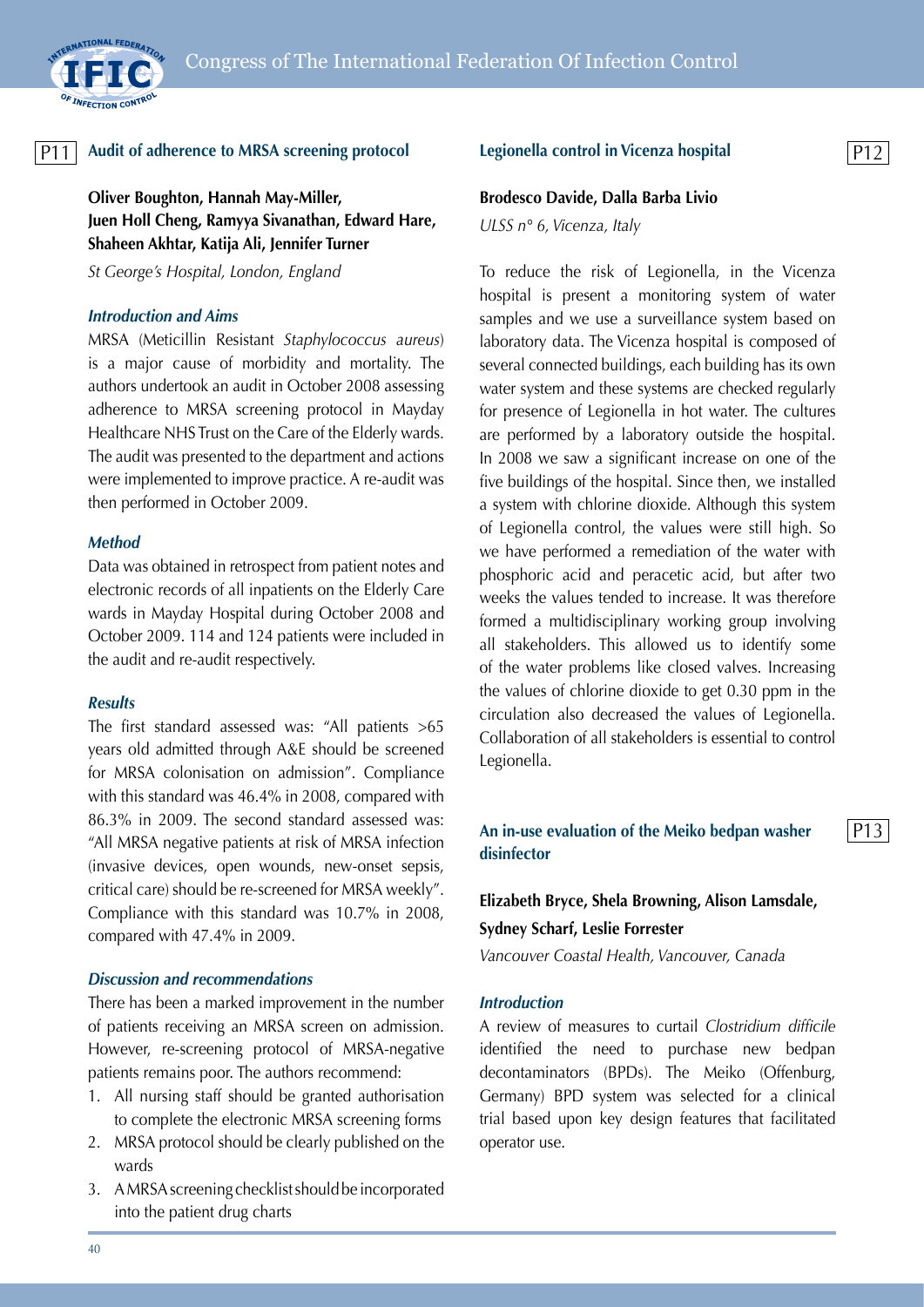## *Methods*

Three clinical units were selected for installation of three trial BPDs. Audits for the presence of visible fecal soil on processed items were conducted by infection control practitioners over a three-month period. TOSI testing devices (Waldkraiburg, Germany) and Simicon (München, Germany) microbiological and cleaning test strips were run in triplicate on 30 selected items. Midway through the trial, a machine update was performed redirecting the spray nozzles.

# *Results*

Prior to the machine update there was a 1.4% failure rate for plastic (7/494) and an 8.5% failure rate for metal items (25/295) [p<0.0001]. Post machine update, failure rates for plastic were 0.8% (2/263) and for metal were 4.9%  $(8/163)$  [p=0.02]. There was a statistically significant difference in failures for all plastic items (1.2%) compared to metal (7.2%) [p<0.0001], with an overall failure rate of 3.5% (42/1,215). Simicon biological indicators (n=30) were negative as were the cleaning strips (28/28). TOSI cleaning strips failed on 29% of occasions (8/28).

## *Conclusions*

Under clinical use conditions the Meiko BPD performed well as confirmed by biological indicators. Metal items presented a greater challenge compared to plastic. TOSI cleaning strip indicators are designed to represent hinged instruments, are an inappropriate challenge for BPDs, and should not be used as a marker of cleaning in this setting.

## P14

**Aosta regional Hospital: "wide spectrum" surveillance in the surgical area. Experience and lessons learnt**

# **Canta Maria Grazia, Roberto Novati, Marisa Mastaglia, Rita Ippolito, Chiara Galotto**

*Medical Direction, Aosta regional Hospital, Aosta, Italy*

# *Aim of the study*

- 1. To evaluate adherence to Hospital hygiene procedures and related behaviours in the surgical area
- 2. To survey surgical site infections (SSI) incidence inside a National study.
- 3. To give feedback and up-to-date rules and procedures.

# *Setting and methods*

About 430 beds, tertiary care Hospital, 113 surgery beds, about 3700 surgical interventions in 2010, 5 operating rooms. The following behaviours were investigated, by means of home-made check lists:

- 1. Hand Hygiene by health care workers (HCW's), as for WHO schedules, before and after alcohol gel implementation
- 2. Preoperative antibiotic prophylaxis
- 3. Hygiene procedures and HCW behaviours in the operating theatre
- 4. Environment cleaning and microbiology assessment
- 5. Surgical site infection incidence (ongoing).

Apart of item 1, surveillance was completed over a short period : September to December 2010.

## *Main findings*

Mean hand hygiene adherence before and after implementation was 32% and 42,8 %, respectively. The mean score of preoperative prophylaxis was 2,8 (range 1 to 5). Length of hand asepsis was amongst the main criticism observed in HCW, while mean environment cleaning score was 85,4%.

# *Conclusions*

Our approach allowed a broad coverage of the surgical area, unexpensive and relatively easy to perform. Since our analysis a fine tuning of most behaviours in the given setting is available, leading to the "molecular" definition of single item to be improved and/or corrected. Next, the check lists method allows follow up of many indicators. Finally, the proposed approach consent in-depth discussion with HCW's, leading to a multifaceted improvement strategy.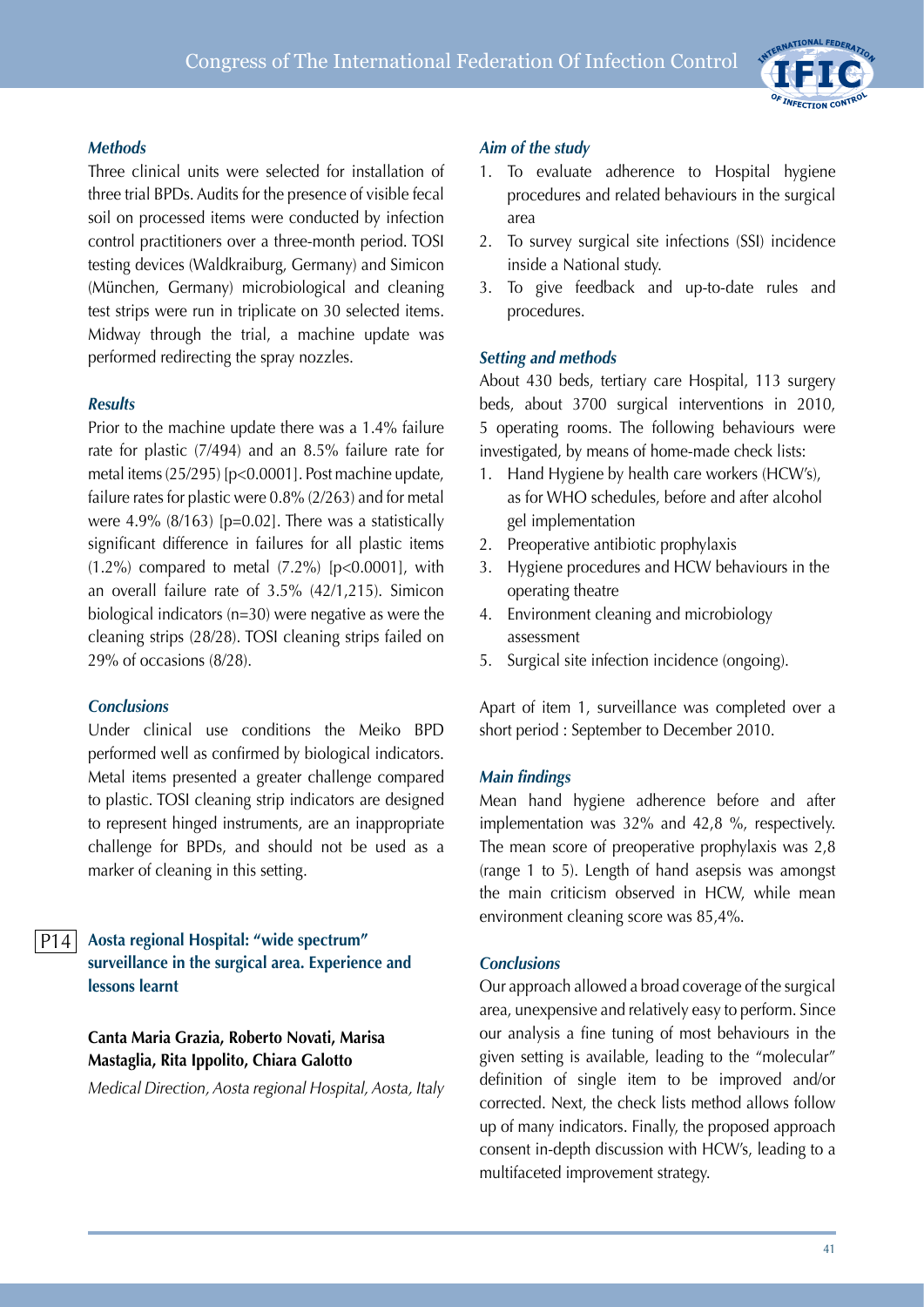

# <u>P15 Infected Pressure Ulcers in Disabled Children:</u> Antimicrobial use and bacterial resistance in a 2016 **the microbiological assessment**

**Carletti Michaela, Ciprandi Guido, Di Felice Giovina, Rivosecchi Massimo**

*Bambino Gesù Children's Hospital, Palidoro, Rome, Italy*

#### *Introduction*

During the last five years, more than four hundred children were wound-cared at Bambino Gesu' Children's Hospital. 35% of them had a neurological primary system dysfunction with a subsequent moderate to severe disability. In these patients, complex social/action and life-limiting conditions belongs to three main categories: Genetic diseases, Malformative surgical pathologies and Acquired brain injuries. The main goal in these patients is to avoid stage III and IV Pressure Ulcer (PUs) infections, using a safe and fast double assessment of the samples obtained from the clinically infected PUs.

#### *Materials and Methods*

148 pts affected by 245 PUs were collected. 40 of them were infected and submitted to COPAN eSwab®, a nylon flocked swab which maintains viability of aerobic/anaerobic bacteria. A "Zig-Zag" sampling technique is the preferred method because of a rapid collection and an absence of contamination. We used at the same time a double bacterial quantitative analysis, Agar Traditional method and Alifax HB&L® method which utilizes a Laser Light Scattering Technology.

#### *Results*

A 95% concordance between the two different technologies was observed. In two cases the bacterial count's difference was not pathogen correlated. The average time was set at 6hrs for the Alifax method.

#### *Conclusions*

When a PUs is diagnosed in a disabled child and clinical signs of infections are present we have to use a fast method for the microbiological quantitative assessment. In our experience a 6hrs method represent a tool useful to prevent severe infections complicating PUs, sometimes dangerous for the life of the child itself.

# **Antimicrobial use and bacterial resistance in a hospital in Southern Brazil**

# **Marcelo Carneiro1 , Dóris Lazarotto1 ,Janine de Melo**  Rauber<sup>2</sup>, Eliane Krummenauer<sup>2</sup>, Janete Machado<sup>2</sup>, **Mariana Adam2**

*1 Hospital Santa Cruz/ UNISC 2 Hospial Santa Cruz, Santa Cruz do Sul, Brazil*

Antimicrobial agents are the most common drugs prescribed in hospitals. Several studies suggest that there is a causal association between antimicrobial use and antimicrobial resistance. Many organizations have recommended that antibacterial drug use should be monitored at local and national levels. The anatomical therapeutic chemical (ATC) classification system and the defined daily dose (DDD) as a unit of measurement are recommended by the World Health Organization (WHO) for use in drug consumption studies. Staphylococcus are gram-positive bacteria that causes infections in different parts of the body, with high rates of mortality. Most often, it causes mild infections on the skin, but it can also cause more serious skin infections or infect surgical wounds, the bloodstream, the lungs, or the urinary tract. This study was carried out at the Hospital Santa Cruz (HSC), a general hospital with 184 beds, in Southern Brazil. Antibiotics consumption, including cephalosporins, carbapenems, fluoroquinolones, vancomycin and oxacilin, was computed for adult patients for 18 months and were expressed as the number of defined daily dose (DDD) per 100 patient-days. The frequency of antimicrobial resistance in isolates obtained was evaluated for the bacteria Staphylococcus aureus. The bacterial multiresistance rate was calculated by dividing the number of resistant isolates by the total number of bacterial isolates and multiplying the quotient by 100. The rates in oxacillin-resistant Staphylococcus aureus and ciprofloxacin-resistant Staphylococcus aureus were significantly correlated with DDD of cephalosporins and fluoroquinolones. This study shows that antibiotic exposure remains one important risk factor for antibiotic resistance acquisition by hospitalized patients.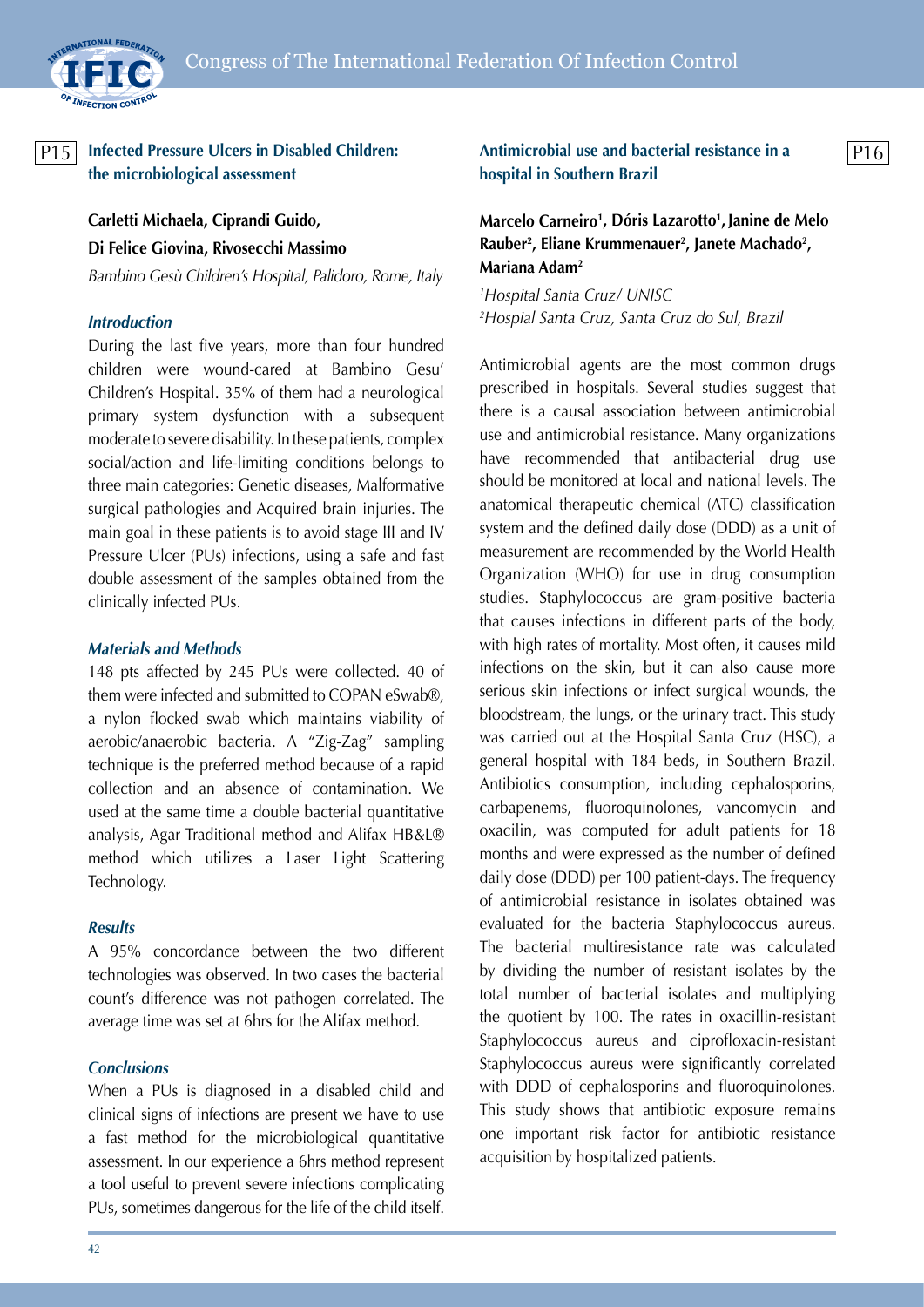

P18

#### **MRSA surveillance as process indicator of control and prevention of hospital infections in an acute healthcare facility (Galliera Hospital-Genova)** P17

# **Cenderello N. 1 , Fabbri P. 1 , Nelli M.1 , Crisalli M.P.2 , Sansone P.3 , Usiglio D.3 , Cristina M.L.4**

 *Direzione Sanitaria-Ufficio Prevenzione e Controllo Infezioni Ospedaliere S.C. Malattie Infettive Laboratorio Analisi Chim. Clin. Università degli Studi di Genova Dip. Scienze della Salute*

## *Introduction*

At Galliera Hospital, MRSA surveillance is an indicator of the process of prevention, control of infections.

## *Objective*

To estimate the MRSA incidence and control hospital infections/colonizations through microbial surveillance in real time.

#### *Methods*

Following MRSA identification, an epidemiological software automatically sends data to the CIO operational group. The infection control nurse designated to fill in the form of computerized surveillance, and performs audits on compliance with preventive measures. Since 2007, budget targets are identified on the risk of infection: 2011 application of the guidelines to hand hygiene.

## *Results*

The indicators of MRSA circulation, as standard and target values, are 45% and 30% respectively.

The data include both hospital and extra hospital infections/colonizations. The hospital MRSA circulation in the years 2007, 2008, 2009 and 2010 was respectively: 48.5%, 47.6%, 58.17%, 59.6%. MRSA circulation in ICU in the years 2007, 2008, 2009 and 2010 was 42.2%, 28.8%, 57.6% and 43.5% respectively.

In 2008 the WHO project "Clean Care Safe Care" was applied in the ICU and the compliance was 85.1%; in 2010 the compliance dropped to 69.4%, with 3.6 of MRSA infection/colonization per 1000 days of hospital stay (recommended by SIMPIOS).

The figures of MRSA in the 1st quarter of 2011 are the following: 48.83% (overall circulation), 27.9% (incidence in hospital) and 20% (incidence in ICU).

#### *Conclusions*

The project on hand hygiene was significant in the control of MRSA circulation. It is hoped to maintain throughout the 2011 the values achieved.

**Impact on savings and reduction of HCAI with the implementation of multimodal hand hygiene improvement strategy in a pediatric hospital in El Salvador**

**de Lourdes Dueas de Chicas Miriam1 , Lilian de Jesus Machuca1 , Concepcion Bran de Casares1 , Miriam Gonzalez1 , Kyle Johnson2**

*1 Hospital Nacional de Niños Benjamin Bloom, San Salvador, El Salvador 2 St. Jude Children's Research Hospital*

#### *Introduction*

Promotion of hand hygiene (HH) is one of the measures proposed by the World Health Organization for reduction of healthcare associated infections (HAI). At Hospital Nacional de Niños Benjamin Bloom (Hospital Bloom) 85% of HAI are found in 5 wards: Pediatric Intensive Care Unit (PICU), PICU Step-down, Neonatal Intensive Care Unit (NICU), newborn, and oncology wards. The HAI rate is between 10-36%. In 2007 Alcohol-Gel (AG) for hand hygiene (HH) was introduced at HNNBB.

#### *Methods*

In this retrospective study we describe the four year experience at HNNBB since the implementation of AG. We describe how the HH system changed from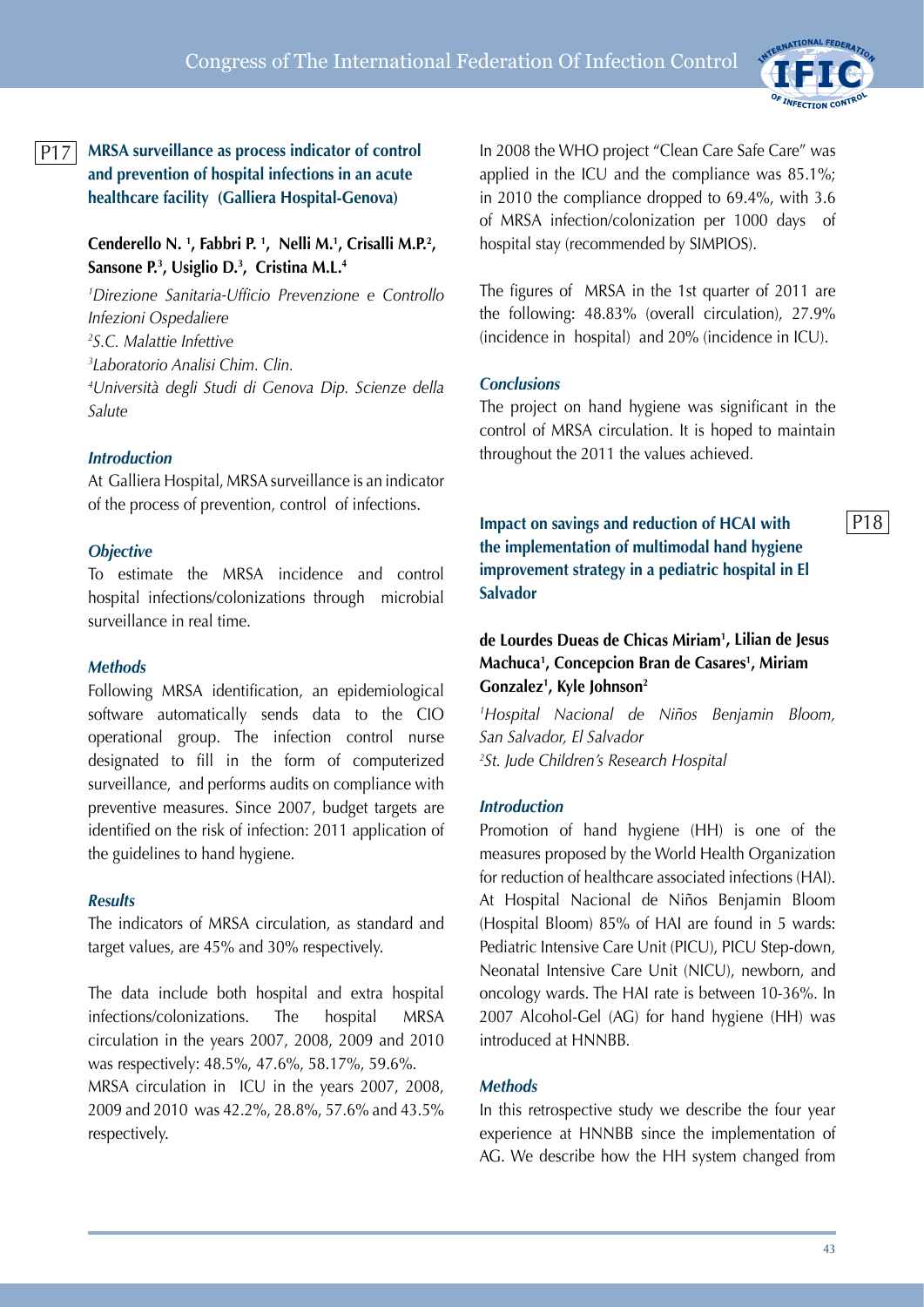INTERNATIONAL FEDERATION OF INFECTION CONTROL

a hand and soap method to the use of AG. We report compliance rates of HH after implementing AG. Finally we describe the impact of AG on HAI.

#### *Results*

Before the use of AG, the ratio of HH stations per patient was 1:11. With the availability of AG dispensers in the units, this ratio improved to 1:1. Compliance rates of HH increased from 33.8% to 40.5%. The rates of HAI had an overall reduction from 12% to 7%. Ventilator Associated Pneumonias (VAP) in the NICU decreased from 24.6% to 14.6%, in the PICU from 27% to 12.5%, in the newborns from 26% to 16.4% and in stepdown from 30% al 14.9%. The rates of sepsis in the NICU decreased from 31% to 19.4 %, in PICU from 16% to 12%, newborns 23.4% to 16.7% and in stepdown from 17.8% to 12.3%.The rate of blood stream infections (BSIs) decreased from 12.5/1000 to 8.6 /1000 catheter days. VAP in the PICU decreased from 15.9 to 9.9/1000 ventilator days. In 2007, 3379 days of excessive hospital stay were associated to HAI with a cost of \$591,465. In 2010 this was reduced to 1911 days with a cost of \$ 372,723.

#### *Discussion*

The implementation of AG reduced the total number of cases of HAI. The overall rate decreased by 60% from 2007 to 2010. Most units substantially decreased their HAI rates, with a 32% reduction on catheter related BSIs and 40% reduction in VAP. These measures reduced the days of stay associated to HAI and allowed estimated savings of \$200,000.

#### **Use of the WHO Hand Hygiene Self-Assessment Framework Tool in Dutch Hospitals** P19

# **T. de Ruiter1 , A. Voss2 , G. van Knippenberg-Gordebeke3 , M. Vos4**

 *Canisius-Wilhelmina Hospital Nijmegen, Gouda, The Netherlands Groene Hart Hospital Gouda KNIP Consultancy Venlo Erasmus Medical Centre Rotterdam*

#### *Introduction*

A working party from the Dutch Society of Infection Control Practitioners (VHIG) and of the Dutch Society for Medical Microbiology (NVMM) decided to use the WHO's Hand Hygiene Self-Assessment Framework, as a tool to progress hand hygiene promotion in the Netherlands. (http://www.who.int/gpsc/country\_work/ hhsa\_framework/en/index.html).

#### *Methods*

The framework tool was transformed into an on-line tool (e-trinity, Belgium) that allows data collection and automatic feed-back to all participants. Consultants infection prevention were contacted with support of the societies.

#### *Results*

The survey was conducted in April 2011 in order to use the data for future national hand hygiene promotion. The working party has a response rate of 51% (47 of the 93 Dutch hospitals). 40% (37 hospitals) of these was evaluable. Each individual hospitals receive their score automatically. The combined national data were anonymously evaluated. Of the 5 components of Self-Assessment Framework the first (system change) scored best. 5% of the Dutch hospitals have an 'inadequate' hand hygiene level. 70% of the Dutch hospitals have a 'basic' level of hand hygiene. 25% of the Dutch hospitals have reached the level of 'intermediate'. No hospital in the Netherlands has reached the hand hygiene level of 'advanced'.

#### *Discussion*

Netherlands is part of a minority of countries that after signage of the WHO pledge did not engage into a national campaign. In addition, a study showed that the compliance with hand hygiene is one of the lowest internationally reported. The results should help to better advance future hand hygiene campaigns, both at national and institutional level.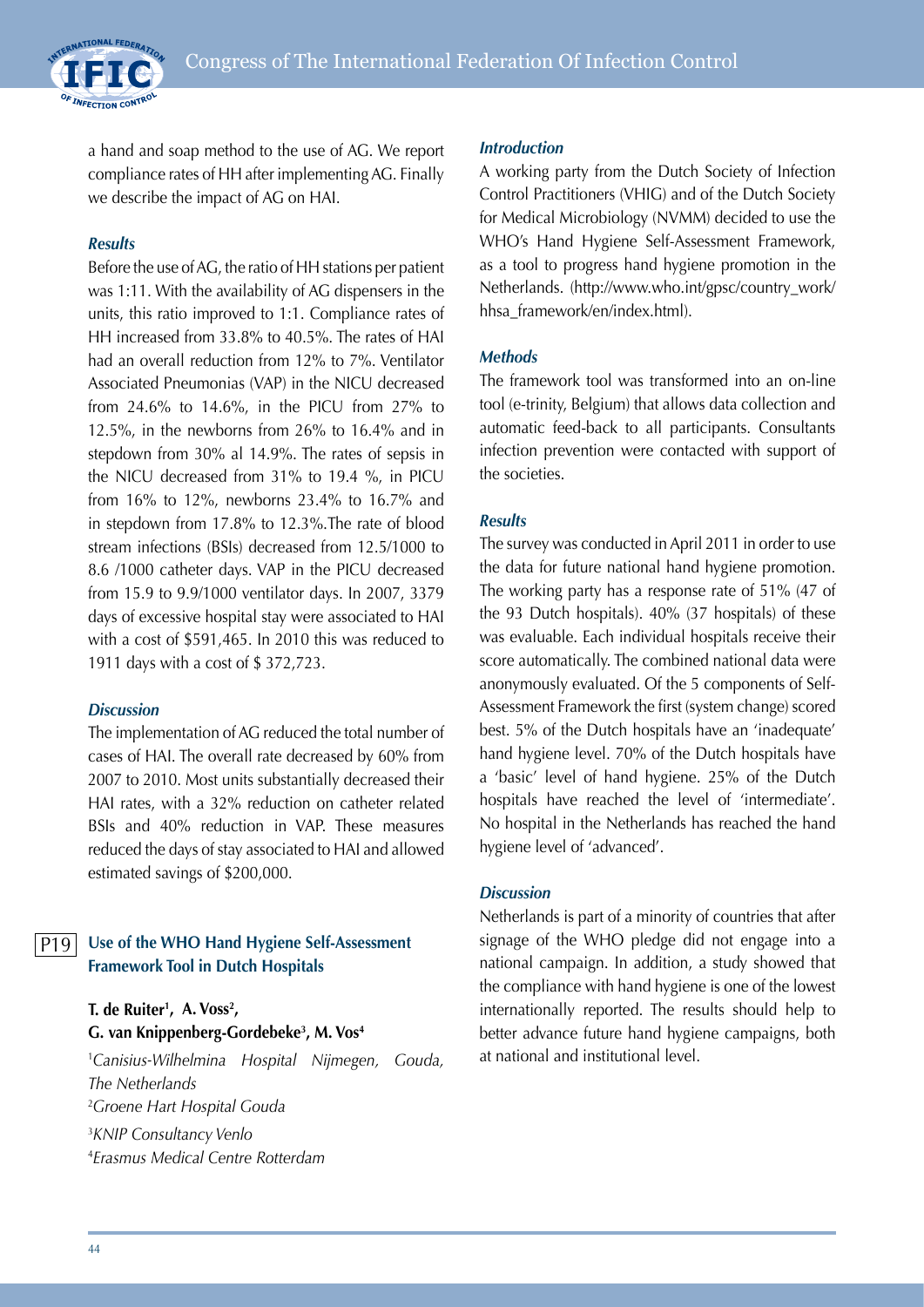

#### **Dutch Society of Infection Prevention in Healthcare (VHIG)**  $P20$

## **T. de Ruiter1 , G. van Knippenberg-Gordebeke2**

*1 Groene Hart Hospital, Gouda, The Netherlands 2 KNIP Consultancy Venlo*

The Dutch Society of Infection Prevention in Healthcare, founded in 1973, is since 1987 member of the International Federation of Infection Control (IFIC). VHIG has currently 350 members entitled: Consultant Infection Prevention (CIP).

#### *Major activities*

Supporting the members in carrying out their task by the following pillars: knowledge , quality and profiling. The VHIG takes care of accreditation and reregistration every 5 year for all the members if they fulfil the requirements.

#### *Activities*

Since 2006 the Dutch advice is 1 FTE CIP per 5000 admissions, or 1 / 178 hospital beds, which cannot fulfilled for different reasons. All Dutch hospitals are committed to pursuing active infection control policies based on the Working group Infection Prevention (WIP). The guidelines are considered professional standards and are used as such by the Healthcare Inspectorate. The professional background of the CIP is nurse, lab technician, and epidemiologist who graduate with a diploma after an in-service post-bachelor training of 18 month.

#### *Perspectives on topical issues in infection prevention*

With the Dutch Society for Medical Microbiology the VHIG drafted in 2008 a guideline for quality assurance to achieve continuous quality improvement: 'Kwaliteitsrichtlijn voor Infectiepreventie in Ziekenhuizen'. The document is based on the ISO 9001:2000 series and the derived Directive for Healthcare NPR-CEN/TS 15224:2005. The VHIG try to implement the Recommendations of the Council of European Union on patient safety, including the prevention and control of healthcare associated infections (File:2009/0003 (CNS. Hand hygiene and surveillance surgical side infections are continuous on the agenda.

**Student nurses perceptions on hand hygiene: analysis**  P21 **of behavioral and environmental determinants**

# David De Wandel<sup>1</sup>, Sonia Labeau<sup>1</sup>, **Willem De Keyzer1 , Dirk Vogelaers2 , Stijn Blot2**

*1 University College Ghent/ Ghent University, Ghent, Belgium*

*2 Ghent University/ Ghent University Hospital, Ghent, Belgium*

#### *Introduction / Objectives*

Hand hygiene compliance is poor among nurses. Hand hygiene compliance is influenced by education. Student nurses' compliance in clinical practice and perceptions towards hand hygiene have seldom been described.

#### *Methods*

We developed a questionnaire containing demographic data items (i.e. gender and year of education) and items to measure self-reported compliance (10 items, based on the latest WHO recommendations), attitude towards hand hygiene (7 items), perceived social influence (7 items) and observed environmental conditions during clinical practice (5 items).

#### *Results*

The questionnaire was filled out by 181 student nurses of the Faculty of Health Care Vesalius, University College Ghent. Students reported a compliance of 50% or below in the following situations: 'before and after direct patient contact' (28%), 'after glove removal' (29%), 'after touching patient surroundings' (65%). Students reported a positive attitude which remained at the same level during the three years. Social influence increased although not significantly (Kruskal-Wallis P=0.388). The presence of an observer or mentor during clinical practice was reported to increase social pressure. In general, students were satisfied with the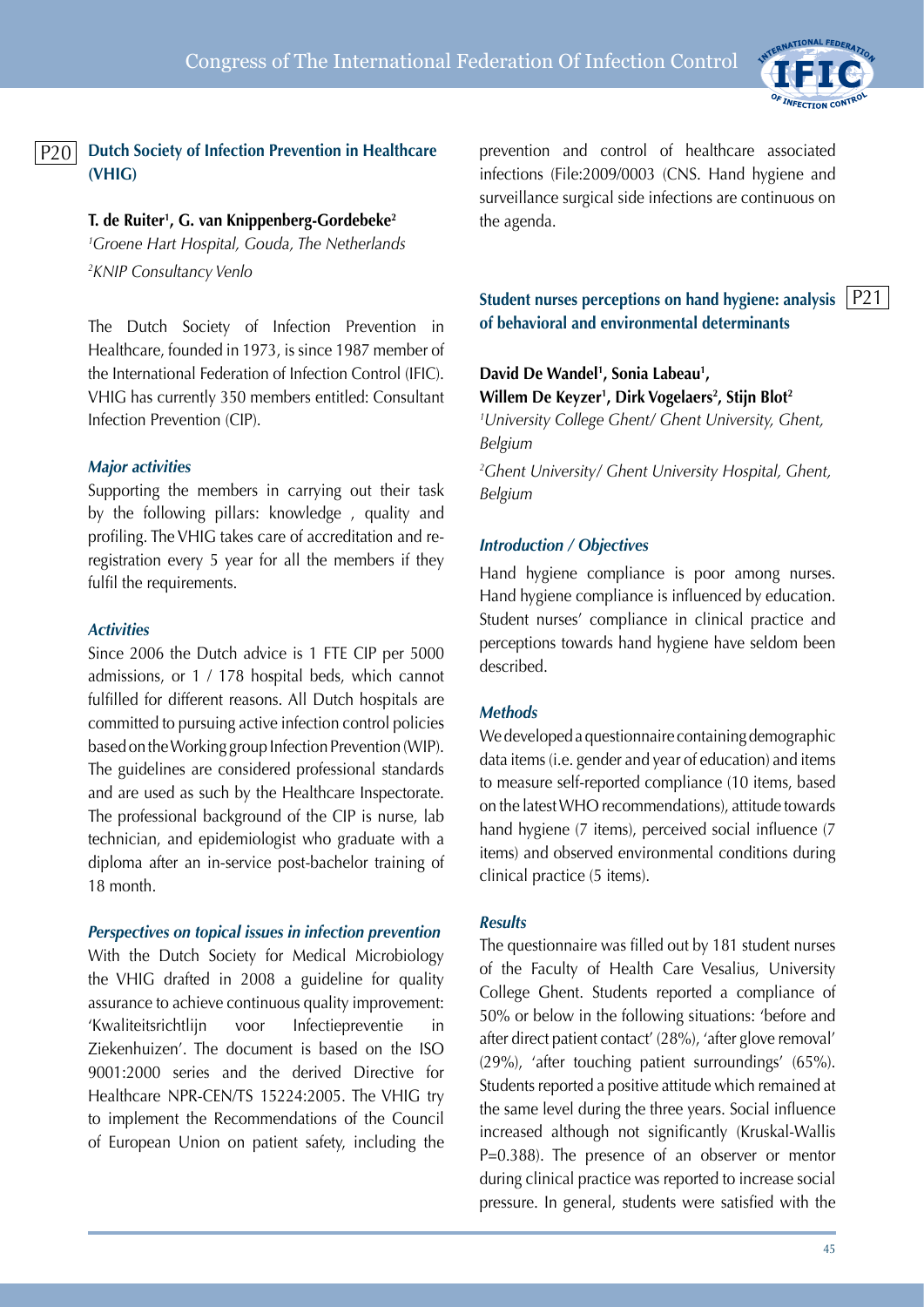

environmental conditions (97%) and with the amount of attention the wards spent on hand hygiene (86%). However, students reported insufficient disinfectant on the carts (21%) and in the patient's rooms (31%).

#### *Conclusion*

Undergraduate student nurses reported poor hand hygiene compliance in several specific situations. The students' attitude towards hand hygiene was positive. Being observed during clinical practice increases social pressure. Some shortcomings in relation to the ward environment were identified.

#### **Hand hygiene knowledge in Long-Term Care Facilities (LTCFS): A Multicentre pilot study** P22

#### **David De Wandel1 , Dirk Vogelaers2 , Stijn Blot2**

*1 University College Ghent / Ghent University, Ghent, Belgium*

*2 Ghent University / Ghent University Hospital, Ghent, Belgium*

#### *Introduction / Objectives*

Until now, promotion of hand hygiene was mostly targeted to acute care facilities. Yet, little is known about knowledge of hand hygiene recommendations in chronic care facilities. The objective of this study was to evaluate hand hygiene knowledge in health care workers in Flemish LTCFs.

#### *Methods*

We developed a questionnaire based on campaign material that was distributed by the Flemish government in order to improve hand hygiene in LTCFs. The quiz, based on the most recent WHO guidelines contains 18 specific healthcare related situations in which hand hygiene or wearing gloves is recommended. It was presented to a stratified sample of personnel from two LTCFs in January 2011, prior to continuing education regarding hand hygiene. Frequencies and total scores were calculated. Mann-Whitney test was used to compare scores in both LTCFs. Statistical analyses were performed using PASW Statistics 18 (SPSS, Chicago, IL, US).

#### *Results*

81 LTCF health care workers participated. Response was 100%. The mean score was 9.21 on 18 items (Standard Deviation 2.58, min. 1, max. 15) or 51%. No significant differences were found between the two LTCFs. Some items scored below 50%. These items were related to four hand hygiene indication groups: 'before patient contact' (e.g. hygienic care, taking blood pressure, feeding), 'after glove removal', 'before a clean/aseptic procedure' (e.g. wound care and IM injections) and 'in case of risk of contact with body fluids' (e.g. oral medication administration).

#### *Conclusion*

Our study identified several gaps in the knowledge about hand hygiene recommendations in LTCF health care workers. These results indicate substantial room for improvement in this specific group of HCWs.

# **Integration of infection prevention and control program into your quality and patient safety program**

P23

#### **Linda Dempster**

*Vancouver Coastal Health Authority, Vancouver, Canada*

According to the Canadian Patient Safety Dictionary (2003), patient safety is defined as the reduction and mitigation of unsafe acts within the healthcare system through the use of best practices shown to lead to optimal patient outcomes. Patient safety is a systemwide issue, which requires the need to forego blame to focus on why errors occurred, and how to design safer processes to make it easier for clinicians to do the right thing. Using the IHI Global Trigger Tool VCH has determined that over 55% of all adverse events are infection related therefore, incorporating a strong infection prevention and control program into your quality and safety program is essential to improve patient safety. Vancouver Coastal Health Authority (VCH) serves 25% of the population of British Columbia, incorporating 14 hospitals (including Vancouver General Hospital, Lion's Gate Hospital and Richmond Hospital), and 2 diagnostic treatment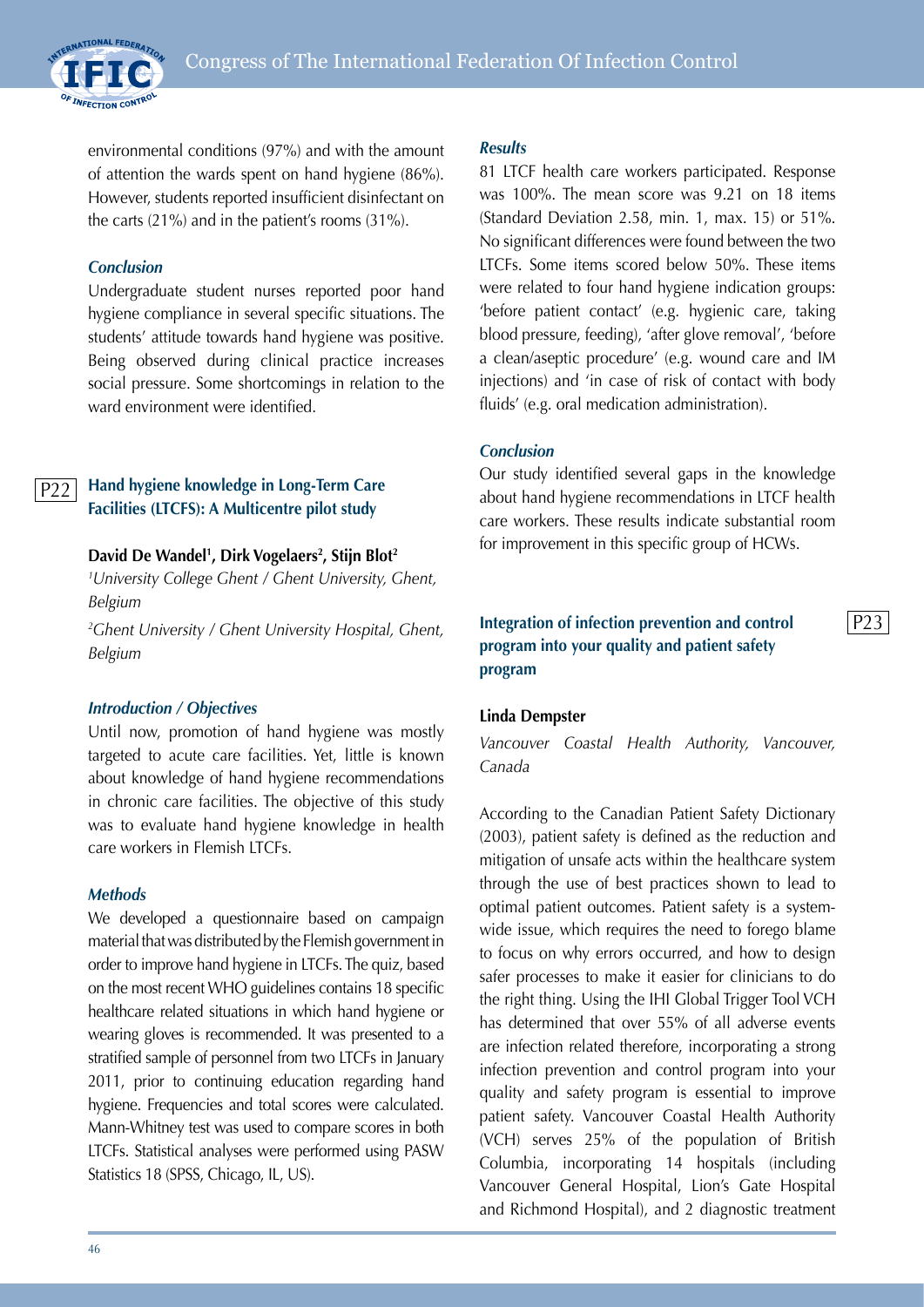

P25

centres, with over 8900 acute care and residential beds. VCH delivers acute, residential, mental health and community services with a staff of over 21,000 and an operating budget of \$2.4 billion. It is one of five regional health authorities across B.C. Over the past 5 years we have successfully integrated our IPAC program into the overall Quality and Patient Safety program. This presentation will focus on strategies used to integrate these programs to build a strong program across an entire health system that has standardized approaches, frameworks and organizational structure supports that have ultimately led to reduced adverse event rates for our patients.

**Hand hygiene in a healthcare facility in the Bahamas. Knowledge, attitude, self reported practices and barriers** P24

#### **Tamara Duncombe**

*Doctors Hospital, Nassau, Bahamas*

#### *Background*

Hand hygiene is effective in reducing healthcare associated infections (HAIs); however, compliance is low amongst Healthcare workers (HCW). Data is lacking in the Bahamas, therefore, this study will evaluate the knowledge, attitude, self reported practices and barriers to hand hygiene of HCW at a healthcare facility in the Bahamas.

#### *Methods*

A convenience survey was distributed between January and November 2010 during the hospital's annual review sessions. The survey assessed knowledge, attitude, self reported practices and barriers to hand hygiene of HCW at an acute care facility in the Bahamas.

#### *Results*

This study was inclusive of 310 respondents: Nursing (50%), Clinical Support (20%) and other (30%). Ninetyseven percent of HCW were aware of the hospital's hand hygiene policy; 94.49% acknowledged a strong or very strong relationship between hand hygiene and HAIs. Eighty percent estimated their hand hygiene compliance rate to be between 81-100%. Barriers to non compliance were: Availability (15%), Forget (12%); Too Busy (10%), Location (8%) and Multi-factorial (12%). Sixty-seven percent of participants were never reminded by patients to perform hand hygiene; 33% would remind colleges greater than 70% of the times when hand hygiene is forgotten. HCW satisfaction with hand hygiene products and material was 96% and 90% respectively.

#### *Conclusion*

HCW were knowledgeable of the role of hand hygiene in preventing infections and of the hospital's protocols. Self reported hand hygiene rates may have been over estimated and requires validation. For greater compliance, the issues of availability; access to supplies; patients and HCW empowerment need to be addressed.

# **Antimicrobial activity of chitosan coated urinary catheter against urinary Escherichia coli isolates**

#### **Müjde Eryilmaz, Ahmet Akin, Tugba Tetik**

*Ankara University, Faculty of Pharmacy, Department of Pharmaceutical Microbiology, Ankara, Turkey*

Urinary tract infection is the most frequently reported nosocomial infection, accounting for up to 40% of infections. A significant percentage of these infections are associated with urinary catheters. Chitosan, a polysaccharide industrially derived from partial deacetylation of chitin, is an antimicrobial that has shown promise, in solution or as surface coating. Its antimicrobial activity varies considerably with the type of chitosan, the target organism and the environment in which it is applied. The purpose of this study was to determine the antimicrobial activity of chitosan coated urinary catheter against 19 urinary *Escherichia coli* isolates with two different methods. Uncoated catheter was used as catheter control and E.coli ATCC 25922 was used as control strain. Chitosan coated urinary catheter didn't show antibacterial activity against all tested bacteria with two methods. In conclusion, there is no difference between antibacterial activity of chitosan coated and uncoated urinary catheters against urinary *E. coli* isolates.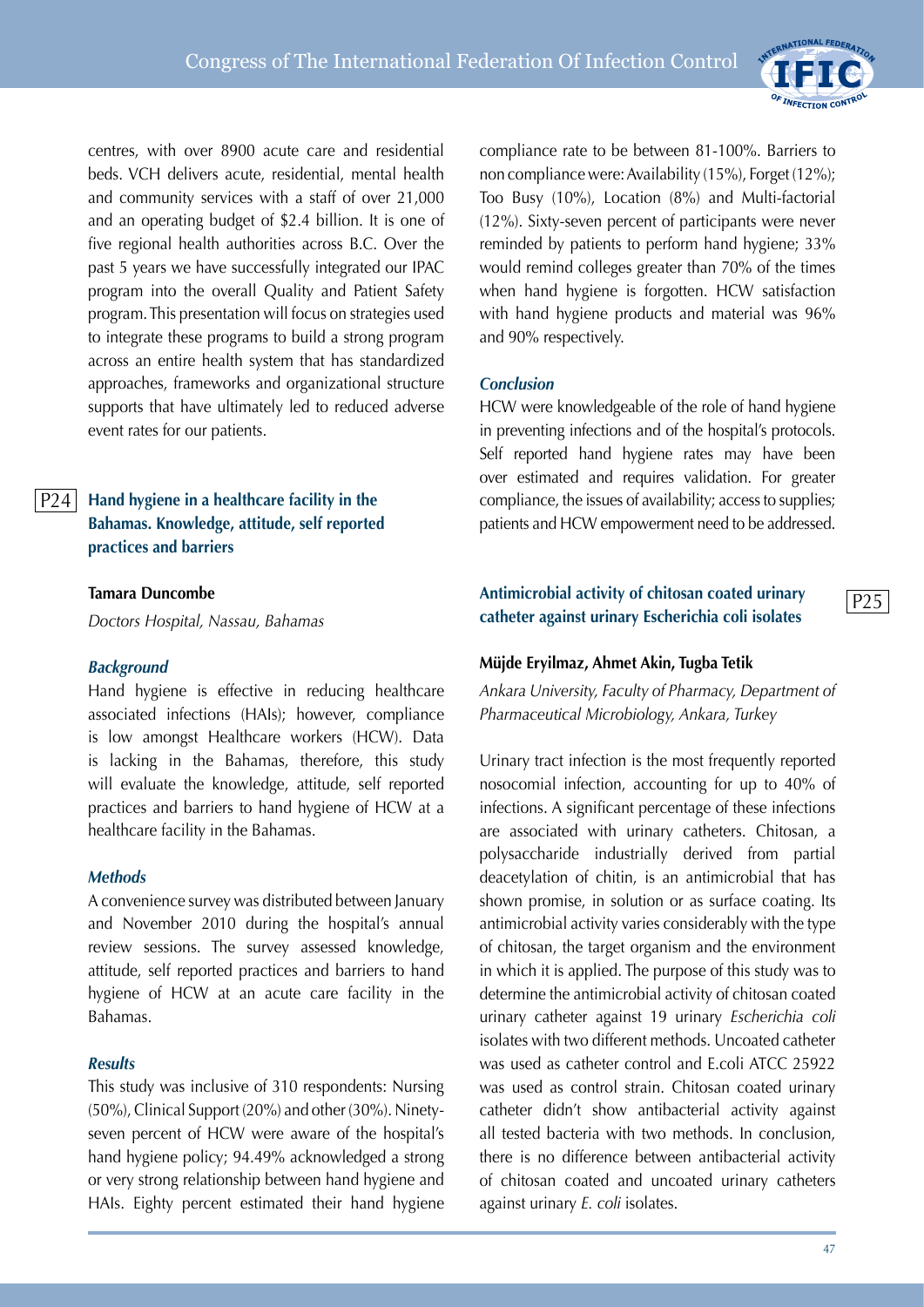

#### **Analysis of prevalence, risk factor, role of environment in** *Clostridium* **infection among hospitalized patients in Egypt**  P26

#### **Gehan M. Fahmi**

*Ain Shams University, Cairo, Egypt*

We conducted a prospective study to evaluate the prevalence and epidemiology of *Clostridium difficile*  infection (CDI) in Egypt in two large tertiary care hospitals Ain Shams University Specialized Hospital (ASHUSH) and Madii Medical centers (MMC) over a 2-year period, January 2008 to December 2010. All patients with reports of diarrhea were included in the study to identify the risk factors. A total of 200 stool samples from patients with suspected CDI were obtained and tested for *Clostridium difficile* toxin A & B using RIDASCREEN. During this period, 20 (10%) out of 200 patients met the case definition of CDI. Of these, 14 (70%) were hospital-acquired and 6 (30%) were admitted with community acquired diarrhea. Thus, the prevalence of hospital acquired CDI amongst patients with diarrhea was 10% over the study period. Our data showed that 42.9% of the CDI patients were above 60 years, of which >79% were aged 71 years and above. Analysis of different risk factor showed that patients with CDI were significantly associated with exposure to immunosuppressive drugs in 5 cases (25%), parenteral feeding via nasogastric tube 4 cases (20%), major surgery within 2 months of the onset of the disease 8 cases (40%), ICU admission 8 (40%), antibiotic therapy 19 cases (95%).

#### **Reduction of device-associated infections (DAI) and antibiotics consumption (AC) after process measures implementation in an Intensive Care Unit (ICU)**  P27

**Giuffre Carolina, Efrón E., Giorgio P., Azario A., Jordan R., Martinez J., Verbanaz S.**

*Buenos Aires British Hospital, Buenos Aires, Argentina*

#### *Introduction*

DAI in ICU affect patient safety, give rise to significant AC, in turn responsible of bacterial resistance.

#### *Objective*

Describe the impact of process controls -check lists, bundles-, on DAI and parenteral AC.

#### *Material and Methods*

Quasi experimental study in a adult Medical/Surgical major teaching ICU. Strategies described in Institute of Healthcare Improvement (IHI) "How to Guide" documents were implemented; in order to avoid ventilator associated pneumonia (VAP/PNE), central line-associated blood stream infections (BSI/CL) and urinary catheter-associated infections (UC/UTI). Pre intervention period A: July 2009-February 2010; post intervention period B: March-November 2010. DAI and AC rates were calculated as described in NHSN Modules. Mann-Whitney test was used to compare DAI and AC rates.

#### *Results*

VAP/PNE rate dropped from 10.3‰ to 3.5‰ (p 0.01) -66% reduction-; BSI/CL rate dropped from 5.3‰ to 3.6‰ (p 0.31) -32% reduction-; UC/UTI rate from 3‰ to 0.6‰ (p 0.24) -81.2% reduction. Total AC was significantly reduced (p 0.012), as ampicilin and ampicilin/sulbactam (p 0.043), cefepime (p 0.034), carbapenem (0.020), vancomycin and teicoplanin (p 0.020) and quinolones (p 0.043).

#### *Conclusions*

Process controls implementation was associated with statistically significant reduction of VAP/NEU, a non statistically significant reduction of BSI/CL and UC/UTI and a statistically significant reduction of total parenteral AC, ampicilin, ampicilin/sulbactam, cefepime, carbapenem, vancomycin-teicoplanin and quinolones. As expected, this strategy for DAI avoidance was effective for both DAI and AC reduction.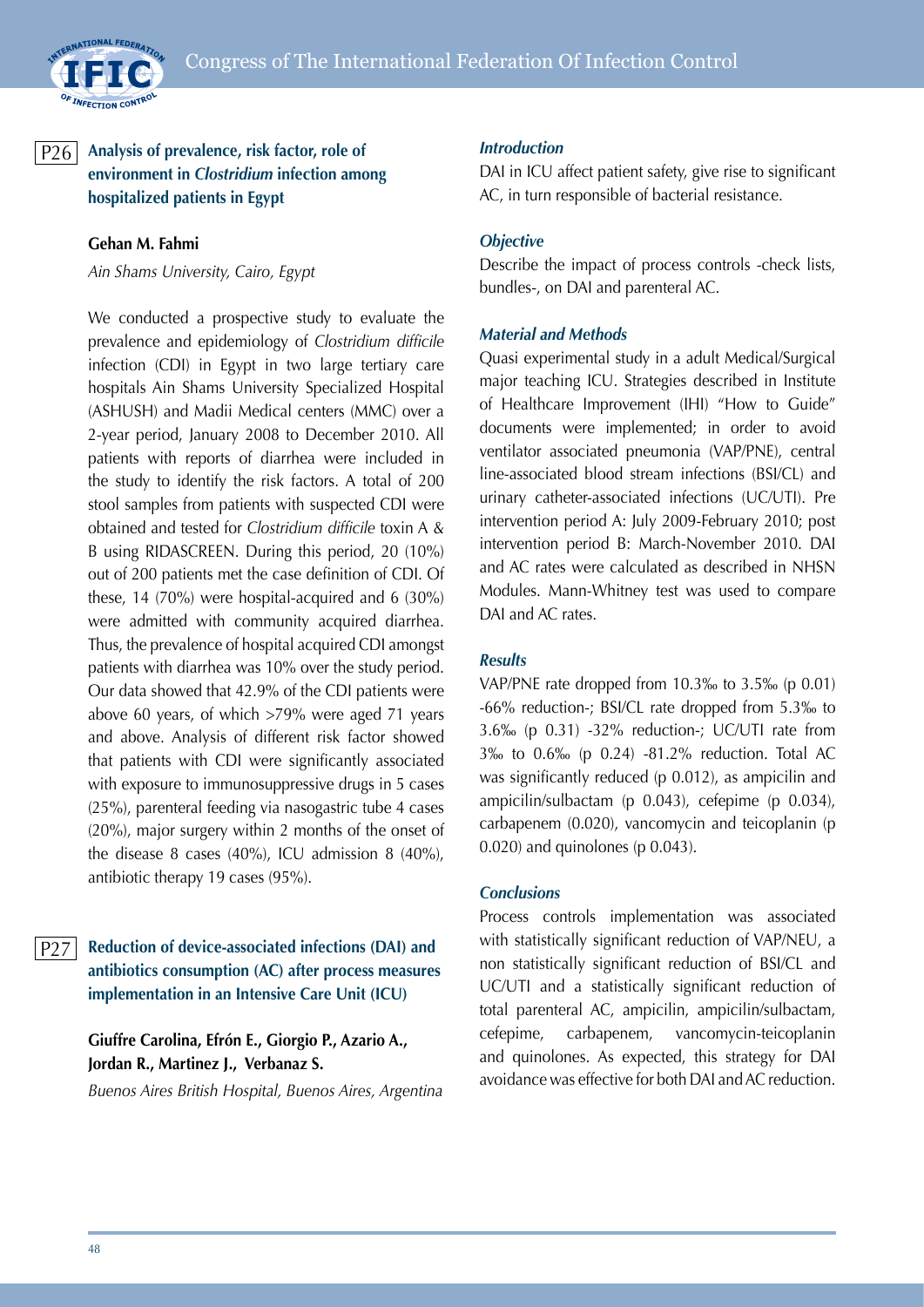

#### **Prevalence study on surgical site infections at the** P28

# **Arben Gjata, Dritan Rehovica, David Bellalla, Ervin Gjerazi, Nikollaq Kacani**

*University Hospital Centre "Mother Teresa" of Tirana, Tirana, Albania*

The aim of the study is to reveal the prevalence of SSI in different surgical services and the use of antibiotic prophylaxis in preventing SSI.

#### *Patients and methods*

The study is transactional which means that all surgical services have been evaluated during one single day. All patients presented at the hospital during the evaluation day have been included. The criteria of CDC have been used in the description of the SSI .

#### *Results*

An evaluation of 282 patients operated and hospitalized during the study period was carried out. The preoperative hospitalization period was 3,2 days. Aminoglycosides and cephalosporins were used as antibiotic prophylaxis in 75% of the patients. Gentamicin and cefazolin were the most frequently used antibiotics. SSI presented 49.4% of all hospital acquired infections in surgery services. 45 SSI were observed, out of which 19 were superficial, 19 deep, and 7 organ/cavity SSIs. The prevalence of SSI by wound category was: 7.9% for clean, 8.3% for clean-contaminated, 39.6% for contaminated  $(p<0.001)$  and 46.2% for dirty wounds  $(p<0.001)$ . The microorganisms isolated are presented as follows: *S. aureus* 18%, Gram negatives 17%, *P. aeruginosa* 16%, *E. coli* 15%, *S. epidermidis* 7%, *Klebsiella* ssp 7%, *Proteus* 4%, *Serratia marcescens* 4%, *Staphylococcus* spp. 3% and others 9%.

#### *Conclusions*

The situation of SSI is still problematic in the UHC "Mother Teresa" of Tirana. The following measures are proposed in order to improve it:

- Make surgeons feel responsible about the gravity of the problem.
- Support the hospital infection control service.

Establish standard protocols for the use of antibiotics.

#### **The role of SSI surveillance in preventing SSI**

P29

# **Arben Gjata, Dritan Rehovica, David Bellalla, Ervin Gjerazi, Nikollaq Kacani**

*University Hospital Centre "Mother Teresa" of Tirana, Tirana, Albania*

## *Background*

There are no significant data on the prevalence of surgical site infections in Albania. Some studies of incidence have been carried out only in one of the surgery services of the UHC. These data indicate the need for more accurate and thorough study on surgical site infections. The UHC is the biggest hospital in Albania with around 1600 beds and the only teaching hospital, hence the data produced by the study are very representative. The aim of the study is to analyze the role that play the SSI surveillance in preventing SSI.

#### *Patients and methods*

The study is a retrospective-prospective one. We have achieved data of SSI in one service of surgery in the University Hospital Center Mother Teresa, that is the only that had performed some consecutive studies on incidence of SSI, and have compared data from progressive studies and have also compared them with data that results from a prevalence study for all surgical services of the hospital center.

#### *Results*

Data shows a progressive decrease of the incidence of SSI from one follow up study to the other. It resulted also that this service of general surgery has the lowest prevalence of SSI from all surgical services in the compressive prevalence study.

#### *Conclusions*

The surveillance of SSI, even if intermittent, plays an important role in preventing SSI.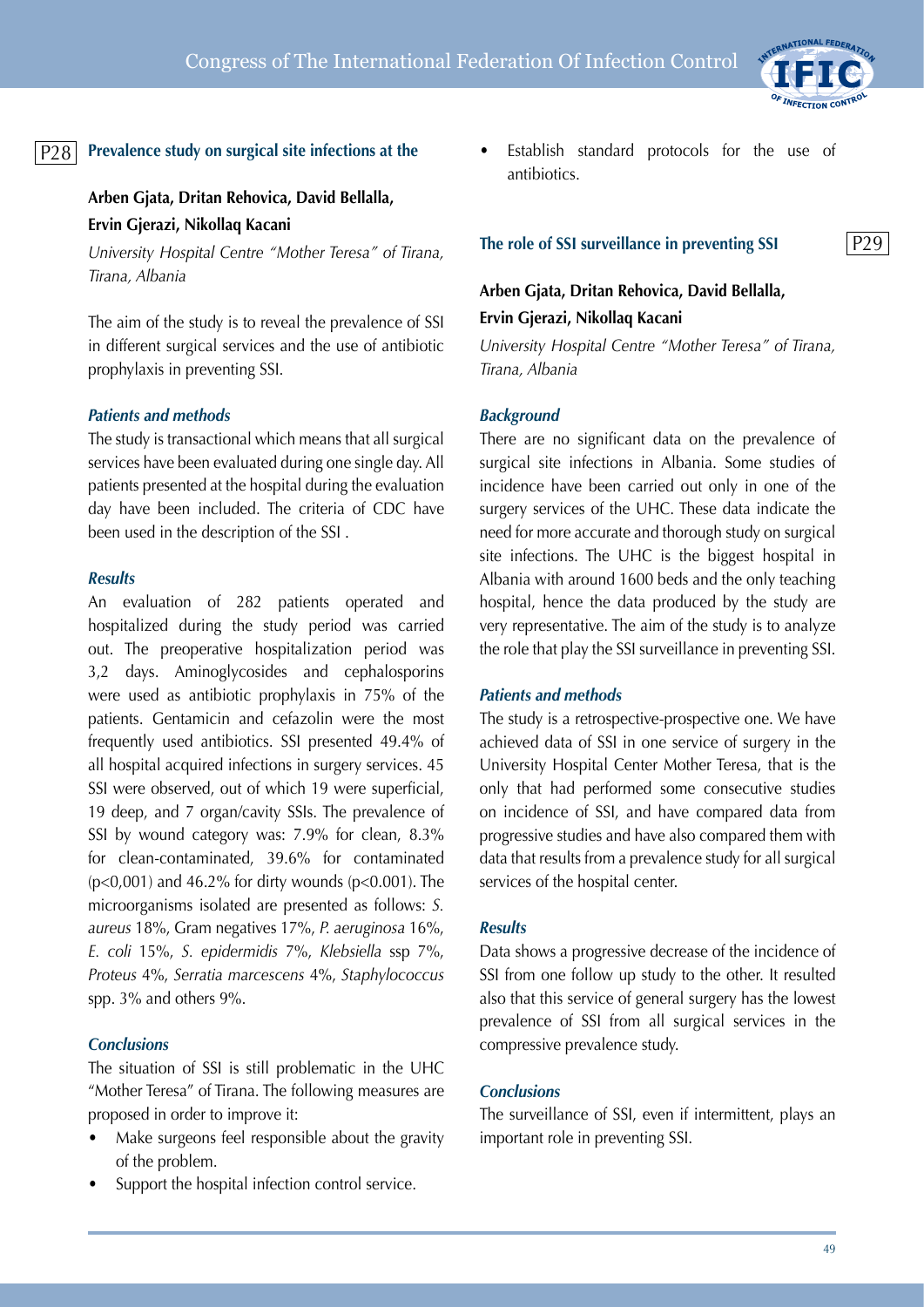

# P30

**Applying lean methodology to reduce** *Clostridum difficle* **infection (CDI) rates**

**Leanne Harding, S. Connell** 

*Ross Memorial Hospital, Lindsay, Canada*

#### *Issue*

During December 2008, five months after Ontario Hospitals began publicly reporting CDI rates using standardized case definitions for surveillance and reporting; the first CDI outbreak was declared at our hospital.

#### *Project*

In response to the dramatic rise of infections, a multidisciplinary Working Group was established with active, voluntary participation from front line staff.

Using Lean methodology to motivate and engage the members; one technique called a point kaizen event was conducted, during which the members mapped out the process steps required after identifying a symptomatic patient. The members were able to develop process improvements for: early recognition and patient placement in private room accommodation, documentation, environmental cleaning using a sporacidal agent, and standardized treatment protocols.

The 5S principles, consisting of:

- 1. Sort needed and unneeded items
- 2. Store closest to point of use
- 3. Shine cleanliness of the workplace
- 4. Standardize equipment and processes through visual methods
- 5. Sustain conduct regular audits and provide immediate feedback

were applied to standardize a bowel movement charting tool using consistent definitions, the Isolation Personal Protective Equipment (PPE) carts, and commode cleaning. Communication strategies were enhanced with revised, easy-to-read Additional Precaution signs, and colour coded magnets for patient room cleaning.

#### *Results*

By breaking down barriers, and empowering front line staff to take action; standards of work were developed, including visual cues to optimize communication. As of March 31, 2011, the Lean process improvements have had a positive impact in reducing the CDI rate from 0.87 to 0.17 per 1000 patient days.

# **An ethnographic study of infection prevention and control practices in a mental health trust**

P31

#### **Julie Hughes**

*5 Boroughs Partnership NHS Foundation Trust/ University of Chester, Warrington, United Kingdom*

#### *Background*

Healthcare associated infections (HCAIs) and infection prevention and control (IPC) remain high on the international political and public agenda. Many are preventable often resulting from poor compliance with IPC practices by healthcare workers (HCW). Focus to date has been on acute healthcare facilities with little research on how HCW in mental health setting conceptualise the problem.

#### *Aims*

To explore the perceptions of HCW in mental health care facilities into what affects IPC practices.

#### *Methods*

An ethnographic approach was undertaken utilising semi-structured in-depth face to face interviews with eighteen key experienced HCW and participant observations of discussion held during four ward rounds. Interviews were recorded and transcribed verbatim and field notes taken which were subjected to thematic content analysis.

## *Results*

Four main categories emerged: perceived lack of training/ education both pre and post registration in relation to IPC; risks of HCAIs to both patients and staff; effect of organisational culture on compliance with IPC: effect of leadership and role models.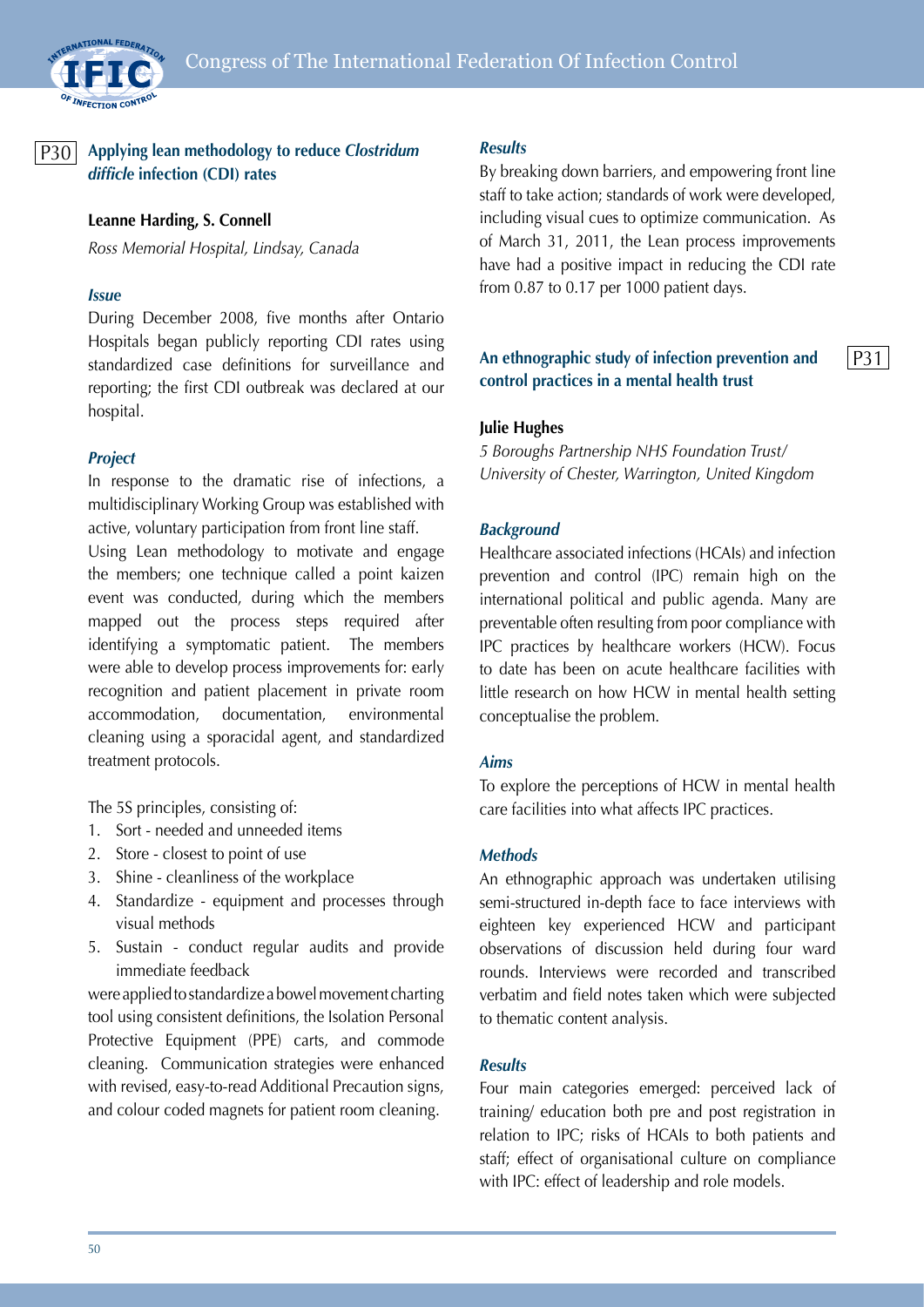

#### *Discussion*

Patients with severe mental illnesses have more underlying physical health problems than the general population which predisposes them to risk of acquiring HCAIs. Therefore, it is essential to gain more insight into what affects and informs IPC practice in this area.

#### *Conclusion*

This study contributes to original knowledge in what affects the practices of HCW in a mental health setting in relation to IPC. It also helps to inform practice, education and healthcare policy. In addition, it supports and makes recommendations for further research in this field.

#### **Ensuring appropriate ward-based prescribing in a secondary care mental health trust**  P32

#### **Hughes Julie, Keers R., Chilton N., Prescott L.**

*5 Boroughs Partnership NHS Foundation Trust, Warrington, United Kingdom*

#### *Introduction*

Although patients with severe mental illness (SMI) are at less risk of healthcare infections (HCAIs) as those in acute care facilities and receive less antimicrobials, compliance with prescribing is nonetheless still important. This poster describes an initiative to improve appropriate prescribing in this setting.

#### *Aims and objective*

- To promote effective prescribing to reflect local sensitivity patterns.
- To minimise the risk of developing resistant microorganisms in this setting.

#### *Method*

Following a review and update of the Antimicrobial Guidelines an audit tool was developed. A summary was issued to all Trust doctors and training delivered at medical staff induction and annual medicine training course. Prescribing compliance was then audited over a two week period, initially at six monthly, then quarterly intervals. Results were fedback to Medicine Management Group, Infection Prevention and Control Committee, Consultant Psychiatrists and other medical personnel. Presentations were also delivered at the Research and Audit Group.

#### *Results*

250-300 in-patient charts were reviewed daily during the data collection period. An average of 28 antimicrobials was prescribed during each audit. Average compliance with prescribing was 93%. Compliance with documentation ranged from 61- 69%.

#### *Discussion*

Compliance against prescribing policy was good although documentation remains sub-optimal. To date much of the focus on antimicrobial compliance has been on acute care with little information available regarding mental health care settings. Patientswith SMI can also be at risk of HCAIs and often transfer between care facilities. Therefore more work is needed to improve and monitor antimicrobial prescribing in such settings to help prevent antimicrobial resistance.

#### **Incidence of MRSA in a mental health trust**

#### **Julie Hughes, Katie Smith, Lyndsay Jennings**

*5 Boroughs Partnership NHS Foundation Trust/ University of Chester, Warrington, United Kingdom*

#### *Introduction*

Patients with severe mental illness (SMI) have predisposing risk factors for HCAIs such as Methicillin resistant *Staphylococcus aureus* (MRSA) having more underlying physical health problems than the general population. However, there is little information available in these areas.

#### *Aims/Objectives*

To establish the incidence of MRSA and risk factors in a mental health setting.

#### *Methods*

All patients admitted over a twelve month period that fitted the high risk criteria were screened on admission

P33

51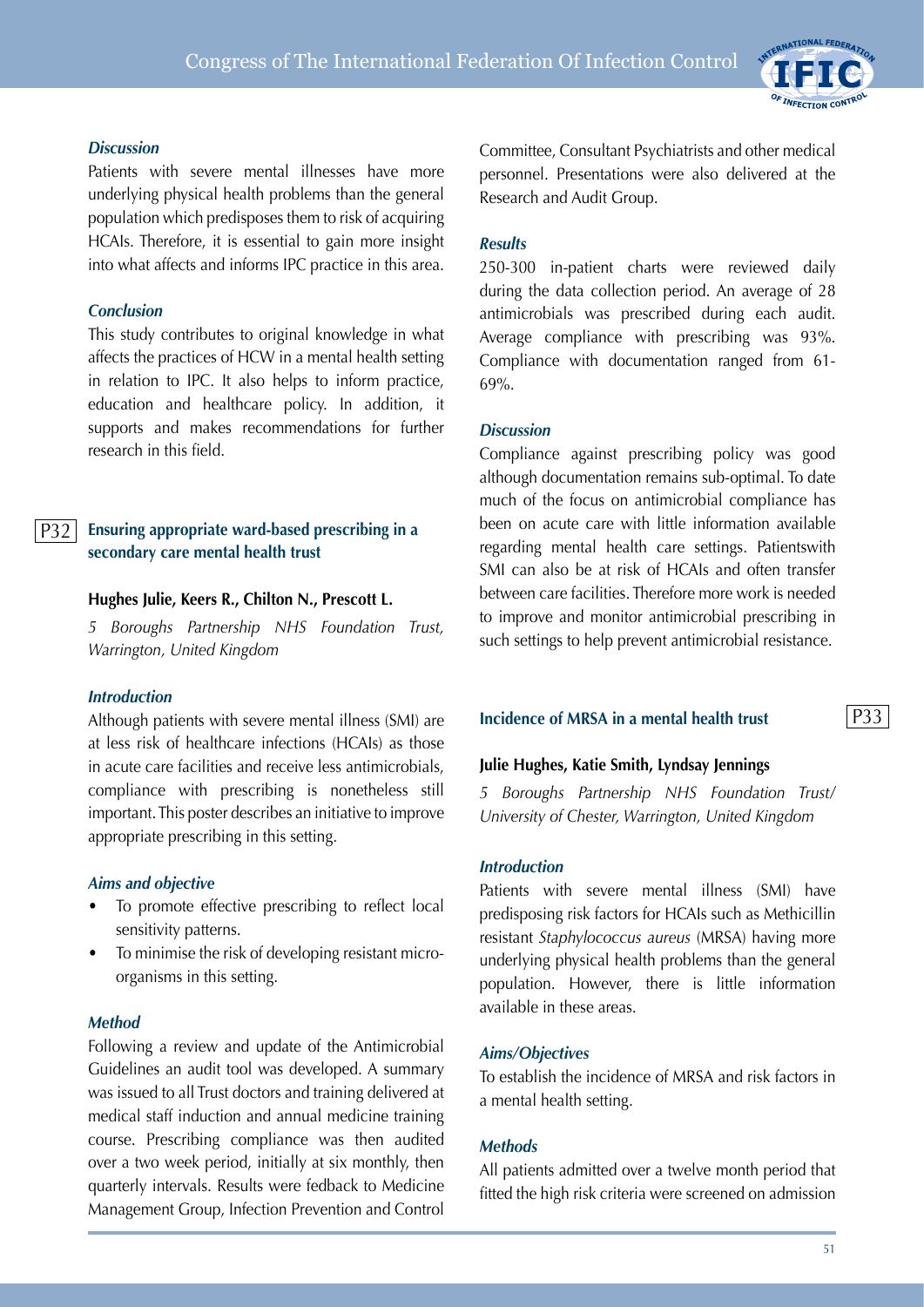

for MRSA. These included patients transferred from acute care, nursing/residential homes, patients with open wounds/invasive devices and those already known to have MRSA. Screening swabs included nose, groin and any open wounds/skin lesions.

#### *Results*

Of 3022 patients admitted during the study period 617 (20%) fitted the criteria for screening. 20 patients refused (3%). MRSA was isolated from 33 (5.5%). An additional 11 patients were identified via ward and laboratory based surveillance from patients who did not fit the screening criteria or had initially refused screening. 33 (73%) patients were >60 years of age. 33 (73%) had co-morbidities such as cardiac and respiratory disease and diabetes. 28 (64%) were admitted from acute, nursing and residential care facilities.

#### *Conclusion*

Although the incidence of MRSA may appear low in this study patients with SMI are often 'revolving door' patients for acute healthcare facilities and a whole health economy approach is required to reduce the burden of MRSA and other HCAIs. Therefore it is essential to gain further insight into HCAI in this area.

#### **Prevention of multidrug resistant bacteria: a real burden**  P34

#### **Nagwa Khamis**

*Ain Shams University Specialized Hospital, Cairo, Egypt*

Multi-drug resistant (MDR) bacteria are microorganisms resistant to one or more classes of antimicrobial agents. Examples are MRSA and VRE, these pathogens are frequently resistant to most available antimicrobials. In addition, certain gram negative bacteria are also resistant to multiple classes of antimicrobial agents. These pathogens deserve special attention since, in clinical practice; options for treating them are often extremely limited. Recording of MDR bacteria represents an integral part of any infection control and

prevention program in health-care settings. In a 1000 beds university hospital in Cairo, recording of MDR bacteria is done on daily basis. Data of nine years of MRSA (2002-2010) and three years of MDR gram negative bacteria (2008-2010), including carbapenem resistance, were collected. Rates for MRSA ranged as 6%- 80% for 2002-2004, 10.5%-63.6% for 2005- 2007 and 0%-28.5% for 2008-2010. For MDR gram negative bacteria carbapenem resistance showed high proportions as 28%-100% for *Pseudomonas* spp, 15%- 100% for *Acinetobacter baumannii* and 0%-100% for *Klebsiella pneumoniae* over 2008 through 2010. All isolates were hospital acquired. Analysis of data revealed an improvement of MRSA pattern while the condition is still critical for MDR-carbapenem resistant gram negative bacteria. Isolation measures were boosted and contact precautions were adapted and strictly followed. In addition formulation of hospital antibiotic policies was started at departmental level. Facing the problem of MDR bacteria is a challenge for any infection control and prevention system. The burden of solving this problem does exist and should be handled wisely as not to miss improvement and success.

# **Hand Hygiene Compliance Monitoring Program - Experiences from a Hungarian Hospital**

# **Marta Knausz1 , Ildiko Keszthelyi1 , Ildiko Keszthelyi Schlakker1 , Attila Farkas2 , Maria Fi Nadai2 , Aliz Kuntner2**

*1 Aladar Petz County Teaching Hospital, Gyor, Hungary 2 Ecolab-Hygiene Ltd.*

Healthcare associated infections (HAIs) cause a huge problem all over the world. They outbreak in 8-10% of patients, decreasing patient safety, increasing expenses and reducing hospital's reputation level. Nowdays the number of MultiDrug Resistant pathogens increases, about 60% of HAIs are caused by these hardly treatable bacteria. Human hand plays a significant role in these pathogens' transmission and developing more than 70% of HAIs. Getting local data, Aladar Petz County Teaching Hospital was the first in Europe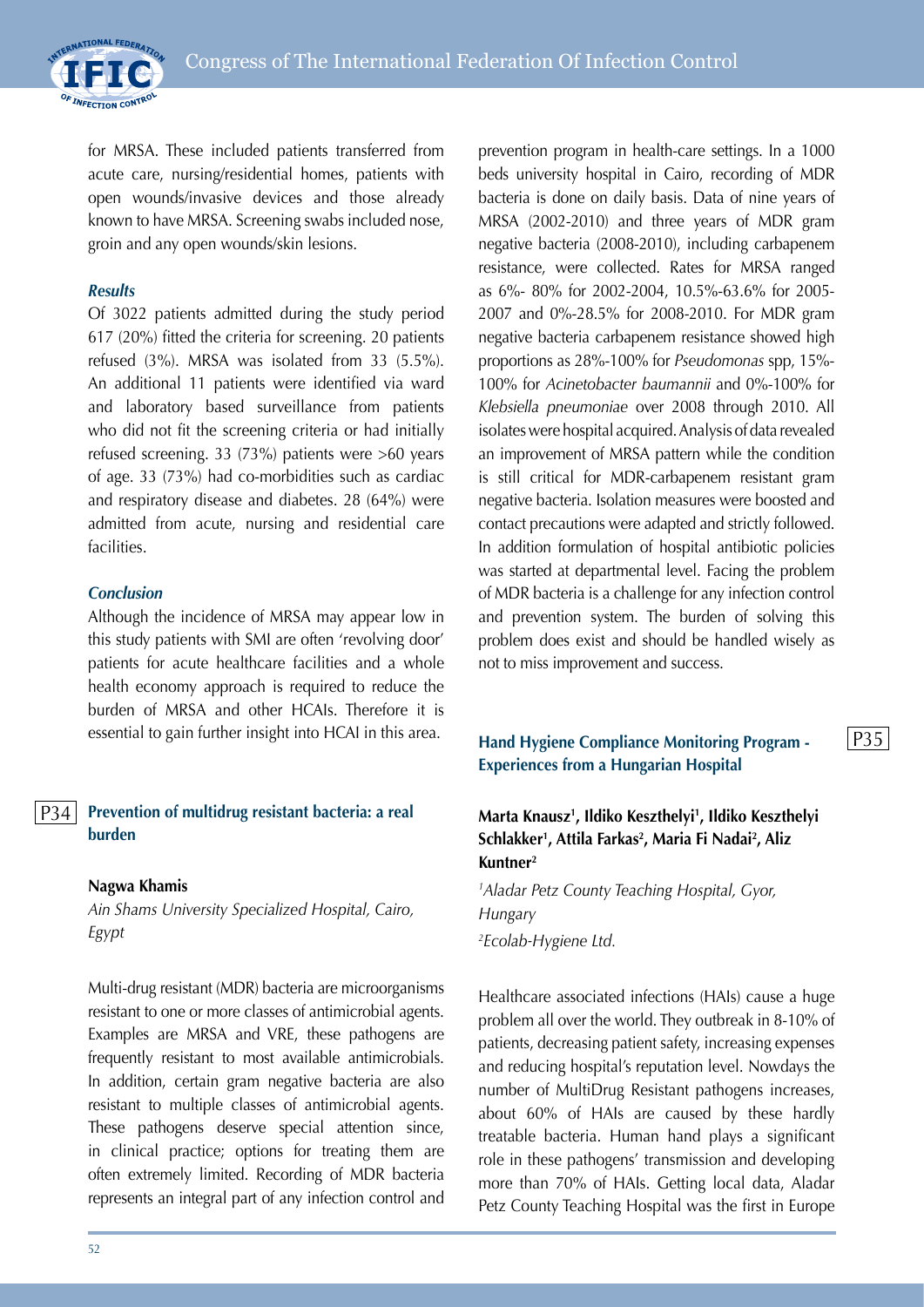

who joined to Hand Hygiene Compliance Monitoring Program of McGuckin Methods International (MMI) in 2009. This connection was organised by Ecolab. The poster presents the executing process and results of the 12 months study. In this period we organised educational courses for healthcare workers and hand hygiene product consumption was reported with the data of patient turnover. Benchmarked reports came back monthly from MMI. Our figures were compared with the results of similar sized hospital units which are collected in a representative database of hundreds of hospitals in the United States. We demonstrate the setting of hand hygiene compliance and HAIs in the Intensive Care Unit. The program was successful, it was an easy and well-tried way to meet important standards and recommendations.

#### **The impact of multidrug resistance in two Romanian university hospitals** P36

**Licker Monica1 , Baditoiu Luminita1 , Muntean Delia1 , Dragomirescu Liliana1 , Horhat FlorinPilut Ciprian1 , Hogea Elena1 , Moldovan Roxana1 , Macarie Claudiu2 , Deutsch Petru3 , Adam Angela3**

*1 University of Medicine and Pharmacy "Victor Babes" Timisoara, Romania*

*2 Timisoara Emergency Clinical County Hospital, Timisoara, Romania*

<sup>3</sup>Timisoara Institute *Timisoara Institute of Cardiovascular Diseases, Timisoara, Romania*

## *Introduction*

Hospital acquired infections and bacterial multidrug resistance (MDR) involve high costs, difficult to manage in medical systems with limited resources. Purpose: This study, part of the PNCDII 42121/2008 national research project, proposed the investigation of multidrug-resistant bacteria prevalence, concurrent with costs evaluation in two ICU departments from Timisoara university hospitals: Emergency Clinical County Hospital (ECCH) and Institute of Cardiovascular Diseases (ICD).

#### *Methods*

During January-October 2010, we performed the surveillance of bacterial resistance, focused on the following major exponents: Methicillin-resistant Staphylococcus aureus (MRSA), extended spectrum beta-lactamase (ESBL) producing enterobacteria and carbapenem-resistant non-fermentative bacteria, with duplicates and colonisation germs exclusion. Selected germs identification and phenotyping were performed with the help of automatic VITEK 2 compact system, using VITEK 2 GP/GN identification cards and AST cards for antimicrobial sensitivity tests. We have also performed Hodge tests for ESBL producing carbapenem resistant enterobacteria.

#### *Results*

In the ECCH we isolated 534 bacterial strains, with 35, 44% prevalence for MRSA, 37, 32% ESBL enterobacteria and 43, 94% carbapenem-resistant nonfermenters. From 73 strains isolated from ICD, the MRSA prevalence was 8, 00%, respectively 16, 67%for ESBL enterobacteria and 11, 11% for carbapeneme-resistant non-fermenters. All the Hodge tests were negative. The average number of antimicrobial treatment days/MDR infectious episode, was 9.11days (ECCH)/ 29.57days (ICD), with an average hospitalisation cost of 3657.35 E/patient (ECCH)/3780.87 E/patient (ICD).

#### *Conclusions*

The study established an upward trend of carbapenemresistant non-fermenters and evaluated the burden produced on our sanitary system, by infections with MDR bacteria.

## **Monitoring the use of appropriate assets of antibiotics**

**Carolina Lorusso, Roberto Franceschini, Simona Peri, Bruno Mentore, Mr Pavanetto, Giuseppe Russo** *ASL 4 Chiavarese, Lavagna Genova, Italy*

#### *Object*

Following the resolution of the regional Liguria Council of the 1268 09/25/2009 where it was approved the procedure for monitoring the appropriate P37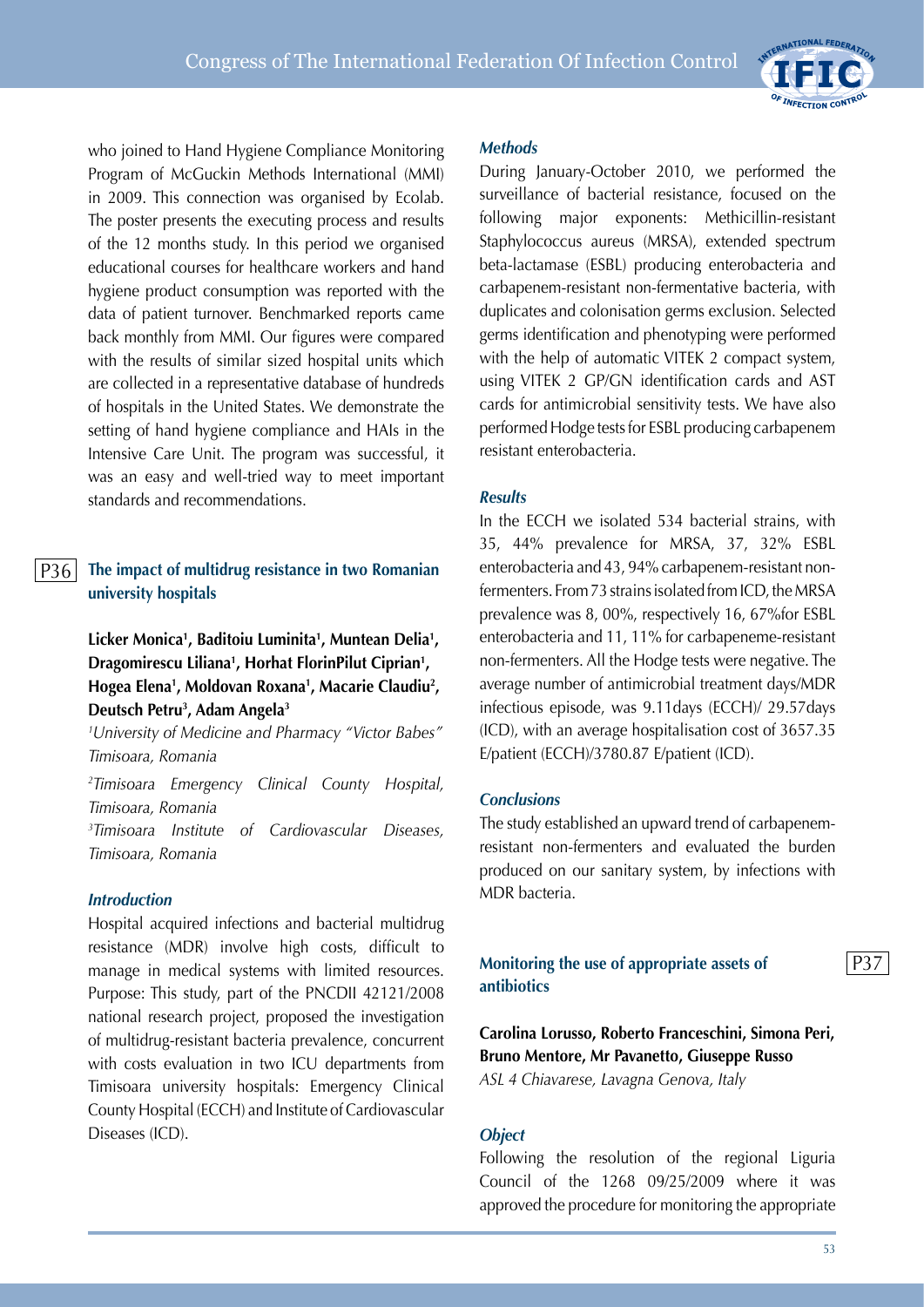

antibiotic employ, have set up a working group aimed at enhancing the culture of antibiotic therapy in individual operational units for hospitals, to promote the proper use and limit the emergence of resistances.

#### *Methods*

Regional board was modified for a better interpretability of the data, it was monitored the use of active antibiotics on multidrug resistant drugs, paying attention to in clinical use, dosage and route of administration. Were carried out meetings to share goals and has been developed and distributed a pocket handbook of antibiotics available in the Hospital, contains topic regarding the pharmacokinetics and pharmacodynamics, dosage, route of administration and storage, and a list of protocols "off label" common and systematic with bibliography entry. The collection and analysis of the cards, was returned to the wards as part of clinical audit trails.

#### *Result*

Analysis of the cards collected from March-December /2010 revealed a good compilation 88%, therapy has been set empirically in 76% of cases and targeted 21%. Rationale expressed in 80%, in accordance with 71%.

#### *Conclusions*

The route has been perceived in most cases as a workload imposed rather than a tool for improving clinical practice. However, has been important stimulus for growth and sharing of emerging issues that have highlighted critical cultural heterogeneity and therapeutic approach. This goal is therefore to implement the specific knowledge and awareness to the complex issue.

#### **Surveillance of surgical site infections after open heart surgery** P38

# **Loss Rosanna1 , Marggraf Günter2 , Jakob Heinz2 ,**  Piotrowski Adam<sup>2</sup>, Ross Birgit<sup>3</sup>, Hansen Dorothea<sup>3</sup>, **Popp Walter3**

*1 Department of Public Health, University of Verona 2 Department of Thoracic and Cardiovascular Surgery,*  *West-German Heart Center Essen, University Hospital Essen, Essen, Germany 3 Hospital Hygiene, University Hospital Essen, Essen, Germany*

#### *Objectives*

The aim of this study is to evaluate the incidence of surgical site infections (SSIs) following open heart surgery and to identify possible risk factors for SSIs.

#### *Methods*

A prospective surveillance was performed during the period from January 2011 to April 2011 at the Intensiv CardioSurgery Unit of the Universitätsklinikum Essen, Germany. Patients were evaluated daily during hospitalization and when re-admitted to Surgical Unit for any SSIs occurring after discharge. The wound infections were defined according to the Centers for Disease Control and Prevention (CDC) and U.S. National Nosocomial Infections Surveillance (NNIS) system criteria. The descriptive epidemiological method was used.

#### *Results*

In total 305 patients were included, mean age was 67.2 years, 25.6% of patients were female. 82.6% were elective procedures, 61.3% represented by coronary artery bypass grafting (CABG). Methicillinresistant *Staphylococcus aureus* (MRSA) screening was performed by 92.1% of patients, and perioperative antibiotic prophylaxis with a first-generation cephalosporin was administered in 93% of cases. SSIs occurred in 5 patients (1.6%): 2 (0.6%) were superficial infections and 3 (1%) deep infections. All infections occurred post CABG procedures and were diagnosed after discharge. All patients had BMI >30, ASA score 3. Three patients had blood-glucose levels >180 mg/dl during the postoperative 24hours.

#### *Conclusion*

Preventing SSIs in the operating room is a primary goal for the surgical team. Attention should be paid to antibiotic prophylaxis and Methicillin-resistant *Staphylococcus aureus* (MRSA) nasal carriage treatment.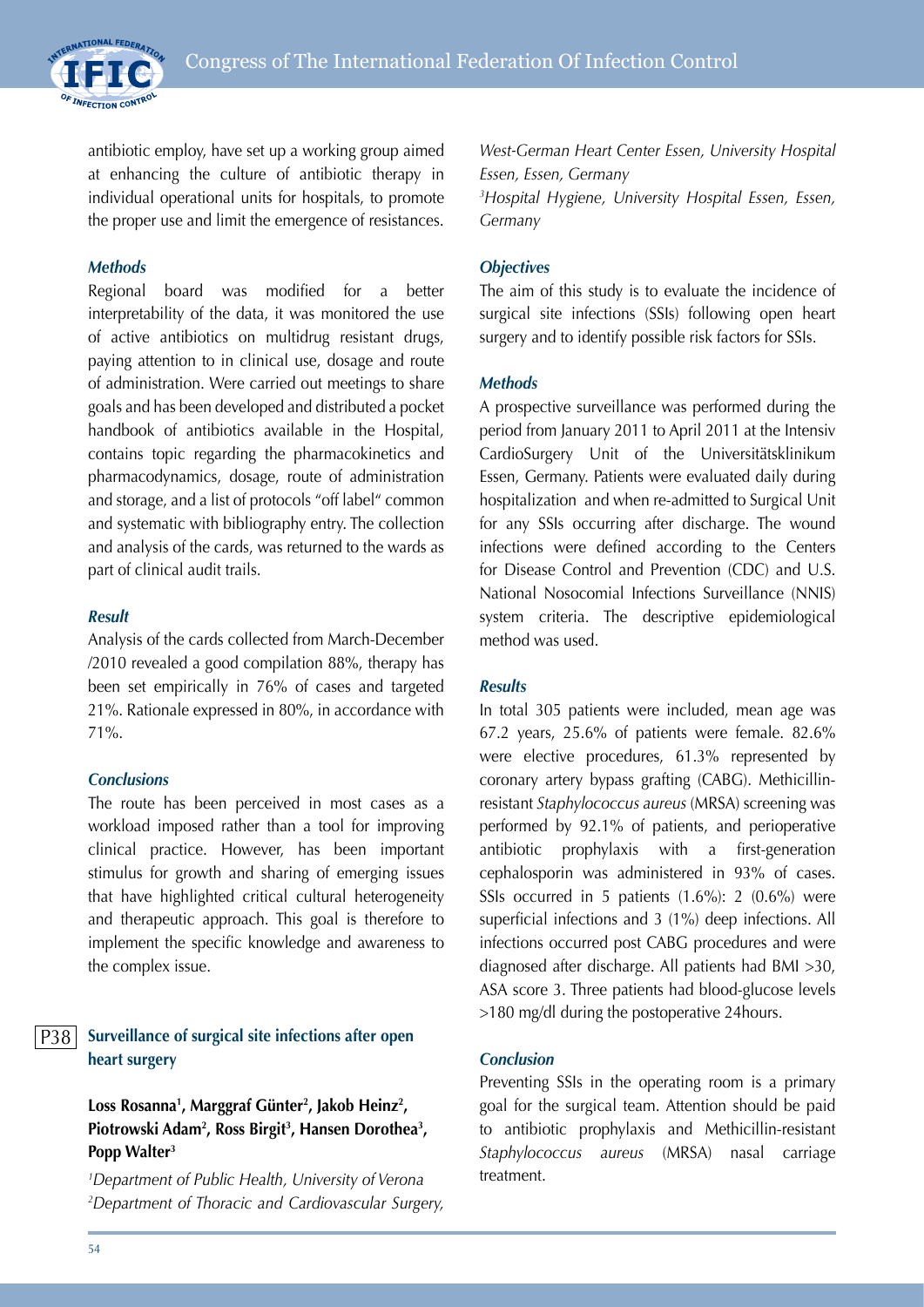

Although the incidence rate of SSIs is low, it is necessary to maintain countinous surveillance and to implement preventive measures.

P39

**Running a highly computerized, national, mandatory system with 30 days active post-discharge follow-up: methodology of the norwegian surveillance system for hospital-acquired infections**

# **Hege Line Løwer, Hanne-Merete Eriksen, Finn Egil Skjeldestad**

*Norwegian Institute of Public health, Oslo, Norway*

#### *Background*

The Norwegian Surveillance System for Hospitalacquired Infections (NOIS) was introduced by regulation in 2005. The aim of this study is to describe the framwork of NOIS, the participation by hospitals, the expierince gained during the first five years of operation (2005-2009).

#### *Methods*

NOIS is based on the protocols published by HELICS and CDC. In addition, NOIS has a combination of characteristics which merit a more detailed description: It is a mandatory, national surveillance system. It has a largely computerized data collection system in the hospitals.It has an active, mandatory post-discharge follow-up for 30 days (one year for implants) after surgery.

#### *Results*

Thirty of 55 hospitals participated in 2005, increasing to all but one in 2009 (54 hospitals). The survellance system volume has increased from 2371 procedures to 6089. 90.7% of the patients met the criteria for post-discharge follow-up being completed. 84.4 % (1115/1321) of the infections were detected postdischarge. The mean number of days until infection was 13.1 whereas the mean postoperative length of stay was 5.6 days.

#### *Conclusions*

Post-discharge follow-up is important in order to detect all infections. A national mandatory surveillance system will give a broader and better overview of the infection status in a country, as the characteristics of hospitals which participate in a voluntary system may differ from those not participating. Most of the risk factors and patient information can be gathered from existing computer systems.

# **Needlestick and sharps injuries experienced by present and future nurses and their prevention**

#### **Ruta Lukianskyte1 , Gatajeva2 , Radziunaite1**

*1 Republic Hospital of Kaunas, Lithuania 2 Kauno Kolegija/Kaunas University of Applied Sciences, Kaunas, Lithuania* 

#### *Aims*

To define the frequency of needlestick and sharps injuries experienced by present and future nurses; to assess and compare the reasons and factors affecting needlestick and sharps injuries experienced by present and future nurses; to define how present and future nurses are informed about registration and prophylaxis of needlestick and sharps injuries.

#### *Methods*

In December 2010, a survey of present and future nurses of X hospital performing invasive injections was carried out. Future nurses had their practice at this hospital. 250 questionnaires were distributed.

#### *Results*

During the last twelve months needlestick and sharps injuries were experienced by 78% of future nurses and 38.5% of present nurses. The highest risk of experiencing needlestick and sharps injuries was defined among future nurses (59%) and present nurses (46%) while working at procedure rooms. Most nurses (51%) got injuries when putting a case on a used needle, whereas future nurses (49%) were injured when they were breaking an ampoule. Prevailing reasons of injuries were inattentiveness, hurry (64% of future nurses and 46% of present nurses) and work

55

P40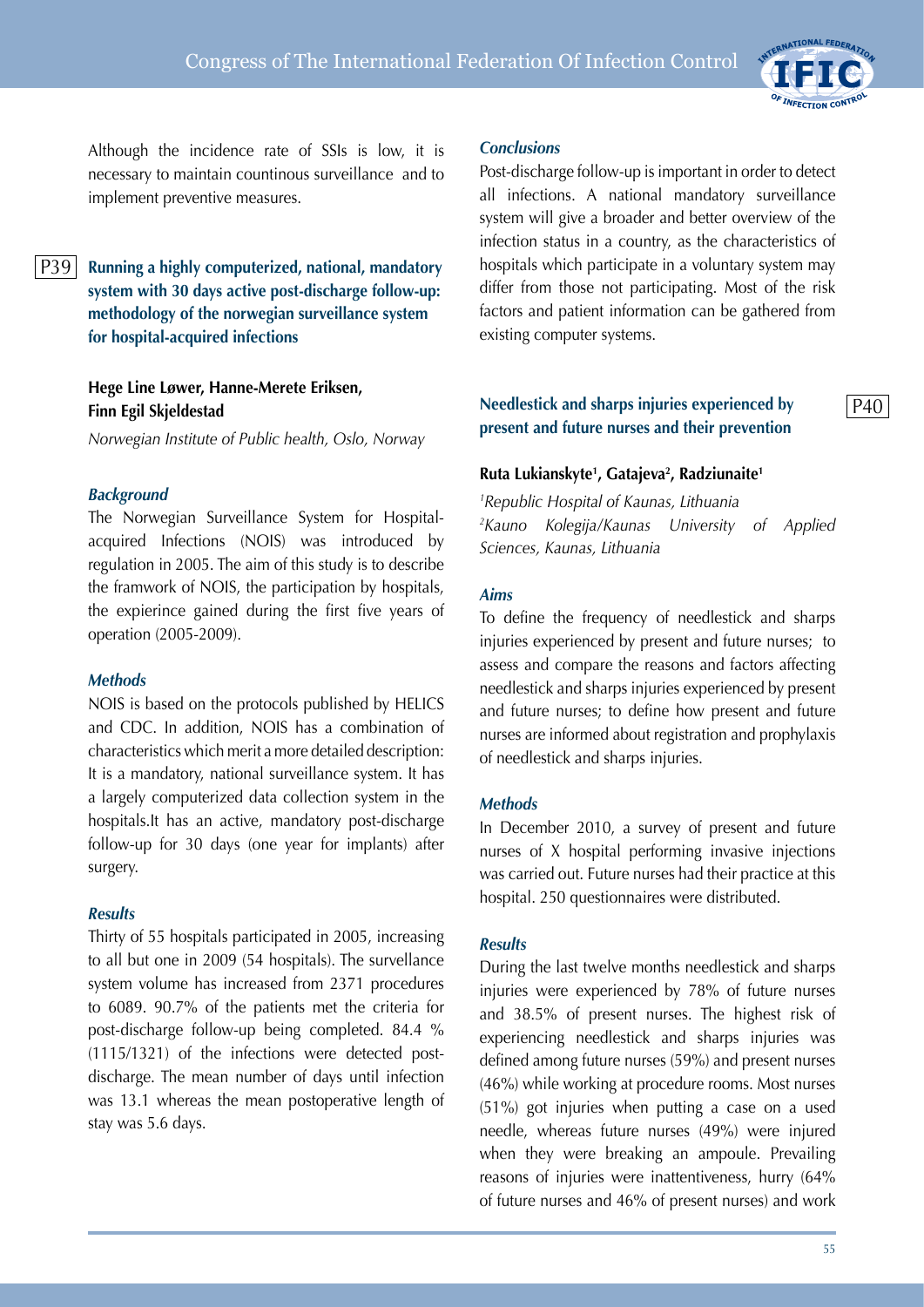

overload (12% of future nurses and 43% of present nurses). 71% of future nurses who experienced injuries were wearing single gloves, 29% were not wearing gloves at all. 24.3% of present nurses were not wearing gloves during their last injury, and 73% were wearing single gloves. 92% of future nurses and 45.9% of present nurses did not register their injuries. More of present nurses (96.9%) than the future ones (40%) were familiar with the rules of needlestick and sharps injuries notification, registration and observation and prophylaxis. The majority of nurses (81%) and only 39% of future nurses knew how to behave in case of needlestick and sharps injuries. Only 16.9% of nurses and 11% of future nurses were vaccinated by three doses of HBV vaccine. The majority (82%) of the future nurses participating in the research were not examines concerning hepatitis B virus.

## *Conclusions*

During the last twelve months more than half of the respondents experienced needlestick and sharps injuries. It was defined that the biggest possibility to experience needlestick and sharps injuries was when working in procedure rooms. Prevailing reasons of injuries were inattentiveness, hurry and work overload. The research showed that bigger attention ought to be paid to registration of needlestick and sharps injuries and vaccination of nurses.

#### **Surgical-site infection after cardiac surgery** P41

# **Ljiljana Markovi-Denic1 , Bogoljub Mihajlovic2 , Nadia Cemerlic-Adic2 , Svetozar Nicin2 , Miklos Fabri2 , Katica Pavlovic2**

*1 Institute of cardiovascular diseases of Vojvodina, Sremska Kamenica, Srbija; Instiute of Epidmeiology, School of Medicine, Belgrade, Serbia 2 Institute of cardiovascular diseases of Vojvodina, Sremska Kamenica, Srbija*

## *Introduction*

Despite modern surgical techniques, preoperative preventive use of antibiotics and optimal treatment of operative site, surgic al site infections (SSI) are significant medical problem in the countries worldwide.

#### *Objective*

The aim of this study was to estimate the frequency of SSI after open heart surgery and to identify the most frequent causes of these infections.

## *Material And Methods*

A prospective cohort study was performed during the period from January 2008 to December 2009 at the Clinic of Cardiovascular Surgery of the Institute of Cardiovascular Diseases of Vojvodina, Serbia. The surveillance was consistent throughout the study period. During hospitalization, patients were evaluated daily by the infection control nurse. Isolation, identification and sensitivity tests of causative agents to antimicrobial drugs, obtained from patients' material, were carried out by standard microbiological methods. The descriptive epidemiological method was used. The incidence rates of hospital infections were calculated.

#### *Results*

During the study period, among 23 patients, 24 SSIs were registered. The average incidence rate of patients with SSI was 0.98% and SSI rate was 1.02% (ranged from 0% to 3.7%). There was no difference in the incidence rates according to gender (p=0.65).The mean age of patients with SSI was 64.7 years. Except one, all patients had the ASA score higher than 2. The patients with SSIs were hospitalized approximately 3.8 times longer than the patient without SSI (p=0.03). The most common causes of SSI were: *Staphylococcus aureus* (30%), coagulasa-negative *Staphylococcus* spp, *Acinetobacter* spp (8%), *Enterococcus* spp and *Klebsiella pneumoniae*.

## *Conclusion*

Although the incidence rate of hospital infections is low, it is necessary to maintain continous surveillance of surgical site infections and to implement the preventive measures.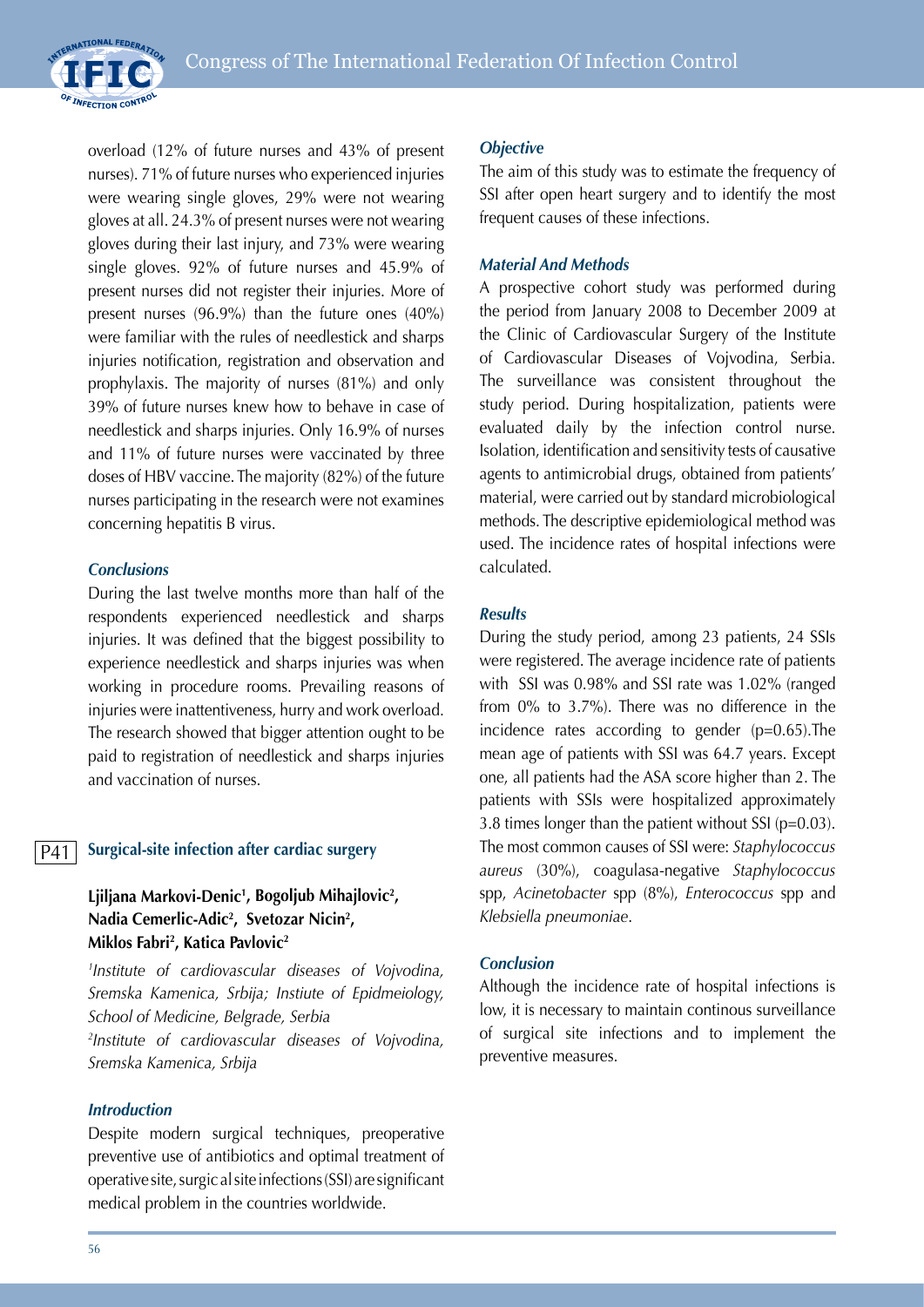

# **The Insertion of a Peripheral Vascular Catheter** P42 *Conclusion*

#### **McCloskey, Anne**

*Letterkenny General Hospital, Eire, Ireland*

#### *Background*

The insertion of a Peripheral Vascular Catheter (PVC) is one of the most frequently performed care intervention for the hospitalised patient. All indwelling medical devices pose a serious risk to the patient of acquiring a Healthcare Associated Infection (HCAI) as the body's natural defences are breached during insertion.

The recent national guidelines for the Prevention of Intravascular Catheter-related Infection in Ireland (SARI, 2010) advocate the use of a PVC care bundle to improve compliance with evidence-based recommendations for this care intervention. The care bundle concept is a simple quality improvement tool which has demonstrated sustained success in critical care. However, there is a paucity of research which has evaluated the process involved and the impact on patient outcomes of implementing such a care bundle in the acute ward environment.

#### *Aims*

This study aimed to evaluate the implementation process for introducing a PVC care bundle in an acute care setting and assess the requirements for hospital implementation of the PVC care bundle.

#### *Method*

A mixed method approach was used to evaluate the implementation process for introducing the PVC care bundle. Donabedian's framework for assessing the quality of care was used as a guide for developing and evaluating the process under the categories of structure, process and outcome.

#### *Result*

The care bundle concept can be successful in the acute care environment. Care and management of this frequent care intervention improved. There was a reduction in the number of patients with PVC insitu that were not required. This was achieved through compliance with the PVC care bundle.

Implementation of quality improvements such as care bundles can be achieved at ward level, however, successful implementation throughout the hospital requires collaboration and commitment from all levels within the organisation. Multidisciplinary education for shared interventions is important to achieve improved patient outcomes.

#### **Resistance of microbial isolates among health care facilities of Rome (IT): the 2002-08 'SEERBIO' report** P43

**Meledandri M.1 , Ballardini M.1 , Gallo MT.2 , Falco S.3 , Faraci C.4 , Ziantoni S.5 , Carletti M.6 , Silvestri A.7 (on behalf of 'SEERBIO' group)**

 *Ospedale S. Filippo Neri Istituto Nazionale Tumori Roma Ospedale S. Eugenio Ospedale Madre Giuseppina Vannini Ospedale S. Spirito in Saxia Ospedale Pediatrico Bambino Gesù Azienda Sanitaria Locale Roma D*

Organization of health services, in Italy, is held by administrative regions; consequently, epidemiology of regional context is crucial. Concerning microbial resistance, only few regions have implemented official surveillance programs. In the region of Rome (Lazio) there is no such system active. In this work, we studied – on voluntary basis - microbial resistance in the health facilities of Rome.

We performed a collection of laboratory data from 12 hospitals of Rome, along 2002-08. We included unique clinical isolates, from inpatients. Yearly and cumulative proportion of non-susceptible isolates was calculated for *S. aureus* vs. oxacillin (MRSA), *E. faecalis*  and *E. faecium* vs. vancomycin or teicoplanin (VRE), *E. coli* - *P. mirabilis* – *K. pneumoniae* vs. ceftazidime or cefotaxime (ESBL), *P. aeruginosa* and *A. baumannii* vs. imipenem or meropenem (respectively, MDRPA and MDRAB).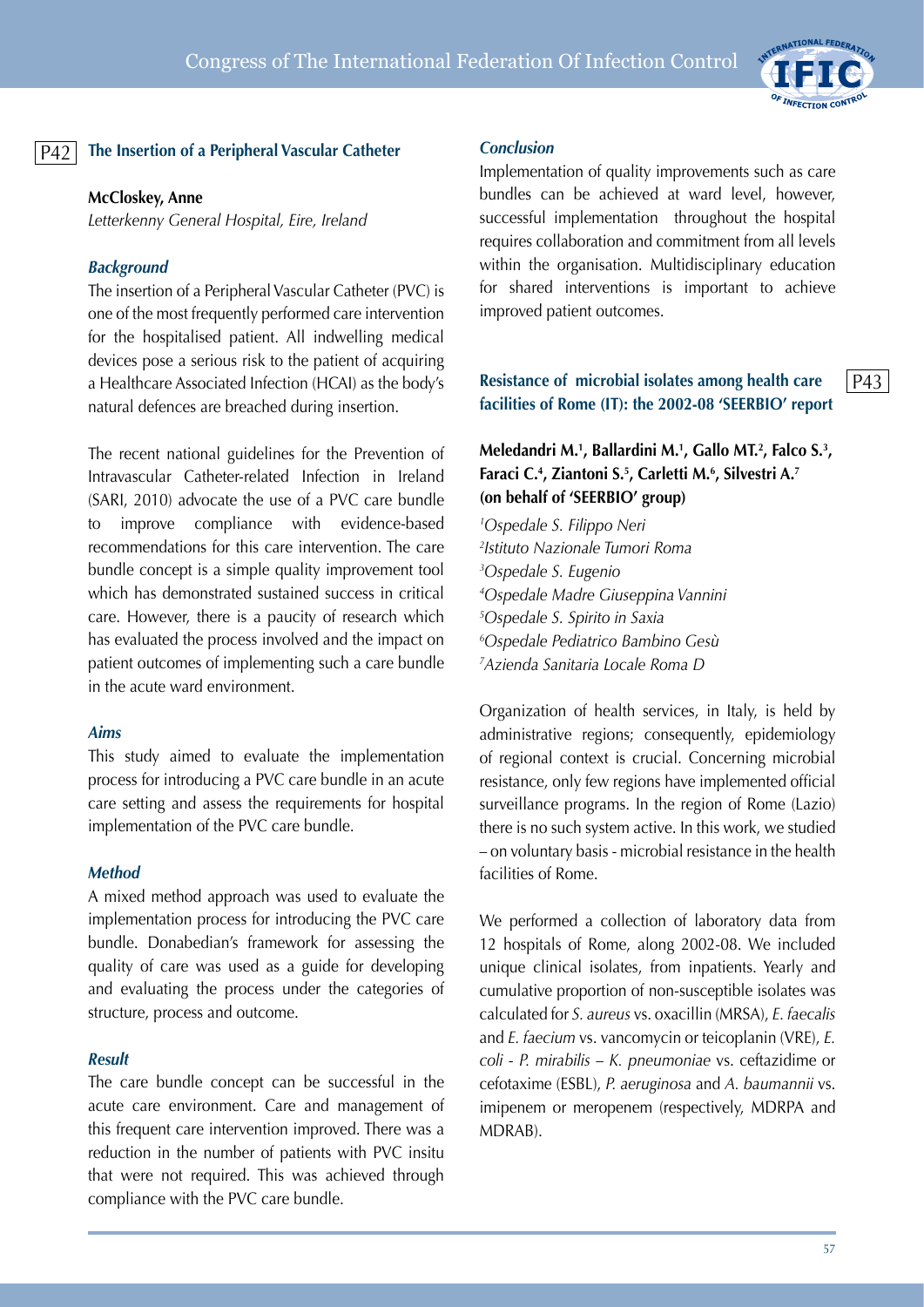



We evaluated more than 60,000 records (50% from medical wards). The most frequent specimens were urines (30% of total), followed by blood cultures (20%) and respiratory (18%) samples. Cumulatively, >10% of isolates showed a resistant phenotype: in absolute, the most represented were MRSA and ESBL strains (globally, 70% of resistant organisms). Over time, proportion of resistance changed: percentage of MRSA decreased (45% to 30%). Conversely, we observed increasing of VRE (5% to 10%), ESBL *E. coli*  (10% to 20%), ESBL *K. pneumoniae* (20% to 30%), and MDRAB (15% to 60%).

In health facilities of Rome, one over ten clinical isolates seems to be a putative multi-resistant. MRSA appeared 'dominant' in the recent past, although oxacillin resistance is now decreasing. We observed trends of growth for ESBL, MDRAB and VRE strains.

#### **A RealTime-NASBA based method for blaKPC gene detection in** *Klebsiella pneumoniae* **strains** P44

#### **Migliavacca Roberta, Aurora, Elisabetta, Laura Pagani**

*University of Pavia, Pavia, Italy*

The dissemination of KPC-producing *Klebsiella pneumoniae* is of great concern to public health services worldwide. The aim of the study was to evaluate the usefulness of the EasyQ method (bioMérieux) to detect blaKPC genes in *K. pneumoniae* isolates.

#### *Methods*

60 well characterized *K. pneumoniae* strains collected from 10 Italian hospitals between 2009-2011 were studied. Imipenem, meropenem and ertapenem MIC determinations were performed using Etest (bioMérieux). Confirmatory modified Hodge and synergistic activity tests with boronic acid and EDTA were performed. All isolates were screened for the presence of blaKPC genes using the EasyQ RealTime-NASBA based method. The RealTime results were compared with both phenotypic and molecular data previously obtained.

#### *Results*

16/60 strains were KPC-negative: 10/16 and 1/16 of these were carbapenems resistant (EUCAST Guidelines) due to an VIM-1 enzyme production or a decreased outer-membrane permeability respectively. The remaining 5/16 carbapenems susceptible strains were cephalosoprins and aminoglycosides resistant: 3/5 were CTX-M-15 and 2/5 Arm-producers. 44/60 strains from 7 hospitals were KPC-positive by PCR. Direct sequencing performed on 15/44 strains identified in 10 cases a blaKPC-2 and in the remaining 5/44 a blaKPC-3 genes. Results in agreement were obtained for all the 16/60 KPC negative strains using both phenotypic and RealTime-NASBA molecular tests. EasyQ assay showed 100% specificity. For all 44 KPC-positive strains carbapenemase production was confirmed by conventional susceptibility testing and EasyQ.

#### *Conclusions*

In KPC-producing *K. pneumoniae* infections, antibiotic options are dramatically restricted. EasyQ-KPC assay, allowing a rapid detection of blaKPC genes, limits the spread of such strains in healthcare settings.

**Aosta Regional Hospital: use of carbapenems, glycopeptides and "new" antibiotics: one year survey**

P45

## Novati Roberto<sup>2</sup>, Anna Fornero<sup>1</sup>, Marisa Mastaglia<sup>2</sup>, **Maria Grazia Canta2 , Chiara Galotto2**

*1 Hospital Pharmacy, Aosta, Italy 2 Medical Direction, Aosta Regional Hospital, Aosta, Italy*

#### *Background*

Use of carbapenems , glycopeptides and of the few innovative antibacterials available deserve close attention and monitoring, as they mirror in Hospital spread of multiresistant germs and/or lack of a sound antibiotic policy. Aim of our study was to analyze use of the above cited antibiotics by Daily Defining Doses (DDD) in the Aosta regional Hospital, a 430 beds, tertiary care structure, since April 2010 to March 2011; innovative molecules studied were linezolid, daptomicin and tygeciclin.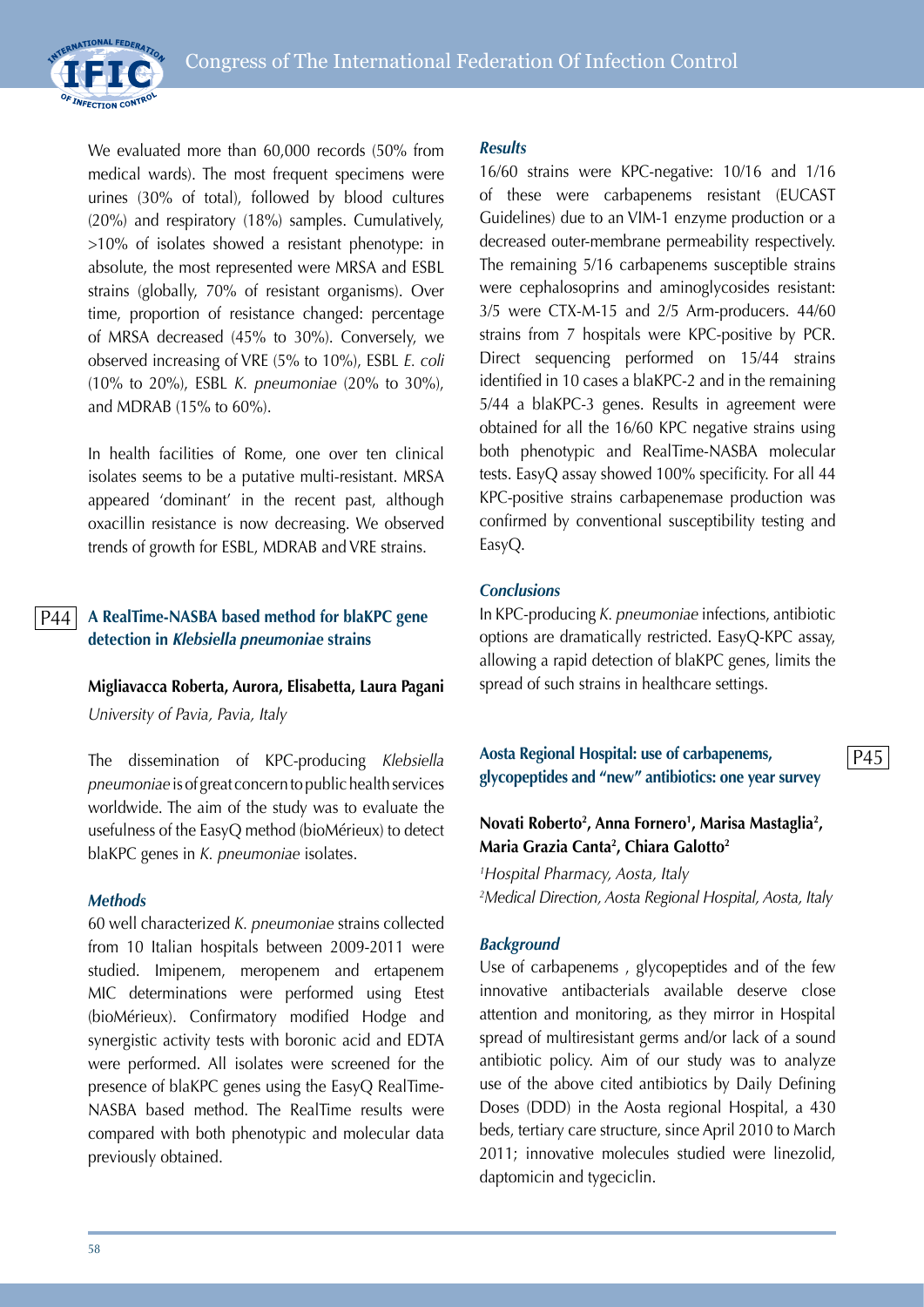#### *Results*

A steady increase was shown for all drugs, with the possible exception of carbapenems (table); "new drugs" increase regarded tygecicline, then linezolid and daptomicine, in that order. mean DDD, by trimester of follow-up 1st 2nd 3rd 4th all drugs 3172 2805 3604 5006 glycopeptides 2020 1622 2240 2834 carbapenems 81 304 384 246 "new" drugs 396 286 291 639 levofloxacin 675 467 688 1286 antibiotic use (percent), by hospital area surgery medicine ICU LTC\* territory inf. Dis. oncology glycopeptides 15 24 14 29 12 6 carbapenems 33 15 13 11 13 12 "new" drugs 25 10 25 27 11 5 levofloxacin 21 34 6 14 18 7 \*LTC: long-term care. The increasing trend was confirmed for all Hospital areas, with main slopes in ICU and LTCterritory.

## *Conclusions*

Our data may be explained by increasing in-Hospital spread of multiresistant bacteria and/or by a lack of appropriate antibiotic prescription. In particular, the increase in the selected drugs use in the LTC-territory department is worrisome and deserves close control and further studies; our results stress the need for antibiotic stewardship and limited availability of selected antibiotics.

#### **Aosta Regional Hospital: twenty-eight years of healthcare-associated-infections (HAI's) prevalence studies; what's to be concluded?** P46

# **Marisa Mastaglia, Rita Ippolito, Maria Grazia Canta, Chiara Galotto, Roberto Novati.**

*Medical direction, Azienda Usl*

## *Background*

Since 1983 at Aosta regional Hospital (about 440 beds, tertiary care), 12 prevalence study of HAI's have been performed, as a cornerstone of surveillance activities; of note, since 1983 1- prevalence studies have been designed and conducted by the same professional (MM) and 2- covered all Hospital wards/ departments, with same methods over years, updated following state-of-the-art guide lines. This given, aim of this study was to analyze trends of HAI's over years,

both quantitative and qualitative, drawing conclusions about the experience and focusing over its usefulness in the setting of HAI's prevention.

#### Results are summarized in the table.

| Year   |      | <b>Overall Prevalence (%)</b> |      |            |
|--------|------|-------------------------------|------|------------|
|        |      | UTI                           | LRTI | <b>SSI</b> |
| 1983   | 12,6 | 70                            | 15   |            |
| 1985   | 8,7  | 50                            | 16   | 14         |
| 1987   | 4,9  | 27                            | 16   | 16         |
| 1993   | 5    | 29                            | 21   | 17         |
| May 00 | 4,5  | 27                            | 28   |            |
| Dec 00 | 9,5  | 38                            | 21   | 17         |
| 2002   | 6    | 28                            | 28   | 17         |
| 2005   | 9,8  | 25                            | 33   |            |
| 2006   | 8    | 46                            | 25   |            |
| 2007   | 8,6  | 28                            | 20   | 8          |
| 2008   | 8,7  | 45                            | 45   | 4,5        |
| 2010   | 11,7 | 25                            | 34   | 3          |

*UTI: urinary Tract Infections, LRTI: Lower Respiratory Tract Infections, SSI: Surgical Site Infections*

## *Conclusions*

- 1. UTI decreased over years after closed circuits introduction coupled with continuous education.
- 2. lower respiratory tract infections increased mainly because of patients ageing, they now deserve closest prevention efforts, including government of the length-of-stay.
- 3. the decrease of SSI is multifactor, especially: lower length-of-stay, education, increase of laparoscopic surgery.

After the undulating and maybe unpredictable HAI prevalence ratios obtained over many years we witness that HAI prevention is a never-ending affair, pivoted on surveillance and education.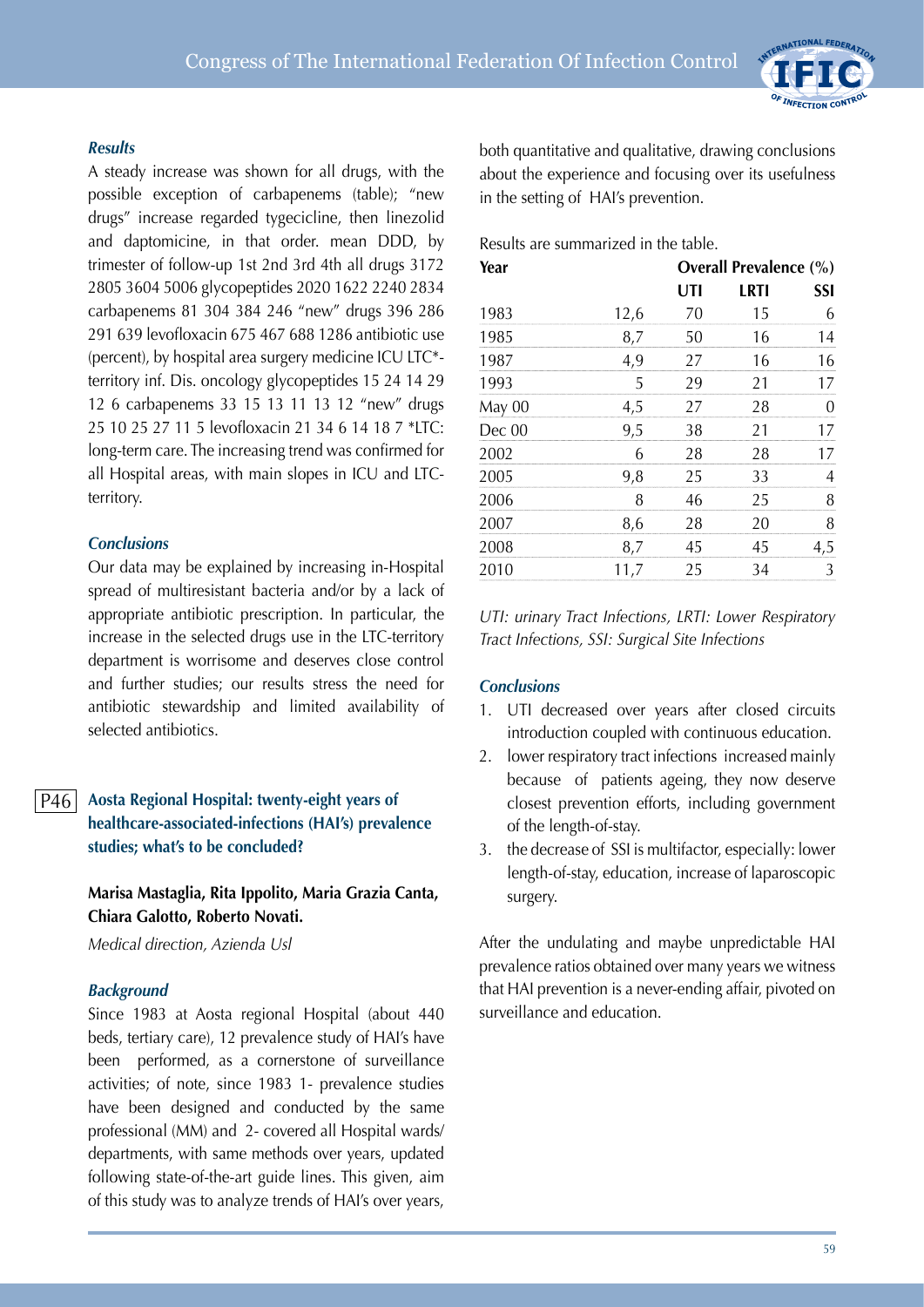

<u>P47 Results of the prevention system of health care Postal and Suspensial infection surveillance in Intensive Care P48 P48</u> **staff from the exposure of bloodborne pathogens at Vilnius University Hospital Santariskiu Klinikos during 2009 – 2010**

# **Gierasimovic Z., Macijauskiene A., Trinkunaite J., PakalniskyteI., Siauliene D., Kerulyte S.**

*Vilnius University Hospital Santariskiu Klinikos, Vilnius, Lithuania*

## *Introduction*

Health care staff can be exposed to blood through a needle - stick or other sharp injuries, mucous and skin lesions. The pathogens of primary concern are the human immunodeficiency virus (HIV), the hepatitis B virus (HBV) and the hepatitis C virus (HCV).

#### *Methods*

We analysed all the collected data from the reports of percutaneous injuries, blood and body fluid exposures, and post-exposure questionnaires from all the departments of the hospital during 2009–2010.

#### *Results*

During the year 2010, we received 42 percutaneous injury reports (45 reports were included into the study within 2009). The mean age of the medical staff injured was 42.6 years in 2010, 40.0 years in 2009: 22 female cases (52.4%) and 20 male cases (47.6%) in 2010, 31 female cases (68.9%) and 14 male cases (31.1%) in 2009. Most injuries occurred in operating theatres: 32 cases (76.2%) in 2010, 38 cases (84.4%) in 2009. Mostly doctors were injured: 26 cases (62.0%) in 2010, 28 cases (62.1%) in 2009. Most of injuries were caused by a suture needle: 30 cases (85.6%) in 2010, 29 cases (67.4%) in 2009. In 2010, 4 injuries (10%) and 6 injuries (13%) in 2009 were dangerous of HCV.

#### *Conclusions*

- 1. Our data collected during 2009–2010 seem to indicate that the reports received include only a little part of all the injuries.
- 2. It is necessary to convince employees of the need to report all the needle-stick injuries.
- 3. We have to educate the health care staff on the risks associated with sharp injuries.

**Nosocomial infection surveillance in Intensive Care Units at Vilnius University Hospital Santariskiu Klinikos during 2005-2010**

# **Gierasimovic Z., Macijauskiene A., Trinkunaite J., Pakalniskyte I., Siauliene D., Kerulyte S.**

*Vilnius University Hospital Santariskiu Klinikos, Vilnius, Lithuania*

#### *Introduction*

An active nosocomial infection surveillance system was initiated in 2 Intensive care units (ICU) - to observe tendencies of nosocomial infection rates, to determine the nosocomial infections risk factors and to evaluate efficacy of infection control's measures, etc.

#### *Methods*

All case histories of patients who were hospitalized in two ICUs: I ICU - general surgery and II ICU – cardiosurgical during 2005-2010 were analysed. Analysis of the data obtained was performed using statistical program EpiData.

#### *Results*

The most frequent nosocomial infections in the general surgery ICU were: SSI (surgical site infections) – 14- 39 (20.0 - 41.4%) cases, BSI (blood stream infections) – 20–50 (31.1-44.3%) cases, pneumonia – 17–20  $(15.4–25.9%)$  cases, UTI (urinary tract infections) – 15-24 (15.4–25.9%) cases. The most frequent nosocomial infections in the cardiosurgical ICU were: BSI – 13–38 (46.2–62.1 %) cases, pneumonia – 6–10 ( 17.1– 26.3 %) cases, UTI – 5-13 (15.2–19.2 %) cases. The most frequently isolated pathogens of nosocomial infections in the general surgery ICU were: *Enterococcus* spp., *Pseudomonas aeruginosa*, *Acinetobacter* spp. The most frequently isolated pathogens of nosocomial infections in the cardiosurgical ICU were: *Candida*, *Enterococcus* spp., *Serratia* spp.

#### *Conclusion*

We don't observed the significant variations of nosocomial infections rates during 2005-2010, so the represented data are the basic data of ICU nosocomial infections. Annual data analysis shows, that isolated pathogens of the nosocomial infections has tendency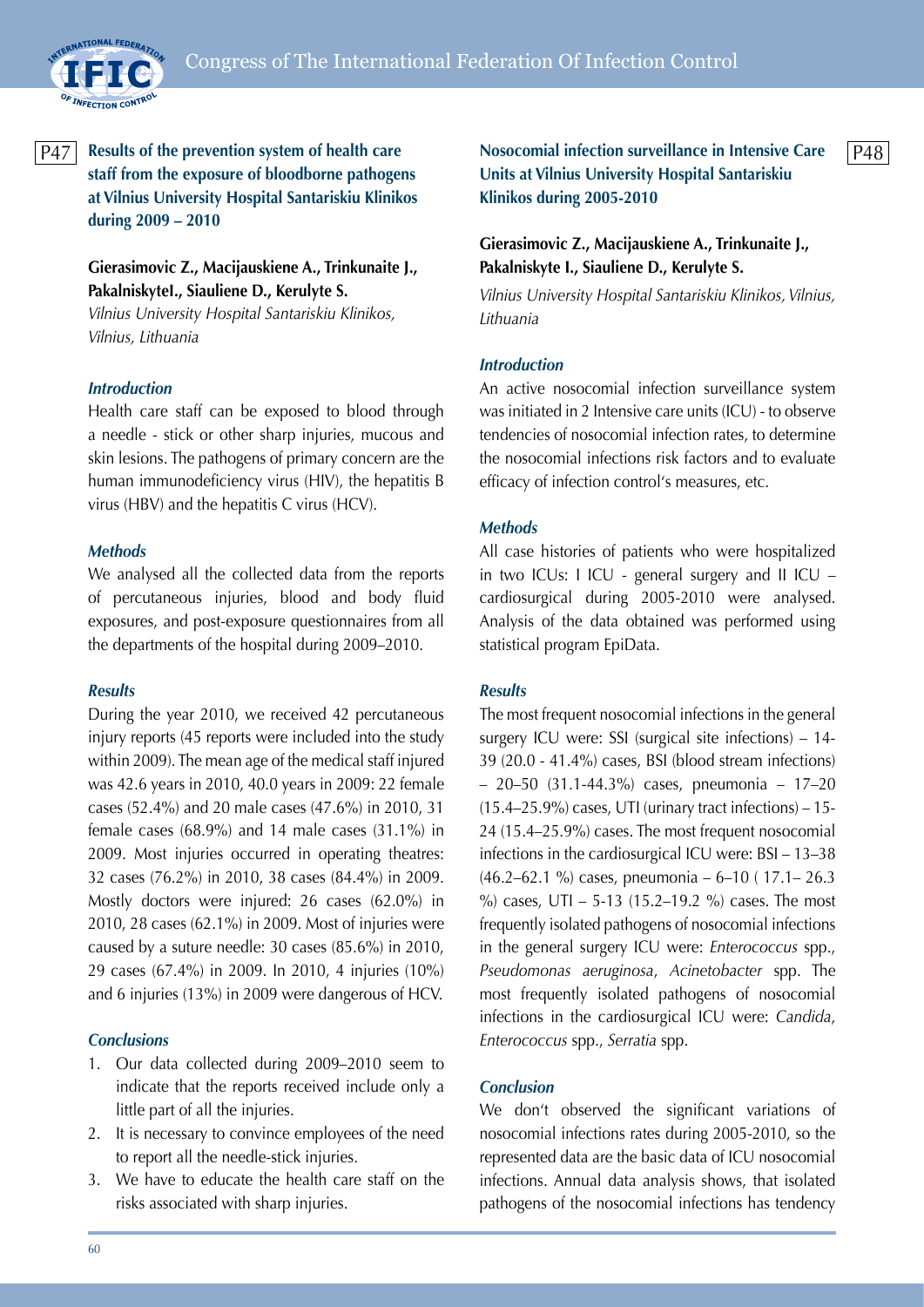

 $P50$ 

to change, so the special attention must be given to hands, instruments, environment, hygiene, rational use of antibiotics and etc.

# P49

**Antimicrobial resistance of isolated in nosocomial bloodstream infections: the ten years surveillance in a comprehensive cancer centre**

**Passerini Rita, Roberto Biffi, Tiago Leal Ghezzi, Davide Radice, Oliviero Rinaldi, Leonardo la Pietra, Maria Teresa Sandri**

*European Institute of Oncology, Milan, Italy*

#### *Introduction*

To optimize the empiric treatment of bloodstream infections (BSIs), one of the major life-threatening infection in cancer patients, the knowledge of local trend of antimicrobial resistance is essential. Aim of this study is to assess the ten years local epidemiology of BSIs in a comprehensive cancer centre.

#### *Material and Methods*

The results of blood cultures collected from adult inpatients between January 1999 and December 2008 at the European Institute of Oncology were retrospectively analyzed. For each patient one blood culture per febrile/infective episode was studied. Identification methods and susceptibility tests were performed according to standardized laboratory techniques.

## *Results*

Both in oncological and surgical divisions, Grampositives were responsible for the majority of the 740 infective/febrile episodes occurred. Regarding to the antimicrobial resistance, enterococci (about 4% of isolates) showed an increased resistance to levofloxacin (from 5.6% to 25.7%) and to erythromycin (from 41.7% to 61.4%). Similarly, CoNS (more than 40% of isolates) developed resistance to levofloxacin and to ciprofloxacin (from 33.9% to 67.4% and from 5.6% to 25.7% respectively). The Enterobacteriaceae (about 25% of isolates) showed an increased resistance to gentamicin, although without alarming values (from 1,2% to 9,7%); other trends were not statistically

significant, none statistically significant difference of ESBL organisms was observed, *Pseudomonas* species resistance also did not show a statistically significant difference.

#### *Conclusion*

Antibiotic resistance of isolates was not a serious concern, probably owing to a careful institutional policy about the antibiotic use both in prophylaxis and in empiric or tailored therapy.

# **Effectiveness of a strict policy on the perioperative antibiotic prophylaxis: eight years experience in a comprehensive cancer centre**

# **Passerini Rita, Oliviero Rinaldi, Caterina Masia, Giovanni Grieco, Maria Teresa Sandri, Roberto Biffi, Leonardo la Pietra**

*European Institute of Oncology, Milan, Italy*

#### *Introduction*

An appropriate antibiotic perioperative prophylaxis is essential to reduce the incidence of surgical site infections, with the associated complications, avoiding the development of antimicrobial resistances. Aim of our study is to evaluate the effectiveness of a rigorous policy on the appropriate choice of perioperative prophylaxis.

#### *Methods*

In November 2002 the Infections Control Committee of the European Institute of Oncology released new guidelines establishing, for each surgical procedure, the appropriate choice of antibiotic, the way, timing and duration of administration, and the alternative drugs for allergic patients. Meetings with clinicians, to discuss and share the new indications, and training courses for all the healthcare staff were organized, and periodical checks to verify the compliance with these indications were performed. To evaluate the effectiveness of this policy, we compared the adherence to the new guidelines.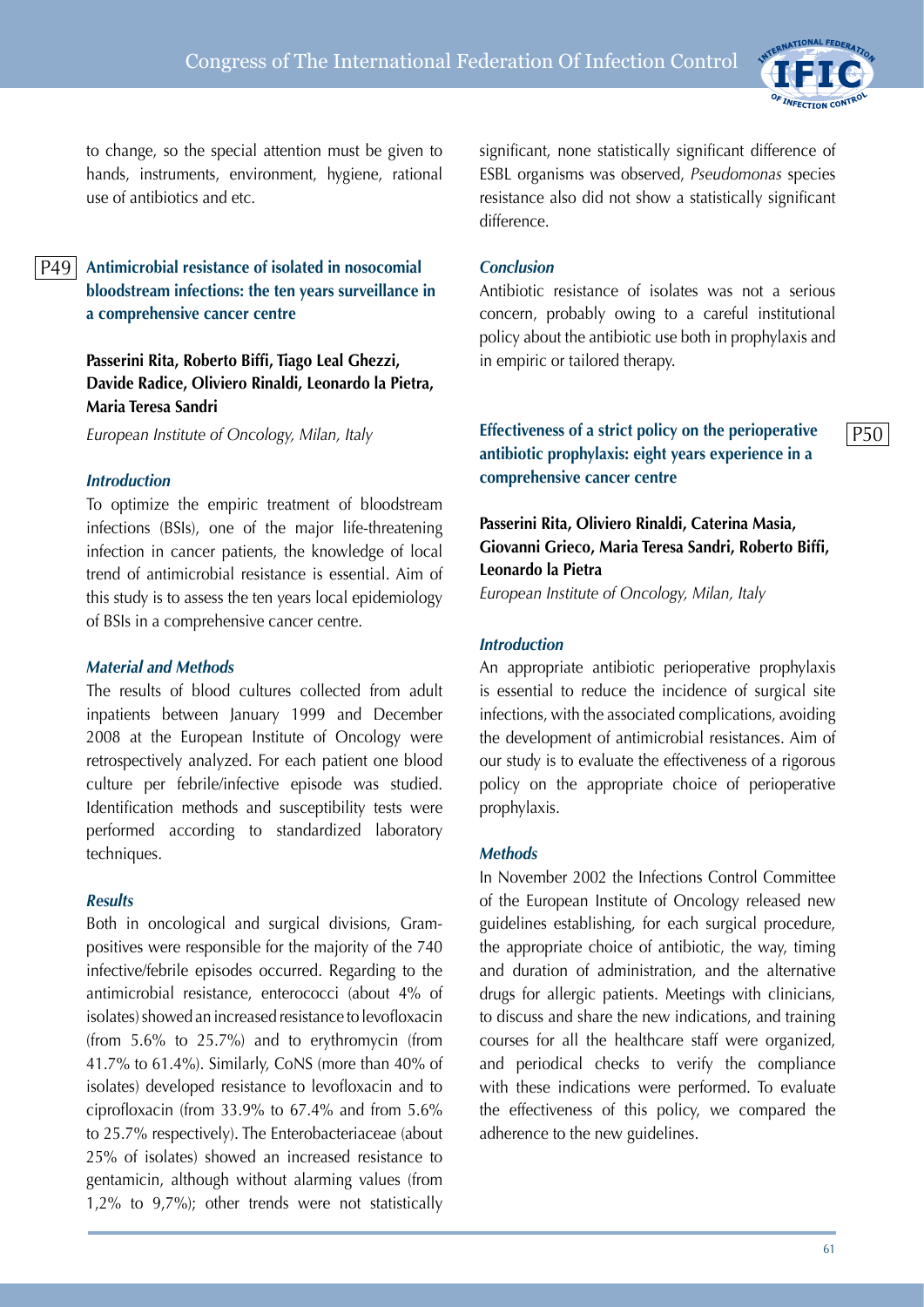

#### *Results*

Over the years, the ratio of totally correct prophylaxis increased from 39.7%, at the onset of the introduction of the new policy, to 66.4% in November 2003 and 92.8% in November 2010, with a ratio of correct active principle and timing rising respectively from 52.9% to 80.1% and 100% and from 38.2% to 69.4% and 84.8%.

#### **Conclusions**

Sharing of perioperative antibiotic policy with the clinicians, and a continuous training, in co-operation with clinicians, microbiologists and pharmacologists, relating the right use of the antimicrobials are fundamental to reach a high compliance in the observation of the newly-introduced specific guidelines.

#### **Antibacterial resistance of Pseudomonas aeruginosa in Elderly Patients** P51

#### **Pirali Caterina1 , Pirali Franco2**

*1 Geriatric Medical School, University of Brescia, Brescia, Italy*

*2 Clinical Pathology Laboratory of S.Orsola/ Poliambulanza Hospital of Brescia, Brescia, Italy*

The problem of the antibacterial resistances in elderly patients is very serious due to their frequent immunodeficiency which doesn't allow mistakes in antibacterial therapy. During the year 2010 we wanted to verify in elderly patients (born before 1945) admitted to the S. Orsola Hospital of Brescia the antibacterial resistances of Psedomonas aeruginosa isolated from biological samples in comparison with bacterial strains isolated in patients born after 1945 year. All clinical samples sent to the Microbiology Laboratory have been sown in Mc Conkey agar plates (Bio Merieux code 43141), and incubated in aerobiosis for 16-18 hour at 36.5°C. The isolated bacterial colonies have been identified and *Pseudomonas aeruginosa* submitted to the antibacterial susceptibility tests by Vitek 32 system (Bio Merieux). The differences in antibacterial resistance between two groups of patients have been statistically evaluated by Fisher and X square test. 89 strains of *Psedomonas aeruginosa* in elderly and 126 in other patients have been isolated. Our study shows a statistically significant higher antibacterial resistance in *Pseudomonas aeruginosa* isolated from elderly patients in 6 (aztreonam, ciprofloxacin, gentamicin, piperacillin, ticarcillin/clavulanate, tobramycin) out of 22 studied antibiotics. The resistance to carbapenems is high in all patients, suggesting the presence of carbapenemase and the need of an accurate microbial diagnosis. Our reports confirm the difficulty of the antibacterial therapy in elderly patients admitted to the hospital and underline the importance of a specific hygienic behaviour to avoid the spread of poliresistant bacteria in Geriatric Department and of a specific antinfective competence in all geriatric physicians.

**The surgical site infection in the Florence health company: the adhesion to protocol of the national system of surgical site infections surveillance of CCM** P52

#### **Anna Poli, Lucia Settesoldi**

*Florence Health Company, Florence, Italy*

#### *Introduction*

The Florence Health Company has joined the protocol of the National System of Surgical Site Infections (SSIs) Surveillance of CCM. The operation procedures supervised were the colon and small intestine surgery and Caesarean section. Data collection lasted from October 1 to December 31, 2010, with an extension until January 31, 2011 for the follow up.

#### *Content*

The study involved 11 wards (8 of surgery, obstetric 3) of the 5 Hospitals of Florence Health Company. The operations that have been supervised are a total of 337: 117 colon surgery, 12 small intestine and 208 cesarean sections. The SSIs were 12, including 11 Superficial Incisional and only one Organ/Space, not Deep SSI, 6 related to the colon surgery, 1 small intestine and 5 Caesarean section. The postoperative hospital days were 15 (5-26) median (interquartile range), while the days between surgery and infection diagnosis were 7 (5.75 - 12) median (interquartile range). 50% of all SSIs were diagnosed during the postdischarge surveillance through Physical examination.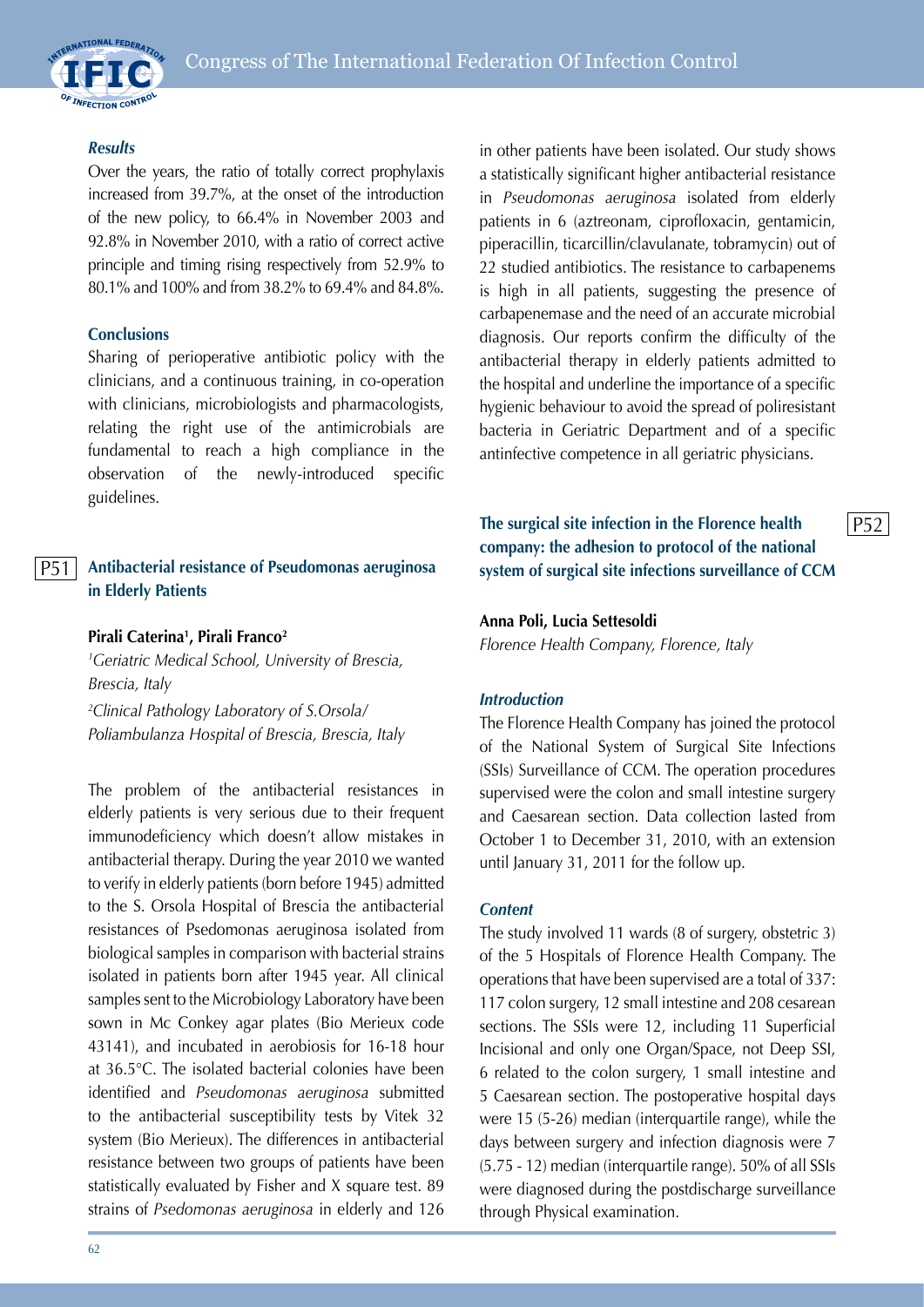

# *Conclusions*

A SSI occurred in 3.5% of patients observed. Have not yet been processed data on perioperative antimicrobial prophylaxis but the main objective of this study was to demonstrate the feasibility of establishing a surveillance system through the collection of comparable data and consistent.

# P53

**Unusual appearance of** *Stenotrophomonas maltophilia* **in entubated patients hospitalized in Clinic for anestesiology, reanimation and intensive care) - KARIL Skopje**

# **Popovska K., Soljakova M., Zdravkovska M., Gerasimovska V., Zdraveska E , Icev K**

*Institute for microbiology and parsitology Medical Faculty UKIM KARIL Skopje UKIM Institute for epidemiology and biostatistics Medical Faculty UKIM*

*Stenotrophomonas maltophilia*-associated infection is increasingly recognized as an nosocomial infection which occurs, in immunosuppressed individuals but not exclusively. Many strains of the bacterium manifest resistance to multiple antibiotics.

It is considered an environmental bacterium, although little is known of the epidemiology of *S. maltophilia*, its sources and reservoirs. Even less is known of pathogenic mechanisms and virulence factors and this, reflects over difficulties in distinguishing colonization from true infection, which has fostered the view that the bacterium is essentially non-pathogenic.

This study is generaly case report of unusual isolation of Stenotrophomonas maltophilia originated from medical devices (endotracheal tubes) used to support immunosuppressed surgical patients in KARIL and attempt to distinguish colonization from infection.

During our continious monitoring procedure in KARIL, we have isolated 9 multi-drug resistant strains of *Stenotrophomonas maltophilia* (100% resistance to cefixime, ceftriaxone, cefuroxime, cefotaxime, coamoxiclav, imipenem). Automatic VITEK technique has been used for identification as well as for antibiotik susceptibility testing, to confirm traditional microbiological tecniques (morphology of colonies on blood agar plates and positive oxidase test, diskdifussion method and E-test).

All patients suffered from traumatic haemoragical shock syndrome.

Clinical significance has been confirmed in 2 cases with clinical signs for lower respiratory infection (high body temperatute 38.5°C, and Ro confirmation). These patients have been treated with clindamycin and ceftriaxone with recovering period in 4 days.

#### *Keywords*

*Stenotrophomonas maltophilia*, ICU, clinical significance, endotracheal tube

# **Improvement of hospital hygiene in Mongolia – the MeshHp project**

**P.** Walter<sup>1</sup>, Ts. Altannavch<sup>2</sup>, B. Ulambayar<sup>4</sup>, J. Spors<sup>4</sup>, **P. Kreuz5**

 *University Hospital, Essen, Germany UN Dispensary, Ulaanbaatar, Mongolia Chingeltei District Hospital, Ulaanbaatar, Mongolia Fire brigade Essen, Germany 5 German Embassy, Ulaanbaatar, Mongolia*

Mongolia is a central Asian country, 5 times as big as Germany, with a population of 2.6 Mln people and half of them living in the capital Ulaanbaatar. There is a high burden of infectious diseases in Mongolia, especially a high prevalence of hepatitis B and C with consequence of many cases of primary liver cancers. In 2010 joint German-Mongolian project has started (MeshHp) to improve hospital hygiene in some pilot units in Ulaanbaatar. There are selected two pilot hospitals – General Hospital No. 1, Chingeltei District Hospital – and City Emergency Service 103. Many basic problems related to hospital hygiene were identified, for example not adequate microbiology

P54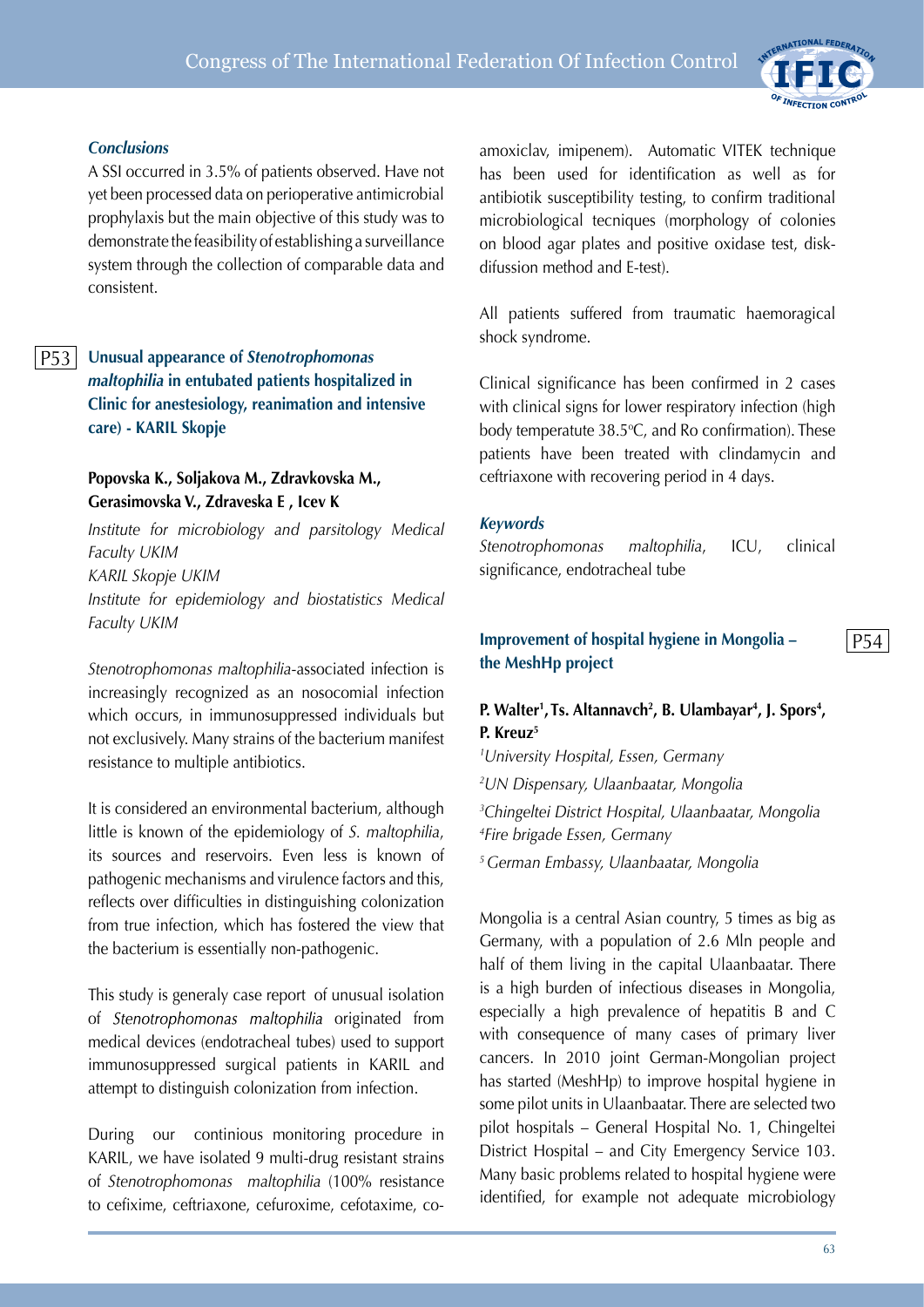

laboratory capacities, very low vaccination rate of the hospitals´ staff, not adequate reprocessing of medical devices, no availability of alcoholic handrub and a lot of other problems. The presentation is reflecting some information about the project, challenges and some overview of results due to date.

#### **Implementation of an integrated surveillance and control system for** *Clostridium difficile* **infections** P55

**Ragni Pietro, Storchi Incerti Silvia, Lorenzani Marietta, Bernardelli Donatella, Bonvicini Francesca, Riccò Daniela** *Azienda USL di Reggio Emilia, Italy*

## *Background*

In our Region, surveillance and infection control practices are implemented by Hospital Hygiene services in hospitals (Hs), and by the Public Health Department in all the other cases, such as communities and longterm facilities (LTFs). Some important problems can be pointed out: firstly, surveillance systems of Hs and LTFs are completely independent, with no communication among them. Secondly, the PHD does not use any Alert organism system and its current systems does not work quickly. Thirdly, the PHD has a good knowhow about surveillance and control of diseases acquired by communities (e.g. measles), while it does not deal with those typical of H or LTFs (e.g. *Clostridium difficile* associated diarrhea- CDAD).

#### *Objective*

To control a outbreak of CDAD affecting an H and several LTFs in a district of the Local Health Authority of Reggio Emilia.

#### *Methods*

Frequent patient transfers between H and LTFs favoured the spread the outbreak to H and LTFs immediately and simultaneously. Hence, we adopted a new integrated system involving Hospital Hygiene and PHD in order to face this outbreak. It included: the extension of the alert organism system to PHD; the adoption of an integrated system for quick diagnosis and communication, focused on CDAD cases in and

out of H; training programs about CDAD control strategies for PHD staff and about CDAD control measures for LTFs' healthcare and cleaning staff.

#### *Results*

The new integrated surveillance and control system allowed the avoidance of further secondary cases in LTFs, whereas the impact for H was poor.

**Temporal association between increased influenza burden and increased nosocomial antibiotic-resistant organism cases in a teaching hospital**

# **Carly Rebelo, Jayvee Guerrero, Michael Gardam, Shaunnattonie Henry, Camille Lemieux** *University Health Network, Toronto, Canada*

#### *Background*

The 2010/11 influenza season resulted in a markedly increased hospitalization rate for influenza cases at Toronto General Hospital (TGH) as compared to previous seasons. An increased number of nosocomially acquired antibiotic-resistant organisms (AROs) was also noted during the late fall and winter of 2010/11. It was hypothesized that the two events may be linked.

#### *Methods*

A Laboratory Information System search was conducted for all positive influenza (A and B) and ARO (MRSA, VRE and *C. difficile*) cases between November and January of each of 2009/10 and 2010/11. Infection Control surveillance line lists were reviewed to identify ARO cases that were nosocomial. The seasonal incidence of influenza cases was compared to that of nosocomial ARO cases for both seasons.

#### *Results*

There was an anecdotal association between increased inpatient influenza burden and increased nosocomial ARO rates. From November 2010 to January 2011, there were 77 influenza cases and 126 nosocomially acquired AROs, which was far greater than the previous year.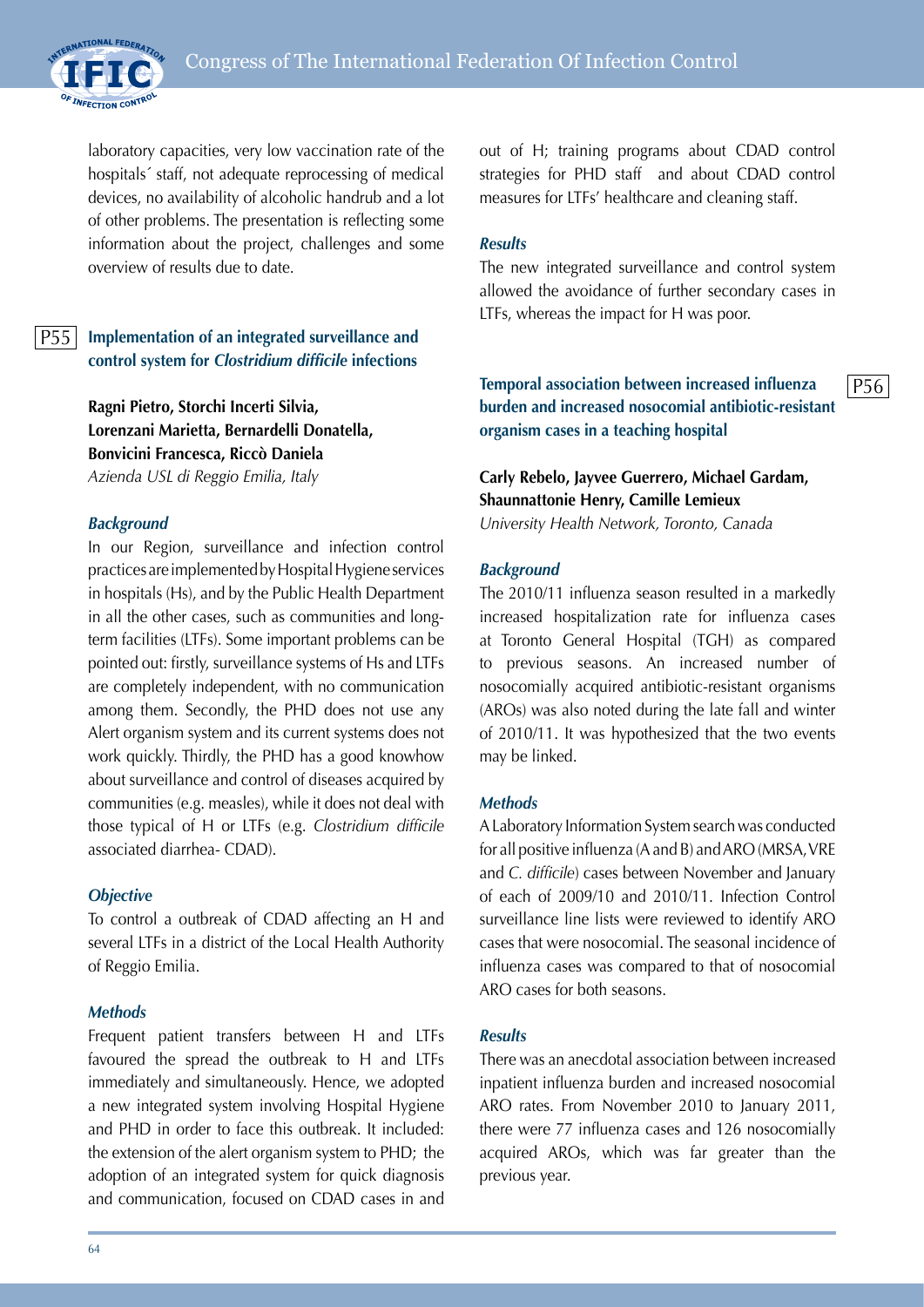

## *Conclusions*

An increase in inpatient influenza cases can be temporally associated with an increase in nosocomial ARO cases at a large teaching hospital. We hypothesize that the increased number of ARO cases was related to: widespread staff febrile respiratory illness with resulting staff shortages; "isolation fatigue" amongst staff resulting in poor compliance with routine practices and additional precautions; lack of isolation rooms; and widespread bed spacing of patients. Subsequently, there has been an increase in environmental services staffing and changes made to policy/practice.

#### **Outbreak of** *Burkholderia cepacia* **in an intensive care unit: temporal trend, clinical characteristics and outcomes of patients**  P57

# **Righi E.1 , Aggazzotti G.1 , Borsari L.1 , Fantuzzi A.1 Ferrari E.2 , Vecchi E.2 , Venturelli C.2 , Marchegiano P.2 , Girardis M.2 , Centetti S.2**

*1 Department of Public Health Sciences, University of Modena and Reggio Emilia, Italy 2 University Hospital Policlinico of Modena, Italy*

Burkholderia cepacia, an environmental microorganism which can be an opportunistic pathogen in patients with cystic fibrosis, is emerging as a causative agent of nosocomial outbreaks involving bloodstream, respiratory tract, and urinary tract infections in intensive care unit (ICU) settings. An outbreak of B. cepacia has recently occurred in ICU at the teaching hospital in Modena (northern Italy). A sudden increase of B. cepacia positive cultures has been highlighted thank to the alert organisms laboratory surveillance activities routinely performed at the structure. The outbreak lasted 18 months and involved 46 patients (25 males and 21 females, mean age  $63\pm18$ years):  $63\%$ of the subjects were colonized and 37% developed an infection (respiratory tract infection). The analysis of spatial and temporal trends of cases together with different environmental investigations and the genotyping of the isolated microorganisms allowed to identify and to remove the source of the outbreak, a contaminated mouthwash for oral hygiene of patients, determining the rapid resolution of the outbreak.

A descriptive epidemiological survey of cases has been performed as well, in order to investigate the relationship between host, pathogen and environment and to identify potential predictors to clinical response. Characteristics of infected and colonized patients were compared: no significant differences were found as the two groups showed very really similar demographic and clinical conditions and outcomes (mortality rate: 50% in both groups). Severity of the underlying disease resulted the main factor influencing mortality risk, however it did not appear to be related to the colonized or infected status of patients.

#### **Occult Hepatitis "B" Virus Infection Among Egyptian Blood Donors** P58

**Zeinab N. Said1 , Manal H. El Sayed1 , Iman I.Salama2 , Enas K. Aboel-Magd3 , Magda Hanafei4 , Maged Setouhei5 , Maged Setouhei6 , Faten Mouftah6 , Manal B. Azzab6 , Heidi Goubran6 , Amal Bassili7 , Gamal Esmat8**

*1 Microbiology& Immunology Department, Faculty of Medicine (for Girls), Al-Azhar University, Cairo, Egypt 2 Pediatric, Hematology/Oncology Department, Ain Shams University, Cairo, Egypt 3 Community Medicine Department - National Research Center, Cairo, Egypt 4 Ain-Shams Maternity and Women's University hospital, Cairo, Egypt 5 Community Medicine Department, Faculty of Medicine-Ain Shams University, Cairo, Egypt 6 National Blood Transfusion Center, Cairo, Egypt 7 Surveillance officer, STB/WHO/EMRO. Focal point, Tropical Disease Research 8 Tropical Medicine Department, Faculty of Medicine-Cairo University, Cairo, Egypt*

This study was performed in order to evaluate the possible transmission of occult HBV infection (OBI) in blood transfusion.

#### *Materials and Methods*

Cross sectional study included 3,167 blood units negative for HBsAg, Anti-HCV & Anti-HIV was performed. Samples were tested for ALT, AST and anti-HBV core antibodies (total). Quantitative HBV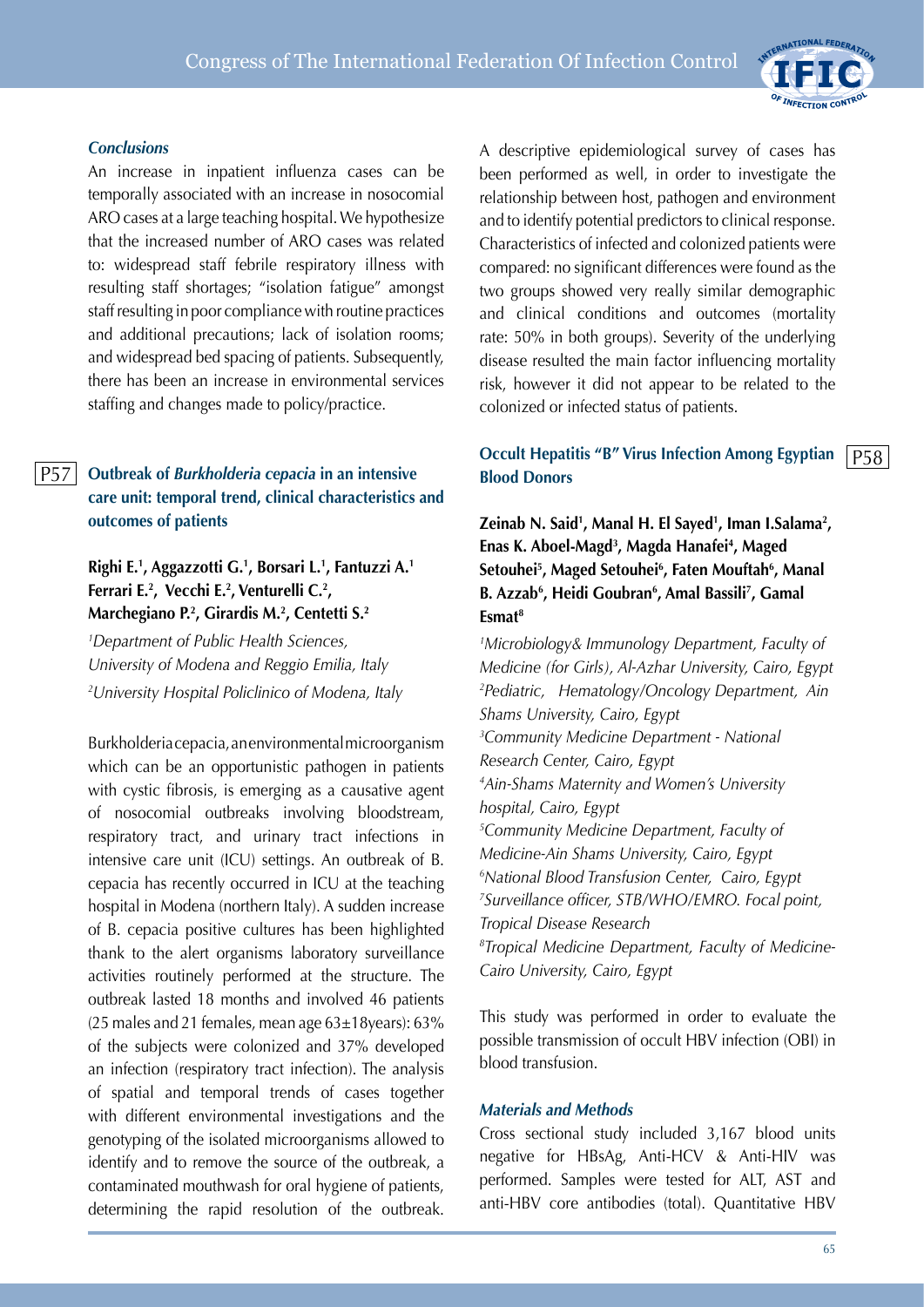

surface antibodies and HBV- DNA by real time PCR were performed for Anticore positive samples. The study also included selected 265 recipients, of them, 34 have been followed up for 3-6 months for detection of HBV infection.

#### *Results*

Total anticore was positive in 525/3167(16.6%) of blood units, 64% of them were anti-HBs positive. HBV DNA was quantified in 52/303 (17.2) % of anti-HBc positive blood donors (Viral load range: 5 to 3.5x 105 IU/mL, median: 200IU/mL). Anti-HBc was the only marker in 68.6% of them. Univariate and multivariate logistic analysis showed that age above thirty and marriage were the most significant risk factors for prediction anti-HBc positivity with AOR 1.8(1.4-2.4) and 1.4(1.0-1.9) respectively. Among anti-HBc positive blood units, age below thirty was the most significant risk factor for prediction of HBV-DNA positivity with AOR 3.8 (1.8-7.9). Serological profiles of followed up recipients showed that, all were negative for the studied HBV markers and HBV DNA. Conclusion: Our findings suggest but could not prove that occult HBV infection is transmissible by transfusion. Nucleic acid amplification should be considered as the primary screening method for high risk immunocompormised recipients. Otherwise, HBV anticore screening would possibly eliminate the risk of unsafe blood donation.

#### *Keywords*

HBV; Total Anticore; OBI; HBsAg, HBV- DNA.

#### **Infection Control Guidelines for the Morbidly Obese Patient**  P59

**Sydney Scharf, Elizabeth Bryce, Annette In'Thout, Jocelyn Ross, Katherine Weglo, Jan Greenwood, Elizabeth MacLean, Tracy Gorgan**

*Vancouver Coastal Health*

#### *Introduction*

The increasing percent of Canadian patients who are morbidly obese pose unique infection control (IC) risks in an adult tertiary care centre and patients may act as reservoirs for antimicrobial resistant organisms (AROs). In response to an increase in AROs in this patient population, practical management strategies were devised.

#### *Methodology*

A multidisciplinary team was established with expertise from Infection Control, ICU, dietary and skin care teams, and surgical units. A review of literature and existing guidelines for ARO prevention revealed a paucity of information on this topic. The team then developed a list of potential interventions aimed at controlling spread from the source and grouped under the following headings: IC precautions, bowel care, skin care, cleaning, equipment and supply design.

#### *Results*

All bariatric patients are managed with Contact Precautions; protocols for moving and mobilizing patients in a safe manner developed; a dietary protocol was devised to manage incontinence; the skin care team created a uniform care schematic, equipment was modified to accommodate unique needs (e.g. improved diaper design, bariatric sling use, more efficient use of covers for equipment), rooms are now cleaned routinely twice daily, and an educational package/protocols developed.

#### *Conclusions*

Managing all bariatric patients with Contact Precautions, enhanced cleaning, bowel and skin care protocols have resulted in reduced transmission and improved nursing satisfaction. Suggestions were made to manufacturers of selected products on how to improve their design to enhance bariatric nursing. Care must be taken not to stigmatize patients or their families in the development of protocols.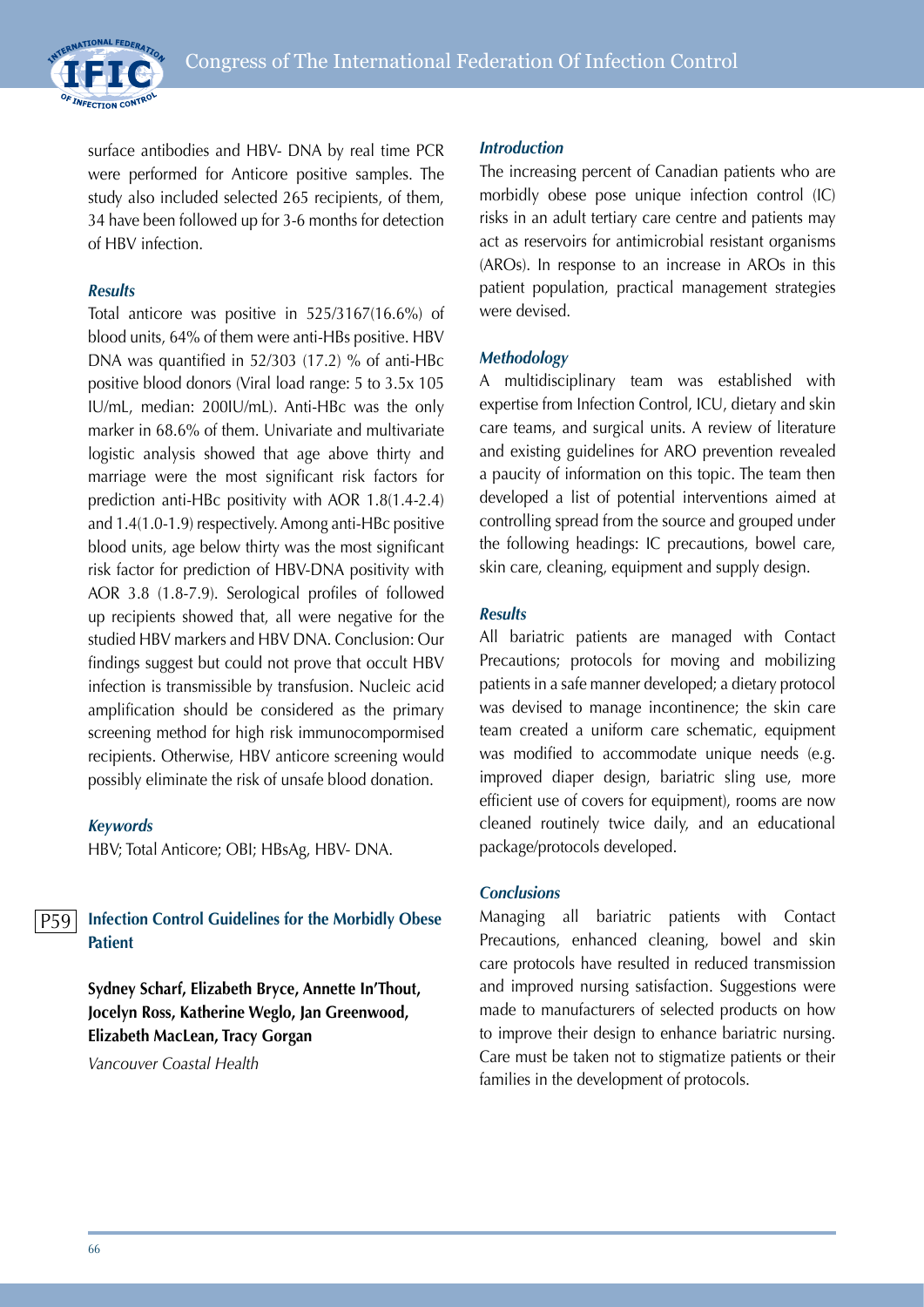

# **A new screening medium for detection of carbapenem-resistant Enterobacteriaceae**

**E. Scopes, S. Withey, D. Crabtree** *Thermo Fisher Scientific, Basingstoke, UK*

Brilliance™ CRE Agar (Thermo Fisher Scientific), a new screening medium for detection of carbapenemresistant Enterobacteriaceae (CRE) was evaluated alongside BBL™ CHROMagar™ KPC Agar (BD Diagnostic Systems) and MacConkey Agar (Thermo Fisher Scientific) with 1µg/ml imipenem. Forty three CRE, seven carbapenem-resistant nonfermenting organisms (*Acinetobacter*, *Pseudomonas*) and 99 carbapenem-sensitive organisms (including Enterobacteriaceae, *Pseudomonas*, *Acinetobacter*, *Staphylococcus* and *Enterococcus*) were inoculated onto Brilliance CRE Agar, BBL CHROMagar KPC Agar and MacConkey Agar with 1µg/ml imipenem. Plates were incubated at 36±1°C for up to 48 hr. Brilliance CRE Agar was able to detect more CRE than BBL CHROMagar KPC Agar or MacConkey Agar with 1µg/ ml imipenem, with an inclusivity of 97.7% after 16 hr. incubation compared to 88.4% and 74.4% respectively. All nonfermenting carbapenem-resistant organisms tested also showed cream or naturally pigmented growth on all three agars. No carbapenem-resistant E. coli tested grew on BBL CHROMagar KPC Agar and MacConkey Agar with 1µg/ml imipenem, even after 48 hr. incubation. Growth of carbapenem-resistant E. coli was observed on Brilliance CRE Agar after 16 hr. incubation. Brilliance CRE Agar and BBL CHROMagar KPC Agar showed comparable exclusivity at 18 hr. (87.9% and 89.9%). Exclusivity of MacConkey Agar with 1µg/ml imipenem was 82.8% at 18 hr. Exclusivity of all media decreased after 48 hr. (83.8% for Brilliance CRE Agar and BBL CHROMagar KPC Agar, 62.6% for MacConkey Agar with 1µg/ml imipenem). Brilliance™ CRE Agar is an effective tool for detecting CRE and other carbapenem-resistant organisms in 16–24 hr. and may allow rapid implementation of infection control measures.

P60 A new screening medium for detection of MRSA screening using Brilliance™ MRSA 2 Agar P61

# **E. Scopes, S. Withey, D. Crabtree**

*Thermo Fisher Scientific, Basingstoke, UK*

A laboratory in the state of North Rhine-Westphalia, Germany, evaluated the performance of Brilliance™ MRSA 2 Agar (Thermo Fisher Scientific) and chromID™ MRSA Agar (bioMérieux) for screening for meticillinresistant Staphylococcus aureus (MRSA). One thousand and five nasal, perineum or wound swabs and tracheal secretions, collected for routine MRSA screening, were inoculated onto Brilliance MRSA 2 Agar and chromID MRSA Agar. Plates were incubated at 36±1°C for 18 to 24 hr. Presumptive MRSA colonies from either plate were confirmed using a tube coagulase test, automated identification & antimicrobial susceptibility testing and PCR. One hundred and seven confirmed MRSA were isolated on one or both of the chromogenic media. ChromID MRSA Agar showed notable variation in presumptive MRSA colony colour, (from dark to light and transparent green), some of which were confirmed as non-MRSA. In comparison, Brilliance MRSA 2 Agar showed a more consistent blue MRSA colony colour. Sensitivity of Brilliance MRSA 2 Agar (96.3%) was statistically significantly higher ( $P = 0.04$ ) than chromID MRSA Agar (85.5%). Specificity, positive predictive value (PPV) and negative predictive value (NPV) of Brilliance MRSA 2 Agar (99.8%, 98.1% and 99.6% respectively) were equal to, or higher than, that of chromID MRSA Agar (99.8%, 97.9% and 98.2% respectively). Brilliance MRSA 2 Agar detected considerably more (10) MRSA than chromID MRSA Agar while still showing excellent specificity and NPV. Brilliance MRSA 2 Agar showed a more uniform, distinctively blue MRSA colony colour compared to chromID, making it reliable and straightforward to identify MRSA from patient samples.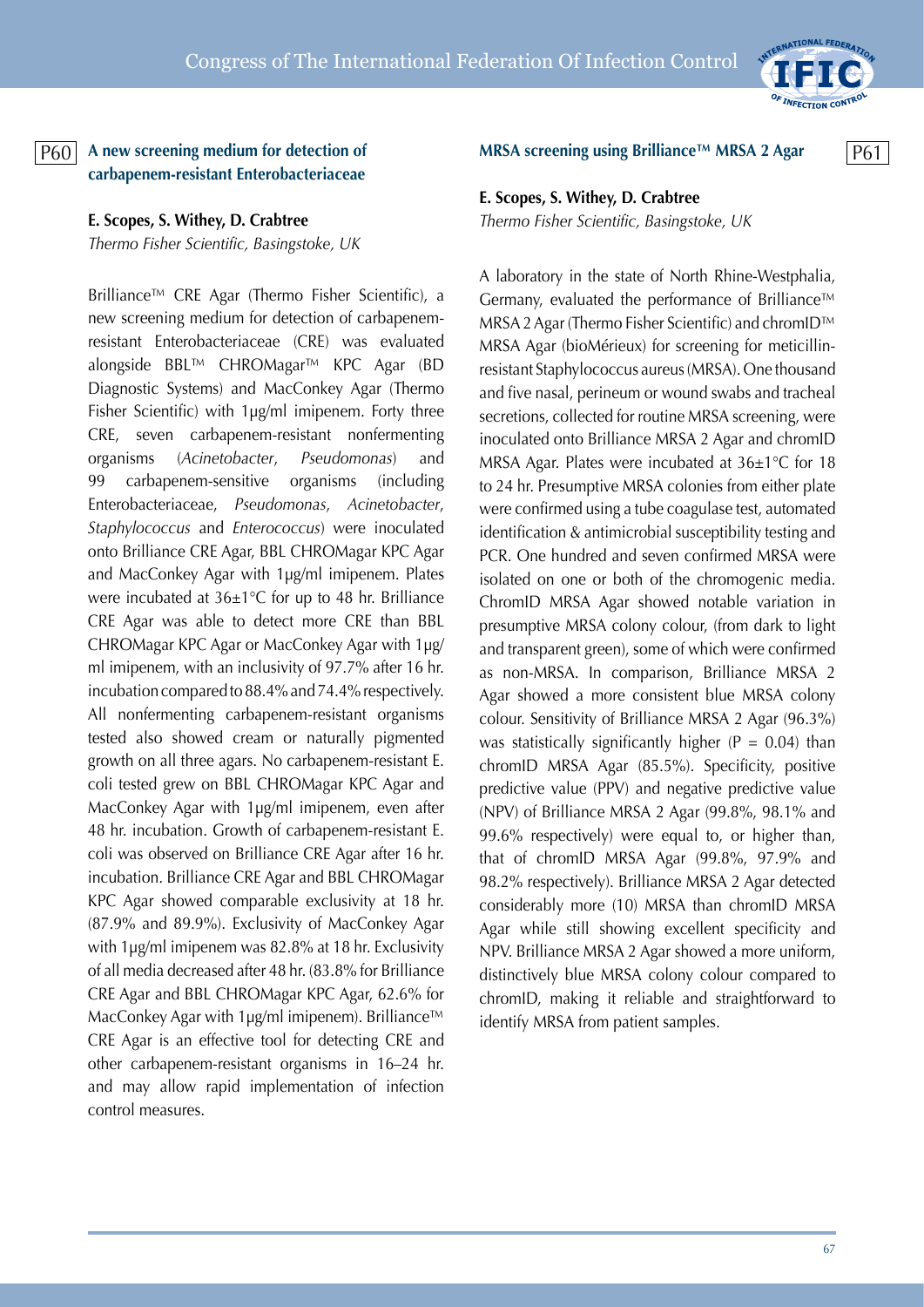

#### **Survey of infectious complications and management of CVC in Hemodialysis Units of Florence Health Company** P62

# **Lucia Settesoldi, Anna Poli, Roberto Galli**

*Emodialysis Nursing Managers (Florence Health Company), Florence, Italy*

# *Context*

Central Venous Catheters (CVC) are one of methods of vascular access in hemodialysis patients, where it is not possible to use a native arterio-venous fistula. In September 2010 in Hemodialysis Units of Florence Health Company, 92 (31%) of 296 patients were CVC carriers. Their number is increasing.

# *Objectives*

To detect infectious complications among hemodialysis patients with CVC, to assess antiseptic used, different types and frequency of dressing changes (every 7 days with transparent polyurethane vs each dialysis session with sterile gauze).

# *Design, Setting and Patients*

Observational, prospective study conducted from 01.02.2011 to 31.04.2011 and recruiting patients from 7 Hemodialysis Units in Florence Health Company. Patients were adults CVC carriers, whether permanent or occasional patients.

## *Results*

Of 309 eligible patients, 114 (131 catheters, 3105 dialysis session) could be evaluated. The bloodstream infections were 6 (for 3 BSI the access site was in femoral vein). The insertion site inflammation (score 2 and 3) was present in 57/3070 observations. For skin antisepsis during dressing changes was used chlorhexidine-based solution for 58 CVC, povidoneiodine solution for 39 and sodium hypochlorite for 34. For 88 CVC (67,1%) the sterile gauze dressing was changed each session, for 43 (32,8%) every 7 days with transparent polyurethane.

#### *Conclusions*

The data analysis has yet to finish. From the early evidence there are differences in the frequency of dressing: there is exit site inflammation in 54/57 observations in the dressings change each session with sterile gauze, and only 3/57 in the 7 days changed transparent dressings.

**A prospective study to determine incidence of ventilator associated pneumonia and antibiotic usage in an adult ICU in a tertiary care hospital in North India**

# **Meera Sharma, Manisha Biswal, Surria Rajpoot, Neerja Bhardwaj, YL Narayan**

*Postgraduate Institute of Medical Education and Research, Chandigarh, India*

Ventilator associated pneumonia (VAP) is the commonest nosocomial infection in ICUs in India. To determine the incidence and outcome of VAP in our ICU settings, we carried out a prospective surveillance was conducted over a 19 month period (September 2008 to April 2010). One hundred and eighty six consecutive patients (both medical and surgical) admitted to an adult ICU of our tertiary care referral hospital in North India. The total number of ICU days was 2982 and mechanical ventilation days was 2255. Eighty eight patients developed a total of 125 episodes of VAP (1.42 episodes/patient). The incidence of VAP was 55.43/1000 ventilator days. Early onset VAP (< 5 days of mechanical ventilation) accounted for only 28 episodes, the remaining episodes (95) were late onset VAP. Of the 88 patients who developed VAP, 36 died due to the infection (attributable mortality was 40.9%). The most common etiological organisms were *Acinetobacter* spp (predominantly *Acinetobacter baumannii*) and other gram negative lactose nonfermenting bacilli (60%), followed by *Pseudomonas aeruginosa* (27.2%), enterobacteriaceae (5.6%) and *S. aureus* (4.8%). Late onset VAP was predominantly caused by *Acinetobacter baumannii* (59%) and caused *Pseudomonas aeruginosa* (33%). A total of 402 antibiotics were given to these eighty eight patients (average 4.5 courses per patient/ICU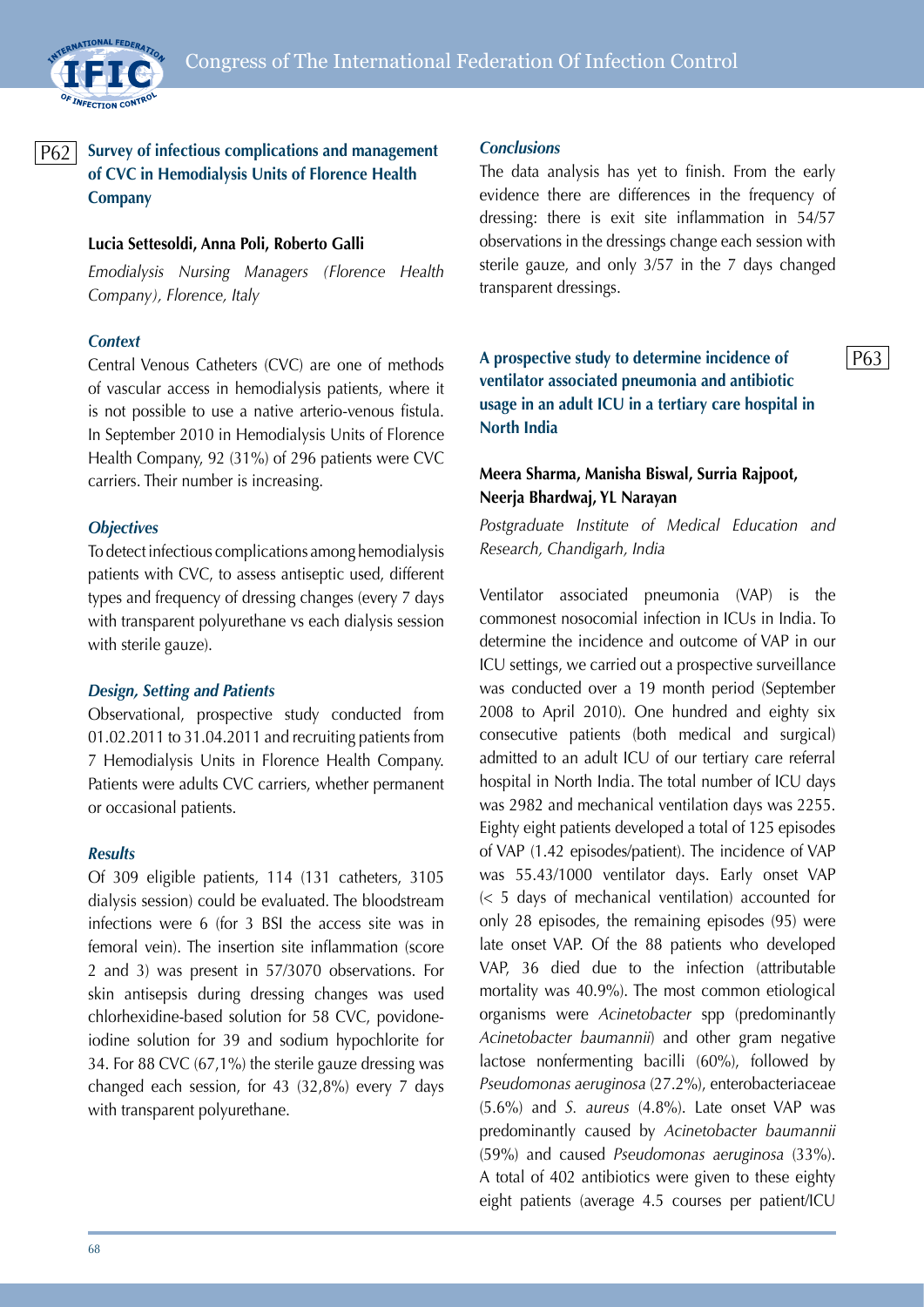

P65

stay). Antibiotic usage density was calculated to be 2115 DDD/1000 ICU days. We conclude that both the incidence of VAP and the resulting antibiotic density is very high in our setting requiri ng institution of stringent infection control measures.

# P64

**Compliance and effect of antibiotic prophylaxis at cesarean section in Norway**

#### **Skjeldestad Finn Egil, Hanne-Merete Eriksen**

*National Institute of Public Health, Oslo, Norway*

#### *Introduction*

The Norwegian surveillance system of surgical site infections (NOIS) initiated a survey comprising hospital based guidelines of antibiotic prophylaxis (ABP) during caesarean section (CS). Norwegian guidelines recommend ABP for all acute CS and on indications. Objectives: to explore praxis of ABP regimes and timing of administration in CS relative to local and national guidelines at hospital level.

#### *Methods*

All 42 hospitals performing more than 10 CS in 2008 were invited to a survey in 2009 about local guidelines of ABP. Praxis of ABP in relation to local guidelines were evaluated through NOIS-data from 2009. All analyses were done in SPSS with chi-square test.

## *Results*

All invited hospitals responded. 4 hospitals used ABP in all CS, 33 hospitals in all acute CS, 1 hospital on indications. Four hospitals had no guidelines. 19 of 33 hospitals, who had guidelines on ABP at acute CS, practised also prophylaxis on indications in elective CS. 12 of 38 hospitals administered ABP at start of surgery, whereas 26 of 38 practised ABP after clamping. Compliance with guidelines was significantly higher in hospitals that provided prophylaxis in all CS compared to hospitals that practised ABP in acute CS, only.

#### *Conclusions*

In line with Cochrane guidelines, 4 hospitals practised ABP in all CS at start of surgery  $($   $\sim$  10% of volume), whereas 33 of 42 practised ABP according to Norwegian guidelines. Surveillance data like NOIS are an important resource for evaluating compliance with guidelines, and possible effects on surgical site infections (SSIs will be presented during presentation).

# **An "ambulatory" case of mumps in a hospital: logistical challenges in tracking exposed cases**

# Stefanovic A.<sup>1</sup>, Bryce E.<sup>1</sup>, Scharf S.<sup>1</sup>, Doyle P.<sup>1</sup>, **Roscoe D1 , Anglesio M.2 , Senghera R.2 , Fast C.2**

*1 Division of Medical Microbiology and Infection Control, Vancouver, Canada 2 Department of Workplace Health, Vancouver, Canada*

#### *Introduction*

An outbreak of mumps linked to a local resort in British Columbia, Canada resulted in an infectious physician working on multiple floors in a tertiary-care hospital in Vancouver.

#### *Methods*

Investigation of exposed patients and health-care workers (HCWs) was undertaken by Infection Control Practitioners (ICPs) and Occupational Health Nurses (OHNs). Medical Microbiologists (MM) provided medical guidance. OHNs reviewed employee data (largely paper-based) for proof of immunity, conducted telephone interviews to document exposure history, and collected serology and administered vaccine as appropriate. Team meetings began midway through the investigation and then daily to ensure that all staff were reviewed before the date(s) when decisions regarding furloughing occurred.

#### *Results*

The investigation initially required 2 ICPs and 3 OHNs, however 3 additional OHNs were enlisted to meet furloughing deadlines. All (18) exposed patients were immune. There were 162 staff that needed OHN assessment with 117 (72%) employees requiring a personal interview [48 (40%) of these had no proof of immunity]. Serology was collected for 27 (16%) and MMR administered to 63 (38%) HCWs. Interestingly, 26 (16%) of HCWs fully evaluated were not on the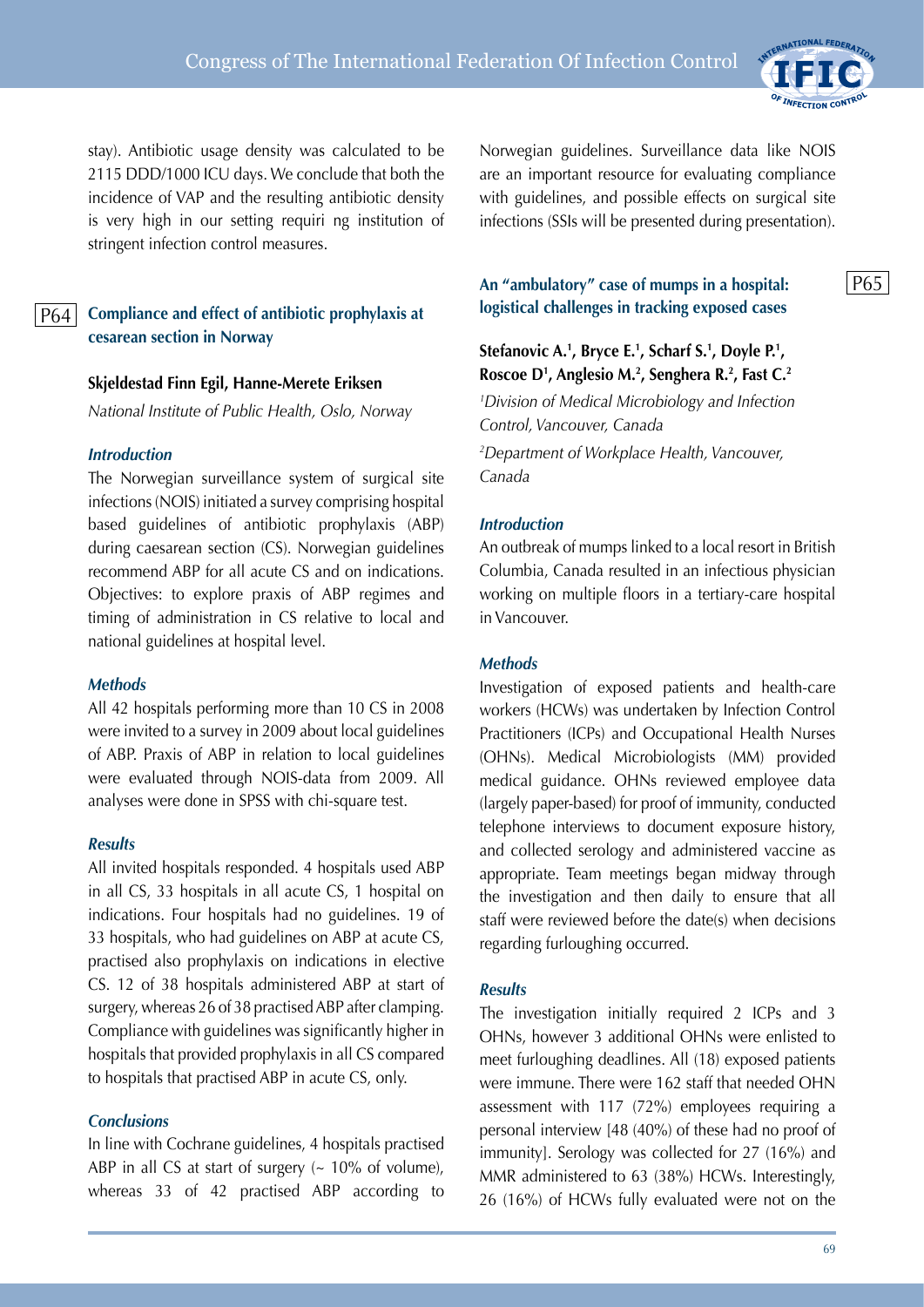

affected floors. The investigation consumed 199, 34, and 30 hours from OHNs, ICPs, and MMs, respectively and cost \$14,550.

#### *Conclusion*

Significant workload, communication and financial challenges were encountered during the investigation. The following measures would improve efficiency; 1) early coordination of involved teams, 2) early identification of manpower requirements, 3) stricter exposure definitions, 4) mandatory documentation of HCW immunity, and 5) introduction of a centralized, electronic employee database.

#### **Carbapenems and Enterobacteriaceae**

#### **Khine Swe Swe/Han**

*NHLS/UKZN, Durban, South Africa*

Carbapenem-resistant Enterobacteriaceae (CRE) are usually resistant to all ß-lactam agents as well as most other classes of antimicrobial agents. CRE cause severe infections among residents of long-term-care facilities. The treatment options for patients infected with CRE are very limited. Tigecycline and polymyxins including colistin have been used with variable success.

Healthcare-associated outbreaks of CRE have been reported. CRE are increasingly recognized as the cause of sporadic and outbreak infections in the U.S. Aggressive infection-control practices are required in aborting these outbreaks.

#### *Aim and objectives*

To implement the new laboratory methodology for antimicrobial susceptibility testing by checking the zone diameter and MIC breakpoints of carbapenems for Enterobacteriaceae (new 2011 CLSI Guideline) To record the CRE prevalence and implement the infection control practices.

#### *Material and methods /Intervention*

The prevalence of CRE was calculated manually for 2009 and 2010 retrospectively. Data records were collected from Vitek 2 and computer Whonet system. Review the old and new CLSI guidelines.

#### *Results*

Carbapenems Resistance Enterobacteriaceae (CRE) isolates are also emerged in our local hospital in 2009 and 2010. The prevalence % of each CRE isolate will be shown with graph in presentation.

#### *Conclusion*

Carbapenems Resistance Enterobacteriaceae (CRE) isolates are also emerged in our local hospital. CRE are clearly MDR and infection control measures are recommended. Detection of carbapenemases and implementation of infection control practices are necessary to limit spread.

#### **P66** Carbapenems and Enterobacteriaceae **Reserves Infection Control in Chinese Pediatric Hospitals:** P67 **Site Visits in Chengdu, Shanghai, Fuzhou and Xiamen**

# **Thomas E., Guo H., Wang Z., Wang J-S., Tan R., Dobson S.**

*BC Children's Hospital and University of British Columbia, Vancouver, Canada*

#### *Background*

As part of an pediatric infectious disease and infection control mentorship program (administered through the Centre for International Child Health, British Columbia Children's Hospital, Canada) we visited four Chinese hospitals across the country in the spring of 2011 and participated in a national pediatric infectious disease conference in Yangzhou.

#### *Methods*

The visits included interviews with hospital administrators, pediatricians, pediatric infectious disease specialists, ICU physicians, as well as medical microbiologists/virologists and infection control practitioners. A working group to discuss "Challenges in Infection Control" was organized at the Yangzhou Conference. Results: Prevention of Hospital Acquired Infections (HAIs) in Chinese hospitals is considered high priority. Measures to combat HAIs include: strict adherence to hand-hygiene practices (e.g. alcohol rub at patient-beds), formal dress-codes (uniforms) and attention to construction issues (e.g. new isolation-units), electronic charting, formal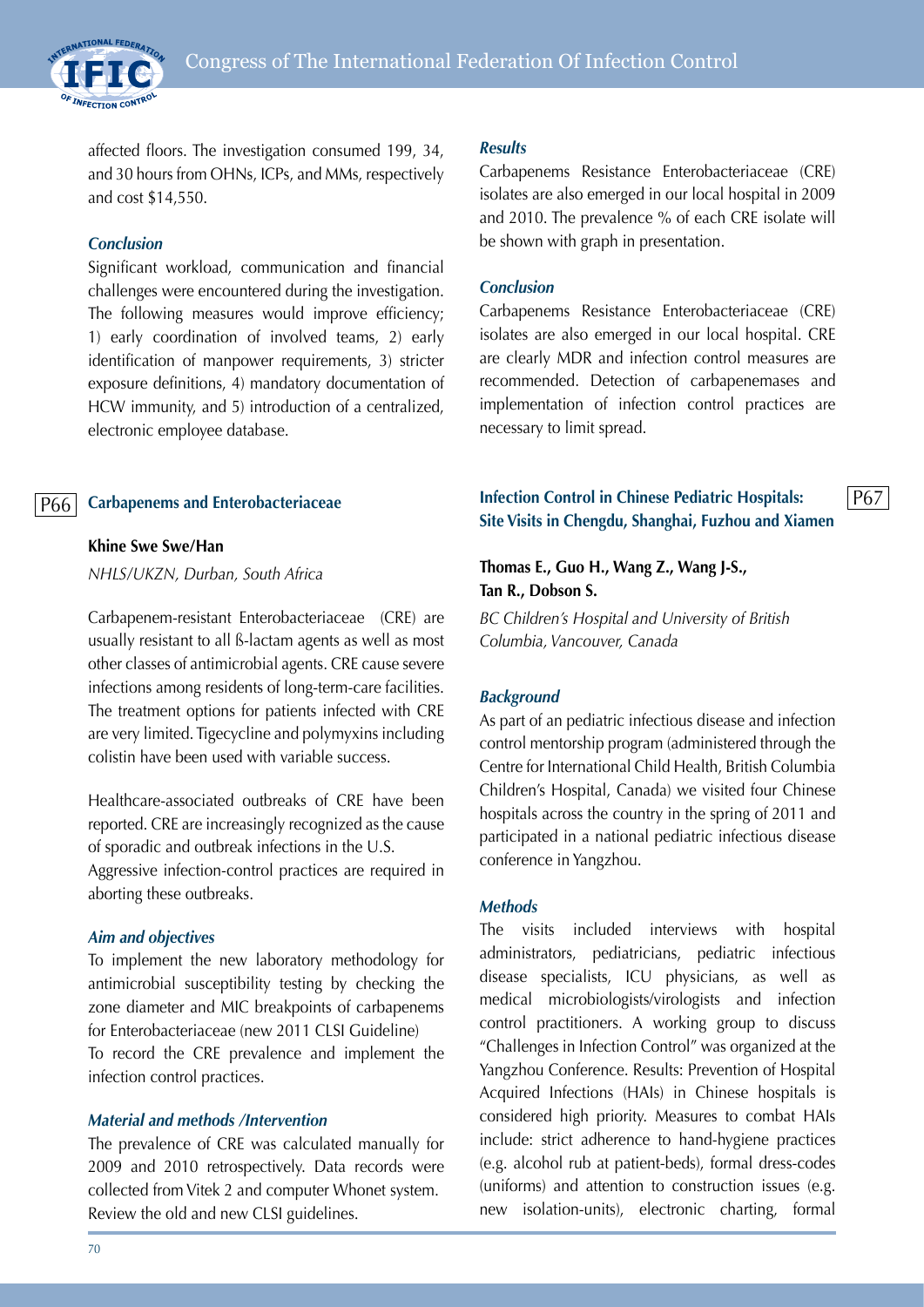surveillance protocols. Challenges facing infection control practitioners included the exceptionally large (by North American and European standards) daily patient volumes, lack of single patient rooms, increased presence of AROs, incomplete vaccination coverage, varying levels of diagnostic microbiological services and a patient-pay system for medical care. ARO surveillance programs, now a government requirement, are not always accompanied by adequate funding. Outbreak protocols have increased implementation challenges because of large patient volumes. Leadership's awareness and interest in infection control correlated with enhance infection control practices.

#### *Conclusions*

In summary, a strict dress-code, mandatory surveillance and general awareness, supported by physicians, helped to provide improved infection control despite large patient volumes and a significant burden of infectious disease.

#### **HandyAudit – a technology to facilitate more objective, accurate, and consistent Hand Hygiene audit compliance data** P68

## **Tsang Michael, Cesar Marquez Chin, Geoff Fernie**

*Toronto Rehabilitation Institute, Toronto, Canada*

A new type of electronic hand hygiene auditing technology (HandyAudit™) has been developed by researchers at Toronto Rehabilitation Institute in Canada. The technology uses an "evidence-based" approach to reduce subjectivity and to produce consistent and accurate hand hygiene compliance measurements. The Council of Academic Hospitals of Ontario in Canada has chosen to adopt HandyAudit as part of their "Adopting Research to Improve Care" initiative. At the time of this writing, the HandyAudit tool is being used in 16 academic hospitals and is expected to reduce cost and an increase the reliability of hand hygiene auditing. Clinical validation has shown the new system to be equivalent to a correctly administered paper-based tool. This presentation will demonstrate how institutions are using the HandyAudit

system to improve clinical feedback and discuss how the technology facilitates more objective, consistent and accurate data. This talk will touch on the potential for HandyAudit to facilitate valid comparisons of hand hygiene compliance - even between institutions using different hand hygiene standards. Disclosure: The presenting author is one of the inventors of HandyAudit, and has founded a spin-off company to commercialize the technology. The spin-off company, HandyMetrics, has received Federal support from the National Research Council Canada's Industrial Research Assistance Program; and provincial support though Ontario Centres of Excellence, VentureLab and MaRS Discovery District.

# **Incidence of infections associated with perinervous catheter for control of postoperative pain in orthopedic surgery**

# **Turello David1 , Milillo Maria Grazia1 , Natolino Caterina2 , Cugini Ugo2 , Cominotto Paola3 , Covolato Andrea3** *1 Medical Direction - Sant Antonio Hospital 2 Anesthesia Department - Sant Antonio Hospital 3 Orthopedics Department - Sant Antonio Hospital*

A pilot study lasting about 3 months was conducted at the structure of Orthopaedics of a hospital of Friuli Venezia Giulia (Italy). Were observed in 91 patients who were placed perinervous catheter for postoperative pain control, of these, 60.4% are female, with an average age of 67.6 years. The males have an average age of 65.8 years. Almost all cases (86/88) underwent elective surgery. 83.3% (75/90) of subjects underwent surgery on the knee (joint replacement, ligament reconstruction), 6.7% (6 / 90) subjects underwent hip surgery. For most cases, the catheter was anchored to the skin through Lockit fixation device (72.5% [50/69]), and was medicated with plaster porous and bandage (69% [58/84]). The 74.4% (58/78) of the catheters remained in place for a time between 1 and 5 days, 15.4% (12/78) for a time between 6 and 10 days, while 10.3% (8 / 78) remained in place for more than 10 days. The most frequent reason for removal (59% [36/61]) is the end of therapy, following the accidental

P69

INTERNATIONAL FEDERATIO

**INFECTION CONTRO**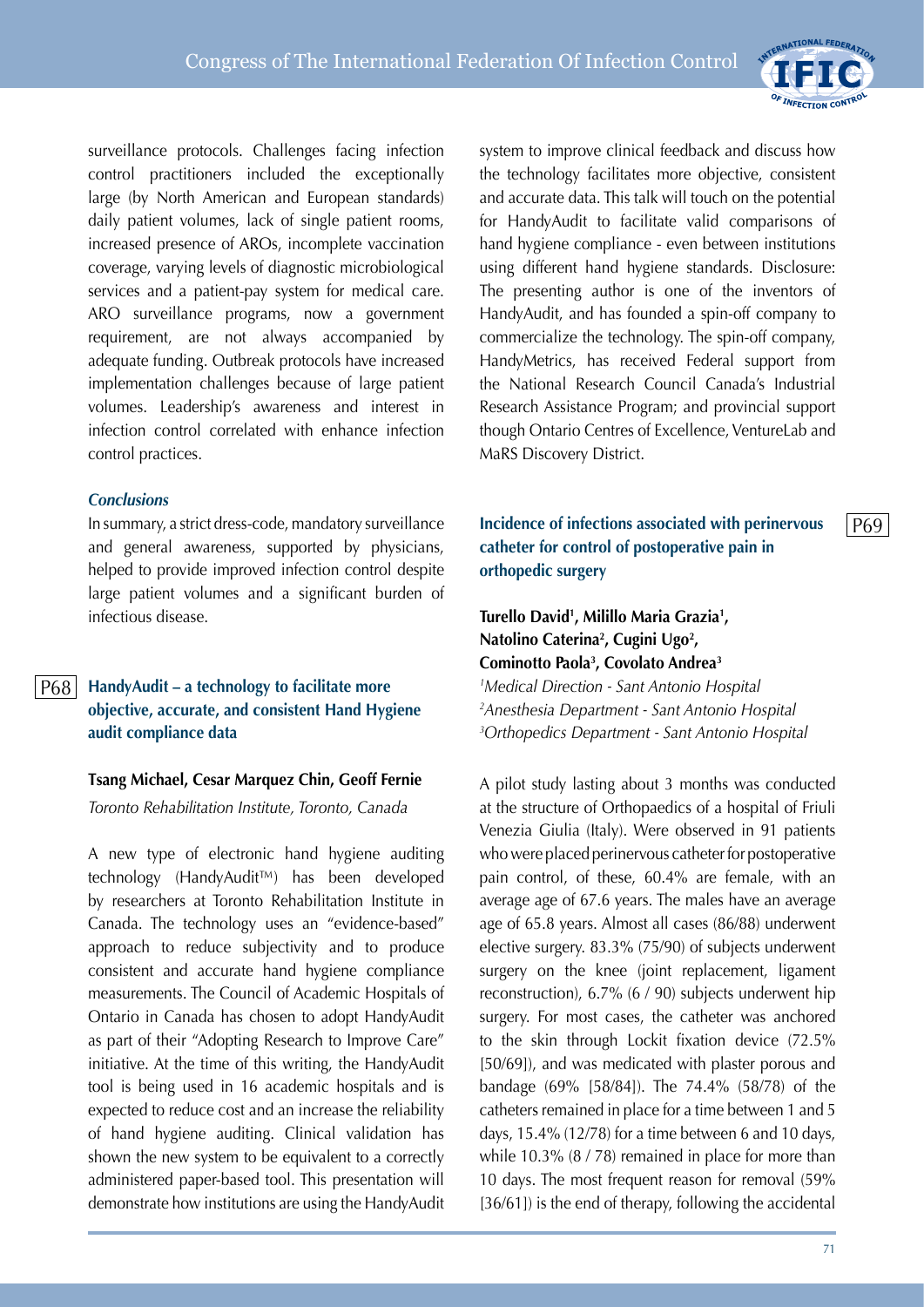

dislocation (21.3% [13/61]) and bleeding from the insertion site (13.1% [8 / 61] ). They have identified 14 cases of infection of the catheter insertion site among the 91 subjects observed, with a given cumulative incidence of 15.4 infections per 100 patient with perinervous catheter and an incidence density of 27.9 infections per 1000 perinervous catheter days. In 85.7% (12/14) it was a deep infection. 71.4% (10/12) of infections were identified in the first 5 days by the insertion of the catheter.

#### **Reduction of the neutralisation time to 10 seconds during antimicrobial activity testing of disinfectants according to European Standards**  P70

#### **Tyski Stefan, Ewa Bocian**

*Department of Antibiotics and Microbiology, National Medicines Institute, Warsaw, Poland*

According to European Standards, to stop the disinfectant- microbe contact, the dilutionneutralisation method is applied. The EN neutralisation time is estimated to be 5min+/-10s however, in fact is extended by the time required for neutralisation. Thus, reducing this neutralisation time would enable more precise determination of the real preparation activity. This is particularly important when evaluating preparations, such as hygienic hand disinfection products, for which declared contact times are often very short. The objective of our study was to investigate whether reducing the neutralisation time required following declared product contact times for the tested microorganisms yields more precise method validations. This study was conducted on 13 products containing active substances from different chemical groups. These products were designed for different applications: hygienic and surgical hand disinfection; pre-operative disinfection of patient skin; disinfection of surfaces and medical devices; and for external and uterinal applications in veterinary. This study was conducted according to EN 1040:2005, EN 1275:2005, draft EN 13727:2005 and EN 13624:2003. For tests conducted according to ENs phase 2, step 1 the "dirty conditions" were applied. Validation-C results for all products and tested microbial strains were at least half of the density of the suspension for validation (Nvo) after only 10 s of neutralization. No correlation was observed between neutralisation time (10 s, 1,2,3,4, or 5 min) and the number of recovered microorganisms in validation-C. Concluding, the contact time of investigated EN can be more precisely determined by reducing the neutralisation time from 5 minutes to as short as 10 seconds.

## **Hepatitis G Virus (HGV): What is the current situation, what should we do and how do we prevent this infection?**

P71

#### **Q.Mughis Uddin Ahmed, Isomura, Yammamoto**

*Nagoya University, Nagoya*

Hepatitis G virus was identified in 1995. Some work was done on HGV until 1997 and FDA (Food & Drug Administration) declared it as a non harmful virus. This resulted in no screening of virus for blood donors & bags from 1997 until today.

#### *Objective*

This study was done to find out the prevalence of HGV in blood donors among our population and to review most important articles present in scientific literature for the last 16 years and find out if the standards of the past on HGV are valid in present time or not. If not then we are ignorantly transferring this disease to many blood recipients.

#### *Materials and Methods*

In the majority of studies PCR (Polymerase Chain Reaction) was used to identify the virus. In some studies EIA (Enzyme Immuno Assay) techniques were used.

#### *Results*

In our study three hundred seventy one (371) blood donors were screened for HGV with 05(1.35%) positive cases. In professional donor's group out of 173 there were 4 (2.3%) for HGV where as in volunteer donor group only one (0.5%) was positive for HGV out of 198. All were male and highest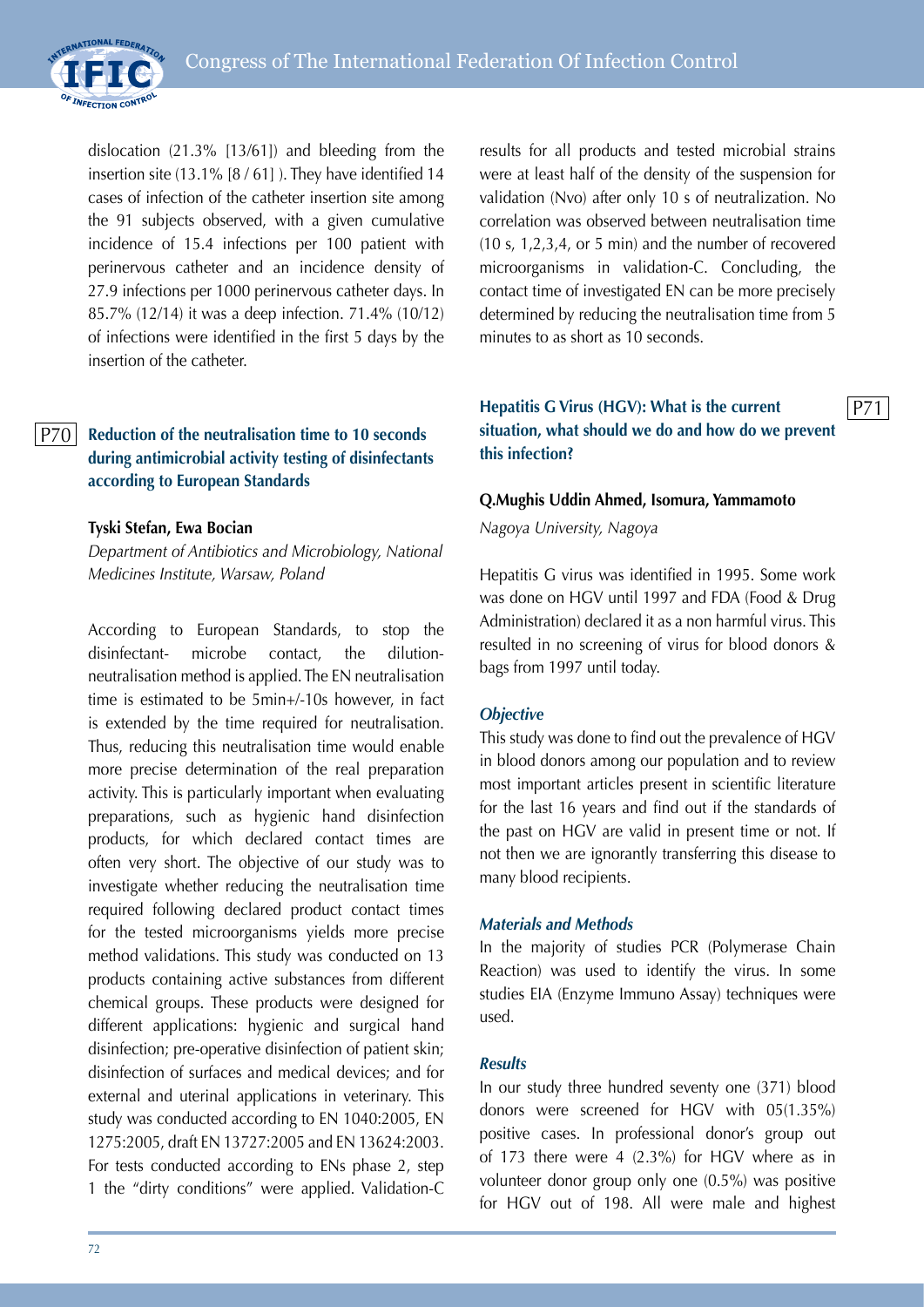

#### *Conclusion*

In view of our study and after reviewing the literature of the past 16 years it is advisable that screening of blood is better than transferring HGV ignorantly to blood recipients like it was done in the past, where we did transfer HCV to many individuals who resulted in a lot of morbidities and mortalities. We should review our practice before it is too late. As there is no vaccine available for HGV, infection prevention and control practices are the best solution to this problem.

#### *Key Words*

HGV, acute hepatitis, chronic hepatitis, fulminant hepatitis, Hepatocellular Carcinoma, Hematological disorders, Hematological malignancies, PCR, and Genotyping.

#### **Dutch Surveys Bedpan Management (1990 & 2010) Progress in correct use of Washer Disinfectors** P72

#### **Gertie van Knippenberg-Gordebeke**

*KNIP consultancy infection prevention, Venlo-Boekend, Nederland*

In Holland bedpans are regarded as semi-critical items and decontaminated in washer-disinfectors (WD). A Dutch survey (1990) showed poor cleaning and disinfection results. The Dutch Working Party Infection Prevention made WD guidelines (1995). In 2006 the International Organization for Standardization (ISO) introduced Standard 15883 for WD. Part 3 is intended to be used for emptying, flushing, cleaning and thermal disinfection of bedpans.

INTERNATIONAL FEDERATION

#### *Project*

In 2010 KNIP consultancy repeated the survey. A survey was sent to Consultants Infection Prevention in 120 hospitals. Questions covered: type of bedpans, methods of emptying and decontamination, awareness and use of national/international WD guidelines and the WD validation and maintenance. Final questions about the role for bedpans or WD in outbreaks.

#### *Results*

The response rate in 2010 was 77/120 hospitals (64.1%). Manual emptying, cleaning and disinfection stopped. Maintenance and validation of the WD showed improvements. From the responders 87 % never researched WD or bedpans causing outbreaks. 6.5 % reported bedpans or WD as a particular source with the following Microorganisms: *Clostridium difficile*, Norovirus, *Pseudomonas aeruginosa*, *Salmonella*- and *Acinetobacter* species. Nobody published or wanted to share these events.

#### *Lessons Learned*

Validated well maintained WD improves patient safety, and prevent staff from unpleasant jobs. Although bedpans can contain loads of pathogens which can be easily spread and transmit, the majority never searches for (handling) bedpans and poor quality WD as a source for healthcare associated infections. More study is needed for validated data about this risk. National and international guidelines help to improve bedpan management.

#### **Hand hygiene in the Netherlands**

P73

## **Gertie van Knippenberg-Gordebeke, Nagwa Khamis, Hanan Balkhy**

*IFIC Special Interest Group of Hand Hygiene, Venlo-Boekend, Nederland*

Handhygiene in Dutch hospitals was controlled by the head nurses. Since 1967 the Health council advises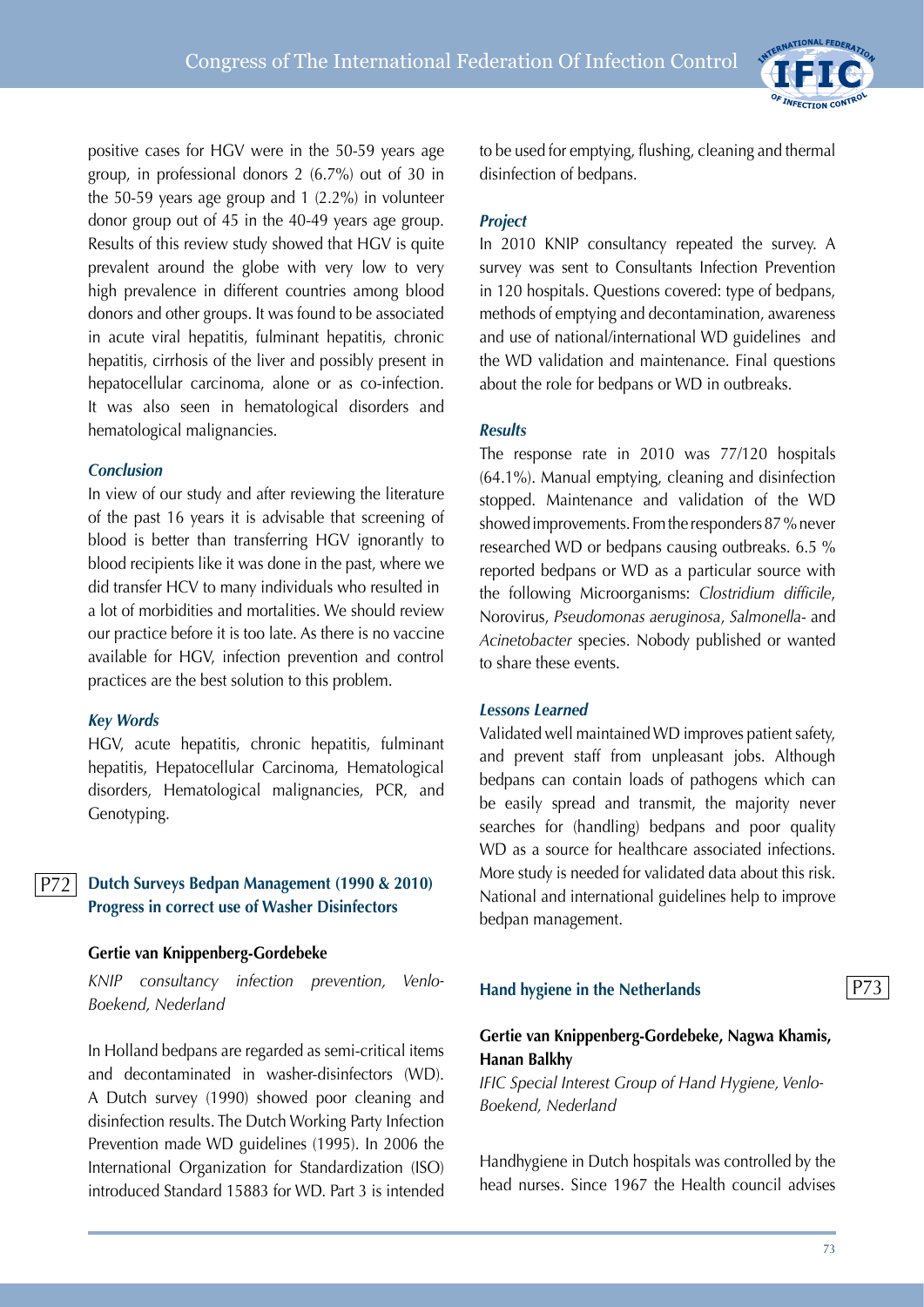



handhygiene in the Netherlands to prevent nosocomial infections, (updated 1990). In contrast with the advice the practice was not any longer controlled because leaders promoted: it was every healthcare worker's (HCW's) own responsibility. Handhygiene is always discussed at annual conferences of the Dutch Association of infection prevention in healthcare (VHIG), and consultant's infection prevention introduced handalcohol in hospitals 15 years ago. Alas at conferences for HCW's including physicians, handhygiene is seldom mentioned. Holland was one of the 1st countries who signed the WHO pledge for handhygiene, unfortunately nobody felt responsible to take any action. In 2008 a survey for handhygiene compliance was conducted by the Erasmus university of which the results showed a compliance < 20%. 4 Volunteers from the VHIG and the Dutch Society for Medical Microbiology (NVMM) started in 2009 a working party: ''Take 5''. There goal is a national campaign handhygiene for all healthcare settings, supported by the ministry of health. The inspectorate of health supported the idea from the beginning and placed the theme on the agenda of the Patientsafety conference 2010. This year VHIG and NVMM recognized ''Take 5'' officially and decided to use the WHO's self-assessment as a tool to progress hand hygiene promotion in the Netherlands. Members ''Take 5'' will anonymously evaluate the total national data. These results will be presented to the ministry of health with hopefully action as result.

#### **Surveillance of healthcare-associated infections (HAIs) through the Hospital Information System (HIS) of the Hospital Ordine Mauriziano - Turin, Italy**  P74

**Iolanda Vigna, Barbara Mitola, Vitale Arianna, Maria Luisa Soranzo, Andrea Bo, Mario Borsotti, Paola Malvasio**

*Hospital Ordine Mauriziano, Turin, Italy*

#### *Introduction*

Health care-associated infections detection has been experimented in Mauriziano Hospital starting from informatic query of microbiological examinations. To realize our project we analyzed all hospital information system (HIS) data about laboratory/ instrumental examinations, surgery, hospital discharge records (HDR).

### *Objective*

To test validity of surveillance of surgical site infections's methodology (SSIs), carried out through HIS.

### *Methodology*

Setting: Cardiac Surgery. Period: July-December 2010. SSIs surveillance was performed by HAI responsible cardiac-surgeon through classic method, and in parallel by Infectious Disease Specialist through the HIS. The case definition was made step by step: starting from diagnosis (obtained by connecting microbiological data with laboratory parameters -as inflammation markers- and some strumental examinations) to arrive at a more detailed result evinced from HDR. We collected through HIS: - socio-demographic data - dates of admission-surgery-discharge - procedures for admission (emergency/programmed) - Euroscore codes ICD9CM of performed procedures - outcomes. The link with medical records allowed us to detect duration of surgery procedure and to identify first surgeon: those two variables were useful to calculate NNIS index and Standardized Infections Rates/ surgeon.

#### *Results*

SSIs rates (detected by two different methods) were comparable  $(15/225 = 6.6\%;$  NHSN data from 1.84 to 8.49). The reliability of case finding through HIS is therefore confirmed. Principal advantages: less time to be spent on monitoring, possibility of extending surveillance to all Hospital departments with refund of results in real time.

#### *Bibliography*

Atreja A *et al.* Opportunities and challenges in utilizing electronic health records for infection surveillance, prevention, and control. *Am J Infect Control* 2008; **36:** S37-46.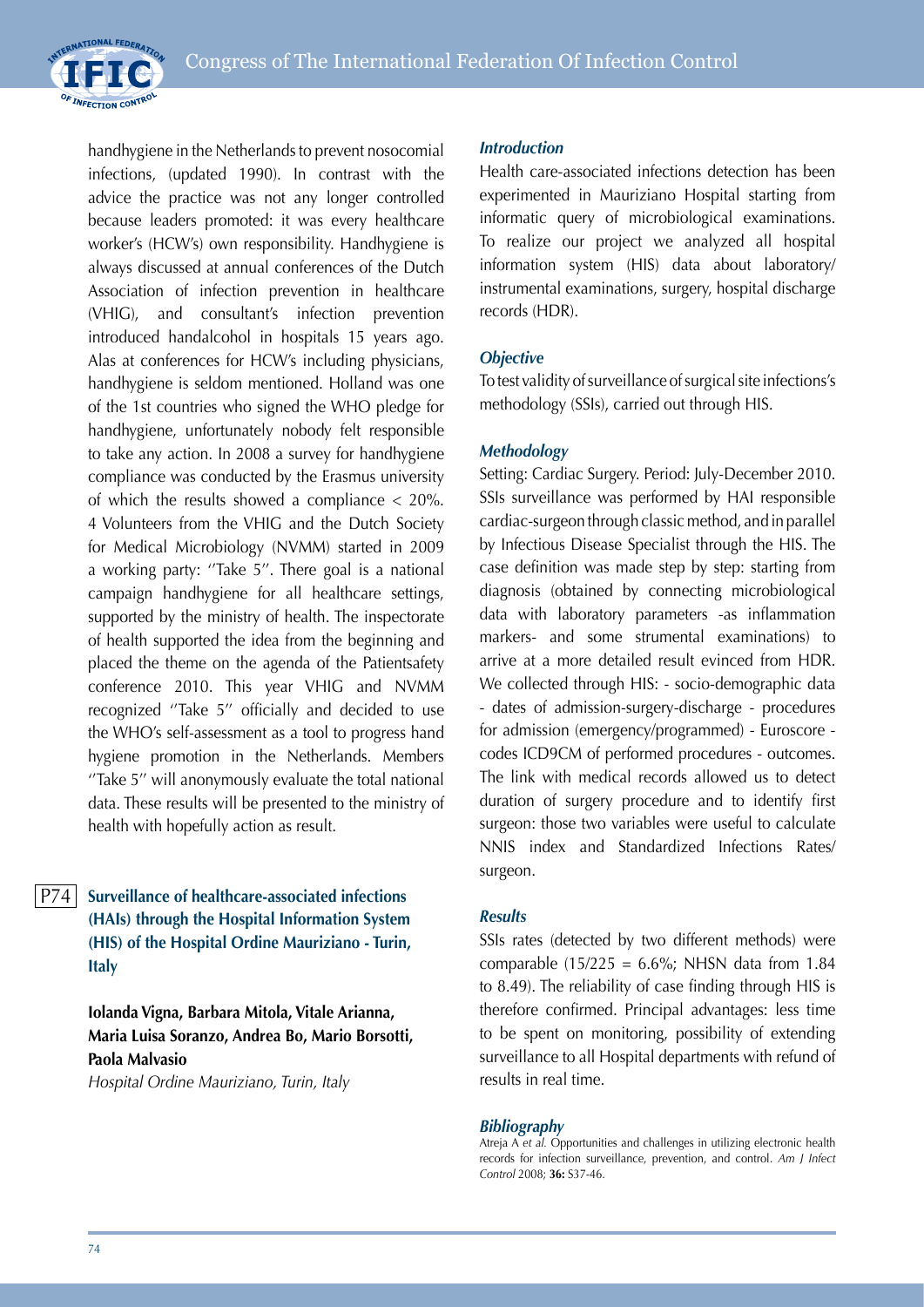

# P75 Prevention, surveillance and infections control in **Control and implementation of antibiotic** P76 **Hemodialysis of Mauriziano Hospital- Turin, Italy**

**Iolanda Vigna, Arianna Vitale, Barbara Mitola, Maria Luisa Soranzo, Roberta Demartino, Silvia Bagnato, Cristiana Bagnis, Corrado Vitale, Mario Borsotti**

*Mauriziano Hospital, Turin Italy*

### *Introduction*

Chronic hemodialysed patients may come into contact with infectious agents more easily than others, especially through vascular access for hemodialysis. Vascular accesses related infections are the most important cause of hospitalization and increased length of stay in those clusters of patients. The catchment area of Mauriziano Hospital Hemodialysis is Turin center population (more than 8,000 performances/year).

#### *Objective*

Implementing Deming cycle (PlanDoCheckAct) to reduce risk of dialysis infection related and linked socio-economic effects (hospitalization, increased morbidity/mortality).

## *Methods*

Prevalence of events (hospitalization /intravenous antibiotics /positive blood cultures): number in first two days of each month among patients in Hemodialisys (vascular access type - AVF, GRAFT, TC, NTC/comparison with historical data). Then: defining control system: operational documentations (protocols, procedures, registration forms, periodic reports), performance indicators, staff training assessing protocols/procedures adherence through periodic checks: synthesis was shared with involved healthcare workers and lead to amendment/revision of protocols in use.

#### *Conclusions*

2009 events rates were increased: therefore AVFs were preferred and great attention was devoted to exit site care. Consequence was infections incidence reduction. It's useful: - implementing surveillance increasing AVF patients - optimizing vascular accesses management/related infections treatment protocols adherence (choice/time of antibiotic therapy).

**Control and implementation of antibiotic appropriateness at Mauriziano Hospital in Turin**

**Iolanda Vigna, Maria Luisa Soranzo, Arianna Vitale, Barbara Mitola, Gasco, Pardossi, Fruttero, Silvia Bagnato, Roberta Demartino, Mario Borsotti** *Hospital Ordine Mauriziano, Turin, Italy*

#### *Keywords*

Antibiotic, appropriateness, antimicrobial stewardship

#### *Introduction*

A nominal therapy form has been filling by clinicians in to get more expensive antibiotics since 2002. These antibiotics are carbapenems, glycopeptodes, linezolid Therapy forms' Incompleteness and the need to improve the appropriateness of antibiotic prescription have prompt to implement a specific programme of interventions

#### *Objective*

To implement a evidence-based method to optimize the antibiotic use on grounds of historical data' analysis.

#### *Methods*

- 1. Analysis of 270 forms to point more frequent filling mistakes out
- 2. Definition of a multidisciplinary group to study a new nominal electronic therapy form and new therapeutic protocols for the most common infections in our hospital
- 3. Periodic review of these forms by the multidisciplinary group to check completeness and appropriateness
- 4. Drawing reports up for every medical department
- 5. Clinical audit with discussion about the results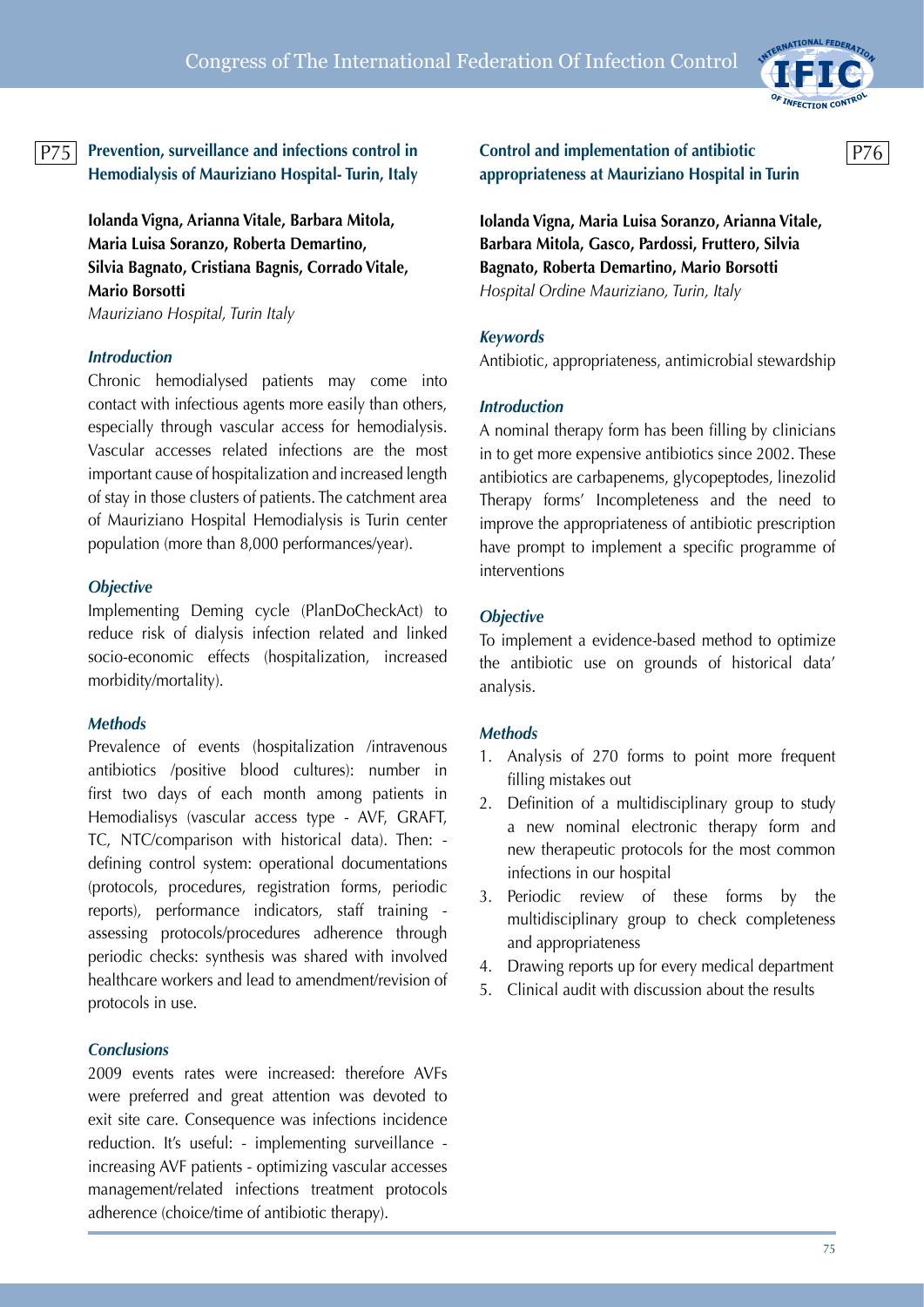

#### *Results*

| Critical situations from 271 forms analyzed | $\frac{0}{0}$ |
|---------------------------------------------|---------------|
| Pathology                                   | 66            |
| Diagnosis of the pathology's type and seat  | 58            |
| Antibiogram                                 | 77            |
| Infectivologic advice (when necessary)      | 81            |
| Length of treatment                         | 79            |
| Inadequate dosage compared                  |               |
| to the infection's type                     | 33            |
| Length of therapy compared to infection's   |               |
| type not evaluable                          | 71            |
| Inadequate empirical choice of treatment    | 24            |
| Inadequate pathogen-specific therapy        | 43            |

#### *Conclusions*

A new therapy form has been studied and emanated; it will been using for three months before choosing the definitive electronic form 40 medical protocols have been drawn up about the most common pathologies in our hospital The results will be evaluated in 3-5 months and will be subject of audit : Comparison of the antibiotic utilization (expressed in DDD) through the analisys of nominal forms in the period of time May-Sep 2010 vs May-Sep 2011

#### **Nationwide survey of community-acquired and nosocomial MRSA** P77

**Shinichi Watanabe1 , K. Yanagihara1 , N. Araki2 ,**  T. Kinebuchi<sup>3</sup>, M. Kaku<sup>4</sup>, S. Maesaki<sup>5</sup>, K. Yamaguchi<sup>6</sup>, **T. Matsumoto7 , H. Mikamo8 , Y. Takesue9 , J. Kadota10, J. Fujita11, K. Iwatsuki12, H. Hino13, T. Kaneko14, K. Asagoe15, M. Ikeda16, S. Kohno17**

 *Nagasaki University Hospital Furano Hospital Department of Infection Control and Laboratory Diagnostics, Internal Medicine, Tohoku University Graduate School of Medicine Saitama Medical University Hospital Department of Microbiology and Infectious diseases, Toho University School of Medicine Department of Infection Control and Prevention, Tokyo Medical University Department of Infection Control and Prevention, Aichi Medical University Department of Infection Control and Prevention,* 

*Hyogo College of Medicine 10Internal Medicine 2, Oita University Faculty of Medicine 11Department of Infectious, Respiratory, and Digestive Medicine, Control and Prevention of Infectious Diseases, Faculty of Medicine, University of the Ryukyus 12Department of Dermatology, Okayama University Hospital 13Department of Dermatology, Kanto Central Hospital 14Department of Dermatology, The Fraternity Memorial Hospital 15Department of Dermatology, Okayama Medical Center 16Department of Dermatology, Takamatsu Red Cross General Hospital 17Department of Dermatology, Teikyo University Hospital*

This study is a nationwide survey of all clinical methicillin-resistant *Staphylococcus aureus* (MRSA) isolates, including community-acquired MRSA (CA-MRSA), in Japan. A total of 857 MRSA clinical isolates were collected from the 16 institutions throughout Japan that participated in the survey (2008-2009). The drug susceptibility and staphylococcal cassette chromosome mec (SCCmec) typing and the presence of specific pathogenic genes were evaluated.

The isolates comprised SCCmec type II (73.6%), type IV (20%) and type I (6%). The percentage of SCCmec type IV isolates was significantly higher in outpatients than in inpatients.

Most of the isolated strains were sensitive to vancomycin (VCM, MIC =4  $\mu$ g/ml), linezolid (LZD, MIC  $\leq$  4 mg/ml) and teicoplanin (TEIC, MIC  $\leq$  8 µg/ml). Although most strains were sensitive to VCM, the MIC value of VCM for SCCmec type II strains was higher than that for SCCmec type IV strains. Only 4 (2.3%) out of 171 SCCmec type IV strains were Panton-Valentine leukocidin (lukS/F-PV)-positive. Thus, this result indicates a unique feature of SCCmec type IV strains in Japan. The information in this study is not only important in terms of local public health but will also contribute to an understanding of epidemic clones of CA-MRSA.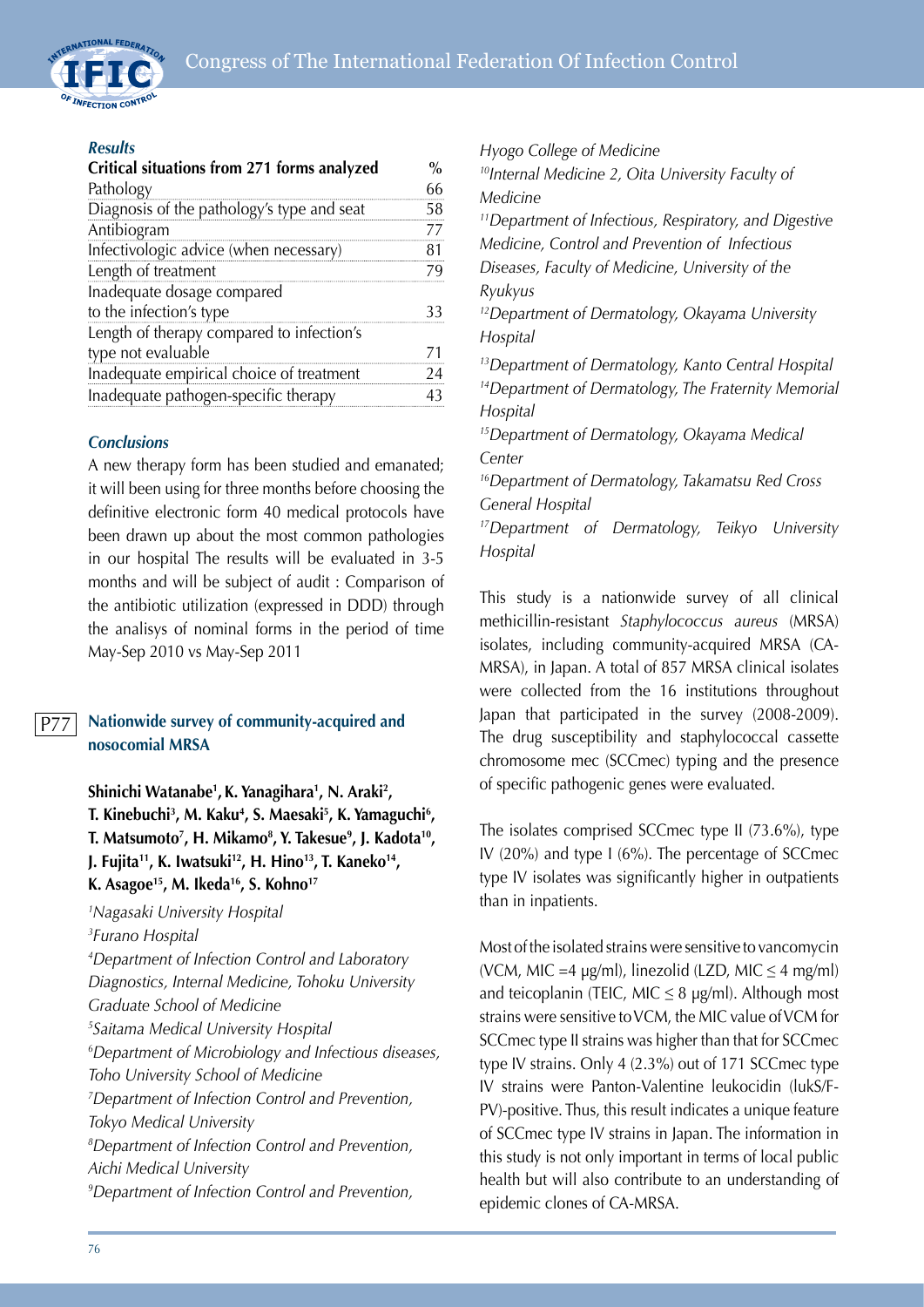

**Validation of cleaning indicators for healthcare surfaces**  P78

## **Greg S Whiteley**

*University of Western Sydney, Sydney, Australia*

Technology including ATP measurement, Artificial Test Soils (ATS) and other methods are being trialled in order to provide a validated basis for cleaning and hygiene performance standards (Griffiths 2000, Boyce 2009). It is important that measures which provide a numerical reading are appropriately qualified and validated so as to provide a meaningful data set which indicate clearly, accurately and with good repeatability the actual hygiene status of the surface to be examined. We took three commercially available hand held instruments used to measure ATP as an indicator of soiling presence on a surface. We also used two versions of an chemiluminesent Artificial Test Soil (Carling 2006). Each system was subjected to a qualification process for validation as per ISO 13485:2008 and the ICH Guidelines (ICH 2005). Results demonstrated that whilst the ATP units have reasonable performance across a log scale, variability across a narrow range of data is variable and repeatability may be difficult to achieve. This may undermine some publications where interpretation is based on data without linearity within the range of the tests being undertaken. The results highlight the need to thoroughly understand a device prior to purchase and to ensure that readings are interpreted with some care.

#### **The importance of a Practical Zero in Cleaning Performance Indicators** P79

**Greg S Whiteley, Chris Derry**

*University of Western Sydney, Sydney, Australia*

Cleaning Performance indicators for surface hygiene in health care settings are being frequently relied upon to ensure that cleaning tasks have been successfully and suitably performed. Different systems offer differing characteristics which indicate quite different measures with different cost and methodological implications. Following validation of three commercially available ATP hand held measuring devices, and two forms of a chemiluminesent Artificial Test Soil, we subject the indicators to a range of simulated measurements. We then applied a risk approach to develop a model for the implications of findings arising from the readings obtained. This approach underscores the critical issue of establishing a clear and defined practical zero. The literature has debated a standardised approach for ATP, but this has not been able to be supported with widespread agreement partially due to commerical issues, and partially due to the variations between brands of units. Our work has demonstrated that without a clear and defined practical zero, readings may mislead users into false assumptions on either side (false negatives or false positives). False negatives (surface appears clean but is in fact does not meet the cleanliness specification) will lead to an insufficient grasp of risks of cross infection. False positives (surface is thought to be unclean and additional remediation is applied) will lead to cost duplication and inefficiencies. This poster will outline the processes applied and findings of the model and demonstrate the scientific importance of the establishment of a clear and defined practical zero when using cleaning indicators such as ATP and ATS.

## **Living with ESBL - a qualitative study**

## **Wiklund S.1 , Kahlmeter G.2 , Hallberg U.3**

*1 Department of Infection Control and Hospital Hygiene, Stockholm County Council 2 Department of Infection Control and Clinical Microbiology, Växjö, Sweden 3 Nordic School of Public Health, Göteborg, Sweden*

Abstract Extended Spectrum Beta Lactamase (ESBL) is an enzyme which conveys resistance to most betalactam antibiotics. Infections are often difficult to treat due to general multiresistance and hospital care may be necessary even for non-serious infections. The aim of this study was to increase our understanding of how infected individuals perceive their situation as "carriers" of multiresistant gut bacteria. A modified version of Grounded theory was used to analyse seven

P80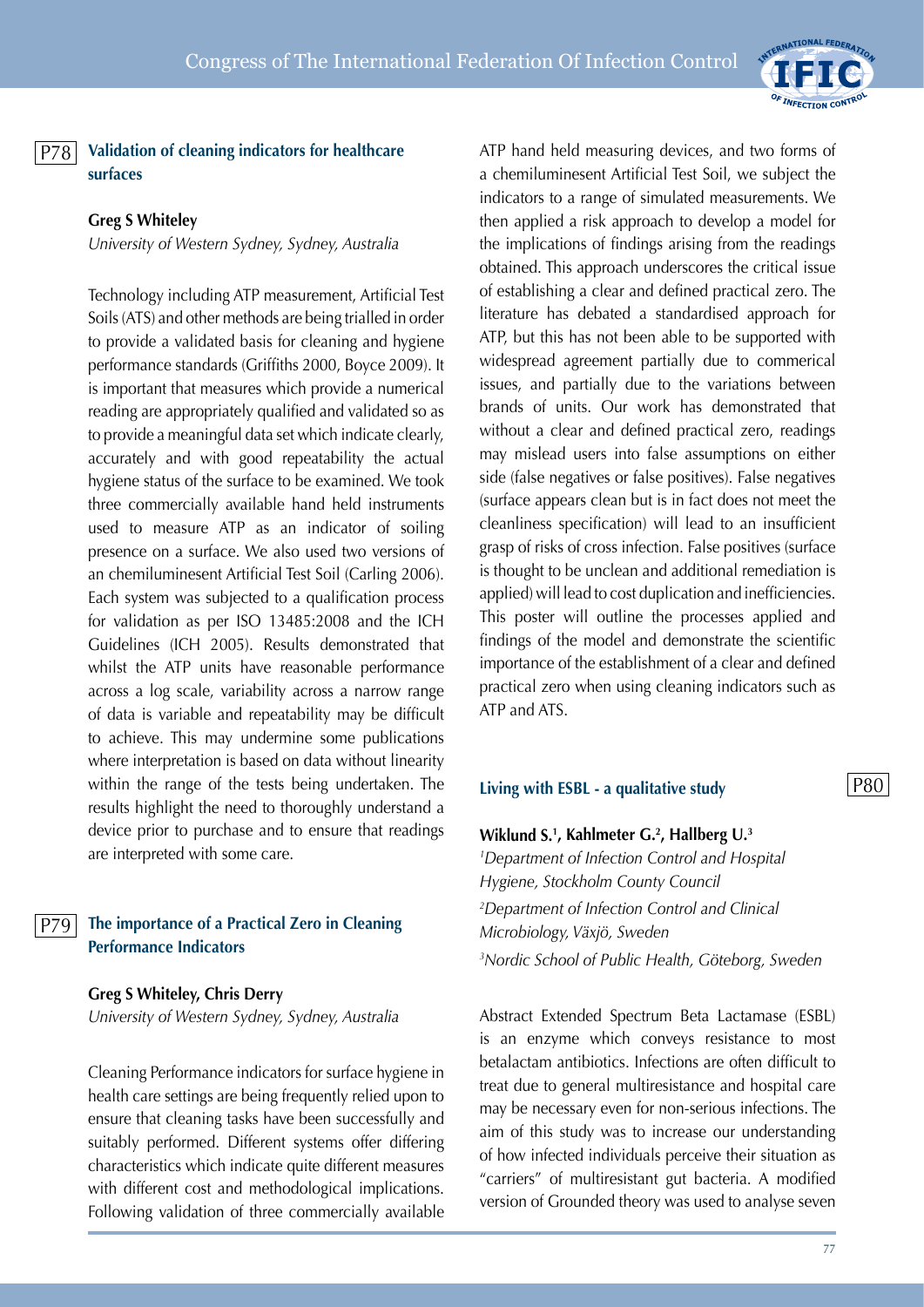

open interviews. The analysis resulted in the core category "To be thrown into the scary and unknown without a map and compass". All felt that they had received no or insufficient information from the health care system. There were many unanswered thoughts and reflections once the information had been given. Health care staff were lacking in knowledge and the fears they exhibited, sometimes resulting in the use of extreme hygiene measures, increased the stigma. In order to manage their life situation, it is important that those who has been affected by an ESBL-producing bacteria get a good information from the attending doctor.

# *Keywords*

ESBL, Grounded Theory

#### **The study for the cognition, attitude, and behaviour towards hand hygiene in Taiwan's nursing students** P81

# **Yang, Chao-Ying1 , Yen, Muh-Yong2**

*1 Foo-Yin University 2 Taipei City Hospital*

# *Background*

The nursing students are professional nurses of the future. If they have correct cognition, attitude and behavior (CAB) at the school, they may have right CAB as nurses.

## *Purpose*

The purpose of this study is to understand the educational condition of hand hygiene (HH) and to verify the correlations among CAB at the largest nursing school in Taiwan.

## *Methods*

The participants in this study were 100 nursing students in the 2nd grade with non-hospital internship and 100 nursing students in the fifth-grade with the 34 weeks of the hospital internship. The method carrying out this study was used a survey with self-designed questionnaire (Cronbanch α=0.921).

# *Results*

- 1. The non-interns felt that one-hour education was not enough either for HH or infection control at school. Interns considered one-hour HH education at the hospital being useful and enough.
- 2. When we compared non-interns with interns by CAB, we found that only the attitude between two groups was significant different (P<0.001). The interns had a better attitude than the non-interns and the interns were higher scores than noninterns in all CAB.
- 3. The relationship were significantly correlated between cognition and attitude (r=0.415, p<0.01), between attitude and behaviour. (r=0.432, p<0.01), and between cognition and behavior  $(r=0.337, p<0.01)$  in all of the participants.
- 4. The hospital internship was significantly correlated only with attitude (r=0.328, P=0.001).

# *Conclusions*

- 1. The HH education was not enough at school for non-interns.
- 2. Hospital internship may improve CAB.
- 3. There are interactive correlations among CAB.

## *Suggestion*

Nursing schools should modify the HH education program to improve CAB on nursing students.

# **Strategy of Minimizing Nosocomial Pandemic (H1N1) 2009 Infections among Health Care Workers through Community Influenza Center and Vaccination in Taipei, Taiwan**

# **Muh-Yong Yen1 , Po-Ren Hsueh2**

*1 Taipei City Hospital, National Yang Ming University, Taipei, Taiwan 2 National Taiwan University Hospital, National Taiwan University College of Medicine, Taipei, Taiwan*

## *Background*

The 2009 pandemic H1N1 influenza was first diagnosed in Taiwan in May and began to peak since August. Nosocomial infections among health care workers (HCW) were noted following community P82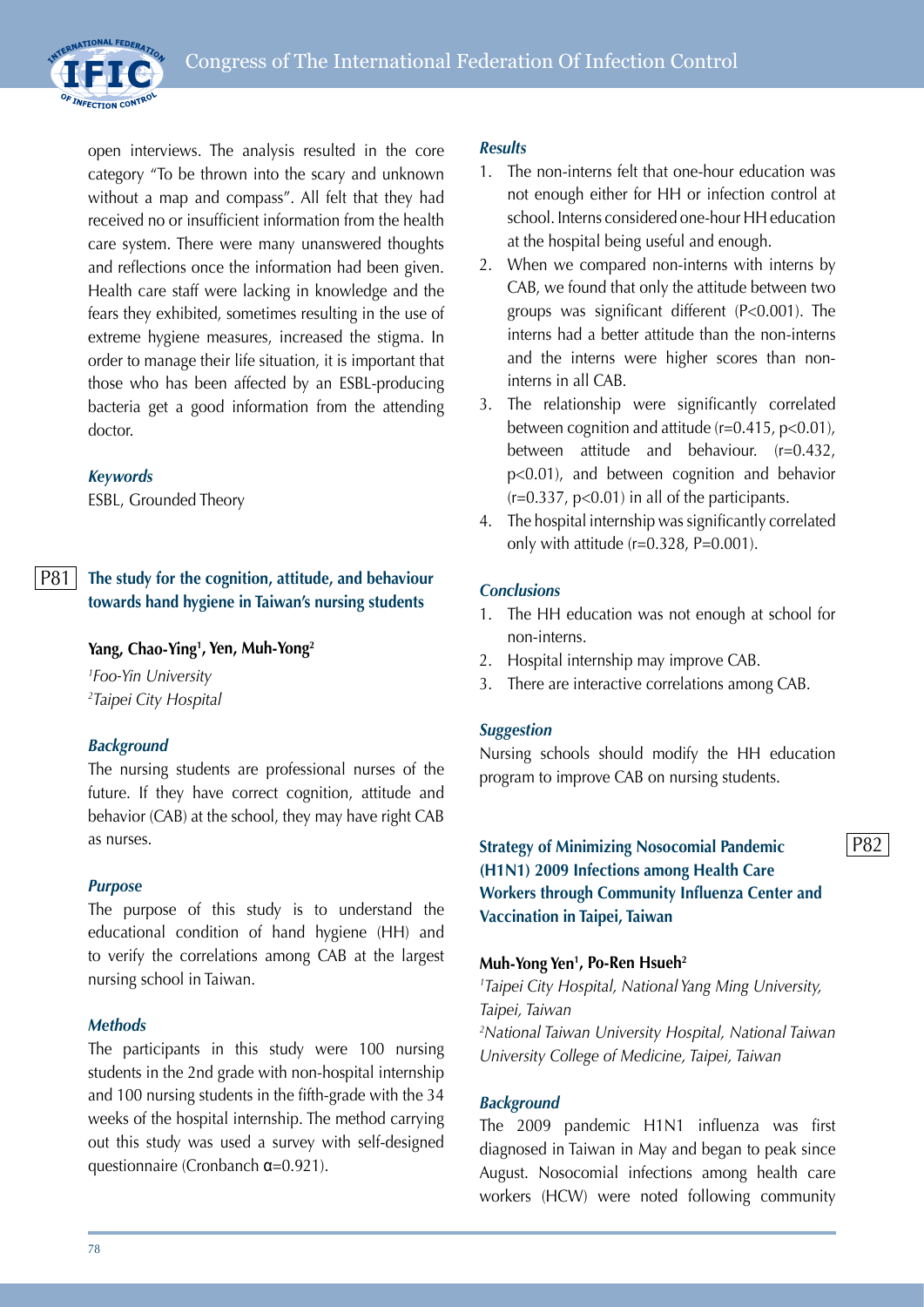

outbreak in mid-August. This study evaluated the effectiveness of HCW protection in Taiwan during the pandemic 2009.

# *Methods*

The strategy of community influenza center (CIC) was implemented since mid-September. For those joined the CIC program, we provided 1. educational program to enhance knowledge, diagnosis and treatment of influenza. 2. infection control measures including installed alcoholic dispensers for hand hygiene facilities. 3. a qualified certification assigned to CIC, and finally health insurance for HCWs of CIC. The pandemic H1N1 2009 vaccination campaign started since 2nd November with HCW targeted as the first priority group.

## *Results*

A total of 34 hospitals and 178 clinics were enrolled as CIC and distributed evenly around Taipei City. For Taipei City Hospital with 6 branches located citywide, there were 3747 HCWs and 70.2% of them received 2009 pandemic H1N1 vaccination. The number of HCW acquired 2009 pandemic H1N1 influenza in Taipei City Hospital declined remarkably post implementation of CIC (17 cases in October, vs 31 in August and 45 in September) and dropped further after vaccination campaign since November. There were no nosocomial infection in HCW of CICs.

## *Conclusions*

The strategy of CIC to triage patients from hospitals into neighboring communities seemed to be effective in protecting HCW from a mild pandemic influenza. The high uptake rate of vaccination can further minimize nosocomial influenza in HCWs.

#### **Implementation of good practices (bundle) for infection prevention through an auto-valuation system.** P83

# **Arnoldo L.1 , Cocconi R.2 , Fabro R.2 , Faruzzo A.2 , Tignonsini D.2 , Brusaferro S.1**

*1 Università di Udine, Dipartimento di Scienze Mediche e Biologiche*

*2 Azienda Ospedaliero - Universitaria Santa Maria della Misericordia, Udine, Italy* 

Control of health care associated infections (HAI) is one of the most important issues of risk management; a project of infections prevention and control is important to promote safety both in patients and in healthcare workers. We introduced the use of bundle to achieve this goal. Bundle is a selection of a few good practices that, if all used simultaneously, give a sure improvement of outcomes. We introduced bundles for six different issues: prevention of surgical site infections (SSI), prevention of catheter associated urinary tract infections (CAUTI), prevention of ventilator associated pneumonia (VAP), management of peripheral venous catheter (PVC), management and insertion of central venous catheter (CVCm, CVCi). The project was divided in two parts: in the first one we organized some meeting with physicians and nurses to explain the concept of bundles. In the second part we involved ward referents for the clinical risk (WRCR), who are professional healthcare workers that constitute a part of corporate infection risk network within wards. WRCR compiled an auto-valuation check list (using data of clinical records) to verify if practices of bundle were used correctly in their wards. The bundle is considered correct when all its practices are applied in right way. Bundle compliance was: SSI 60.7% (167/275), CAUTI 87.9% (181/206), VAP 22.4% (15/67), PVC 57.6% (223/387), CVCm 45.2% (85/188), CVCi 63.2% (55/87). The aim of this project is to spread the knowledge of good practices through use of bundles and to reduce in this way the incidence of HAI.

# **A Cluster of MRSA infections in a Vascular Surgery Ward.**

Cocconi R.<sup>1</sup>, Sartor A.<sup>1</sup>, Fabro R.<sup>1</sup>, Faruzzo A.<sup>1</sup>, **Tognonsini D.1 , Andolfato G.1 , Pascolo M.1 , Arnoldo L.2 ,Brusaferro S.2**

*1 Azienda Ospedaliero - Universitaria Santa Maria della Misericordia, Udine, Italy* 

*2 Università di Udine, Dipartimento di Scienze Mediche e Biologiche*